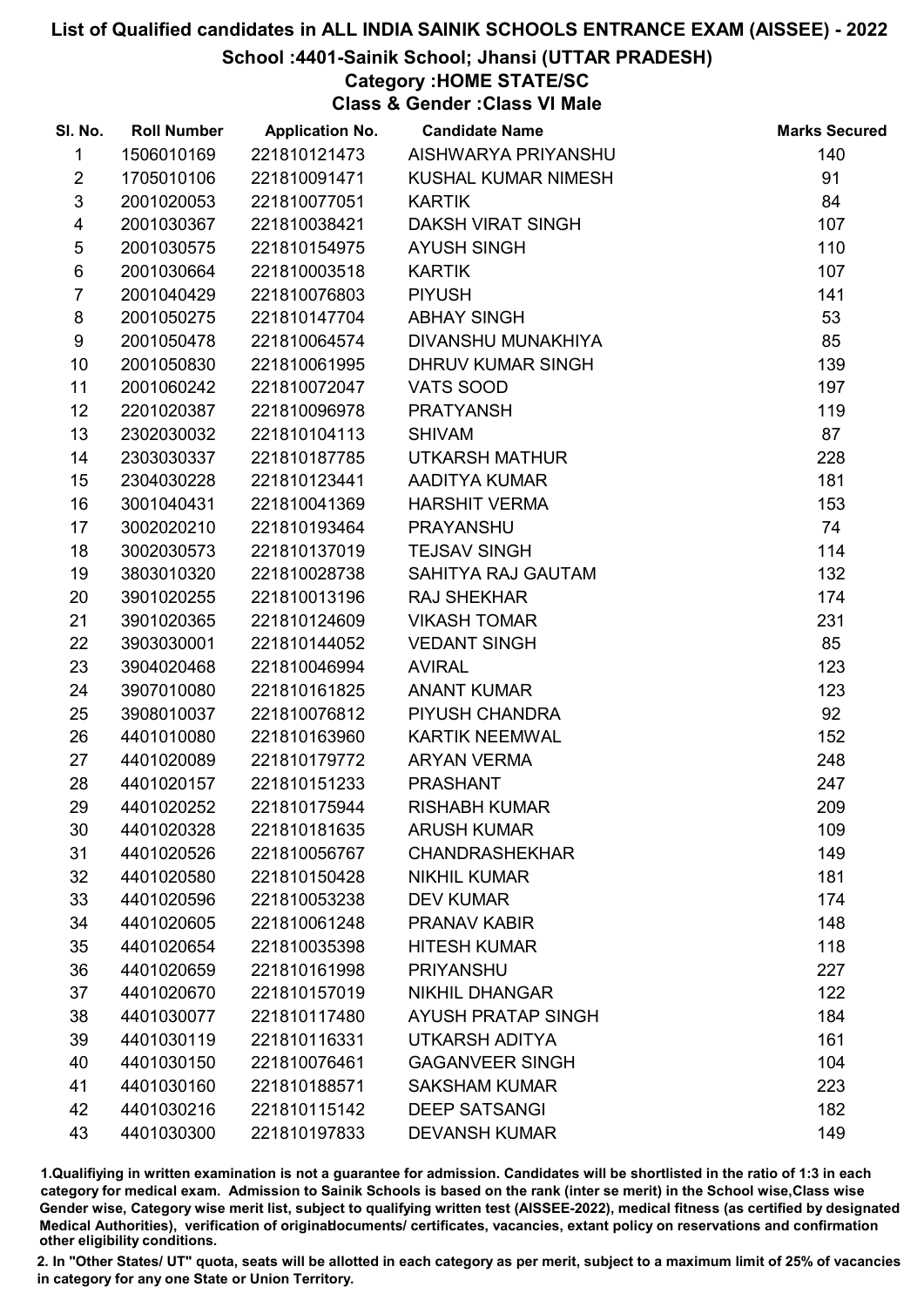School :4401-Sainik School; Jhansi (UTTAR PRADESH)

## Category :HOME STATE/SC

Class & Gender :Class VI Male

| SI. No. | <b>Roll Number</b> | <b>Application No.</b> | <b>Candidate Name</b>     | <b>Marks Secured</b> |
|---------|--------------------|------------------------|---------------------------|----------------------|
| 44      | 4401030325         | 221810070663           | NIKUNJ KUMAR SAMANT       | 102                  |
| 45      | 4401030352         | 221810029583           | <b>ANANT KUMAR</b>        | 105                  |
| 46      | 4401030403         | 221810103934           | <b>RITESH KUMAR</b>       | 188                  |
| 47      | 4401030482         | 221810169369           | <b>LAVKUSH</b>            | 19                   |
| 48      | 4401040063         | 221810009355           | PRAKHAR KUMAR SAHNI       | 241                  |
| 49      | 4401040129         | 221810172426           | SHAURYA PRATAP SINGH RANA | 151                  |
| 50      | 4401040235         | 221810084147           | <b>AYUSHMAAN SINGH</b>    | 134                  |
| 51      | 4401040237         | 221810048447           | <b>KARTIK RATHORE</b>     | 108                  |
| 52      | 4401040306         | 221810080828           | SIDDHANT KUMAR SINGH      | 148                  |
| 53      | 4401040432         | 221810055459           | SIDDHARTH GAUTAM          | 226                  |
| 54      | 4402010095         | 221810017852           | SHIVA KRISHNA SONKAR      | 111                  |
| 55      | 4402010397         | 221810051740           | <b>HARSH SINGH</b>        | 186                  |
| 56      | 4402010436         | 221810095033           | <b>SUMIT SONKAR</b>       | 125                  |
| 57      | 4402010452         | 221810050904           | YASH PRATAP SINGH         | 134                  |
| 58      | 4403010225         | 221810128109           | <b>ANSHIK</b>             | 165                  |
| 59      | 4404010067         | 221810136265           | <b>ADITYA CHAUHAN</b>     | 194                  |
| 60      | 4405010014         | 221810121130           | <b>SUJEET KUMAR</b>       | 237                  |
| 61      | 4405010050         | 221810120390           | RAJANISH KUMAR PASWAN     | 182                  |
| 62      | 4405010061         | 221810165011           | <b>ARYAN KUMAR</b>        | 156                  |
| 63      | 4405010143         | 221810119662           | <b>SUJIT KUMAR</b>        | 119                  |
| 64      | 4405010155         | 221810140192           | <b>PRATIK KUMAR</b>       | 193                  |
| 65      | 4405010219         | 221810116904           | <b>RITURAJ KUMAR</b>      | 133                  |
| 66      | 4405010231         | 221810140524           | <b>RAJNISH PASWAN</b>     | 110                  |
| 67      | 4405020229         | 221810119467           | <b>SHASHANK SHETTI</b>    | 259                  |
| 68      | 4405020317         | 221810147619           | <b>ANIKESH KUMAR</b>      | 208                  |
| 69      | 4405020328         | 221810120259           | <b>ADITYA</b>             | 218                  |
| 70      | 4406010052         | 221810044321           | <b>PRIYESH KUMAR</b>      | 181                  |
| 71      | 4406010229         | 221810016205           | <b>ROHAN SINGH</b>        | 101                  |
| 72      | 4406010264         | 221810161195           | <b>SACHIN KUMAR</b>       | 158                  |
| 73      | 4406020031         | 221810043030           | <b>AKSHAY RANA</b>        | 79                   |
| 74      | 4406020088         | 221810161511           | <b>ANSH KUMAR</b>         | 132                  |
| 75      | 4406020111         | 221810177741           | <b>HEROSH KUMAR</b>       | 160                  |
| 76      | 4406020259         | 221810122303           | <b>NAITIK RAJ JYOTI</b>   | 227                  |
| 77      | 4406020261         | 221810154503           | <b>SIDDHARTHA</b>         | 242                  |
| 78      | 4406020330         | 221810123286           | <b>VIVENDRA</b>           | 95                   |
| 79      | 4406020338         | 221810113896           | <b>NISHANK</b>            | 184                  |
| 80      | 4406020346         | 221810023607           | <b>LAKSHAY SAGAR</b>      | 150                  |
| 81      | 4406020406         | 221810068838           | <b>ABHIJIT</b>            | 99                   |
| 82      | 4406020480         | 221810163799           | <b>AMAN KUMAR</b>         | 165                  |
| 83      | 4406030103         | 221810021725           | <b>ADARSH</b>             | 138                  |
| 84      | 4406030109         | 221810077335           | <b>BHAVY SRIVAS</b>       | 79                   |
| 85      | 4406030149         | 221810103575           | <b>DIVYANSH</b>           | 146                  |
| 86      | 4406030194         | 221810172646           | <b>GARV MOURYA</b>        | 101                  |

1.Qualifiying in written examination is not a guarantee for admission. Candidates will be shortlisted in the ratio of 1:3 in each category for medical exam. Admission to Sainik Schools is based on the rank (inter se merit) in the School wise,Class wise Gender wise, Category wise merit list, subject to qualifying written test (AISSEE-2022), medical fitness (as certified by designated Medical Authorities), verification of originablocuments/ certificates, vacancies, extant policy on reservations and confirmation other eligibility conditions.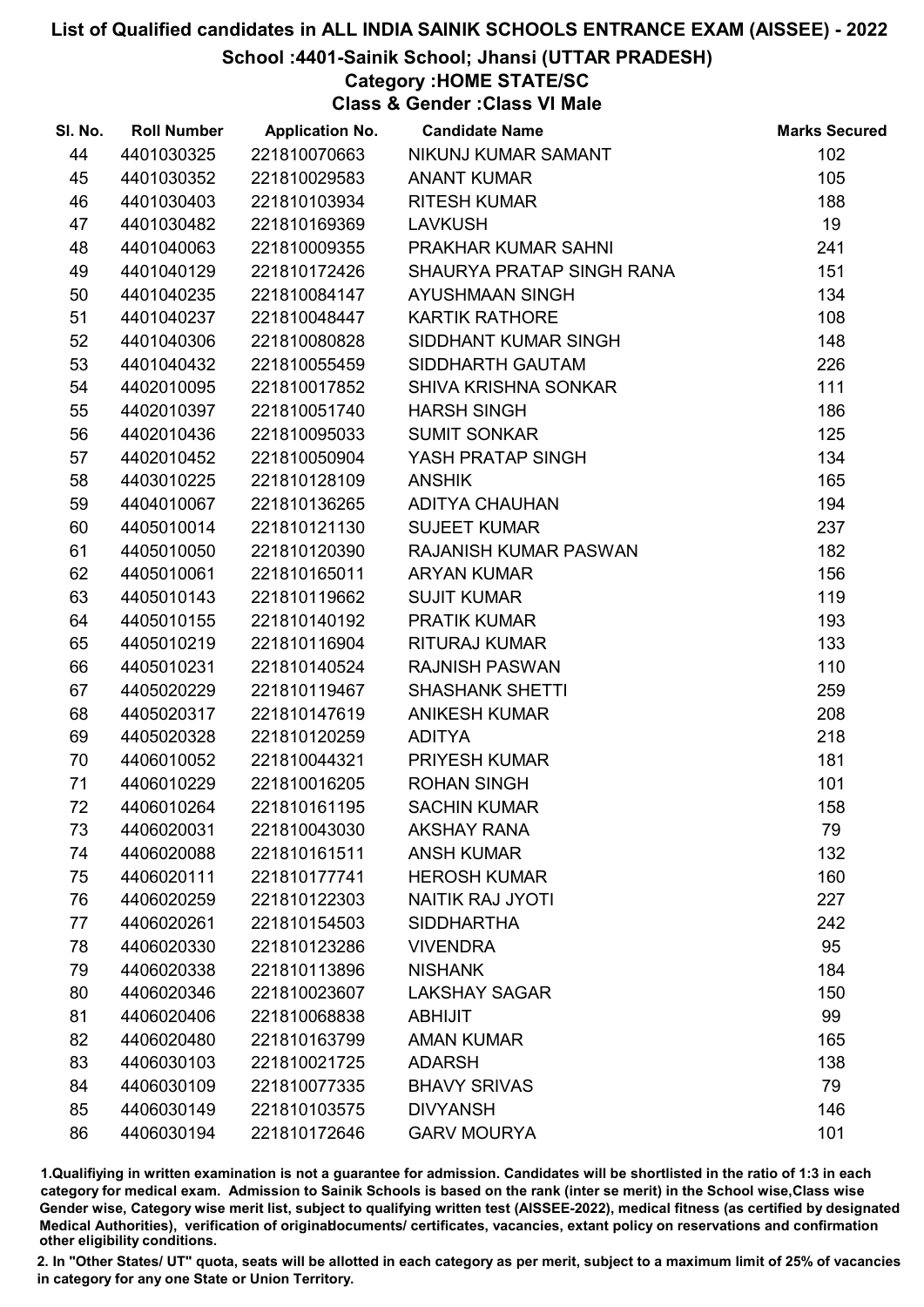## School :4401-Sainik School; Jhansi (UTTAR PRADESH)

## Category :HOME STATE/SC

Class & Gender :Class VI Male

| SI. No. | <b>Roll Number</b> | <b>Application No.</b> | <b>Candidate Name</b>  |    | <b>Marks Secured</b> |
|---------|--------------------|------------------------|------------------------|----|----------------------|
| 87      | 4406030226         | 221810168976           | <b>SHAKSHAM KUMAR</b>  |    | 186                  |
| 88      | 4406030242         | 221810057496           | <b>UTKARSH</b>         |    | 138                  |
| 89      | 4406030252         | 221810153117           | <b>MANAV SINGH</b>     |    | 86                   |
| 90      | 4406030260         | 221810069817           | DEEPANKAR SIDDHARTH    |    | 157                  |
| 91      | 4406030314         | 221810020297           | <b>RAJAT RAJ SINGH</b> |    | 212                  |
| 92      | 4406030322         | 221810046408           | <b>VIVEK KUMAR</b>     |    | 166                  |
| 93      | 4406030436         | 221810021349           | <b>RONAK</b>           |    | 128                  |
| 94      | 4406030437         | 221810094349           | <b>DAYANK DEV</b>      |    | 228                  |
| 95      | 4406030441         | 221810137159           | <b>SHRIDEV</b>         |    | 94                   |
| 96      | 4406030461         | 221810111289           | <b>JAYDEEP</b>         |    | 116                  |
| 97      | 4407010008         | 221810122510           | <b>DIPANSHU KUMAR</b>  |    | 101                  |
| 98      | 4407010021         | 221810002540           | <b>ANKIT</b>           |    | 165                  |
| 99      | 4407010184         | 221810141475           | ARYAN KANNAUJIYA       | CG | 153                  |
| 100     | 4407010195         | 221810056146           | <b>ANAND KUMAR</b>     |    | 200                  |
| 101     | 4407020342         | 221810034427           | <b>ADARSH KUMAR</b>    |    | 197                  |
| 102     | 4408010019         | 221810017720           | <b>ADITYA VERMA</b>    |    | 240                  |
| 103     | 4408010023         | 221810108230           | <b>ADITYA RAJ</b>      |    | 170                  |
| 104     | 4408010025         | 221810033730           | <b>SURAJ KUAMR</b>     |    | 169                  |
| 105     | 4408010028         | 221810090340           | <b>ABHINAV GAUTAM</b>  |    | 120                  |
| 106     | 4408010029         | 221810006340           | <b>ADITYA SINGH</b>    |    | 247                  |
| 107     | 4408010036         | 221810006550           | PARAS LAHORIA          |    | 183                  |
| 108     | 4408010037         | 221810118850           | <b>AKSHIT KUMAR</b>    |    | 110                  |
| 109     | 4408010080         | 221810173230           | <b>DEEPENDRA</b>       |    | 108                  |
| 110     | 4408010108         | 221810140251           | PORAS CHAUDHARY        |    | 203                  |
| 111     | 4408010118         | 221810047971           | SAMRAT VARDHAN SINGH   |    | 206                  |
| 112     | 4408010165         | 221810158053           | <b>ANAND BABU</b>      |    | 130                  |
| 113     | 4408010177         | 221810062414           | <b>HARSH</b>           |    | 97                   |
| 114     | 4408010194         | 221810162994           | <b>RISHIT</b>          |    | 89                   |
| 115     | 4408010198         | 221810167415           | <b>MAYANK SINGH</b>    |    | 80                   |
| 116     | 4408010203         | 221810086225           | <b>SHIVAM BHASKAR</b>  |    | 153                  |
| 117     | 4408010212         | 221810107465           | PRINCE ARYA            |    | 195                  |
| 118     | 4408010215         | 221810190975           | <b>ANKIT KUMAR</b>     |    | 75                   |
| 119     | 4408010233         | 221810024746           | <b>ABHIJEET KUMAR</b>  |    | 176                  |
| 120     | 4408010251         | 221810155837           | PRABHAT SINGH          |    | 143                  |
| 121     | 4408010253         | 221810177147           | <b>RISHABH KUMAR</b>   |    | 113                  |
| 122     | 4408010258         | 221810066157           | <b>ABHAY PRATAP</b>    |    | 117                  |
| 123     | 4408010263         | 221810156387           | <b>HARSH</b>           |    | 242                  |
| 124     | 4408020014         | 221810134461           | <b>KUSHAGRA</b>        |    | 143                  |
| 125     | 4408020033         | 221810172891           | ANSH RAJ SINGH         |    | 97                   |
| 126     | 4408020077         | 221810103972           | YASHASVI SINGH         |    | 249                  |
| 127     | 4408020083         | 221810116882           | PRIYANSHU VERMA        |    | 103                  |
| 128     | 4408020085         | 221810072092           | <b>SHIVAM NAGAR</b>    |    | 202                  |
| 129     | 4408020099         | 221810107903           | <b>SURYANSH</b>        |    | 102                  |

1.Qualifiying in written examination is not a guarantee for admission. Candidates will be shortlisted in the ratio of 1:3 in each category for medical exam. Admission to Sainik Schools is based on the rank (inter se merit) in the School wise,Class wise Gender wise, Category wise merit list, subject to qualifying written test (AISSEE-2022), medical fitness (as certified by designated Medical Authorities), verification of originablocuments/ certificates, vacancies, extant policy on reservations and confirmation other eligibility conditions.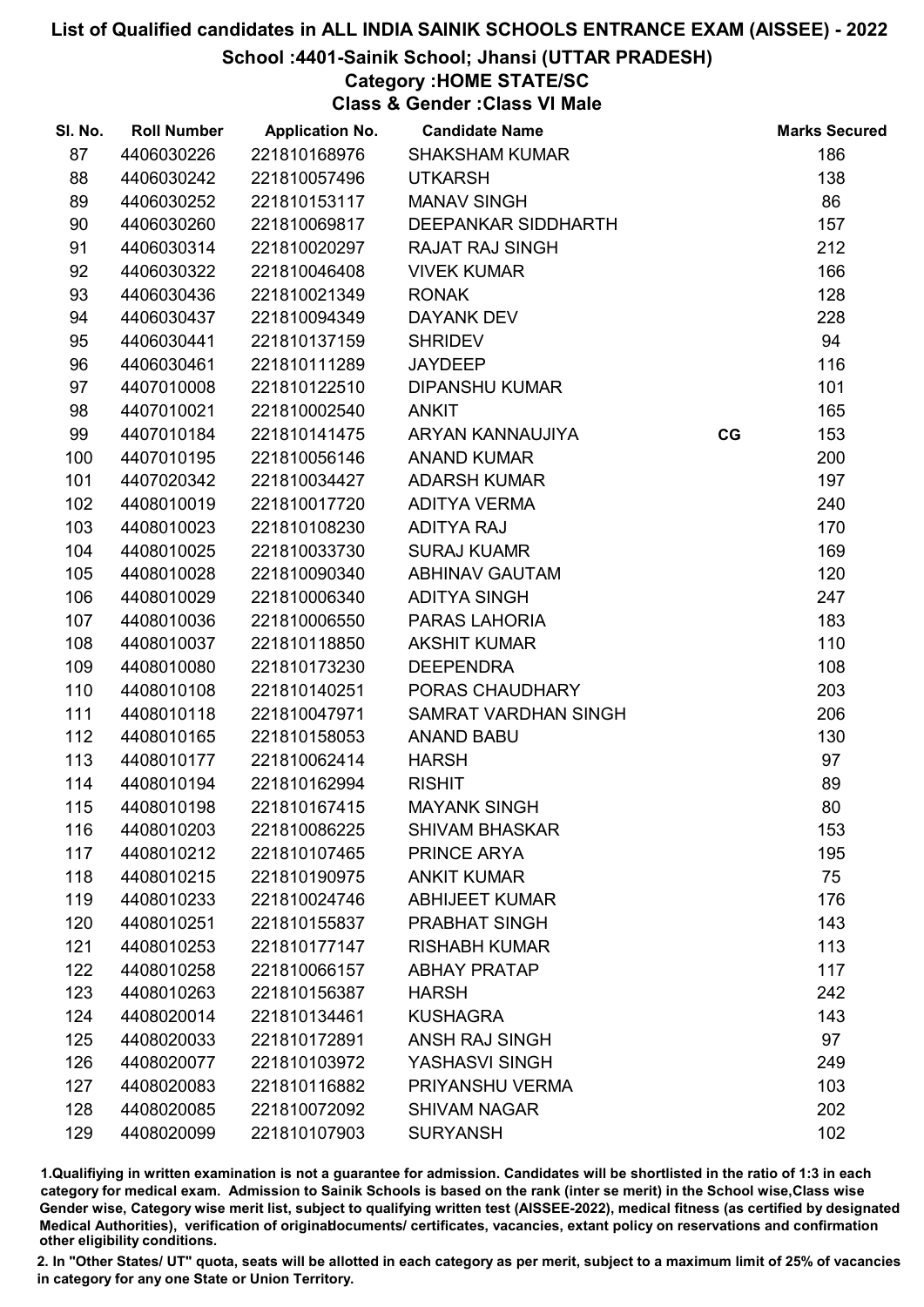School :4401-Sainik School; Jhansi (UTTAR PRADESH)

## Category :HOME STATE/SC

Class & Gender :Class VI Male

| SI. No. | <b>Roll Number</b> | <b>Application No.</b> | <b>Candidate Name</b>        |           | <b>Marks Secured</b> |
|---------|--------------------|------------------------|------------------------------|-----------|----------------------|
| 130     | 4408020100         | 221810142013           | <b>ARYAN SINGH</b>           |           | 98                   |
| 131     | 4408020105         | 221810093123           | <b>RIDAM RAJ</b>             |           | 244                  |
| 132     | 4408020161         | 221810103124           | <b>SHLOK VERMA</b>           |           | 265                  |
| 133     | 4408020163         | 221810097424           | KAUSHAL KISHOR VARMA         |           | 93                   |
| 134     | 4408020168         | 221810106834           | YATHARTH RATNAKAR            |           | 241                  |
| 135     | 4408020174         | 221810094154           | <b>JOGENDRA SINGH GAUTAM</b> |           | 115                  |
| 136     | 4408020206         | 221810093194           | <b>HARDIK SINGH</b>          |           | 136                  |
| 137     | 4408020234         | 221810010735           | AADITYA MALOTIYA             |           | 125                  |
| 138     | 4408020239         | 221810149245           | <b>BHANUPRATAP KOOTA</b>     |           | 175                  |
| 139     | 4408020299         | 221810107046           | <b>NAITIK</b>                |           | 183                  |
| 140     | 4408020320         | 221810187386           | YASH VARDHAN SINGH           |           | 80                   |
| 141     | 4408020333         | 221810093317           | PRINCE VERMA                 |           | 221                  |
| 142     | 4408020334         | 221810104517           | ANUJ JALAN                   |           | 179                  |
| 143     | 4408020345         | 221810078037           | <b>ANSHU RAJA</b>            |           | 177                  |
| 144     | 4408020400         | 221810072418           | <b>MANJEET SINGH</b>         |           | 252                  |
| 145     | 4408020431         | 221810120258           | <b>SHARAD SAHAB</b>          |           | 133                  |
| 146     | 4408020434         | 221810173458           | <b>ALOK KUMAR</b>            |           | 113                  |
| 147     | 4408020464         | 221810064909           | <b>DEVESH CHANDERIA</b>      |           | 97                   |
| 148     | 4408020469         | 221810104719           | <b>ADITYA GAUTAM</b>         |           | 207                  |
| 149     | 4408020479         | 221810017829           | ARAV RAJ GAUTAM              |           | 170                  |
| 150     | 4408020501         | 221810105179           | PUSHPENDRA KUMAR             |           | 132                  |
| 151     | 4408020502         | 221810103279           | <b>SHREYASH SINGH</b>        |           | 121                  |
| 152     | 4408020507         | 221810063879           | YUVRAJ SINGH                 |           | 81                   |
| 153     | 4408020515         | 221810101099           | <b>CHANDRA KUMAR SINGH</b>   |           | 171                  |
| 154     | 4408020517         | 221810187399           | ADITYA VERMA                 |           | 179                  |
| 155     | 4408020518         | 221810093499           | SHIKHAR CHAUDHARY            |           | 167                  |
| 156     | 4409010007         | 221810148410           | <b>SHAURYA VERMA</b>         |           | 132                  |
| 157     | 4409010119         | 221810042512           | <b>SHAURYA PRATAP</b>        |           | 170                  |
| 158     | 4409010135         | 221810077552           | <b>MAYANK SINGH</b>          |           | 214                  |
| 159     | 4409010171         | 221810119723           | <b>VYOM MANDAL</b>           |           | 94                   |
| 160     | 4409010175         | 221810072133           | <b>SAKSHAM SINGH</b>         |           | 126                  |
| 161     | 4409010200         | 221810044583           | <b>ADWITIYA VERMA</b>        |           | 115                  |
| 162     | 4409010254         | 221810162005           | <b>AYUSH KUMAR</b>           |           | 138                  |
| 163     | 4409010296         | 221810115406           | <b>AYUSH SINGH</b>           |           | 130                  |
| 164     | 4409010311         | 221810168126           | <b>AARAV KUMAR</b>           |           | 166                  |
| 165     | 4409010335         | 221810040786           | <b>KAVY CHAUDHARY</b>        |           | 78                   |
| 166     | 4409010369         | 221810151657           | <b>HARSHIT CHAUDHARY</b>     |           | 102                  |
| 167     | 4409010392         | 221810193608           | <b>DEEPENDRA SINGH</b>       |           | 112                  |
| 168     | 4409010396         | 221810194118           | PRANSHUL SINGH               |           | 182                  |
| 169     | 4409010430         | 221810013188           | <b>AAGAM SINGH</b>           |           | 193                  |
| 170     | 4409010456         | 221810118529           | SIDDHARTH GAUTAM             |           | 123                  |
| 171     | 4409010500         | 221810007520           | <b>SHUBH BHAIYA</b>          |           | 219                  |
| 172     | 4409010507         | 221810124750           | <b>ASHISH CHAUDHARY</b>      | <b>AR</b> | 110                  |

1.Qualifiying in written examination is not a guarantee for admission. Candidates will be shortlisted in the ratio of 1:3 in each category for medical exam. Admission to Sainik Schools is based on the rank (inter se merit) in the School wise,Class wise Gender wise, Category wise merit list, subject to qualifying written test (AISSEE-2022), medical fitness (as certified by designated Medical Authorities), verification of originablocuments/ certificates, vacancies, extant policy on reservations and confirmation other eligibility conditions.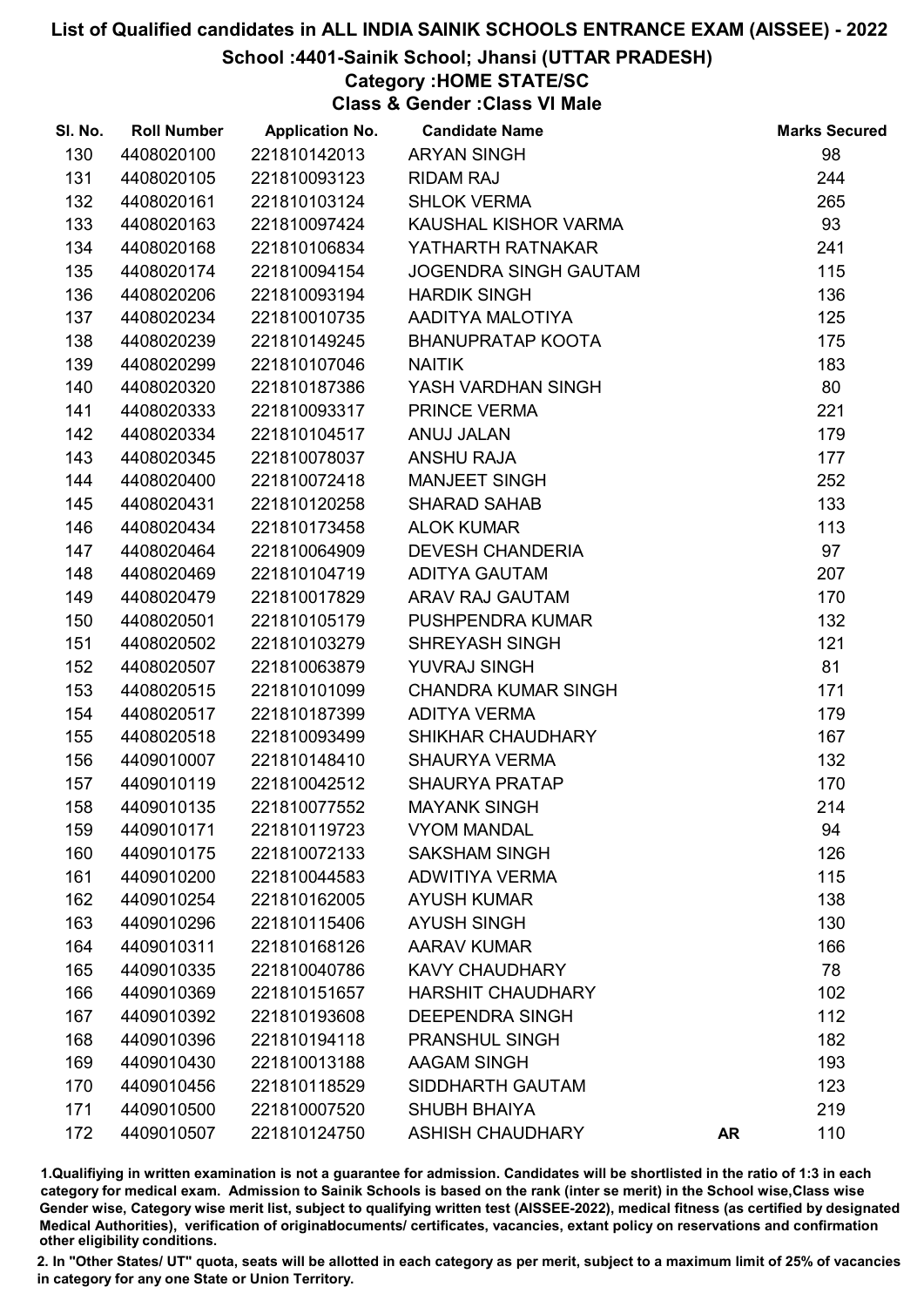## School :4401-Sainik School; Jhansi (UTTAR PRADESH)

## Category :HOME STATE/SC

Class & Gender :Class VI Male

| SI. No. | <b>Roll Number</b> | <b>Application No.</b> | <b>Candidate Name</b>        | <b>Marks Secured</b> |
|---------|--------------------|------------------------|------------------------------|----------------------|
| 173     | 4409010532         | 221810056281           | <b>ABHAY KUMAR</b>           | 124                  |
| 174     | 4409010565         | 221810072933           | <b>ARPIT SINGH</b>           | 205                  |
| 175     | 4409010569         | 221810045473           | <b>SAGAR GAUTAM</b>          | 102                  |
| 176     | 4409010576         | 221810170024           | <b>ANSH DOHARE</b>           | 135                  |
| 177     | 4409010588         | 221810193035           | <b>MAYANK</b>                | 128                  |
| 178     | 4409010618         | 221810002756           | <b>VAIBHAV VERMA</b>         | 123                  |
| 179     | 4409010648         | 221810038918           | AMARTYA SEN KABIR            | 177                  |
| 180     | 4410010140         | 221810191484           | <b>SATYAM KAUSHAL</b>        | 105                  |
| 181     | 4410020005         | 221810107200           | PIYUSH KUMAR                 | 87                   |
| 182     | 4410020138         | 221810142721           | <b>AADHWAN</b>               | 129                  |
| 183     | 4410020508         | 221810013706           | <b>SHASHWAT</b>              | 131                  |
| 184     | 4410020509         | 221810171806           | <b>ADITYA RAJ</b>            | 80                   |
| 185     | 4410020510         | 221810055726           | <b>MRITUNJAY SINHA</b>       | 121                  |
| 186     | 4410030323         | 221810183938           | PRASHANT KANOJIA             | 136                  |
| 187     | 4411010029         | 221810072950           | <b>RISHABH PRATAP SINGH</b>  | 230                  |
| 188     | 4411010058         | 221810068301           | <b>RAHUL KUMAR</b>           | 113                  |
| 189     | 4411010067         | 221810111711           | <b>AVANISH KUMAR</b>         | 221                  |
| 190     | 4412010044         | 221810121790           | <b>PUSHPESH KUMAR</b>        | 144                  |
| 191     | 4412010057         | 221810098021           | <b>VIPIN CHANDRA RATHAUR</b> | 192                  |
| 192     | 4412010105         | 221810114112           | <b>DILBAG KUMAR</b>          | 186                  |
| 193     | 4412010156         | 221810134613           | <b>SAURABH KUMAR</b>         | 219                  |
| 194     | 4412010168         | 221810152343           | <b>RISHU PRIYDARSHI</b>      | 115                  |
| 195     | 4412010185         | 221810184973           | <b>JOGENDRA PRATAP</b>       | 95                   |
| 196     | 4412010233         | 221810091864           | KRISHNA NAND BHARTI          | 128                  |
| 197     | 4412010240         | 221810075974           | <b>ANKIT RAV</b>             | 208                  |
| 198     | 4412010268         | 221810098035           | <b>KRISHNA KUMAR</b>         | 241                  |
| 199     | 4412010301         | 221810162406           | <b>ARYAN KUMAR</b>           | 142                  |
| 200     | 4412020133         | 221810011953           | <b>AGRISH KUMAR</b>          | 167                  |
| 201     | 4412020137         | 221810044673           | ADITYA KUMAR SONKAR          | 146                  |
| 202     | 4412020150         | 221810034024           | <b>SAKSHAM KUMAR</b>         | 193                  |
| 203     | 4412020196         | 221810109425           | <b>ANURAG KUMAR RAWAT</b>    | 124                  |
| 204     | 4412020268         | 221810140286           | <b>AVICHAL GAUTAM</b>        | 34                   |
| 205     | 4502020808         | 221810026727           | <b>VIVEK</b>                 | 95                   |
| 206     | 4502021193         | 221810031988           | <b>NITIN KUMAR</b>           | 107                  |
| 207     | 4505010055         | 221810023320           | <b>HARSH KUMAR</b>           | 103                  |
| 208     | 4505010063         | 221810003061           | <b>PRADEEP KUMAR</b>         | 125                  |
| 209     | 4505010077         | 221810002393           | <b>PRASHANT KUMAR</b>        | 200                  |
| 210     | 4505010083         | 221810013764           | <b>JATIN KUMAR</b>           | 201                  |
| 211     | 4505010093         | 221810107625           | <b>ABHAY PARATAP SINGH</b>   | 110                  |
| 212     | 4505010094         | 221810102435           | <b>ARPIT KUMAR</b>           | 116                  |
| 213     | 4505010109         | 221810002437           | <b>MAYANK KUMAR</b>          | 164                  |
| 214     | 4505010115         | 221810002548           | <b>AJAY KUMAR</b>            | 208                  |
| 215     | 4505010117         | 221810002358           | <b>VIVEK KUMAR</b>           | 195                  |

1.Qualifiying in written examination is not a guarantee for admission. Candidates will be shortlisted in the ratio of 1:3 in each category for medical exam. Admission to Sainik Schools is based on the rank (inter se merit) in the School wise,Class wise Gender wise, Category wise merit list, subject to qualifying written test (AISSEE-2022), medical fitness (as certified by designated Medical Authorities), verification of originablocuments/ certificates, vacancies, extant policy on reservations and confirmation other eligibility conditions.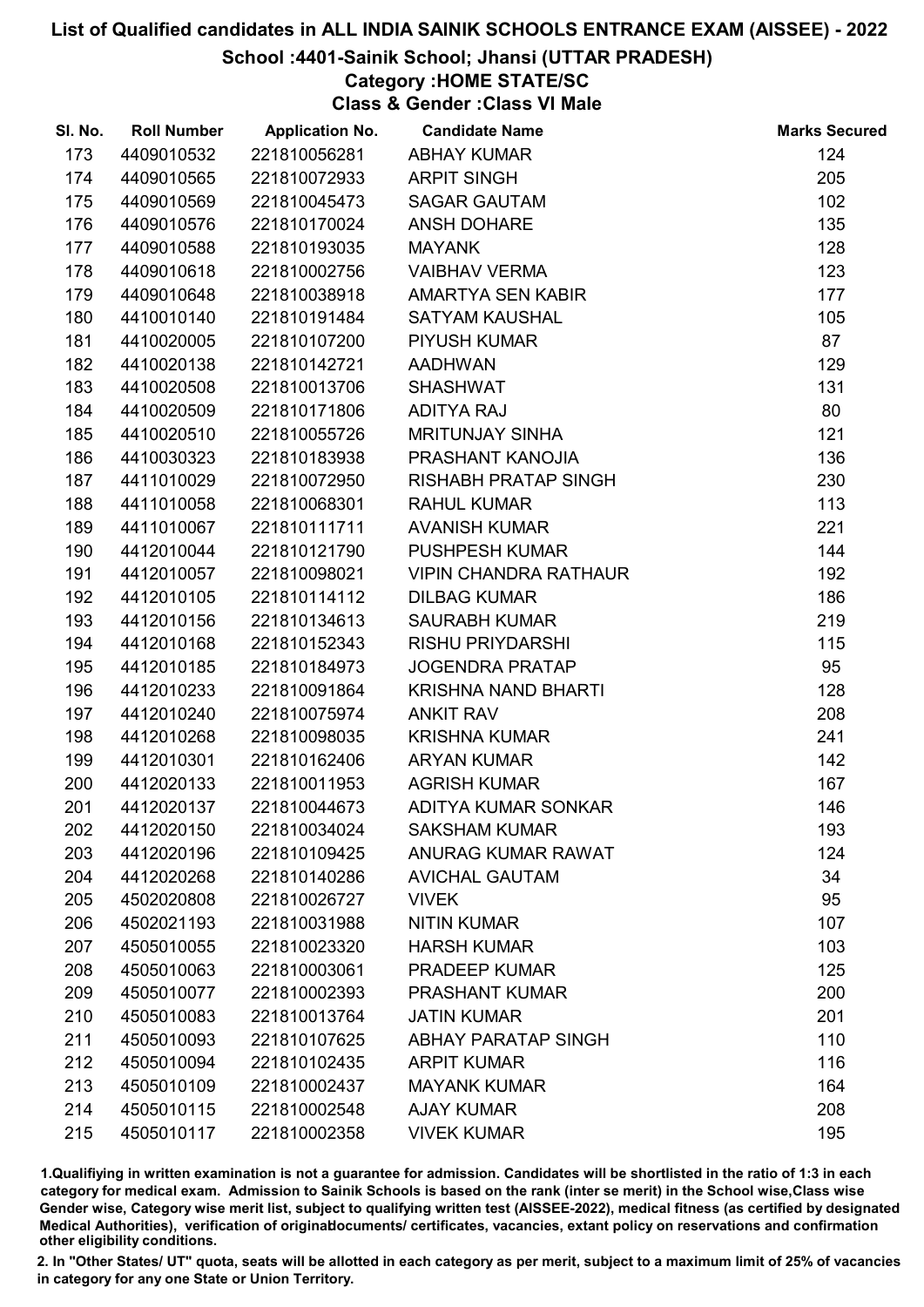## List of Qualified candidates in ALL INDIA SAINIK SCHOOLS ENTRANCE EXAM (AISSEE) - 2022 School :4401-Sainik School; Jhansi (UTTAR PRADESH) Category :HOME STATE/SC Class & Gender :Class VI Male

| SI. No. | <b>Roll Number</b> | <b>Application No.</b> | <b>Candidate Name</b>  | <b>Marks Secured</b> |
|---------|--------------------|------------------------|------------------------|----------------------|
| 216     | 4505010121         | 221810016088           | <b>MAYANK KUMAR</b>    | 77                   |
| 217     | 4505010122         | 221810002388           | <b>SHAURYA KUMAR</b>   | 224                  |
| 218     | 4505010123         | 221810003109           | <b>RISHABH KUMAR</b>   | 112                  |
| 219     | 4505020035         | 221810149552           | PRIYANSHU KUMAR GAUTAM | 220                  |
| 220     | 4507010047         | 221810040980           | PARASDEEP SINGH        | 214                  |
| 221     | 4507010295         | 221810006306           | <b>SPARSH SINGH</b>    | 169                  |
| 222     | 4507010305         | 221810031716           | VANSH RAJWAL           | 96                   |
| 223     | 4507010308         | 221810154226           | NIDAKSH GAUTAM         | 89                   |
| 224     | 4507010371         | 221810079067           | <b>ROHAN SINGH</b>     | 163                  |
| 225     | 4507010561         | 221810042708           | <b>AKSHAT BHARTI</b>   | 198                  |

1.Qualifiying in written examination is not a guarantee for admission. Candidates will be shortlisted in the ratio of 1:3 in each category for medical exam. Admission to Sainik Schools is based on the rank (inter se merit) in the School wise,Class wise Gender wise, Category wise merit list, subject to qualifying written test (AISSEE-2022), medical fitness (as certified by designated Medical Authorities), verification of originablocuments/ certificates, vacancies, extant policy on reservations and confirmation other eligibility conditions.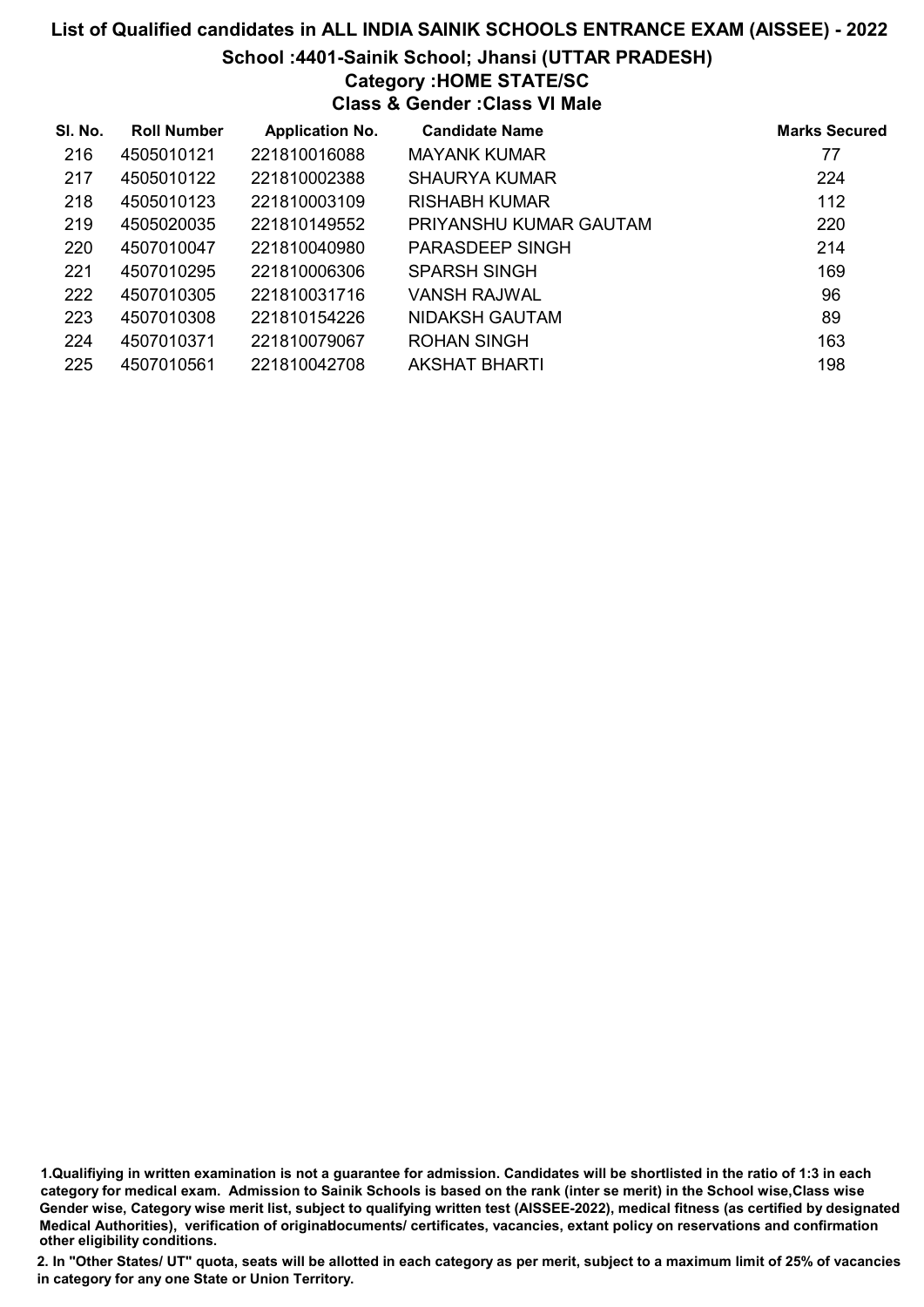# List of Qualified candidates in ALL INDIA SAINIK SCHOOLS ENTRANCE EXAM (AISSEE) - 2022 School :4401-Sainik School; Jhansi (UTTAR PRADESH) Category :HOME STATE/ST Class & Gender :Class VI Male

| SI. No. | <b>Roll Number</b> | <b>Application No.</b> | <b>Candidate Name</b> | <b>Marks Secured</b> |
|---------|--------------------|------------------------|-----------------------|----------------------|
| 226     | 4402010543         | 221810088439           | ADITYA KUMAR KHARWAR  | 146                  |
| 227     | 4405010028         | 221810131650           | <b>SUBHAM</b>         | 137                  |
| 228     | 4405020339         | 221810138869           | AMAN KUMAR            | 240                  |
| 229     | 4407020467         | 221810000599           | <b>ABHINAV GOND</b>   | 177                  |
| 230     | 4407020473         | 221810066257           | AKASH KUMAR GOND      | 116                  |

1.Qualifiying in written examination is not a guarantee for admission. Candidates will be shortlisted in the ratio of 1:3 in each category for medical exam. Admission to Sainik Schools is based on the rank (inter se merit) in the School wise,Class wise Gender wise, Category wise merit list, subject to qualifying written test (AISSEE-2022), medical fitness (as certified by designated Medical Authorities), verification of originablocuments/ certificates, vacancies, extant policy on reservations and confirmation other eligibility conditions.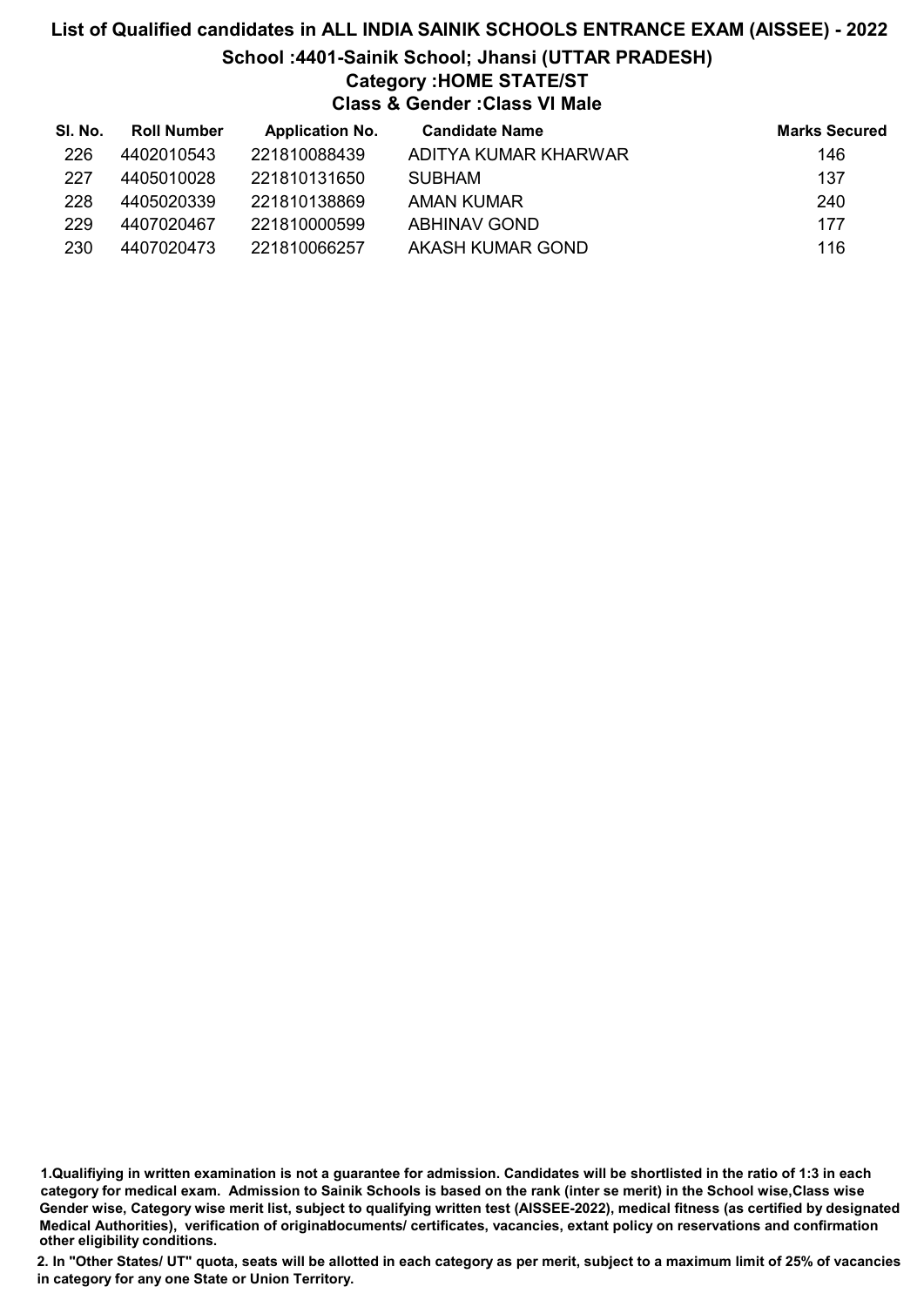### School :4401-Sainik School; Jhansi (UTTAR PRADESH)

Category :HOME STATE/OBC

Class & Gender :Class VI Male

| SI. No. | <b>Roll Number</b> | <b>Application No.</b> | <b>Candidate Name</b>    | <b>Marks Secured</b> |
|---------|--------------------|------------------------|--------------------------|----------------------|
| 231     | 1212020500         | 221810002272           | <b>ARYAMAN SINGH</b>     | 209                  |
| 232     | 1404010039         | 221810010912           | <b>AYUSH RAI</b>         | 185                  |
| 233     | 1404010074         | 221810098244           | ANUJ YADAV               | 221                  |
| 234     | 1503010178         | 221810048774           | <b>SHIVAM KUMAR SAH</b>  | 227                  |
| 235     | 1503010240         | 221810157456           | <b>GOVIND VERMA</b>      | 238                  |
| 236     | 1506010213         | 221810175064           | <b>SHUBHAM YADAV</b>     | 184                  |
| 237     | 1506020350         | 221810075679           | UJJWAL KUMAR GUPTA       | 157                  |
| 238     | 1511070122         | 221810058409           | <b>ADITYA SINGH</b>      | 223                  |
| 239     | 1513010101         | 221810114622           | <b>AYUSH KUMAR</b>       | 176                  |
| 240     | 2001020102         | 221810082192           | <b>RACHIT KUMAR</b>      | 194                  |
| 241     | 2001030246         | 221810042180           | <b>NEILABH KRISHNA</b>   | 186                  |
| 242     | 2001030468         | 221810047161           | KARTIKYA CHAUDHARY       | 127                  |
| 243     | 2001030498         | 221810003353           | NIKUNJ TEOTIA            | 174                  |
| 244     | 2001030514         | 221810110983           | <b>ARYAN PAL</b>         | 231                  |
| 245     | 2001030593         | 221810006826           | ANSHUMAN KATARIYA        | 121                  |
| 246     | 2001030600         | 221810135636           | <b>KARTIK BHATI</b>      | 170                  |
| 247     | 2001040172         | 221810104222           | <b>ROHAN VERMA</b>       | 128                  |
| 248     | 2001040360         | 221810000682           | <b>VANSH SINGH</b>       | 213                  |
| 249     | 2001050164         | 221810120673           | <b>HARSHIT CHOUDHARY</b> | 170                  |
| 250     | 2001050520         | 221810020884           | <b>SHOURYA KUMAR</b>     | 154                  |
| 251     | 2001060001         | 221810019956           | ARSH SIDDIQUE            | 133                  |
| 252     | 2001060043         | 221810062476           | <b>YUG JHA</b>           | 192                  |
| 253     | 2001060135         | 221810039007           | <b>MAYANK VIKAL</b>      | 161                  |
| 254     | 2001060350         | 221810047577           | AADITYA DHAMA            | 127                  |
| 255     | 2001060393         | 221810003987           | <b>KRISHN NARAYAN</b>    | 155                  |
| 256     | 2001060577         | 221810078358           | <b>LAKSHYA KUMAR</b>     | 183                  |
| 257     | 2001060720         | 221810000109           | <b>ANANT YADAV</b>       | 126                  |
| 258     | 2001060844         | 221810098049           | <b>DARSHIT PALAWAT</b>   | 132                  |
| 259     | 2001060935         | 221810008179           | <b>KARTIK ADHANA</b>     | 214                  |
| 260     | 2301020006         | 221810011371           | <b>VAHIN KATIYAR</b>     | 162                  |
| 261     | 2301020085         | 221810033452           | <b>NAITIK CHOUHAN</b>    | 139                  |
| 262     | 2301020262         | 221810019244           | <b>VANSH</b>             | 169                  |
| 263     | 2301020596         | 221810026508           | <b>RACHIT PANWAR</b>     | 192                  |
| 264     | 2301020658         | 221810019668           | <b>ADITYA CHAUHAN</b>    | 169                  |
| 265     | 2302030085         | 221810001753           | <b>ATHARVA SAINI</b>     | 253                  |
| 266     | 2302030463         | 221810068886           | <b>DEVANSHU KUMAR</b>    | 163                  |
| 267     | 2302040211         | 221810156288           | <b>DEV MORAL</b>         | 145                  |
| 268     | 2303020124         | 221810112601           | <b>ADARSH YADAV</b>      | 187                  |
| 269     | 2303020138         | 221810060511           | <b>ANSH YADAV</b>        | 133                  |
| 270     | 2303030096         | 221810081773           | PRINCE KUMAR YADAV       | 250                  |
| 271     | 2303070207         | 221810051355           | YATHARTH YADAV           | 163                  |
| 272     | 2501030218         | 221810053134           | YASH KUMAR               | 157                  |
| 273     | 2501040226         | 221810048486           | <b>SANI YADAV</b>        | 169                  |

1.Qualifiying in written examination is not a guarantee for admission. Candidates will be shortlisted in the ratio of 1:3 in each category for medical exam. Admission to Sainik Schools is based on the rank (inter se merit) in the School wise,Class wise Gender wise, Category wise merit list, subject to qualifying written test (AISSEE-2022), medical fitness (as certified by designated Medical Authorities), verification of originablocuments/ certificates, vacancies, extant policy on reservations and confirmation other eligibility conditions.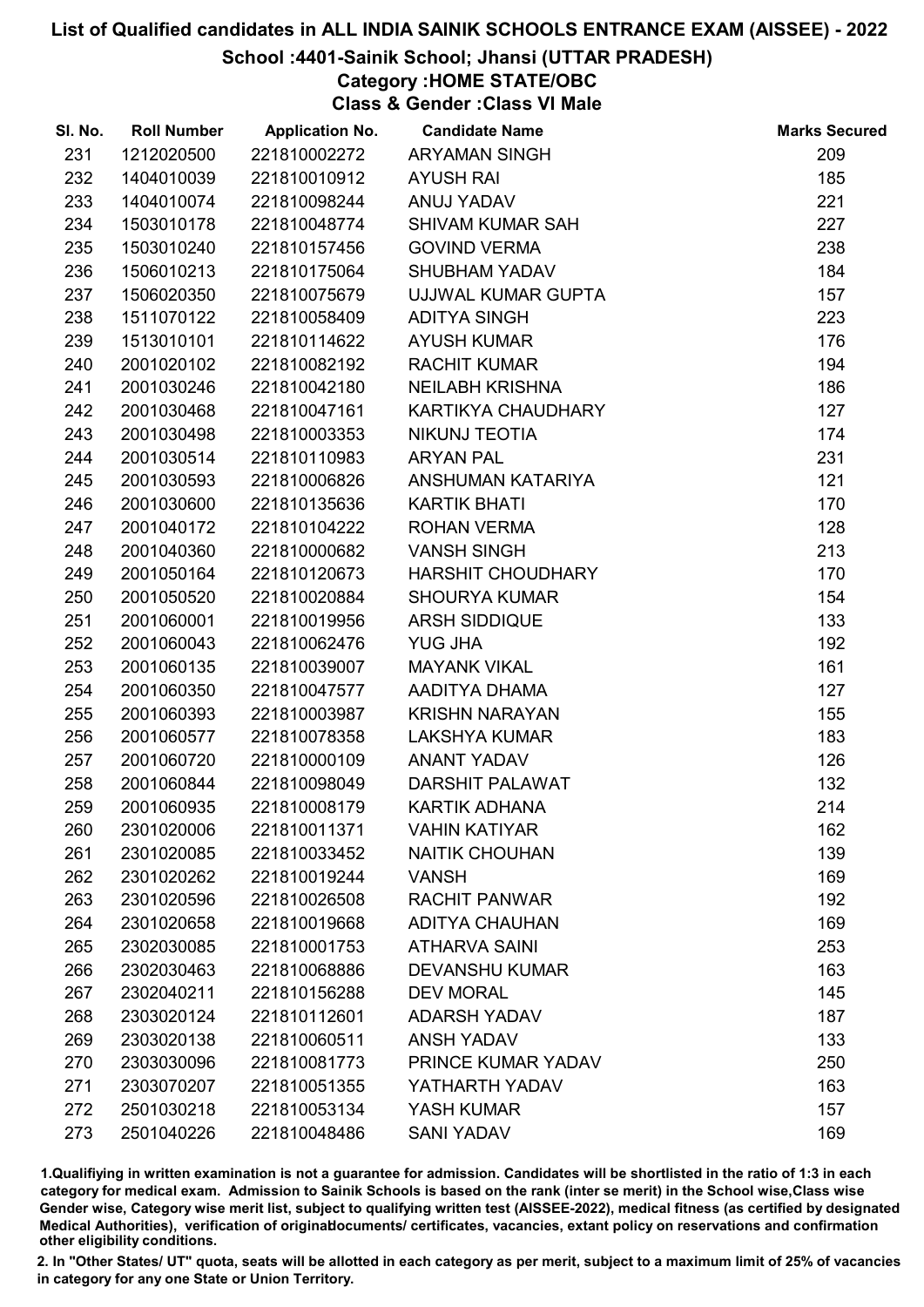## School :4401-Sainik School; Jhansi (UTTAR PRADESH)

Category :HOME STATE/OBC

Class & Gender :Class VI Male

| SI. No. | <b>Roll Number</b> | <b>Application No.</b> | <b>Candidate Name</b>       | <b>Marks Secured</b> |
|---------|--------------------|------------------------|-----------------------------|----------------------|
| 274     | 2701030169         | 221810016156           | <b>RAJENESH PONIA</b>       | 129                  |
| 275     | 2703020130         | 221810090193           | <b>ESHAN SINGH</b>          | 143                  |
| 276     | 3001020424         | 221810070475           | <b>ANAND SINGH</b>          | 148                  |
| 277     | 3001030143         | 221810157212           | <b>AMIT KUMAR YADAV</b>     | 129                  |
| 278     | 3002020287         | 221810056835           | <b>RISHABH</b>              | 269                  |
| 279     | 3003030419         | 221810079899           | <b>UDIT KUMAR</b>           | 209                  |
| 280     | 3110010118         | 221810103251           | <b>KARTIKEYA</b>            | 146                  |
| 281     | 3802010056         | 221810013323           | SUBISH KUMAR PRAJAPATI      | 163                  |
| 282     | 3803010314         | 221810075518           | RAJ YADAV                   | 231                  |
| 283     | 3804010036         | 221810095151           | SATYADEV SINGH YADAV        | 207                  |
| 284     | 3904020391         | 221810140434           | PRIYANSHU TATRAM            | 173                  |
| 285     | 3904040687         | 221810068036           | YUVRAJ SINGH                | 241                  |
| 286     | 3904041035         | 221810121888           | <b>RISHABH SOLANKI</b>      | 164                  |
| 287     | 3905010036         | 221810024720           | <b>ADITYA YADAV</b>         | 146                  |
| 288     | 3905030233         | 221810067648           | <b>MAYANK CHAUDHARY</b>     | 248                  |
| 289     | 3905030405         | 221810034279           | ABHIMANYU YADAV             | 235                  |
| 290     | 3905040326         | 221810040273           | <b>YASH</b>                 | 176                  |
| 291     | 3905050002         | 221810020393           | <b>ABHINEET PAL</b>         | 161                  |
| 292     | 3905050164         | 221810014906           | <b>ABHIJEET PAL</b>         | 135                  |
| 293     | 3906010009         | 221810055700           | <b>ARYAN</b>                | 243                  |
| 294     | 3907010010         | 221810010160           | <b>SHUBHAM PRAJAPATI</b>    | 145                  |
| 295     | 3907010159         | 221810067679           | <b>SHAURYA KAPSE</b>        | 164                  |
| 296     | 4201070385         | 221810128279           | <b>KAUSHIK SINGH</b>        | 164                  |
| 297     | 4401010030         | 221810147620           | <b>ATHRV VERMA</b>          | 239                  |
| 298     | 4401010057         | 221810044250           | <b>YUG RAJPAL</b>           | 244                  |
| 299     | 4401010064         | 221810177550           | <b>UPENDRA KUMAR</b>        | 130                  |
| 300     | 4401010074         | 221810194360           | <b>SUMIT GURJAR</b>         | 147                  |
| 301     | 4401010086         | 221810105670           | <b>ANNAN ALI</b>            | 165                  |
| 302     | 4401010095         | 221810118880           | <b>HARI SINGH</b>           | 209                  |
| 303     | 4401010112         | 221810146701           | <b>MRADUL GORAKH</b>        | 231                  |
| 304     | 4401010133         | 221810154731           | <b>SURAJ KUSHWAH</b>        | 134                  |
| 305     | 4401010157         | 221810063161           | <b>PIYUSH</b>               | 120                  |
| 306     | 4401010162         | 221810128071           | <b>NEETESH</b>              | 126                  |
| 307     | 4401020004         | 221810095981           | <b>RISHI CHAUDHARY</b>      | 220                  |
| 308     | 4401020013         | 221810099002           | <b>KULDEEP</b>              | 184                  |
| 309     | 4401020018         | 221810157402           | <b>AKASH</b>                | 170                  |
| 310     | 4401020020         | 221810147012           | <b>KULDEEP SINGH RATHOR</b> | 198                  |
| 311     | 4401020053         | 221810162042           | <b>VEDANSH CHOUDHARY</b>    | 224                  |
| 312     | 4401020062         | 221810167942           | <b>AMAN KUSHWAH</b>         | 229                  |
| 313     | 4401020072         | 221810123162           | <b>DILEEP KUMAR</b>         | 157                  |
| 314     | 4401020077         | 221810105562           | <b>SHIVRAJ SINGH</b>        | 223                  |
| 315     | 4401020161         | 221810107833           | <b>ANANT GAUR</b>           | 145                  |
| 316     | 4401020209         | 221810157593           | <b>RITIK</b>                | 144                  |

1.Qualifiying in written examination is not a guarantee for admission. Candidates will be shortlisted in the ratio of 1:3 in each category for medical exam. Admission to Sainik Schools is based on the rank (inter se merit) in the School wise,Class wise Gender wise, Category wise merit list, subject to qualifying written test (AISSEE-2022), medical fitness (as certified by designated Medical Authorities), verification of originablocuments/ certificates, vacancies, extant policy on reservations and confirmation other eligibility conditions.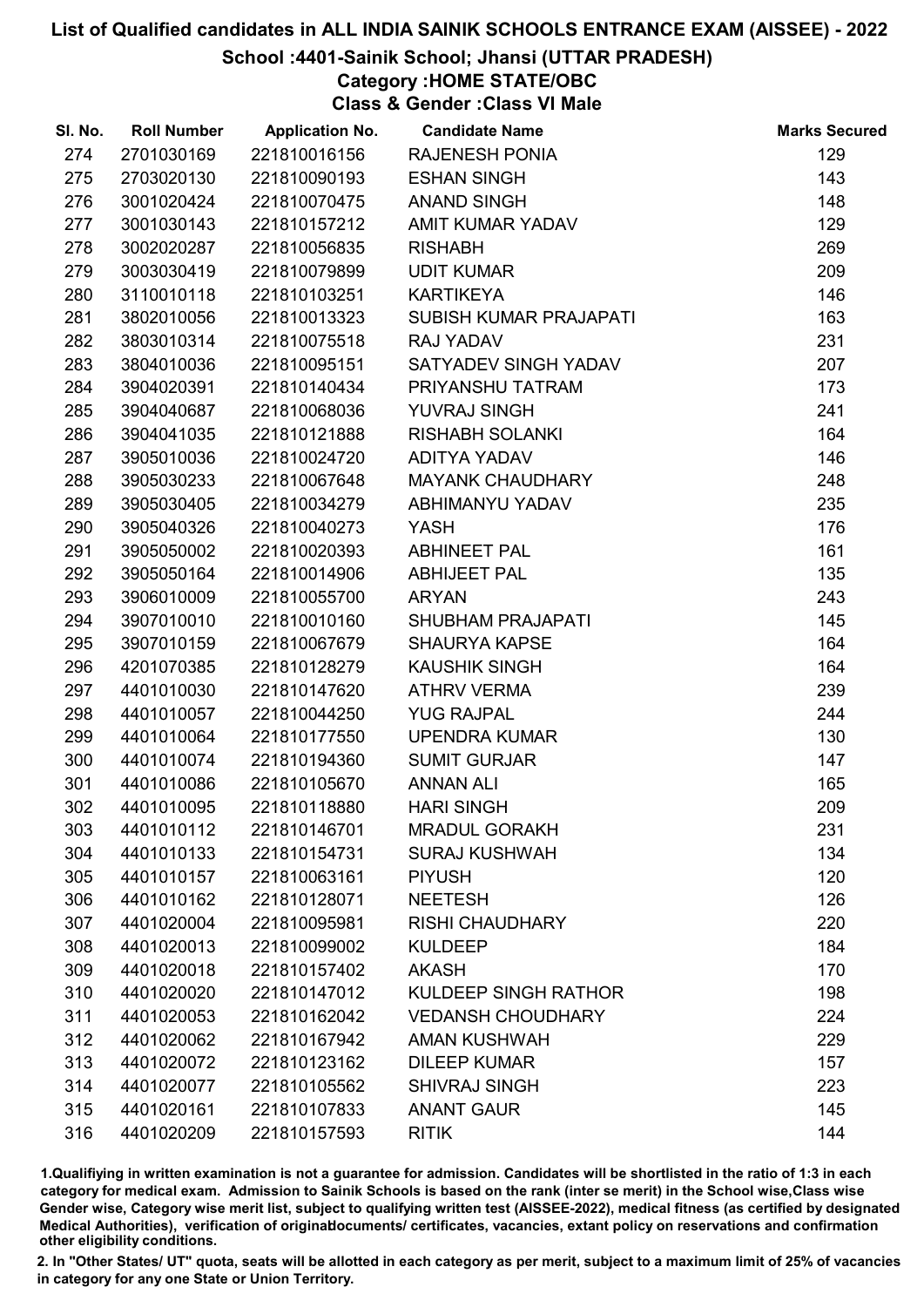### School :4401-Sainik School; Jhansi (UTTAR PRADESH)

## Category :HOME STATE/OBC

Class & Gender :Class VI Male

| SI. No. | <b>Roll Number</b> | <b>Application No.</b> | <b>Candidate Name</b>      | <b>Marks Secured</b> |
|---------|--------------------|------------------------|----------------------------|----------------------|
| 317     | 4401020256         | 221810159154           | <b>SHIVAM</b>              | 165                  |
| 318     | 4401020259         | 221810111454           | <b>ARVIND SINGH</b>        | 277                  |
| 319     | 4401020292         | 221810151384           | <b>ASHISH RAJPUT</b>       | 243                  |
| 320     | 4401020340         | 221810091845           | <b>GAURAV</b>              | 216                  |
| 321     | 4401020359         | 221810020175           | <b>TANUJ CHAUDHARY</b>     | 174                  |
| 322     | 4401020395         | 221810151806           | <b>HARISHANKAR</b>         | 132                  |
| 323     | 4401020402         | 221810173116           | <b>MANISH KUMAR</b>        | 159                  |
| 324     | 4401020425         | 221810026346           | <b>HARSHVARDHAN</b>        | 235                  |
| 325     | 4401020445         | 221810157756           | <b>SHIVAM</b>              | 138                  |
| 326     | 4401020448         | 221810151166           | <b>GAURAV</b>              | 124                  |
| 327     | 4401020469         | 221810168496           | <b>OMVEER SINGH</b>        | 160                  |
| 328     | 4401020475         | 221810128207           | <b>VIJAYVEER</b>           | 231                  |
| 329     | 4401020477         | 221810142607           | <b>NITIN</b>               | 125                  |
| 330     | 4401020489         | 221810089917           | <b>PAWAN KUMAR</b>         | 125                  |
| 331     | 4401020501         | 221810117037           | <b>KRISHNA DHANGAR</b>     | 143                  |
| 332     | 4401020555         | 221810152897           | <b>SHAURYA</b>             | 183                  |
| 333     | 4401020583         | 221810105528           | <b>VIGYAN SINGH</b>        | 247                  |
| 334     | 4401020585         | 221810106628           | <b>SHLOK CHAHAR</b>        | 182                  |
| 335     | 4401020587         | 221810133728           | <b>AMIT KUMAR</b>          | 214                  |
| 336     | 4401020617         | 221810164358           | <b>RUPESH</b>              | 177                  |
| 337     | 4401020644         | 221810009188           | <b>DIVYANSH</b>            | 178                  |
| 338     | 4401020677         | 221810136519           | <b>PANKAJ</b>              | 207                  |
| 339     | 4401020706         | 221810076249           | <b>SOHIL KHAN</b>          | 239                  |
| 340     | 4401020712         | 221810020059           | <b>RAHUL SINGH</b>         | 165                  |
| 341     | 4401030052         | 221810126650           | <b>DEVANSH YADAV</b>       | 125                  |
| 342     | 4401030094         | 221810017801           | <b>AYUSH BAGHEL</b>        | 135                  |
| 343     | 4401030100         | 221810001211           | <b>GAURAV KUMAR</b>        | 144                  |
| 344     | 4401030134         | 221810001841           | <b>VIKAS SINGH</b>         | 236                  |
| 345     | 4401030201         | 221810023922           | <b>LAKSHYA</b>             | 197                  |
| 346     | 4401030202         | 221810050132           | <b>AMAN YADAV</b>          | 209                  |
| 347     | 4401030289         | 221810196323           | <b>SHIVAM SINGH</b>        | 155                  |
| 348     | 4401030304         | 221810127933           | <b>NIZ BHATI</b>           | 199                  |
| 349     | 4401030327         | 221810094863           | <b>NAITIK SINGH BAGHEL</b> | 198                  |
| 350     | 4401030413         | 221810045744           | <b>HARSHIT YADAV</b>       | 178                  |
| 351     | 4401030437         | 221810071374           | <b>KUSHAL THAKUR</b>       | 192                  |
| 352     | 4401030459         | 221810018484           | <b>KARTIK SINGH</b>        | 177                  |
| 353     | 4401030485         | 221810150969           | <b>KRISHNA KUSHWAH</b>     | 126                  |
| 354     | 4401030495         | 221810119979           | <b>AVANEESH</b>            | 176                  |
| 355     | 4401040017         | 221810120815           | RONIT JHA                  | 193                  |
| 356     | 4401040028         | 221810037525           | <b>ALOK SINGH</b>          | 248                  |
| 357     | 4401040031         | 221810150725           | PUNIT RAJ YADAV            | 254                  |
| 358     | 4401040062         | 221810014355           | UJJAWAL YADAV              | 247                  |
| 359     | 4401040132         | 221810052726           | <b>NAVNEET KUMAR</b>       | 246                  |

1.Qualifiying in written examination is not a guarantee for admission. Candidates will be shortlisted in the ratio of 1:3 in each category for medical exam. Admission to Sainik Schools is based on the rank (inter se merit) in the School wise,Class wise Gender wise, Category wise merit list, subject to qualifying written test (AISSEE-2022), medical fitness (as certified by designated Medical Authorities), verification of originablocuments/ certificates, vacancies, extant policy on reservations and confirmation other eligibility conditions.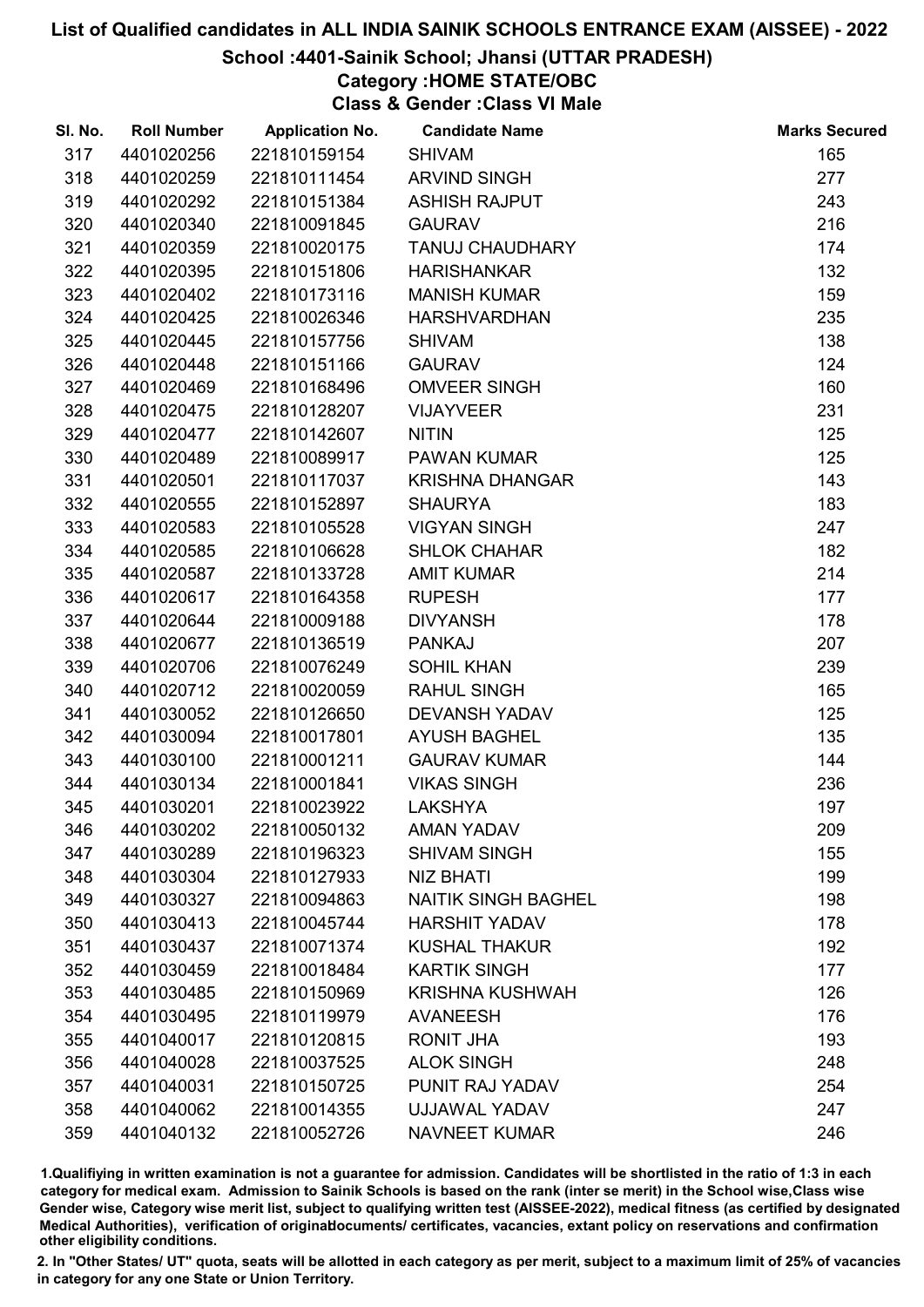### School :4401-Sainik School; Jhansi (UTTAR PRADESH)

## Category :HOME STATE/OBC

Class & Gender :Class VI Male

| SI. No. | <b>Roll Number</b> | <b>Application No.</b> | <b>Candidate Name</b>    | <b>Marks Secured</b> |
|---------|--------------------|------------------------|--------------------------|----------------------|
| 360     | 4401040143         | 221810052946           | PIYUSH YADAV             | 155                  |
| 361     | 4401040150         | 221810174356           | <b>NAKUL</b>             | 207                  |
| 362     | 4401040191         | 221810150696           | <b>RAJ KISHOR YADAV</b>  | 179                  |
| 363     | 4401040220         | 221810089627           | <b>AYUSHMAN SINGH</b>    | 142                  |
| 364     | 4401040264         | 221810029877           | <b>ANTRIKSH CHAUHAN</b>  | 196                  |
| 365     | 4401040285         | 221810117308           | <b>NIKUNJ VERMA</b>      | 171                  |
| 366     | 4401040376         | 221810013298           | ADITYA YADAV             | 155                  |
| 367     | 4401040397         | 221810197919           | <b>LUCKY CHAHAR</b>      | 135                  |
| 368     | 4401040419         | 221810059049           | <b>SUMIT KUMAR</b>       | 170                  |
| 369     | 4401040434         | 221810026659           | <b>NARENDRA</b>          | 186                  |
| 370     | 4401040438         | 221810049859           | <b>KRISH YADAV</b>       | 130                  |
| 371     | 4401040477         | 221810180799           | RAMAKANT SOLANKI         | 154                  |
| 372     | 4402010070         | 221810160781           | <b>AYUSH KUMAR</b>       | 187                  |
| 373     | 4402010112         | 221810054223           | <b>ROHAN SINGH YADAV</b> | 159                  |
| 374     | 4402010113         | 221810115423           | <b>VIPIN SINGH</b>       | 171                  |
| 375     | 4402010156         | 221810097024           | <b>REKHANSH PATEL</b>    | 235                  |
| 376     | 4402010171         | 221810133744           | <b>PRAFUL SINGH</b>      | 221                  |
| 377     | 4402010204         | 221810003325           | <b>KARAN KATIYAR</b>     | 143                  |
| 378     | 4402010220         | 221810114855           | <b>ROHIT PAL</b>         | 153                  |
| 379     | 4402010301         | 221810030077           | SHAURYA JAISWAL          | 211                  |
| 380     | 4402010307         | 221810005687           | <b>GOPAL YADAV</b>       | 159                  |
| 381     | 4402010315         | 221810137428           | YASH PATEL               | 249                  |
| 382     | 4402010353         | 221810074219           | MOHAMMAD ARMAN           | 203                  |
| 383     | 4402010367         | 221810118549           | <b>VIRAT SINGH</b>       | 123                  |
| 384     | 4402010382         | 221810143289           | <b>DEVANSH CHANDRAUL</b> | 176                  |
| 385     | 4402010404         | 221810066970           | <b>MOHD SADAAN</b>       | 150                  |
| 386     | 4402010409         | 221810009201           | UJJWAL YADAV             | 203                  |
| 387     | 4402010432         | 221810042382           | <b>ADITYA KUMAR</b>      | 153                  |
| 388     | 4402010443         | 221810117753           | <b>AMAN RAJ BIND</b>     | 173                  |
| 389     | 4402010447         | 221810132393           | <b>AMAN YADAV</b>        | 148                  |
| 390     | 4402010485         | 221810169475           | <b>SAURABH SINGH</b>     | 228                  |
| 391     | 4402010495         | 221810042426           | <b>SHIVAM KUMAR</b>      | 123                  |
| 392     | 4402010504         | 221810136086           | <b>SHAILESH</b>          | 238                  |
| 393     | 4402010513         | 221810179557           | <b>ARPIT PATEL</b>       | 228                  |
| 394     | 4402010545         | 221810049549           | SIDDHARTH SINGH          | 134                  |
| 395     | 4404010013         | 221810023953           | <b>AVIRAL RASTOGI</b>    | 153                  |
| 396     | 4404010056         | 221810161323           | <b>AYUSH VERMA</b>       | 181                  |
| 397     | 4404010057         | 221810065033           | <b>SIDDHANT KUMAR</b>    | 147                  |
| 398     | 4405010053         | 221810087790           | <b>DIVYANSH GUPTA</b>    | 189                  |
| 399     | 4405010088         | 221810195751           | <b>VISHWAS KUMAR</b>     | 150                  |
| 400     | 4405010096         | 221810035961           | <b>ABHISHEK YADAV</b>    | 152                  |
| 401     | 4405010100         | 221810164971           | <b>MD. AMAAN ANSARI</b>  | 232                  |
| 402     | 4405010133         | 221810189242           | ABHINANDAN KUMAR YADAV   | 214                  |

1.Qualifiying in written examination is not a guarantee for admission. Candidates will be shortlisted in the ratio of 1:3 in each category for medical exam. Admission to Sainik Schools is based on the rank (inter se merit) in the School wise,Class wise Gender wise, Category wise merit list, subject to qualifying written test (AISSEE-2022), medical fitness (as certified by designated Medical Authorities), verification of originablocuments/ certificates, vacancies, extant policy on reservations and confirmation other eligibility conditions.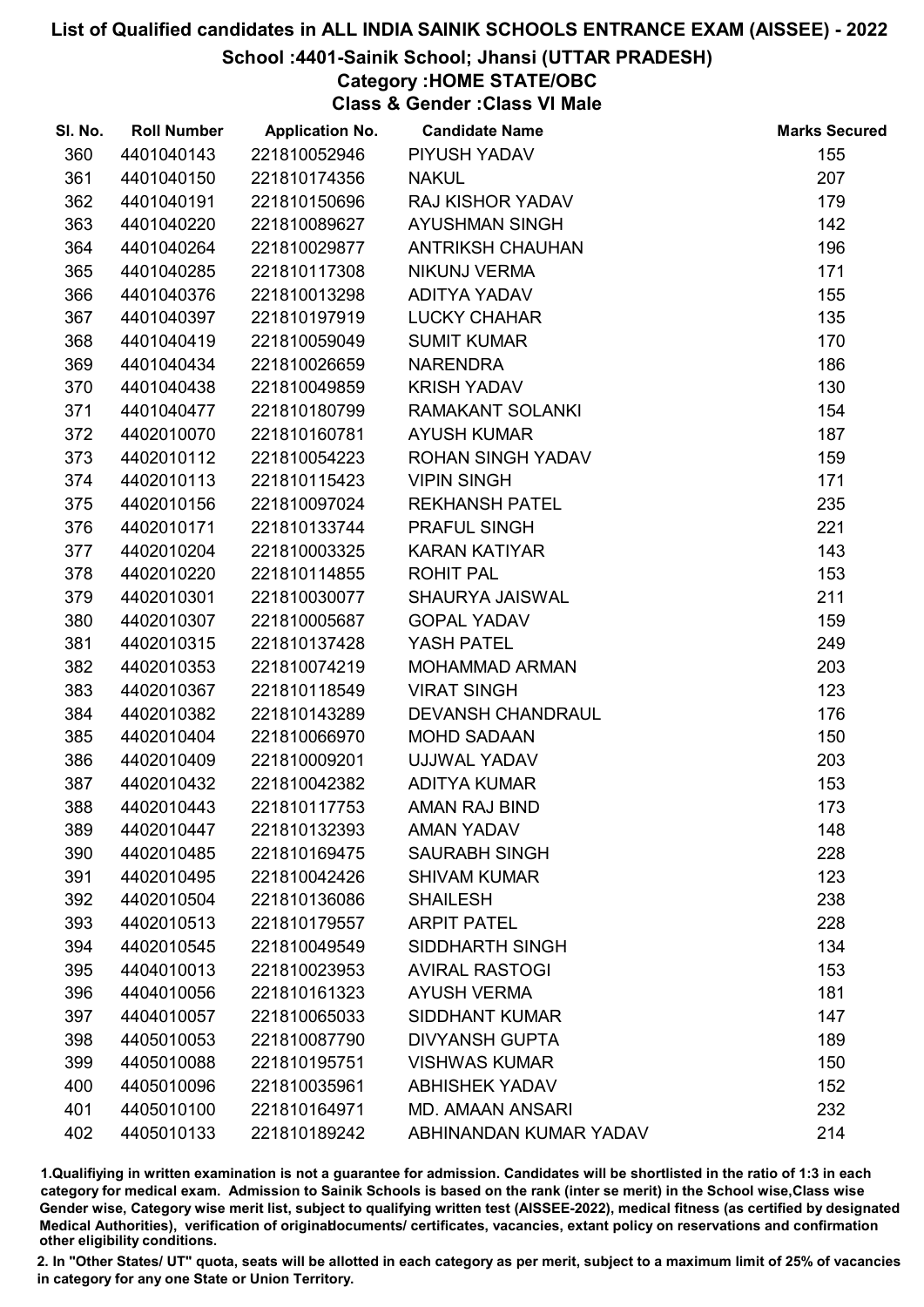## School :4401-Sainik School; Jhansi (UTTAR PRADESH)

Category :HOME STATE/OBC

Class & Gender :Class VI Male

| SI. No. | <b>Roll Number</b> | <b>Application No.</b> | <b>Candidate Name</b>       | <b>Marks Secured</b> |
|---------|--------------------|------------------------|-----------------------------|----------------------|
| 403     | 4405010186         | 221810032643           | <b>ARPIT KUMAR</b>          | 239                  |
| 404     | 4405010204         | 221810013583           | PRINCE KUMAR YADAV          | 214                  |
| 405     | 4405010208         | 221810161293           | <b>DEEPENDRA YADAV</b>      | 179                  |
| 406     | 4405010211         | 221810068393           | RANJEET SINGH YADAV         | 221                  |
| 407     | 4405010214         | 221810149204           | <b>ANKUSH YADAV</b>         | 133                  |
| 408     | 4405010220         | 221810117904           | <b>RAJVEER</b>              | 199                  |
| 409     | 4405010257         | 221810035974           | <b>ARJUN</b>                | 183                  |
| 410     | 4405010296         | 221810011545           | SANOJ YADAV                 | 180                  |
| 411     | 4405010297         | 221810195545           | <b>VIKASH KUMAR</b>         | 223                  |
| 412     | 4405010314         | 221810032485           | SIDDHANT MAURYA             | 201                  |
| 413     | 4405010317         | 221810120395           | <b>ANKIT</b>                | 125                  |
| 414     | 4405010326         | 221810118406           | <b>RAHUL PAL</b>            | 139                  |
| 415     | 4405010327         | 221810161706           | DIVYANSHU VERMA             | 201                  |
| 416     | 4405010335         | 221810126526           | <b>KUSH KUMAR</b>           | 195                  |
| 417     | 4405010343         | 221810032536           | <b>ANKIT KUSHWAHA</b>       | 230                  |
| 418     | 4405010347         | 221810126246           | <b>VIVEK YADAV</b>          | 133                  |
| 419     | 4405010357         | 221810035466           | <b>DHAN GUPTA</b>           | 170                  |
| 420     | 4405020039         | 221810126202           | <b>SHIVAM YADAV</b>         | 153                  |
| 421     | 4405020042         | 221810022612           | <b>AKASH</b>                | 189                  |
| 422     | 4405020087         | 221810066105           | KUNWAR AGRAH                | 246                  |
| 423     | 4405020094         | 221810068675           | <b>VINAYAK GUPTA</b>        | 156                  |
| 424     | 4405020183         | 221810015686           | AYUSH KUMAR PRAJAPATI       | 218                  |
| 425     | 4405020211         | 221810015447           | PAWAN YADAV                 | 232                  |
| 426     | 4405020214         | 221810119057           | <b>ABHISHEK YADAV</b>       | 252                  |
| 427     | 4405020228         | 221810097467           | <b>ROSHAN CHAUHAN</b>       | 190                  |
| 428     | 4405020232         | 221810075867           | <b>SHASHANK</b>             | 202                  |
| 429     | 4405020263         | 221810077628           | <b>KRISHNA YADAV</b>        | 232                  |
| 430     | 4405020275         | 221810015648           | <b>AMIT YADAV</b>           | 239                  |
| 431     | 4405020280         | 221810009848           | PARITOSH KUMAR YADAV        | 130                  |
| 432     | 4405020284         | 221810115958           | <b>RAVI CHAUHAN</b>         | 146                  |
| 433     | 4405020315         | 221810032419           | <b>BRAJNABH BHARTI</b>      | 218                  |
| 434     | 4405020331         | 221810192959           | <b>ABHIGYAN PATEL</b>       | 203                  |
| 435     | 4405020335         | 221810088169           | <b>VIKASH KUMAR</b>         | 170                  |
| 436     | 4405020348         | 221810081289           | <b>NITISH KUMAR CHAUHAN</b> | 221                  |
| 437     | 4405020360         | 221810018999           | ADITYA KUMAR PRAJAPATI      | 133                  |
| 438     | 4406010099         | 221810123312           | <b>AMIT KUMAR</b>           | 134                  |
| 439     | 4406010104         | 221810098322           | <b>VINAYAK</b>              | 266                  |
| 440     | 4406010110         | 221810117932           | <b>RAVINSH</b>              | 162                  |
| 441     | 4406010113         | 221810057442           | <b>KASHISH KUMAR</b>        | 159                  |
| 442     | 4406010163         | 221810123273           | <b>SHIVAM YADAV</b>         | 147                  |
| 443     | 4406010192         | 221810119824           | <b>AMAN</b>                 | 175                  |
| 444     | 4406010198         | 221810088734           | <b>ANSH BHATI</b>           | 164                  |
| 445     | 4406010217         | 221810106684           | <b>AAYUSH SAINI</b>         | 147                  |

1.Qualifiying in written examination is not a guarantee for admission. Candidates will be shortlisted in the ratio of 1:3 in each category for medical exam. Admission to Sainik Schools is based on the rank (inter se merit) in the School wise,Class wise Gender wise, Category wise merit list, subject to qualifying written test (AISSEE-2022), medical fitness (as certified by designated Medical Authorities), verification of originablocuments/ certificates, vacancies, extant policy on reservations and confirmation other eligibility conditions.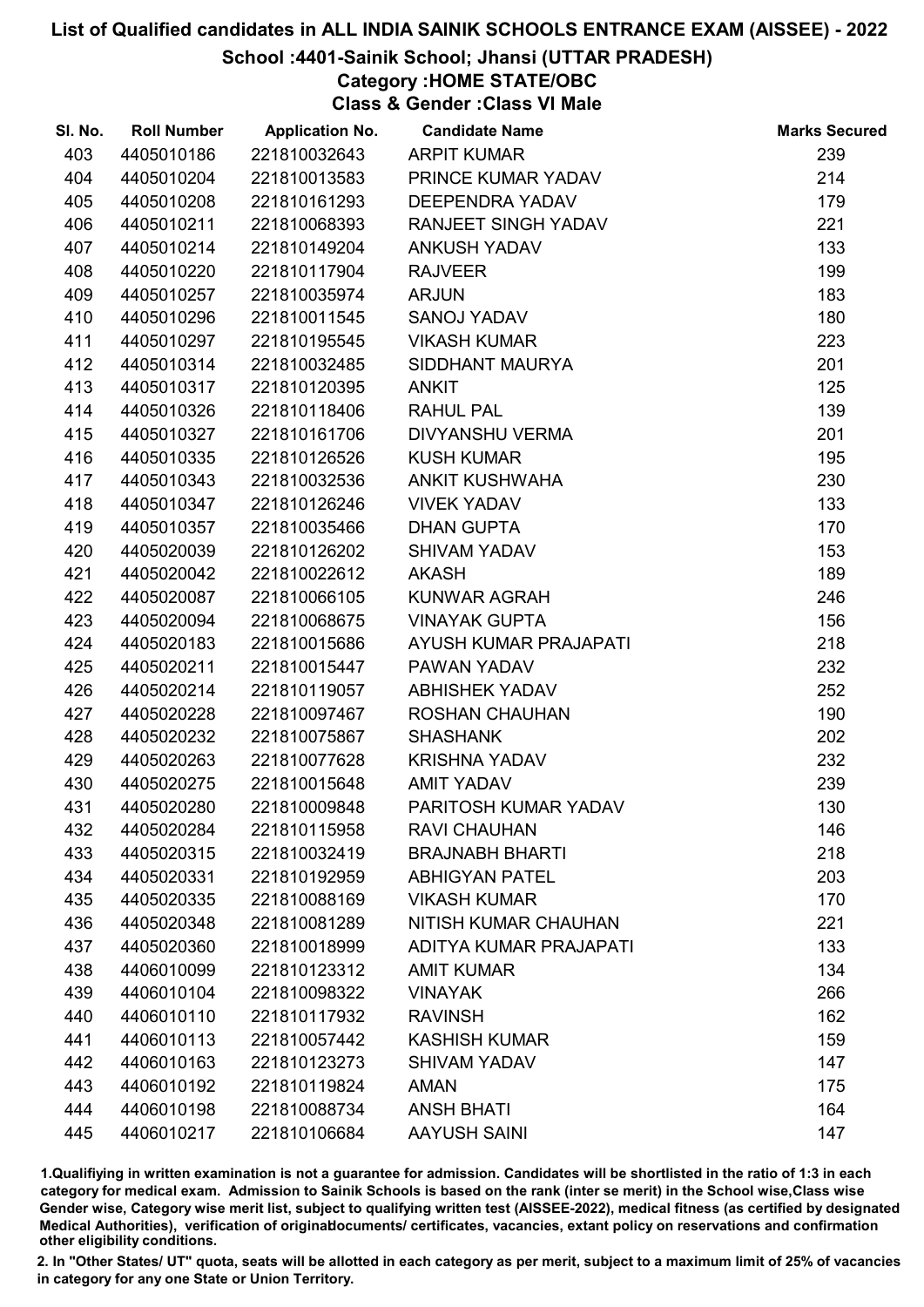### School :4401-Sainik School; Jhansi (UTTAR PRADESH)

## Category :HOME STATE/OBC

Class & Gender :Class VI Male

| SI. No. | <b>Roll Number</b> | <b>Application No.</b> | <b>Candidate Name</b>     | <b>Marks Secured</b> |
|---------|--------------------|------------------------|---------------------------|----------------------|
| 446     | 4406010276         | 221810120126           | <b>YEHU</b>               | 122                  |
| 447     | 4406020026         | 221810139720           | ADITYA YADAV              | 180                  |
| 448     | 4406020091         | 221810002811           | ABHINAV YADAV             | 142                  |
| 449     | 4406020103         | 221810039531           | ARNAV KUMAR CHAUHAN       | 144                  |
| 450     | 4406020222         | 221810079952           | <b>ABHINAV CHAUHAN</b>    | 234                  |
| 451     | 4406020349         | 221810181417           | <b>DRASHYA MAVI</b>       | 155                  |
| 452     | 4406020380         | 221810106377           | <b>SHANI PRTAP</b>        | 214                  |
| 453     | 4406020388         | 221810042197           | <b>KRISHNA CHOUDHARY</b>  | 224                  |
| 454     | 4406020429         | 221810096588           | <b>DAKSH GANGWAR</b>      | 206                  |
| 455     | 4406030057         | 221810086664           | <b>KARAN CHAUDHARY</b>    | 133                  |
| 456     | 4406030123         | 221810084845           | <b>ABHAY RANA</b>         | 261                  |
| 457     | 4406030151         | 221810048875           | <b>WARTIK SINGH</b>       | 143                  |
| 458     | 4406030167         | 221810024795           | <b>SUDHANSU PAL</b>       | 158                  |
| 459     | 4406030173         | 221810169416           | <b>SHUBH SHARMA</b>       | 131                  |
| 460     | 4406030279         | 221810072737           | PREETHURAJ SINGH YADAV    | 236                  |
| 461     | 4406030296         | 221810111367           | <b>MAYANK KATARIYA</b>    | 146                  |
| 462     | 4406030357         | 221810127768           | PRATIK KUMAR SINGH        | 128                  |
| 463     | 4406030382         | 221810116498           | ABHIMANYU SRIVASTAV       | 181                  |
| 464     | 4406030425         | 221810041339           | <b>AKSH GANGWAR</b>       | 176                  |
| 465     | 4406030477         | 221810038199           | <b>HARSHIT PAL</b>        | 246                  |
| 466     | 4407010017         | 221810008130           | ANOOP GUPTA               | 249                  |
| 467     | 4407010027         | 221810165850           | <b>ABHIJEET YADAV</b>     | 207                  |
| 468     | 4407010051         | 221810121411           | PAWAN SINGH CHAUHAN       | 160                  |
| 469     | 4407010055         | 221810157911           | <b>PRATIK SAHANI</b>      | 128                  |
| 470     | 4407010072         | 221810101751           | <b>AMAN PATEL</b>         | 216                  |
| 471     | 4407010095         | 221810190832           | <b>SHIVANSH PATEL</b>     | 173                  |
| 472     | 4407010099         | 221810186342           | <b>ADARSH GIRI</b>        | 253                  |
| 473     | 4407010119         | 221810040813           | <b>OMKAR</b>              | 191                  |
| 474     | 4407010126         | 221810065953           | <b>PRINCE</b>             | 127                  |
| 475     | 4407010128         | 221810037763           | <b>RAJ YADAV</b>          | 234                  |
| 476     | 4407010130         | 221810132773           | <b>SHLOK SINGH</b>        | 129                  |
| 477     | 4407010152         | 221810041084           | <b>SHANI NISHAD</b>       | 189                  |
| 478     | 4407010162         | 221810037605           | <b>MANVIR KUMAR YADAV</b> | 219                  |
| 479     | 4407010177         | 221810125945           | <b>AYUSH CHAUHAN</b>      | 166                  |
| 480     | 4407010179         | 221810171255           | <b>AVINASH CHAUDHARY</b>  | 198                  |
| 481     | 4407010189         | 221810034126           | <b>NITISH PATEL</b>       | 178                  |
| 482     | 4407010209         | 221810169796           | <b>VINAY</b>              | 190                  |
| 483     | 4407010215         | 221810126807           | <b>ASHUTOSH YADAV</b>     | 156                  |
| 484     | 4407020004         | 221810078310           | <b>VISHNU CHAUHAN</b>     | 227                  |
| 485     | 4407020019         | 221810025730           | <b>UTKARSH KUMAR</b>      | 182                  |
| 486     | 4407020039         | 221810149270           | <b>ANIKET YADAV</b>       | 185                  |
| 487     | 4407020157         | 221810179333           | ADITYA KUMAR GUPTA        | 197                  |
| 488     | 4407020172         | 221810187163           | <b>ABHIKALP YADAV</b>     | 127                  |

1.Qualifiying in written examination is not a guarantee for admission. Candidates will be shortlisted in the ratio of 1:3 in each category for medical exam. Admission to Sainik Schools is based on the rank (inter se merit) in the School wise,Class wise Gender wise, Category wise merit list, subject to qualifying written test (AISSEE-2022), medical fitness (as certified by designated Medical Authorities), verification of originablocuments/ certificates, vacancies, extant policy on reservations and confirmation other eligibility conditions.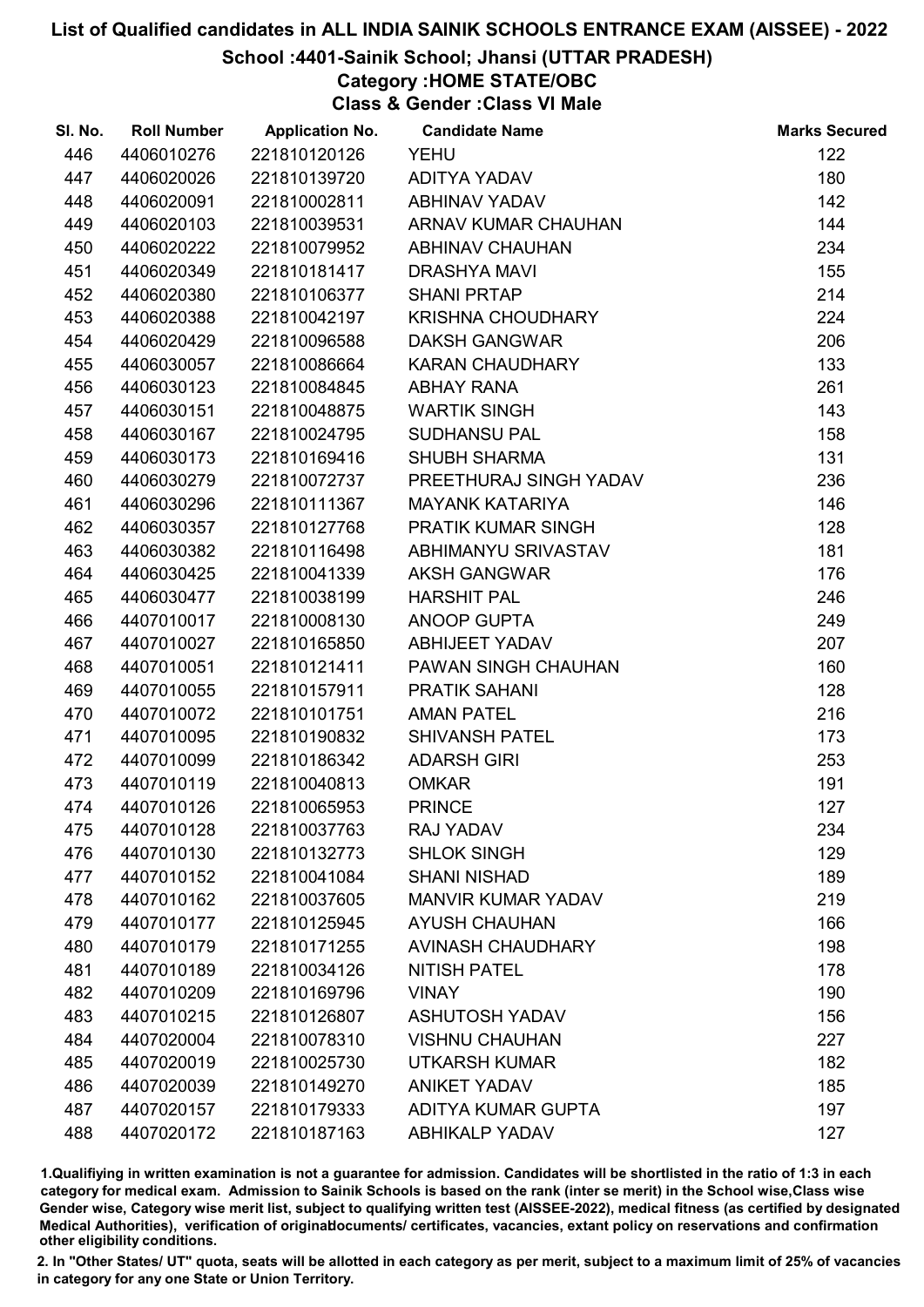## School :4401-Sainik School; Jhansi (UTTAR PRADESH)

## Category :HOME STATE/OBC

Class & Gender :Class VI Male

| SI. No. | <b>Roll Number</b> | <b>Application No.</b> | <b>Candidate Name</b>    |           | <b>Marks Secured</b> |
|---------|--------------------|------------------------|--------------------------|-----------|----------------------|
| 489     | 4407020198         | 221810137914           | PRASHANT YADAV           |           | 144                  |
| 490     | 4407020202         | 221810077624           | RAVI PRAKASH KUSHWAHA    |           | 162                  |
| 491     | 4407020228         | 221810048005           | <b>SUMIT THAKUR</b>      |           | 163                  |
| 492     | 4407020242         | 221810043045           | <b>SHAURYARAJ</b>        |           | 164                  |
| 493     | 4407020248         | 221810011155           | <b>VISHWESH SINGH</b>    |           | 193                  |
| 494     | 4407020298         | 221810037556           | <b>HARSHRAJ</b>          |           | 172                  |
| 495     | 4407020319         | 221810028786           | <b>PAWAN KUMAR</b>       |           | 162                  |
| 496     | 4407020340         | 221810052227           | KRISHNA KUMAR JAISWAL    |           | 275                  |
| 497     | 4407020400         | 221810025378           | <b>AMAR DEEP SINGH</b>   |           | 133                  |
| 498     | 4407020409         | 221810177198           | SANIDHAYA KUMAR SINGH    |           | 146                  |
| 499     | 4407020424         | 221810154129           | <b>ASHISH KUMAR</b>      |           | 168                  |
| 500     | 4407020465         | 221810190099           | PRATEEK SINGH            |           | 172                  |
| 501     | 4407020476         | 221810165667           | <b>SACHIN SINGH</b>      |           | 241                  |
| 502     | 4407020486         | 221810096918           | <b>RITESH KUMAR</b>      |           | 174                  |
| 503     | 4407020525         | 221810118949           | PAWAN KUMAR YADAV        | <b>AR</b> | 240                  |
| 504     | 4407020541         | 221810063989           | <b>ANKIT KANDU</b>       |           | 262                  |
| 505     | 4407020543         | 221810178299           | KRISHNA CHAURASIYA       |           | 142                  |
| 506     | 4408010004         | 221810093300           | <b>KARTIK PATEL</b>      |           | 210                  |
| 507     | 4408010005         | 221810098500           | <b>OJASWI RAJPOOT</b>    |           | 153                  |
| 508     | 4408010026         | 221810152040           | <b>ANUJ PAL</b>          |           | 192                  |
| 509     | 4408010032         | 221810112540           | <b>KULVENDRA SINGH</b>   |           | 229                  |
| 510     | 4408010035         | 221810167050           | <b>PAARTH SARTHI</b>     |           | 190                  |
| 511     | 4408010047         | 221810166380           | PRADOOM KUMAR            |           | 175                  |
| 512     | 4408010055         | 221810075401           | <b>ATHARV SONI</b>       |           | 205                  |
| 513     | 4408010063         | 221810107811           | ADITYA YADAV             |           | 150                  |
| 514     | 4408010069         | 221810114331           | <b>AYUSH PATEL</b>       |           | 183                  |
| 515     | 4408010077         | 221810099910           | <b>ABHAY YADAV</b>       |           | 156                  |
| 516     | 4408010086         | 221810193950           | <b>ABHINAV KUMAR</b>     |           | 261                  |
| 517     | 4408010095         | 221810158201           | <b>ARJIT YADAV</b>       |           | 259                  |
| 518     | 4408010097         | 221810153801           | <b>VIKASH YADAV</b>      |           | 187                  |
| 519     | 4408010099         | 221810112121           | <b>OJAS RAJPOOT</b>      |           | 199                  |
| 520     | 4408010114         | 221810018561           | UJJWAL YADAV             |           | 212                  |
| 521     | 4408010122         | 221810177791           | SOMDUTT KUSHWAHA         |           | 241                  |
| 522     | 4408010123         | 221810091002           | <b>KUNAL SAINI</b>       |           | 213                  |
| 523     | 4408010127         | 221810181512           | <b>KARTIK SINGH</b>      |           | 126                  |
| 524     | 4408010128         | 221810153512           | YASH YADAV               |           | 220                  |
| 525     | 4408010142         | 221810158772           | <b>SHUBH RAJPOOT</b>     |           | 150                  |
| 526     | 4408010150         | 221810188413           | <b>JANGBAHADUR SINGH</b> |           | 152                  |
| 527     | 4408010153         | 221810185333           | PRAFULL YADAV            |           | 202                  |
| 528     | 4408010162         | 221810127643           | <b>RITIK PAL</b>         |           | 199                  |
| 529     | 4408010179         | 221810071424           | PRINCE PAL               |           | 174                  |
| 530     | 4408010187         | 221810151474           | <b>DEV KUSHWAHA</b>      |           | 171                  |
| 531     | 4408010190         | 221810031194           | <b>SOHEL AHAMAD</b>      |           | 243                  |

1.Qualifiying in written examination is not a guarantee for admission. Candidates will be shortlisted in the ratio of 1:3 in each category for medical exam. Admission to Sainik Schools is based on the rank (inter se merit) in the School wise,Class wise Gender wise, Category wise merit list, subject to qualifying written test (AISSEE-2022), medical fitness (as certified by designated Medical Authorities), verification of originablocuments/ certificates, vacancies, extant policy on reservations and confirmation other eligibility conditions.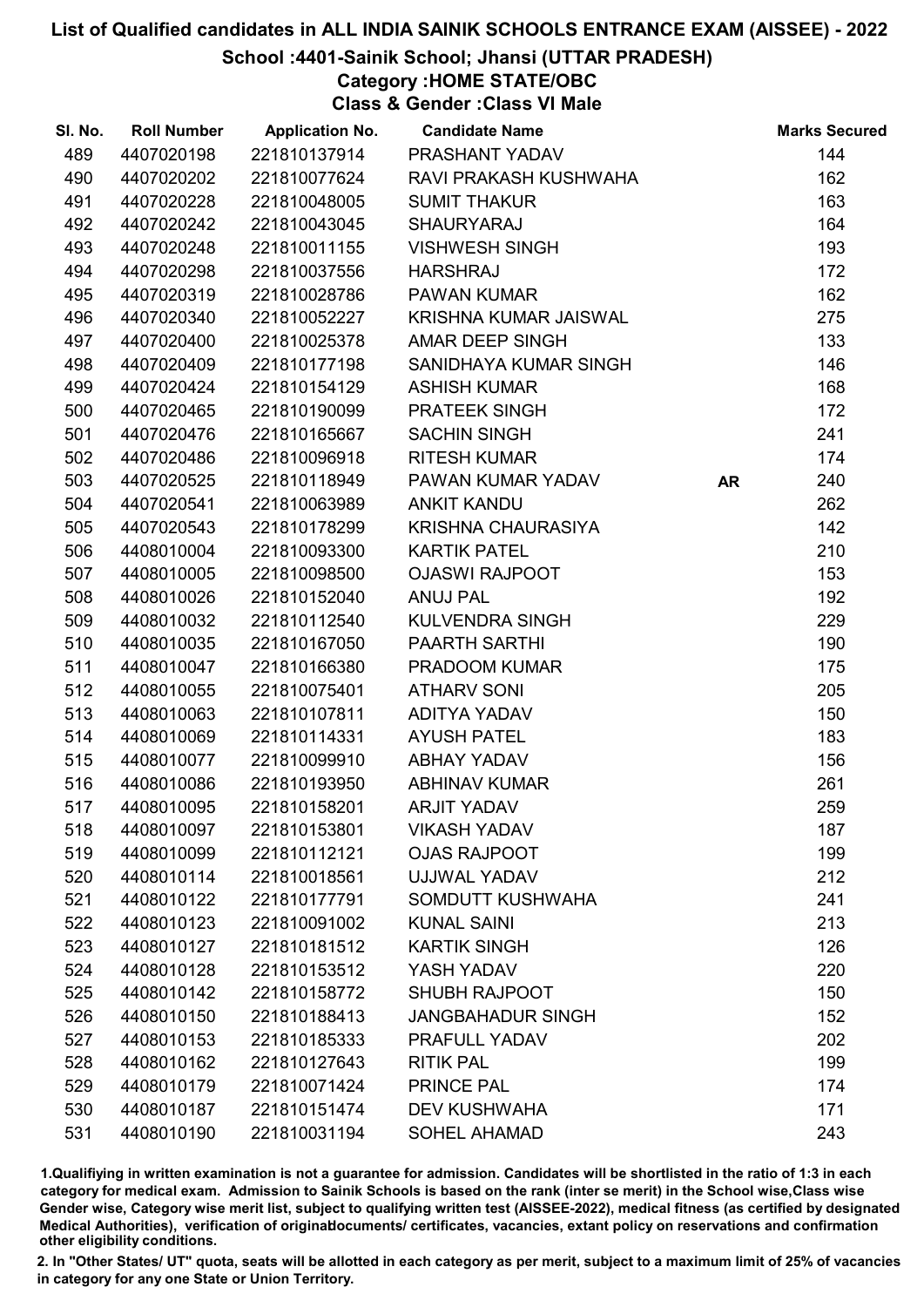## School :4401-Sainik School; Jhansi (UTTAR PRADESH)

## Category :HOME STATE/OBC

Class & Gender :Class VI Male

| SI. No. | <b>Roll Number</b> | <b>Application No.</b> | <b>Candidate Name</b>       | <b>Marks Secured</b> |
|---------|--------------------|------------------------|-----------------------------|----------------------|
| 532     | 4408010201         | 221810182025           | <b>MAYANK RAJPOOT</b>       | 223                  |
| 533     | 4408010202         | 221810155025           | JYOTIRADITYA YADAV          | 249                  |
| 534     | 4408010214         | 221810027175           | KANHAIYA SHARMA             | 195                  |
| 535     | 4408010217         | 221810154385           | RAJVARDHAN SINGH            | 225                  |
| 536     | 4408010222         | 221810027095           | YUVRAJ YADAV                | 147                  |
| 537     | 4408010227         | 221810153216           | NITIN YADAV                 | 125                  |
| 538     | 4408010232         | 221810108826           | <b>RAJ</b>                  | 138                  |
| 539     | 4408010239         | 221810188476           | <b>VIKRAM SINGH</b>         | 186                  |
| 540     | 4408010243         | 221810083307           | DIVYANSHU VISHKARMA         | 138                  |
| 541     | 4408010244         | 221810157407           | <b>ATUL PRATAP SINGH</b>    | 202                  |
| 542     | 4408010247         | 221810000327           | <b>NIHAL PATEL</b>          | 164                  |
| 543     | 4408010249         | 221810179627           | <b>TANMAY YADAV</b>         | 159                  |
| 544     | 4408010261         | 221810042867           | <b>HARSH NIRANJAN</b>       | 252                  |
| 545     | 4408010266         | 221810170687           | <b>MAYANK YADAV</b>         | 231                  |
| 546     | 4408010272         | 221810027708           | <b>VASHISHT VISHWAKARMA</b> | 186                  |
| 547     | 4408010273         | 221810156808           | <b>PRINCE</b>               | 181                  |
| 548     | 4408010285         | 221810114648           | <b>RITIK KUMAR</b>          | 180                  |
| 549     | 4408010290         | 221810056088           | <b>RAJVEER</b>              | 162                  |
| 550     | 4408010294         | 221810012498           | <b>SURYANSH SINGH</b>       | 235                  |
| 551     | 4408010297         | 221810175309           | <b>RITIK</b>                | 249                  |
| 552     | 4408010300         | 221810143119           | ADITYA KUMAR JHA            | 172                  |
| 553     | 4408010302         | 221810007129           | <b>DEVASYA SAHU</b>         | 202                  |
| 554     | 4408010315         | 221810119359           | YUVRAJ SINGH RJAPOOT        | 146                  |
| 555     | 4408010317         | 221810060069           | <b>DEVRAJ SINGH</b>         | 167                  |
| 556     | 4408010320         | 221810079079           | <b>KARMVEER YADAV</b>       | 137                  |
| 557     | 4408010323         | 221810008779           | <b>ANIKET JHA</b>           | 132                  |
| 558     | 4408010324         | 221810178979           | <b>DEV PRAJAPATI</b>        | 145                  |
| 559     | 4408010331         | 221810174399           | <b>GAURAV</b>               | 138                  |
| 560     | 4408020010         | 221810112751           | PRIYANSHU YADAV             | 192                  |
| 561     | 4408020018         | 221810132171           | <b>AYUSH KUSHWAHA</b>       | 129                  |
| 562     | 4408020023         | 221810159771           | <b>RACHIT SINGH</b>         | 122                  |
| 563     | 4408020039         | 221810112502           | <b>PARAS SONI</b>           | 225                  |
| 564     | 4408020041         | 221810173802           | <b>ANSH NIRANJAN</b>        | 258                  |
| 565     | 4408020046         | 221810156712           | <b>GAURAV KUMAR</b>         | 252                  |
| 566     | 4408020053         | 221810002822           | <b>ANKIT SHIVHARE</b>       | 147                  |
| 567     | 4408020070         | 221810073852           | <b>VED PRATAP SINGH</b>     | 233                  |
| 568     | 4408020116         | 221810079843           | <b>KRISHNA SAHU</b>         | 256                  |
| 569     | 4408020119         | 221810113653           | <b>MUHAMAMAD JUBER</b>      | 155                  |
| 570     | 4408020127         | 221810060563           | <b>AVIRAL RAJPOOT</b>       | 253                  |
| 571     | 4408020145         | 221810103983           | <b>SAKSHAM YADAV</b>        | 123                  |
| 572     | 4408020171         | 221810068144           | <b>NAITIK PRAJAPATI</b>     | 164                  |
| 573     | 4408020187         | 221810174474           | <b>BINAY YADAV</b>          | 228                  |
| 574     | 4408020192         | 221810152974           | <b>DHRUV YADAV</b>          | 152                  |

1.Qualifiying in written examination is not a guarantee for admission. Candidates will be shortlisted in the ratio of 1:3 in each category for medical exam. Admission to Sainik Schools is based on the rank (inter se merit) in the School wise,Class wise Gender wise, Category wise merit list, subject to qualifying written test (AISSEE-2022), medical fitness (as certified by designated Medical Authorities), verification of originablocuments/ certificates, vacancies, extant policy on reservations and confirmation other eligibility conditions.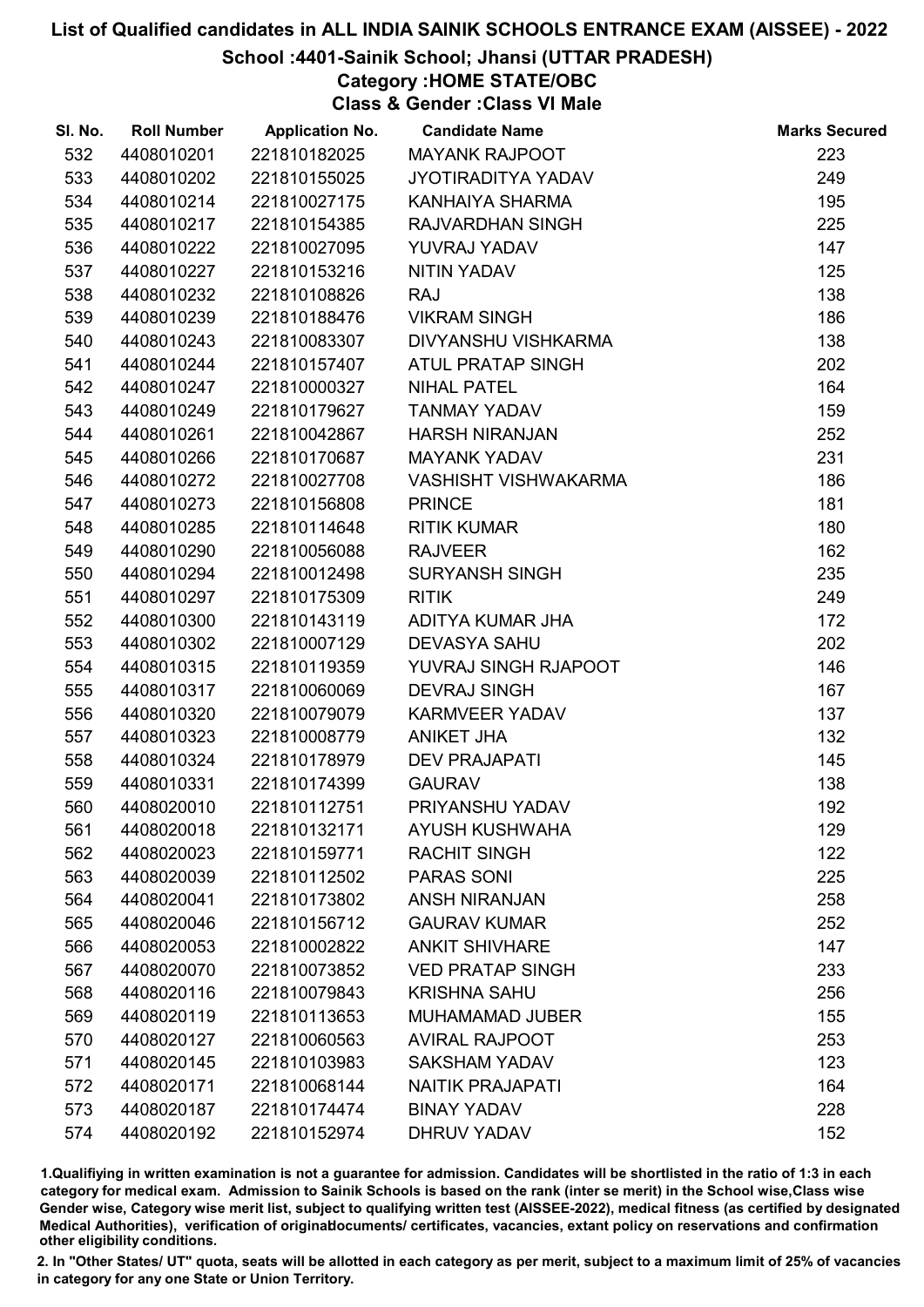### School :4401-Sainik School; Jhansi (UTTAR PRADESH)

## Category :HOME STATE/OBC

Class & Gender :Class VI Male

| 575<br>238<br>4408020197<br>221810102384<br><b>ABHIJEET JHA</b><br>576<br>4408020203<br>221810019884<br>138<br><b>JATIN SEN</b><br>198<br>577<br>4408020213<br>221810175994<br><b>VIVEK PAL</b><br>578<br>4408020216<br>SANIDHYA SINGH<br>177<br>221810105905<br>200<br>579<br>4408020221<br>221810106515<br>YASH PRATAP YADAV<br>188<br>580<br>4408020235<br>221810114835<br><b>DEV YADAV</b><br>581<br><b>ANSH SHIVHARE</b><br>156<br>4408020241<br>221810130645<br>207<br>582<br>4408020247<br>221810041455<br><b>RAGHAV SAHU</b><br>203<br>583<br>4408020253<br>221810188955<br><b>DHAIRYA SAHU</b><br>213<br>SHANTANU SACHAN<br>584<br>4408020264<br>221810075975<br>585<br>221810102185<br>DEVANSH YADAV<br>205<br>4408020266<br>231<br>586<br>4408020271<br>221810172295<br><b>KRISHNA YADAV</b><br>216<br>587<br>4408020281<br>221810057406<br><b>KARTIKEY VERMA</b><br>221<br>588<br>4408020301<br>221810178156<br><b>AYUSH PATEL</b><br>589<br>221810003127<br><b>SAKSHAM</b><br>266<br>4408020337<br>182<br>4408020338<br><b>RACHIT YADAV</b><br>590<br>221810119127<br>216<br>591<br>4408020340<br>221810003427<br><b>DEV KUSHWAHA</b><br>4408020348<br>ADARSH SOMDITYA SINGH<br>177<br>592<br>221810165337<br>593<br>4408020363<br>221810107567<br><b>RONIT PATEL</b><br>146<br><b>KARTIK YADAV</b><br>161<br>594<br>4408020369<br>221810195577<br>149<br>595<br>AYUSH SINGH YADAV<br>4408020382<br>221810117787<br>CG<br><b>NIKUNJ SAHU</b><br>182<br>596<br>4408020384<br>221810079397<br>597<br>221810175497<br><b>SATYAM RAJPOOT</b><br>209<br>4408020385<br><b>ARUN RAJPOOT</b><br>143<br>598<br>4408020391<br>221810174108<br>213<br>599<br>4408020399<br>221810004318<br><b>KABEER RAI</b><br>247<br>600<br>4408020406<br>221810113918<br><b>KARTIKEY PATEL</b><br><b>ABHISHEK PAL</b><br>151<br>601<br>4408020410<br>221810171128<br>129<br>602<br>4408020416<br>221810197528<br>YASHRAJ SINGH<br>196<br>603<br>4408020419<br>221810112638<br>PRATEEK NARAYAN<br><b>AYUSH KUMAR PRAJAPATI</b><br>174<br>604<br>4408020435<br>221810094558<br>157<br>605<br>4408020437<br>221810160858<br><b>RUDRA YADAV</b><br>207<br>606<br>4408020448<br>221810114488<br><b>GARV NIRANJAN</b><br>607<br>172<br>4408020467<br>221810137619<br><b>ATIJ KUMAR</b><br>608<br>4408020474<br>221810010129<br><b>PARTH RAI</b><br>205<br>141<br>609<br>4408020498<br>221810072869<br><b>ABHINAV YADAV</b><br><b>RITIK RAJPOOT</b><br>224<br>610<br>4409010016<br>221810022330<br><b>MRADUL GUPTA</b><br>193<br>611<br>4409010037<br>221810143960<br>138<br>612<br>4409010091<br>221810039471<br><b>DEEPENDRA YADAV</b><br>613<br>205<br>4409010104<br>221810026391<br><b>SHIVAM SINGH</b><br>138<br>614<br>4409010109<br>221810027002<br><b>VIRAJ SACHAN</b><br>615<br>4409010114<br>221810080502<br><b>PRADYUMNA</b><br>146<br>168<br>616<br>4409010143<br>221810119962<br><b>DEVANSH KUMAR</b><br>222<br>617<br>4409010168<br>221810029623<br><b>ASHISH KUMAR</b> | SI. No. | <b>Roll Number</b> | <b>Application No.</b> | <b>Candidate Name</b> | <b>Marks Secured</b> |
|---------------------------------------------------------------------------------------------------------------------------------------------------------------------------------------------------------------------------------------------------------------------------------------------------------------------------------------------------------------------------------------------------------------------------------------------------------------------------------------------------------------------------------------------------------------------------------------------------------------------------------------------------------------------------------------------------------------------------------------------------------------------------------------------------------------------------------------------------------------------------------------------------------------------------------------------------------------------------------------------------------------------------------------------------------------------------------------------------------------------------------------------------------------------------------------------------------------------------------------------------------------------------------------------------------------------------------------------------------------------------------------------------------------------------------------------------------------------------------------------------------------------------------------------------------------------------------------------------------------------------------------------------------------------------------------------------------------------------------------------------------------------------------------------------------------------------------------------------------------------------------------------------------------------------------------------------------------------------------------------------------------------------------------------------------------------------------------------------------------------------------------------------------------------------------------------------------------------------------------------------------------------------------------------------------------------------------------------------------------------------------------------------------------------------------------------------------------------------------------------------------------------------------------------------------------------------------------------------------------------------------------------------------------------------------------------------------------------------------------------------------------------------------------------------------------------------------------------------------------------------------------------------------------------------------------------------------------------|---------|--------------------|------------------------|-----------------------|----------------------|
|                                                                                                                                                                                                                                                                                                                                                                                                                                                                                                                                                                                                                                                                                                                                                                                                                                                                                                                                                                                                                                                                                                                                                                                                                                                                                                                                                                                                                                                                                                                                                                                                                                                                                                                                                                                                                                                                                                                                                                                                                                                                                                                                                                                                                                                                                                                                                                                                                                                                                                                                                                                                                                                                                                                                                                                                                                                                                                                                                                     |         |                    |                        |                       |                      |
|                                                                                                                                                                                                                                                                                                                                                                                                                                                                                                                                                                                                                                                                                                                                                                                                                                                                                                                                                                                                                                                                                                                                                                                                                                                                                                                                                                                                                                                                                                                                                                                                                                                                                                                                                                                                                                                                                                                                                                                                                                                                                                                                                                                                                                                                                                                                                                                                                                                                                                                                                                                                                                                                                                                                                                                                                                                                                                                                                                     |         |                    |                        |                       |                      |
|                                                                                                                                                                                                                                                                                                                                                                                                                                                                                                                                                                                                                                                                                                                                                                                                                                                                                                                                                                                                                                                                                                                                                                                                                                                                                                                                                                                                                                                                                                                                                                                                                                                                                                                                                                                                                                                                                                                                                                                                                                                                                                                                                                                                                                                                                                                                                                                                                                                                                                                                                                                                                                                                                                                                                                                                                                                                                                                                                                     |         |                    |                        |                       |                      |
|                                                                                                                                                                                                                                                                                                                                                                                                                                                                                                                                                                                                                                                                                                                                                                                                                                                                                                                                                                                                                                                                                                                                                                                                                                                                                                                                                                                                                                                                                                                                                                                                                                                                                                                                                                                                                                                                                                                                                                                                                                                                                                                                                                                                                                                                                                                                                                                                                                                                                                                                                                                                                                                                                                                                                                                                                                                                                                                                                                     |         |                    |                        |                       |                      |
|                                                                                                                                                                                                                                                                                                                                                                                                                                                                                                                                                                                                                                                                                                                                                                                                                                                                                                                                                                                                                                                                                                                                                                                                                                                                                                                                                                                                                                                                                                                                                                                                                                                                                                                                                                                                                                                                                                                                                                                                                                                                                                                                                                                                                                                                                                                                                                                                                                                                                                                                                                                                                                                                                                                                                                                                                                                                                                                                                                     |         |                    |                        |                       |                      |
|                                                                                                                                                                                                                                                                                                                                                                                                                                                                                                                                                                                                                                                                                                                                                                                                                                                                                                                                                                                                                                                                                                                                                                                                                                                                                                                                                                                                                                                                                                                                                                                                                                                                                                                                                                                                                                                                                                                                                                                                                                                                                                                                                                                                                                                                                                                                                                                                                                                                                                                                                                                                                                                                                                                                                                                                                                                                                                                                                                     |         |                    |                        |                       |                      |
|                                                                                                                                                                                                                                                                                                                                                                                                                                                                                                                                                                                                                                                                                                                                                                                                                                                                                                                                                                                                                                                                                                                                                                                                                                                                                                                                                                                                                                                                                                                                                                                                                                                                                                                                                                                                                                                                                                                                                                                                                                                                                                                                                                                                                                                                                                                                                                                                                                                                                                                                                                                                                                                                                                                                                                                                                                                                                                                                                                     |         |                    |                        |                       |                      |
|                                                                                                                                                                                                                                                                                                                                                                                                                                                                                                                                                                                                                                                                                                                                                                                                                                                                                                                                                                                                                                                                                                                                                                                                                                                                                                                                                                                                                                                                                                                                                                                                                                                                                                                                                                                                                                                                                                                                                                                                                                                                                                                                                                                                                                                                                                                                                                                                                                                                                                                                                                                                                                                                                                                                                                                                                                                                                                                                                                     |         |                    |                        |                       |                      |
|                                                                                                                                                                                                                                                                                                                                                                                                                                                                                                                                                                                                                                                                                                                                                                                                                                                                                                                                                                                                                                                                                                                                                                                                                                                                                                                                                                                                                                                                                                                                                                                                                                                                                                                                                                                                                                                                                                                                                                                                                                                                                                                                                                                                                                                                                                                                                                                                                                                                                                                                                                                                                                                                                                                                                                                                                                                                                                                                                                     |         |                    |                        |                       |                      |
|                                                                                                                                                                                                                                                                                                                                                                                                                                                                                                                                                                                                                                                                                                                                                                                                                                                                                                                                                                                                                                                                                                                                                                                                                                                                                                                                                                                                                                                                                                                                                                                                                                                                                                                                                                                                                                                                                                                                                                                                                                                                                                                                                                                                                                                                                                                                                                                                                                                                                                                                                                                                                                                                                                                                                                                                                                                                                                                                                                     |         |                    |                        |                       |                      |
|                                                                                                                                                                                                                                                                                                                                                                                                                                                                                                                                                                                                                                                                                                                                                                                                                                                                                                                                                                                                                                                                                                                                                                                                                                                                                                                                                                                                                                                                                                                                                                                                                                                                                                                                                                                                                                                                                                                                                                                                                                                                                                                                                                                                                                                                                                                                                                                                                                                                                                                                                                                                                                                                                                                                                                                                                                                                                                                                                                     |         |                    |                        |                       |                      |
|                                                                                                                                                                                                                                                                                                                                                                                                                                                                                                                                                                                                                                                                                                                                                                                                                                                                                                                                                                                                                                                                                                                                                                                                                                                                                                                                                                                                                                                                                                                                                                                                                                                                                                                                                                                                                                                                                                                                                                                                                                                                                                                                                                                                                                                                                                                                                                                                                                                                                                                                                                                                                                                                                                                                                                                                                                                                                                                                                                     |         |                    |                        |                       |                      |
|                                                                                                                                                                                                                                                                                                                                                                                                                                                                                                                                                                                                                                                                                                                                                                                                                                                                                                                                                                                                                                                                                                                                                                                                                                                                                                                                                                                                                                                                                                                                                                                                                                                                                                                                                                                                                                                                                                                                                                                                                                                                                                                                                                                                                                                                                                                                                                                                                                                                                                                                                                                                                                                                                                                                                                                                                                                                                                                                                                     |         |                    |                        |                       |                      |
|                                                                                                                                                                                                                                                                                                                                                                                                                                                                                                                                                                                                                                                                                                                                                                                                                                                                                                                                                                                                                                                                                                                                                                                                                                                                                                                                                                                                                                                                                                                                                                                                                                                                                                                                                                                                                                                                                                                                                                                                                                                                                                                                                                                                                                                                                                                                                                                                                                                                                                                                                                                                                                                                                                                                                                                                                                                                                                                                                                     |         |                    |                        |                       |                      |
|                                                                                                                                                                                                                                                                                                                                                                                                                                                                                                                                                                                                                                                                                                                                                                                                                                                                                                                                                                                                                                                                                                                                                                                                                                                                                                                                                                                                                                                                                                                                                                                                                                                                                                                                                                                                                                                                                                                                                                                                                                                                                                                                                                                                                                                                                                                                                                                                                                                                                                                                                                                                                                                                                                                                                                                                                                                                                                                                                                     |         |                    |                        |                       |                      |
|                                                                                                                                                                                                                                                                                                                                                                                                                                                                                                                                                                                                                                                                                                                                                                                                                                                                                                                                                                                                                                                                                                                                                                                                                                                                                                                                                                                                                                                                                                                                                                                                                                                                                                                                                                                                                                                                                                                                                                                                                                                                                                                                                                                                                                                                                                                                                                                                                                                                                                                                                                                                                                                                                                                                                                                                                                                                                                                                                                     |         |                    |                        |                       |                      |
|                                                                                                                                                                                                                                                                                                                                                                                                                                                                                                                                                                                                                                                                                                                                                                                                                                                                                                                                                                                                                                                                                                                                                                                                                                                                                                                                                                                                                                                                                                                                                                                                                                                                                                                                                                                                                                                                                                                                                                                                                                                                                                                                                                                                                                                                                                                                                                                                                                                                                                                                                                                                                                                                                                                                                                                                                                                                                                                                                                     |         |                    |                        |                       |                      |
|                                                                                                                                                                                                                                                                                                                                                                                                                                                                                                                                                                                                                                                                                                                                                                                                                                                                                                                                                                                                                                                                                                                                                                                                                                                                                                                                                                                                                                                                                                                                                                                                                                                                                                                                                                                                                                                                                                                                                                                                                                                                                                                                                                                                                                                                                                                                                                                                                                                                                                                                                                                                                                                                                                                                                                                                                                                                                                                                                                     |         |                    |                        |                       |                      |
|                                                                                                                                                                                                                                                                                                                                                                                                                                                                                                                                                                                                                                                                                                                                                                                                                                                                                                                                                                                                                                                                                                                                                                                                                                                                                                                                                                                                                                                                                                                                                                                                                                                                                                                                                                                                                                                                                                                                                                                                                                                                                                                                                                                                                                                                                                                                                                                                                                                                                                                                                                                                                                                                                                                                                                                                                                                                                                                                                                     |         |                    |                        |                       |                      |
|                                                                                                                                                                                                                                                                                                                                                                                                                                                                                                                                                                                                                                                                                                                                                                                                                                                                                                                                                                                                                                                                                                                                                                                                                                                                                                                                                                                                                                                                                                                                                                                                                                                                                                                                                                                                                                                                                                                                                                                                                                                                                                                                                                                                                                                                                                                                                                                                                                                                                                                                                                                                                                                                                                                                                                                                                                                                                                                                                                     |         |                    |                        |                       |                      |
|                                                                                                                                                                                                                                                                                                                                                                                                                                                                                                                                                                                                                                                                                                                                                                                                                                                                                                                                                                                                                                                                                                                                                                                                                                                                                                                                                                                                                                                                                                                                                                                                                                                                                                                                                                                                                                                                                                                                                                                                                                                                                                                                                                                                                                                                                                                                                                                                                                                                                                                                                                                                                                                                                                                                                                                                                                                                                                                                                                     |         |                    |                        |                       |                      |
|                                                                                                                                                                                                                                                                                                                                                                                                                                                                                                                                                                                                                                                                                                                                                                                                                                                                                                                                                                                                                                                                                                                                                                                                                                                                                                                                                                                                                                                                                                                                                                                                                                                                                                                                                                                                                                                                                                                                                                                                                                                                                                                                                                                                                                                                                                                                                                                                                                                                                                                                                                                                                                                                                                                                                                                                                                                                                                                                                                     |         |                    |                        |                       |                      |
|                                                                                                                                                                                                                                                                                                                                                                                                                                                                                                                                                                                                                                                                                                                                                                                                                                                                                                                                                                                                                                                                                                                                                                                                                                                                                                                                                                                                                                                                                                                                                                                                                                                                                                                                                                                                                                                                                                                                                                                                                                                                                                                                                                                                                                                                                                                                                                                                                                                                                                                                                                                                                                                                                                                                                                                                                                                                                                                                                                     |         |                    |                        |                       |                      |
|                                                                                                                                                                                                                                                                                                                                                                                                                                                                                                                                                                                                                                                                                                                                                                                                                                                                                                                                                                                                                                                                                                                                                                                                                                                                                                                                                                                                                                                                                                                                                                                                                                                                                                                                                                                                                                                                                                                                                                                                                                                                                                                                                                                                                                                                                                                                                                                                                                                                                                                                                                                                                                                                                                                                                                                                                                                                                                                                                                     |         |                    |                        |                       |                      |
|                                                                                                                                                                                                                                                                                                                                                                                                                                                                                                                                                                                                                                                                                                                                                                                                                                                                                                                                                                                                                                                                                                                                                                                                                                                                                                                                                                                                                                                                                                                                                                                                                                                                                                                                                                                                                                                                                                                                                                                                                                                                                                                                                                                                                                                                                                                                                                                                                                                                                                                                                                                                                                                                                                                                                                                                                                                                                                                                                                     |         |                    |                        |                       |                      |
|                                                                                                                                                                                                                                                                                                                                                                                                                                                                                                                                                                                                                                                                                                                                                                                                                                                                                                                                                                                                                                                                                                                                                                                                                                                                                                                                                                                                                                                                                                                                                                                                                                                                                                                                                                                                                                                                                                                                                                                                                                                                                                                                                                                                                                                                                                                                                                                                                                                                                                                                                                                                                                                                                                                                                                                                                                                                                                                                                                     |         |                    |                        |                       |                      |
|                                                                                                                                                                                                                                                                                                                                                                                                                                                                                                                                                                                                                                                                                                                                                                                                                                                                                                                                                                                                                                                                                                                                                                                                                                                                                                                                                                                                                                                                                                                                                                                                                                                                                                                                                                                                                                                                                                                                                                                                                                                                                                                                                                                                                                                                                                                                                                                                                                                                                                                                                                                                                                                                                                                                                                                                                                                                                                                                                                     |         |                    |                        |                       |                      |
|                                                                                                                                                                                                                                                                                                                                                                                                                                                                                                                                                                                                                                                                                                                                                                                                                                                                                                                                                                                                                                                                                                                                                                                                                                                                                                                                                                                                                                                                                                                                                                                                                                                                                                                                                                                                                                                                                                                                                                                                                                                                                                                                                                                                                                                                                                                                                                                                                                                                                                                                                                                                                                                                                                                                                                                                                                                                                                                                                                     |         |                    |                        |                       |                      |
|                                                                                                                                                                                                                                                                                                                                                                                                                                                                                                                                                                                                                                                                                                                                                                                                                                                                                                                                                                                                                                                                                                                                                                                                                                                                                                                                                                                                                                                                                                                                                                                                                                                                                                                                                                                                                                                                                                                                                                                                                                                                                                                                                                                                                                                                                                                                                                                                                                                                                                                                                                                                                                                                                                                                                                                                                                                                                                                                                                     |         |                    |                        |                       |                      |
|                                                                                                                                                                                                                                                                                                                                                                                                                                                                                                                                                                                                                                                                                                                                                                                                                                                                                                                                                                                                                                                                                                                                                                                                                                                                                                                                                                                                                                                                                                                                                                                                                                                                                                                                                                                                                                                                                                                                                                                                                                                                                                                                                                                                                                                                                                                                                                                                                                                                                                                                                                                                                                                                                                                                                                                                                                                                                                                                                                     |         |                    |                        |                       |                      |
|                                                                                                                                                                                                                                                                                                                                                                                                                                                                                                                                                                                                                                                                                                                                                                                                                                                                                                                                                                                                                                                                                                                                                                                                                                                                                                                                                                                                                                                                                                                                                                                                                                                                                                                                                                                                                                                                                                                                                                                                                                                                                                                                                                                                                                                                                                                                                                                                                                                                                                                                                                                                                                                                                                                                                                                                                                                                                                                                                                     |         |                    |                        |                       |                      |
|                                                                                                                                                                                                                                                                                                                                                                                                                                                                                                                                                                                                                                                                                                                                                                                                                                                                                                                                                                                                                                                                                                                                                                                                                                                                                                                                                                                                                                                                                                                                                                                                                                                                                                                                                                                                                                                                                                                                                                                                                                                                                                                                                                                                                                                                                                                                                                                                                                                                                                                                                                                                                                                                                                                                                                                                                                                                                                                                                                     |         |                    |                        |                       |                      |
|                                                                                                                                                                                                                                                                                                                                                                                                                                                                                                                                                                                                                                                                                                                                                                                                                                                                                                                                                                                                                                                                                                                                                                                                                                                                                                                                                                                                                                                                                                                                                                                                                                                                                                                                                                                                                                                                                                                                                                                                                                                                                                                                                                                                                                                                                                                                                                                                                                                                                                                                                                                                                                                                                                                                                                                                                                                                                                                                                                     |         |                    |                        |                       |                      |
|                                                                                                                                                                                                                                                                                                                                                                                                                                                                                                                                                                                                                                                                                                                                                                                                                                                                                                                                                                                                                                                                                                                                                                                                                                                                                                                                                                                                                                                                                                                                                                                                                                                                                                                                                                                                                                                                                                                                                                                                                                                                                                                                                                                                                                                                                                                                                                                                                                                                                                                                                                                                                                                                                                                                                                                                                                                                                                                                                                     |         |                    |                        |                       |                      |
|                                                                                                                                                                                                                                                                                                                                                                                                                                                                                                                                                                                                                                                                                                                                                                                                                                                                                                                                                                                                                                                                                                                                                                                                                                                                                                                                                                                                                                                                                                                                                                                                                                                                                                                                                                                                                                                                                                                                                                                                                                                                                                                                                                                                                                                                                                                                                                                                                                                                                                                                                                                                                                                                                                                                                                                                                                                                                                                                                                     |         |                    |                        |                       |                      |
|                                                                                                                                                                                                                                                                                                                                                                                                                                                                                                                                                                                                                                                                                                                                                                                                                                                                                                                                                                                                                                                                                                                                                                                                                                                                                                                                                                                                                                                                                                                                                                                                                                                                                                                                                                                                                                                                                                                                                                                                                                                                                                                                                                                                                                                                                                                                                                                                                                                                                                                                                                                                                                                                                                                                                                                                                                                                                                                                                                     |         |                    |                        |                       |                      |
|                                                                                                                                                                                                                                                                                                                                                                                                                                                                                                                                                                                                                                                                                                                                                                                                                                                                                                                                                                                                                                                                                                                                                                                                                                                                                                                                                                                                                                                                                                                                                                                                                                                                                                                                                                                                                                                                                                                                                                                                                                                                                                                                                                                                                                                                                                                                                                                                                                                                                                                                                                                                                                                                                                                                                                                                                                                                                                                                                                     |         |                    |                        |                       |                      |
|                                                                                                                                                                                                                                                                                                                                                                                                                                                                                                                                                                                                                                                                                                                                                                                                                                                                                                                                                                                                                                                                                                                                                                                                                                                                                                                                                                                                                                                                                                                                                                                                                                                                                                                                                                                                                                                                                                                                                                                                                                                                                                                                                                                                                                                                                                                                                                                                                                                                                                                                                                                                                                                                                                                                                                                                                                                                                                                                                                     |         |                    |                        |                       |                      |
|                                                                                                                                                                                                                                                                                                                                                                                                                                                                                                                                                                                                                                                                                                                                                                                                                                                                                                                                                                                                                                                                                                                                                                                                                                                                                                                                                                                                                                                                                                                                                                                                                                                                                                                                                                                                                                                                                                                                                                                                                                                                                                                                                                                                                                                                                                                                                                                                                                                                                                                                                                                                                                                                                                                                                                                                                                                                                                                                                                     |         |                    |                        |                       |                      |
|                                                                                                                                                                                                                                                                                                                                                                                                                                                                                                                                                                                                                                                                                                                                                                                                                                                                                                                                                                                                                                                                                                                                                                                                                                                                                                                                                                                                                                                                                                                                                                                                                                                                                                                                                                                                                                                                                                                                                                                                                                                                                                                                                                                                                                                                                                                                                                                                                                                                                                                                                                                                                                                                                                                                                                                                                                                                                                                                                                     |         |                    |                        |                       |                      |
|                                                                                                                                                                                                                                                                                                                                                                                                                                                                                                                                                                                                                                                                                                                                                                                                                                                                                                                                                                                                                                                                                                                                                                                                                                                                                                                                                                                                                                                                                                                                                                                                                                                                                                                                                                                                                                                                                                                                                                                                                                                                                                                                                                                                                                                                                                                                                                                                                                                                                                                                                                                                                                                                                                                                                                                                                                                                                                                                                                     |         |                    |                        |                       |                      |
|                                                                                                                                                                                                                                                                                                                                                                                                                                                                                                                                                                                                                                                                                                                                                                                                                                                                                                                                                                                                                                                                                                                                                                                                                                                                                                                                                                                                                                                                                                                                                                                                                                                                                                                                                                                                                                                                                                                                                                                                                                                                                                                                                                                                                                                                                                                                                                                                                                                                                                                                                                                                                                                                                                                                                                                                                                                                                                                                                                     |         |                    |                        |                       |                      |
|                                                                                                                                                                                                                                                                                                                                                                                                                                                                                                                                                                                                                                                                                                                                                                                                                                                                                                                                                                                                                                                                                                                                                                                                                                                                                                                                                                                                                                                                                                                                                                                                                                                                                                                                                                                                                                                                                                                                                                                                                                                                                                                                                                                                                                                                                                                                                                                                                                                                                                                                                                                                                                                                                                                                                                                                                                                                                                                                                                     |         |                    |                        |                       |                      |

1.Qualifiying in written examination is not a guarantee for admission. Candidates will be shortlisted in the ratio of 1:3 in each category for medical exam. Admission to Sainik Schools is based on the rank (inter se merit) in the School wise,Class wise Gender wise, Category wise merit list, subject to qualifying written test (AISSEE-2022), medical fitness (as certified by designated Medical Authorities), verification of originablocuments/ certificates, vacancies, extant policy on reservations and confirmation other eligibility conditions.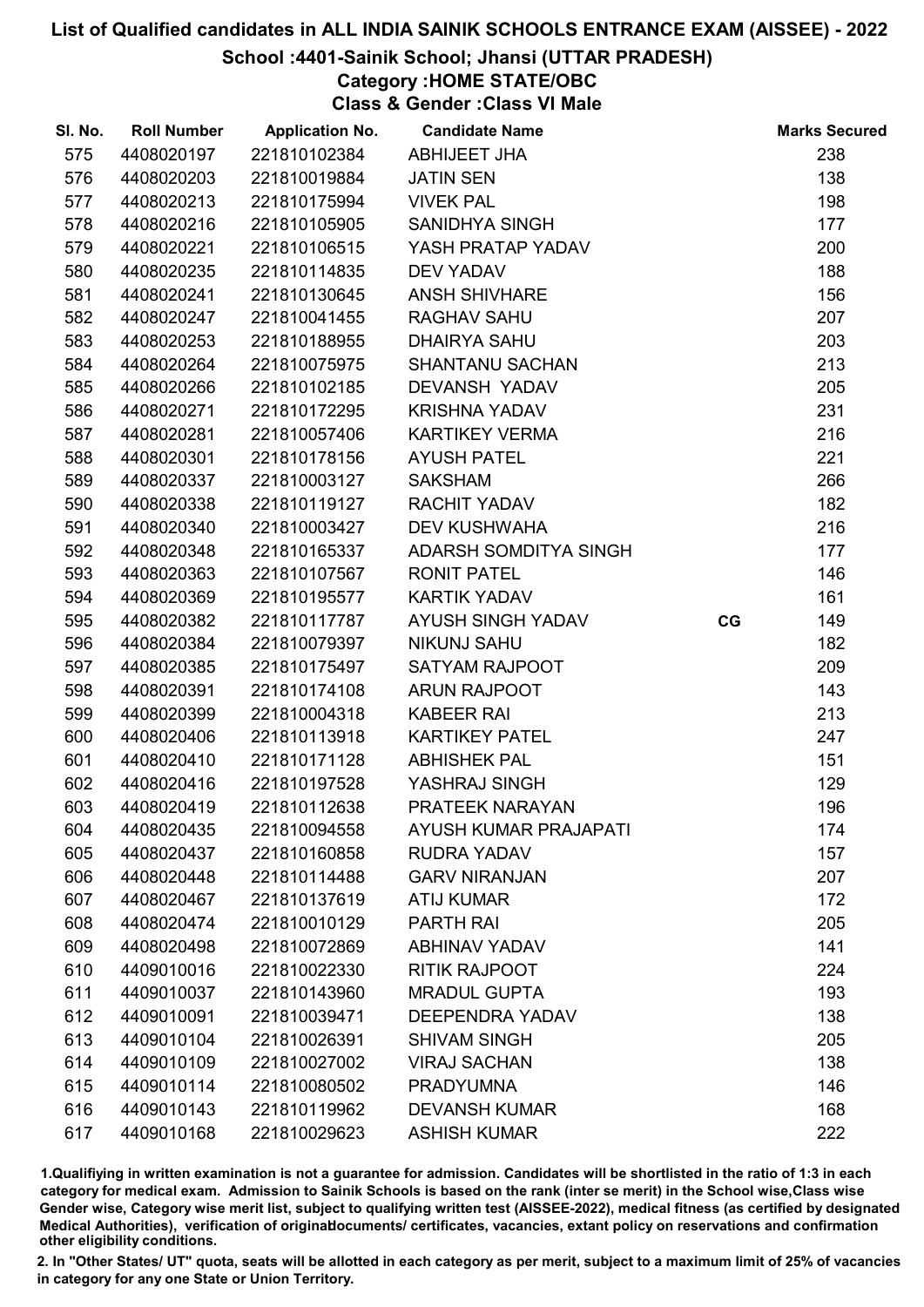## School :4401-Sainik School; Jhansi (UTTAR PRADESH)

Category :HOME STATE/OBC

Class & Gender :Class VI Male

| SI. No. | <b>Roll Number</b> | <b>Application No.</b> | <b>Candidate Name</b>    | <b>Marks Secured</b> |
|---------|--------------------|------------------------|--------------------------|----------------------|
| 618     | 4409010176         | 221810144133           | HARSHVARDHAN SINGH       | 251                  |
| 619     | 4409010201         | 221810010783           | YASH KUSHWAHA            | 135                  |
| 620     | 4409010224         | 221810065544           | RANVEER SINGH YADAV      | 169                  |
| 621     | 4409010249         | 221810045294           | <b>DEVANSH KATIYAR</b>   | 217                  |
| 622     | 4409010268         | 221810152535           | <b>AKSH SACHAN</b>       | 189                  |
| 623     | 4409010301         | 221810006606           | AARUSH MAURYA            | 251                  |
| 624     | 4409010303         | 221810138706           | <b>SHIVAM MAURYA</b>     | 139                  |
| 625     | 4409010345         | 221810122217           | <b>ADHARV SONI</b>       | 165                  |
| 626     | 4409010349         | 221810034917           | <b>RUDRANSH NIRANJAN</b> | 197                  |
| 627     | 4409010356         | 221810007037           | <b>ABDUL MANNAN</b>      | 161                  |
| 628     | 4409010383         | 221810070587           | <b>ANOOP KUMAR</b>       | 121                  |
| 629     | 4409010395         | 221810058018           | <b>ARPIT YADAV</b>       | 171                  |
| 630     | 4409010427         | 221810006778           | <b>ANANT SINGH PATEL</b> | 159                  |
| 631     | 4409010461         | 221810052639           | <b>AYUSH SINGH</b>       | 158                  |
| 632     | 4409010464         | 221810039049           | <b>NAITIK GUPTA</b>      | 221                  |
| 633     | 4409010475         | 221810051069           | <b>SRIYANG SINGH</b>     | 125                  |
| 634     | 4409010497         | 221810137410           | RAGHVENDRA SINGH         | 178                  |
| 635     | 4409010509         | 221810066960           | <b>NIRMAL PAL</b>        | 209                  |
| 636     | 4409010513         | 221810193970           | <b>ANURAG YADAV</b>      | 205                  |
| 637     | 4409010520         | 221810096721           | <b>ADITYA SINGH</b>      | 205                  |
| 638     | 4409010531         | 221810041281           | PRIYANSHU PAL            | 191                  |
| 639     | 4409010537         | 221810104802           | <b>SHIVA</b>             | 164                  |
| 640     | 4409010548         | 221810118062           | <b>NAVNEET KUMAR</b>     | 157                  |
| 641     | 4409010551         | 221810082562           | <b>BHUPENDRA SINGH</b>   | 153                  |
| 642     | 4409010555         | 221810164182           | <b>AYUSH PAL</b>         | 152                  |
| 643     | 4409010556         | 221810146382           | PARAS PAL                | 146                  |
| 644     | 4409010563         | 221810144823           | <b>ADITYA PRAJAPATI</b>  | 165                  |
| 645     | 4409010585         | 221810121784           | <b>ANSH</b>              | 212                  |
| 646     | 4409010586         | 221810057694           | <b>NAVDEEP YADAV</b>     | 131                  |
| 647     | 4409010590         | 221810119135           | AANAND KUMAR PAL         | 188                  |
| 648     | 4409010591         | 221810041235           | <b>HIMANSHU PAL</b>      | 229                  |
| 649     | 4409010597         | 221810005945           | <b>PRINSH SACHAN</b>     | 185                  |
| 650     | 4409010600         | 221810153665           | <b>DURGESH KUMAR</b>     | 169                  |
| 651     | 4409010605         | 221810193185           | <b>ABDUL AHAD SHEIKH</b> | 135                  |
| 652     | 4409010612         | 221810039416           | <b>ARYAN NISHAD</b>      | 172                  |
| 653     | 4409010623         | 221810147976           | <b>AMAN KUMAR</b>        | 209                  |
| 654     | 4409010627         | 221810074407           | <b>DILKHUSH KUMAR</b>    | 221                  |
| 655     | 4409010630         | 221810103317           | <b>NIKHIL</b>            | 171                  |
| 656     | 4409010635         | 221810015557           | <b>NIKHIL YADAV</b>      | 227                  |
| 657     | 4409010637         | 221810034467           | <b>AMULYA KATIYAR</b>    | 172                  |
| 658     | 4409010661         | 221810141378           | SHIVENDRA KUSHWAHA       | 187                  |
| 659     | 4409010675         | 221810175779           | <b>MOHIT KATIYAR</b>     | 204                  |
| 660     | 4409010677         | 221810026099           | AADITYA SINGH RAJPOOT    | 229                  |

1.Qualifiying in written examination is not a guarantee for admission. Candidates will be shortlisted in the ratio of 1:3 in each category for medical exam. Admission to Sainik Schools is based on the rank (inter se merit) in the School wise,Class wise Gender wise, Category wise merit list, subject to qualifying written test (AISSEE-2022), medical fitness (as certified by designated Medical Authorities), verification of originablocuments/ certificates, vacancies, extant policy on reservations and confirmation other eligibility conditions.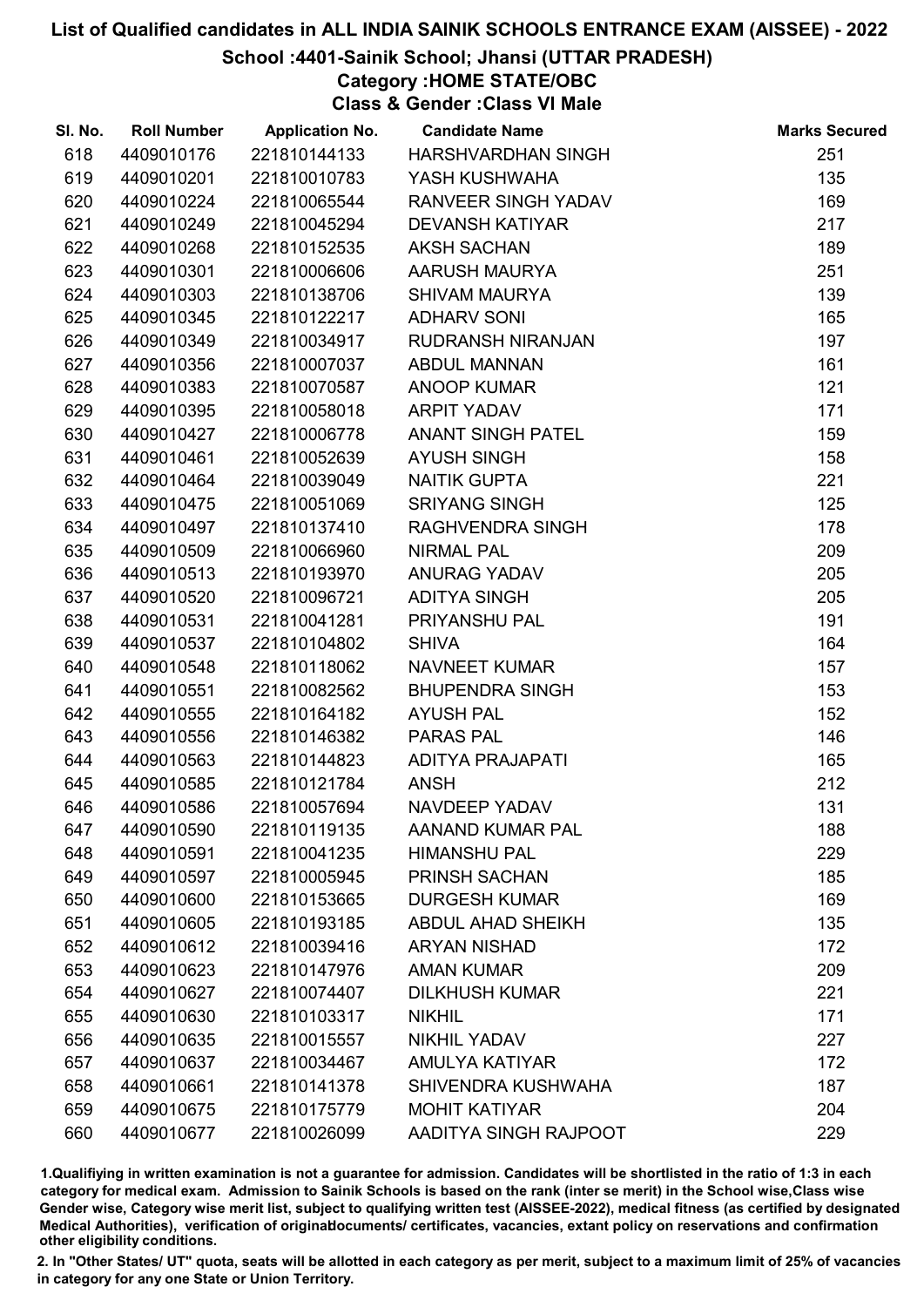## School :4401-Sainik School; Jhansi (UTTAR PRADESH)

## Category :HOME STATE/OBC

Class & Gender :Class VI Male

| SI. No. | <b>Roll Number</b> | <b>Application No.</b> | <b>Candidate Name</b>     |    | <b>Marks Secured</b> |
|---------|--------------------|------------------------|---------------------------|----|----------------------|
| 661     | 4410010005         | 221810146110           | <b>SHUBHAM KUMAR</b>      |    | 213                  |
| 662     | 4410010144         | 221810086094           | <b>SAMEER VERMA</b>       |    | 128                  |
| 663     | 4410020013         | 221810113800           | <b>SARTHAK GUPTA</b>      |    | 198                  |
| 664     | 4410020160         | 221810190751           | <b>ANIMESH GUPTA</b>      |    | 153                  |
| 665     | 4410020303         | 221810064903           | <b>ARYAN SINGH</b>        |    | 170                  |
| 666     | 4410020359         | 221810142453           | <b>ARYAN PAL</b>          |    | 181                  |
| 667     | 4410020372         | 221810008463           | <b>UJJWAL SONI</b>        |    | 161                  |
| 668     | 4410020485         | 221810124915           | <b>AYUSH KUMAR</b>        |    | 218                  |
| 669     | 4410020493         | 221810090435           | <b>ABHISHEK YADAV</b>     |    | 192                  |
| 670     | 4410030002         | 221810022484           | ARPIT YADAV               |    | 155                  |
| 671     | 4410030074         | 221810195555           | <b>DEVRAJ SINGH</b>       |    | 176                  |
| 672     | 4411010004         | 221810180310           | <b>SANJESH KUMAR</b>      |    | 230                  |
| 673     | 4411010012         | 221810111620           | KANHAIYA YADAV            |    | 229                  |
| 674     | 4411010015         | 221810097230           | <b>KAUSHAL KUMAR</b>      |    | 167                  |
| 675     | 4411010080         | 221810193251           | <b>SANDEEP</b>            |    | 158                  |
| 676     | 4411010141         | 221810035942           | <b>VASHU YADAV</b>        |    | 256                  |
| 677     | 4411010181         | 221810004223           | PRANSHU YADAV             |    | 254                  |
| 678     | 4411010188         | 221810081043           | <b>NAITIK KUMAR</b>       |    | 179                  |
| 679     | 4411010205         | 221810181273           | <b>ABHISHEK GIRI</b>      |    | 188                  |
| 680     | 4411010211         | 221810156883           | <b>ANANT KUMAR</b>        |    | 177                  |
| 681     | 4411010309         | 221810092975           | <b>SHIVAM KUMAR</b>       |    | 220                  |
| 682     | 4411010314         | 221810111685           | PRITHVIRAJ                |    | 227                  |
| 683     | 4411010316         | 221810096985           | PAVAN KUMAR               |    | 152                  |
| 684     | 4411010331         | 221810091016           | <b>SUMIT</b>              |    | 198                  |
| 685     | 4411010348         | 221810098136           | <b>KAUSHAL YADAV</b>      |    | 233                  |
| 686     | 4411020005         | 221810136800           | <b>ABHIJEET SINGH</b>     |    | 146                  |
| 687     | 4411020091         | 221810060381           | <b>ARYAN YADAV</b>        |    | 183                  |
| 688     | 4411020159         | 221810137223           | <b>UTKARSH RAJPUT</b>     |    | 193                  |
| 689     | 4411020271         | 221810150538           | <b>VIKASH</b>             |    | 170                  |
| 690     | 4411020284         | 221810084758           | <b>DEVENDRA KUMAR</b>     |    | 196                  |
| 691     | 4411020331         | 221810096539           | <b>ASHU</b>               |    | 152                  |
| 692     | 4411030057         | 221810003886           | <b>DIVYANSHU RAJPUT</b>   | CG | 252                  |
| 693     | 4411030097         | 221810008287           | <b>HIMANSHU RAJPUT</b>    |    | 180                  |
| 694     | 4412010023         | 221810098040           | <b>AYUSH YADAV</b>        |    | 253                  |
| 695     | 4412010027         | 221810098050           | <b>ABHISHEK YADAV</b>     |    | 217                  |
| 696     | 4412010069         | 221810057251           | <b>ANKIT YADAV</b>        |    | 257                  |
| 697     | 4412010071         | 221810102551           | ABHISHEK KUMAR GUPTA      |    | 165                  |
| 698     | 4412010078         | 221810141071           | YESHARTH YADAV            |    | 155                  |
| 699     | 4412010085         | 221810120571           | <b>SHIKHAR YADAV</b>      |    | 197                  |
| 700     | 4412010092         | 221810124781           | SHREYASH CHAUHAN          |    | 224                  |
| 701     | 4412010107         | 221810111812           | <b>USHMAN HASHMI</b>      |    | 194                  |
| 702     | 4412010121         | 221810071942           | <b>SHIVAM SINGH YADAV</b> |    | 221                  |
| 703     | 4412010123         | 221810062252           | ANAND GOPAL YADAV         |    | 174                  |

1.Qualifiying in written examination is not a guarantee for admission. Candidates will be shortlisted in the ratio of 1:3 in each category for medical exam. Admission to Sainik Schools is based on the rank (inter se merit) in the School wise,Class wise Gender wise, Category wise merit list, subject to qualifying written test (AISSEE-2022), medical fitness (as certified by designated Medical Authorities), verification of originablocuments/ certificates, vacancies, extant policy on reservations and confirmation other eligibility conditions.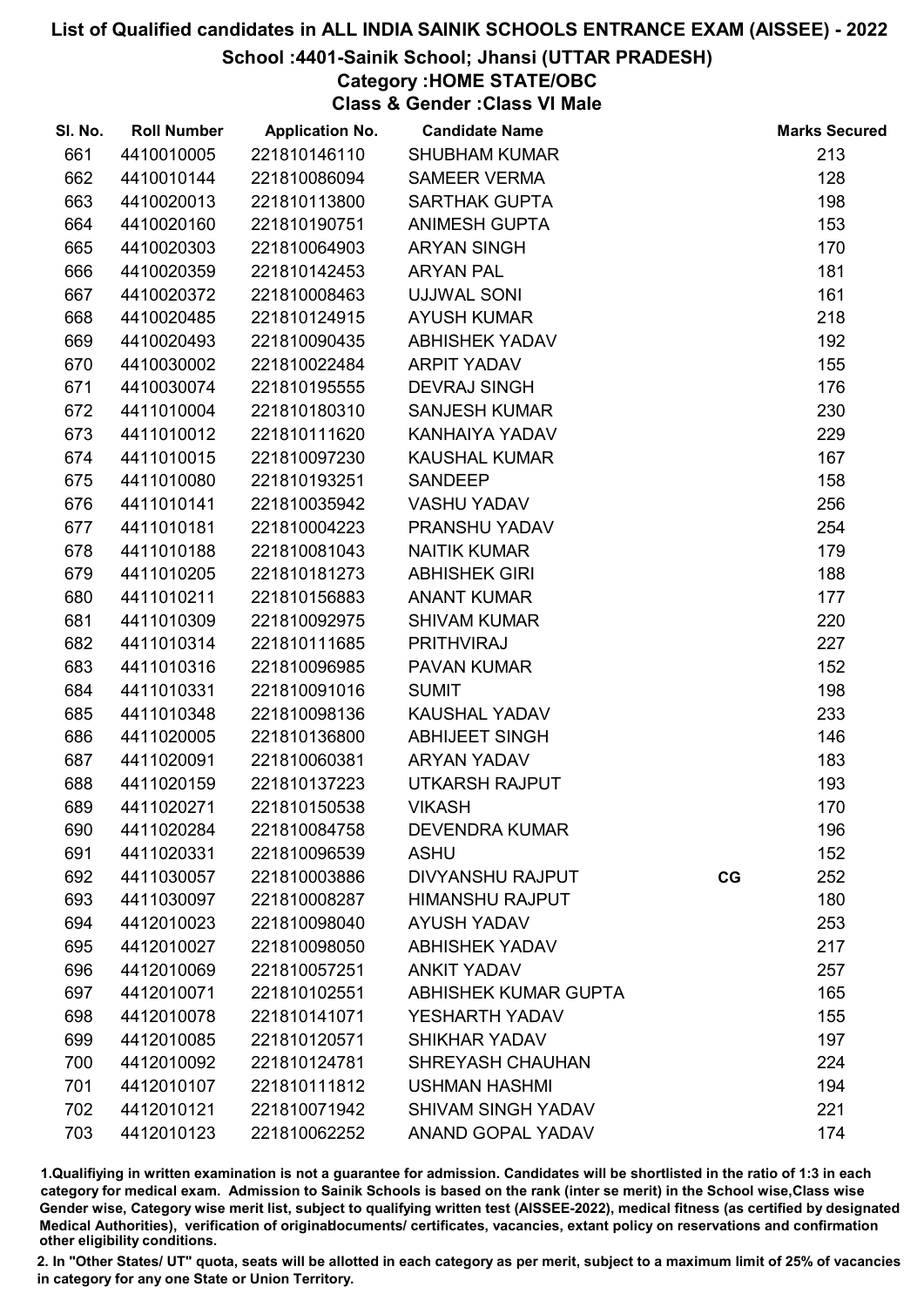### School :4401-Sainik School; Jhansi (UTTAR PRADESH)

Category :HOME STATE/OBC

Class & Gender :Class VI Male

| SI. No. | <b>Roll Number</b> | <b>Application No.</b> | <b>Candidate Name</b>       | <b>Marks Secured</b> |
|---------|--------------------|------------------------|-----------------------------|----------------------|
| 704     | 4412010128         | 221810111952           | <b>AKASH RAI</b>            | 249                  |
| 705     | 4412010164         | 221810090833           | <b>RAVI KUMAR</b>           | 222                  |
| 706     | 4412010166         | 221810101143           | <b>CHAMAN YADAV</b>         | 125                  |
| 707     | 4412010184         | 221810156873           | <b>SUBHAM CHAUHAN</b>       | 203                  |
| 708     | 4412010204         | 221810097114           | <b>PANKAJ KUMAR</b>         | 216                  |
| 709     | 4412010220         | 221810098054           | <b>RISHABH YADAV</b>        | 204                  |
| 710     | 4412010235         | 221810155074           | <b>AMIT CHAUHAN</b>         | 186                  |
| 711     | 4412010244         | 221810122584           | ANSH PRATAP YADAV           | 181                  |
| 712     | 4412010280         | 221810076355           | SIDDHARTH MAURYA            | 222                  |
| 713     | 4412020002         | 221810123200           | <b>HIMANSHU YADAV</b>       | 195                  |
| 714     | 4412020008         | 221810196510           | <b>SHAURYA YADAV</b>        | 248                  |
| 715     | 4412020044         | 221810055621           | NISHANT YADAV               | 155                  |
| 716     | 4412020064         | 221810000402           | <b>KRISHAL SINGH PATEL</b>  | 260                  |
| 717     | 4412020181         | 221810124994           | <b>ADITYA KUMAR</b>         | 129                  |
| 718     | 4412020217         | 221810061845           | <b>ABHINAV CHANDEL</b>      | 190                  |
| 719     | 4412020233         | 221810069975           | AARYAN YAADAV               | 158                  |
| 720     | 4412020249         | 221810135736           | <b>HARSHIT KUMAR</b>        | 228                  |
| 721     | 4412020294         | 221810073347           | ANUJ KUMAR VERMA            | 188                  |
| 722     | 4412020318         | 221810093518           | AYUSH KUMAR GUPTA           | 225                  |
| 723     | 4412020356         | 221810021609           | DIVYANSH KUSHWAHA           | 163                  |
| 724     | 4412020445         | 221810111877           | <b>ASMIT YADAV</b>          | 203                  |
| 725     | 4412020465         | 221810118938           | <b>KIRTIMAN</b>             | 210                  |
| 726     | 4412020466         | 221810098048           | <b>VIKASH KUMAR</b>         | 199                  |
| 727     | 4412020479         | 221810053068           | UTKARSH MAURYA              | 153                  |
| 728     | 4412020480         | 221810027268           | <b>SUMIT KUMAR YADAV</b>    | 226                  |
| 729     | 4412020481         | 221810016568           | <b>ANKIT PATEL</b>          | 215                  |
| 730     | 4412020519         | 221810162139           | <b>ANMOL YADAV</b>          | 172                  |
| 731     | 4502020542         | 221810123074           | <b>AARAV SAINI</b>          | 144                  |
| 732     | 4502021040         | 221810102529           | <b>ADITYA CHAUDHARY</b>     | 179                  |
| 733     | 4502021072         | 221810101749           | <b>SARTHAK CHAUDHARY</b>    | 159                  |
| 734     | 4502021179         | 221810061017           | <b>ANGEL BHARTIYA</b>       | 148                  |
| 735     | 4505010089         | 221810155894           | <b>LAKSHYA SHARMA</b>       | 175                  |
| 736     | 4505010091         | 221810002315           | <b>ANKIT KUMAR</b>          | 242                  |
| 737     | 4505010110         | 221810154347           | KABIR VISHWAKARMA           | 151                  |
| 738     | 4505010120         | 221810004078           | <b>HIMANSHU SAINI</b>       | 145                  |
| 739     | 4505020120         | 221810068805           | <b>VEDANT SINGH DESHWAL</b> | 204                  |
| 740     | 4505020269         | 221810077988           | <b>ABHINAV CHAUDHARY</b>    | 139                  |
| 741     | 4507010081         | 221810025951           | <b>SAKSHAM</b>              | 224                  |
| 742     | 4507010126         | 221810018932           | <b>ANMOL SINGH</b>          | 171                  |
| 743     | 4507010158         | 221810004513           | YASH TOMAR                  | 148                  |
| 744     | 4507010170         | 221810022343           | <b>AMAN KUMAR</b>           | 226                  |
| 745     | 4507010191         | 221810022183           | <b>SIDDHANTH</b>            | 236                  |
| 746     | 4507010202         | 221810050214           | <b>MANAS YADAV</b>          | 152                  |

1.Qualifiying in written examination is not a guarantee for admission. Candidates will be shortlisted in the ratio of 1:3 in each category for medical exam. Admission to Sainik Schools is based on the rank (inter se merit) in the School wise,Class wise Gender wise, Category wise merit list, subject to qualifying written test (AISSEE-2022), medical fitness (as certified by designated Medical Authorities), verification of originablocuments/ certificates, vacancies, extant policy on reservations and confirmation other eligibility conditions.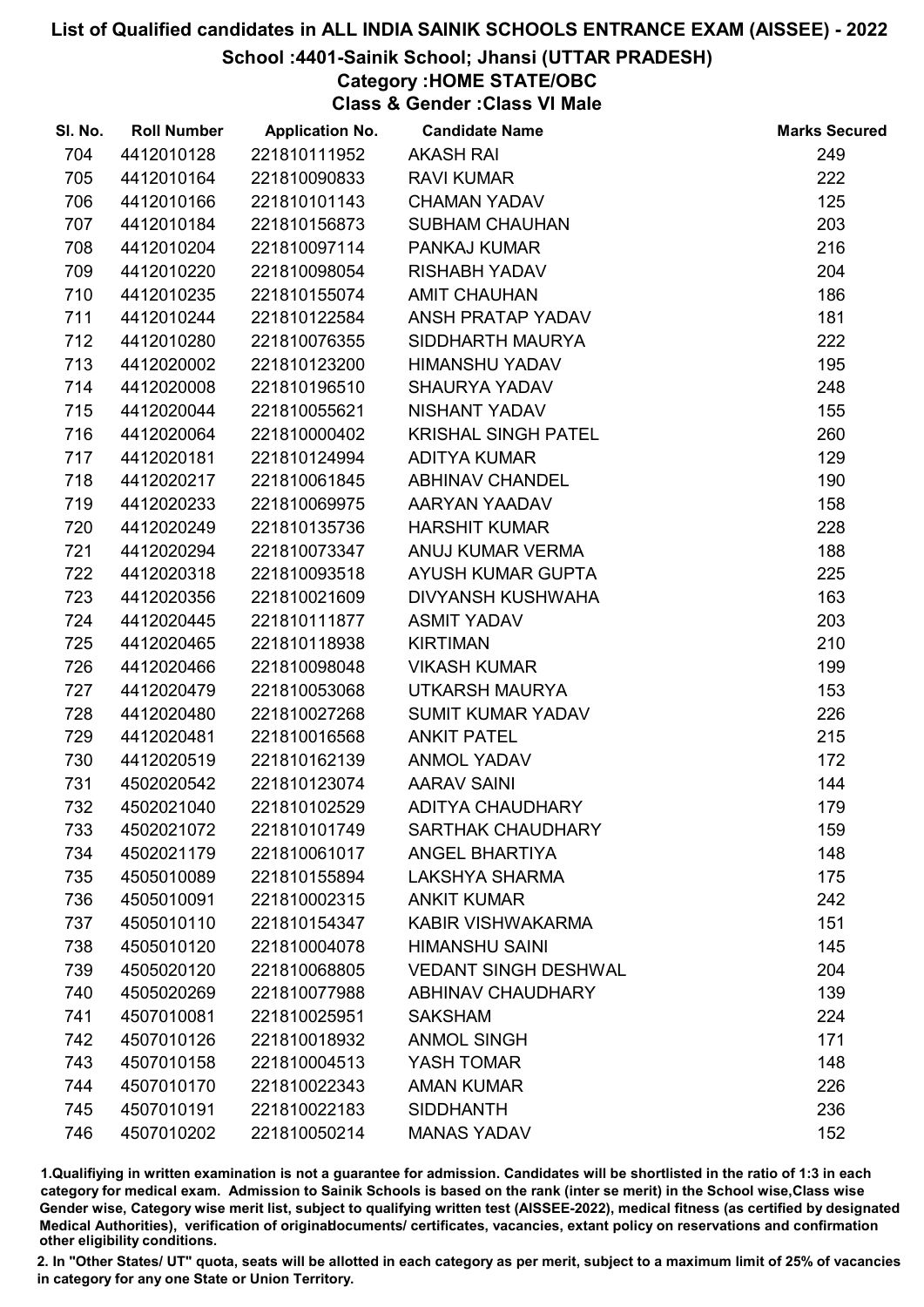# List of Qualified candidates in ALL INDIA SAINIK SCHOOLS ENTRANCE EXAM (AISSEE) - 2022 School :4401-Sainik School; Jhansi (UTTAR PRADESH) Category :HOME STATE/OBC Class & Gender :Class VI Male

| SI. No. | <b>Roll Number</b> | <b>Application No.</b> | <b>Candidate Name</b> | <b>Marks Secured</b> |
|---------|--------------------|------------------------|-----------------------|----------------------|
| 747     | 4507010316         | 221810063536           | YUVRAJ SINGH          | 125                  |
| 748     | 4507010342         | 221810027996           | <b>CHETAN PAL</b>     | 201                  |
| 749     | 4507010357         | 221810000137           | KAVYANSH KAPIL        | 164                  |
| 750     | 4507010368         | 221810046457           | <b>RANVIJAY</b>       | 218                  |
| 751     | 4507010540         | 221810175736           | LAKSHAY               | 166                  |
| 752     | 4508020052         | 221810080893           | <b>GAURANSH YADAV</b> | 198                  |
| 753     | 4508020113         | 221810184055           | UJJWAL GANGWAR        | 142                  |
| 754     | 4604010111         | 221810024562           | <b>GAURAV YADAV</b>   | 228                  |

<sup>1.</sup>Qualifiying in written examination is not a guarantee for admission. Candidates will be shortlisted in the ratio of 1:3 in each category for medical exam. Admission to Sainik Schools is based on the rank (inter se merit) in the School wise,Class wise Gender wise, Category wise merit list, subject to qualifying written test (AISSEE-2022), medical fitness (as certified by designated Medical Authorities), verification of originablocuments/ certificates, vacancies, extant policy on reservations and confirmation other eligibility conditions.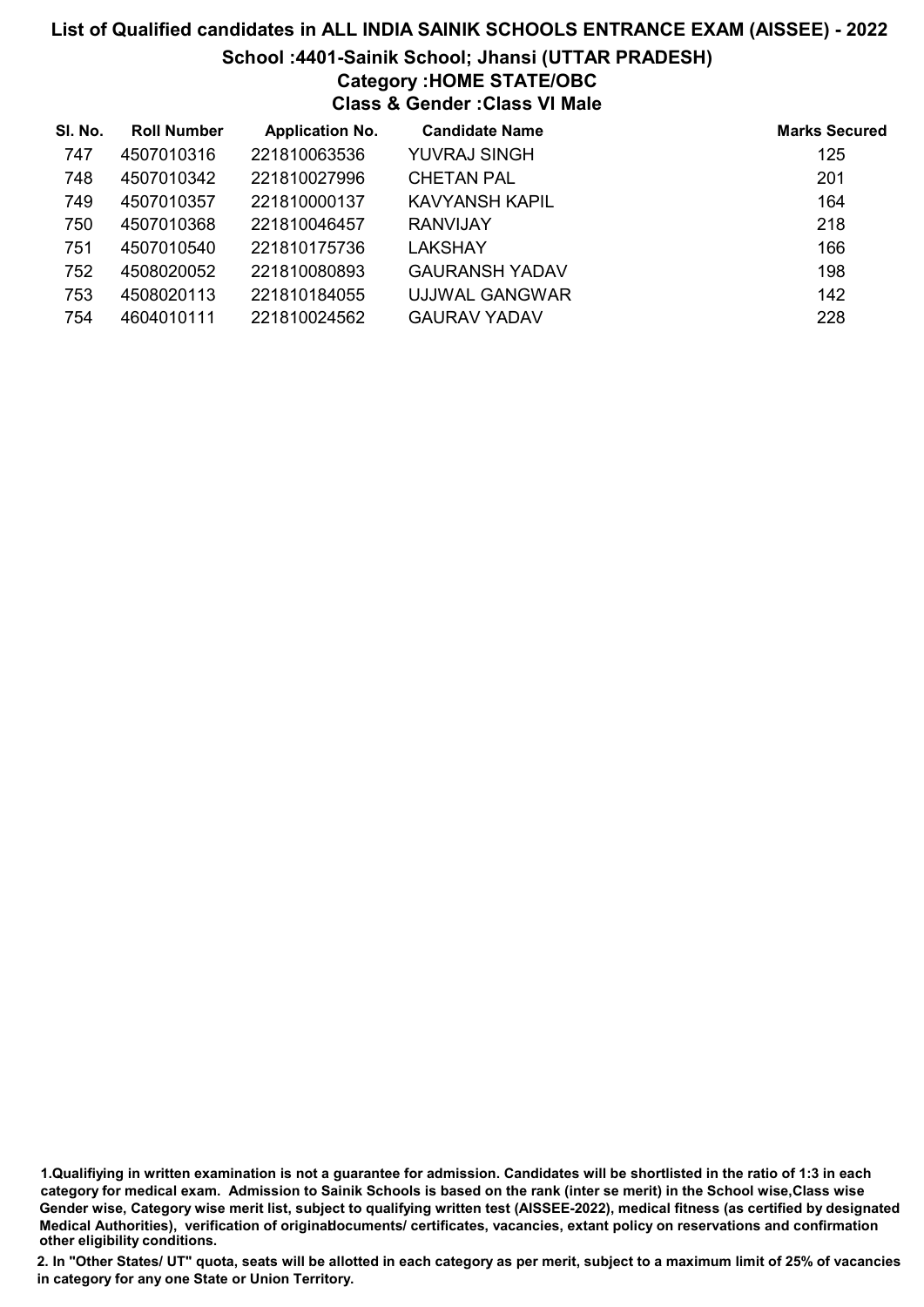## School :4401-Sainik School; Jhansi (UTTAR PRADESH)

## Category :HOME STATE/DEF

Class & Gender :Class VI Male

| SI. No. | <b>Roll Number</b> | <b>Application No.</b> | <b>Candidate Name</b>         | <b>Marks Secured</b> |
|---------|--------------------|------------------------|-------------------------------|----------------------|
| 755     | 1101010025         | 221810187538           | <b>ROHANSH MISHRA</b>         | 224                  |
| 756     | 1404010110         | 221810125637           | <b>KARTIK MALIK</b>           | 242                  |
| 757     | 1511030182         | 221810089916           | <b>SANSKAR GUPTA</b>          | 222                  |
| 758     | 1511060021         | 221810090045           | AYUSH KUMAR UPADHYAY          | 172                  |
| 759     | 2001030176         | 221810110260           | <b>AMAN KUMAR SINGH</b>       | 205                  |
| 760     | 2001030445         | 221810109151           | AVI UJJWAL                    | 203                  |
| 761     | 2001030524         | 221810115224           | SHREYANSH YADAV               | 156                  |
| 762     | 2001030540         | 221810018284           | <b>BHANU PRATAP SINGH</b>     | 183                  |
| 763     | 2001030692         | 221810018288           | SURYA PRATAP SINGH            | 212                  |
| 764     | 2001030715         | 221810026689           | <b>AKSHIT DANGI</b>           | 175                  |
| 765     | 2001040078         | 221810015091           | <b>ANIKET YADAV</b>           | 156                  |
| 766     | 2001040088         | 221810081791           | PREET KHUTIAL                 | 129                  |
| 767     | 2001040309         | 221810147762           | <b>MAYANK CHOUDHARY</b>       | 150                  |
| 768     | 2001040381         | 221810107192           | PUSKAL YADAV                  | 179                  |
| 769     | 2001050036         | 221810073533           | SIDDHARTH GUPTA               | 201                  |
| 770     | 2001050425         | 221810017754           | <b>DEV PUNIA</b>              | 189                  |
| 771     | 2001050452         | 221810093664           | <b>ARIYA KAUSHIK</b>          | 139                  |
| 772     | 2001050493         | 221810062084           | YASH KUMAR                    | 263                  |
| 773     | 2001050597         | 221810054515           | <b>TANISH KUMAR</b>           | 228                  |
| 774     | 2001050874         | 221810149116           | <b>ADARSH PRATAP</b>          | 143                  |
| 775     | 2001060339         | 221810069177           | <b>MUKUL SHARMA</b>           | 197                  |
| 776     | 2001060651         | 221810077678           | AKSHANSH BHARDWAJ             | 191                  |
| 777     | 2001060722         | 221810038109           | <b>GOURAV KUMAR RASTOGI</b>   | 193                  |
| 778     | 2001060964         | 221810031979           | <b>AYOG KUMAR</b>             | 226                  |
| 779     | 2201020338         | 221810004077           | <b>MAYANK CHOUDHARY</b>       | 179                  |
| 780     | 2202020347         | 221810001171           | <b>ARNIM KUMAR</b>            | 233                  |
| 781     | 2301010071         | 221810040560           | <b>RITIK MALIK</b>            | 155                  |
| 782     | 2301010079         | 221810008170           | <b>TARUN KUMAR SINGH</b>      | 163                  |
| 783     | 2301010128         | 221810089411           | <b>AYUSH CHAURASIYA</b>       | 167                  |
| 784     | 2301020018         | 221810001481           | AADITYA KUMAR                 | 173                  |
| 785     | 2301020286         | 221810042764           | YUVRAJ SINGH YADAV            | 125                  |
| 786     | 2301020299         | 221810036284           | AYUSH KUMAR YADAV             | 193                  |
| 787     | 2301020725         | 221810115729           | <b>SACHIN YADAV</b>           | 131                  |
| 788     | 2301020734         | 221810039639           | PRATIK YADAV                  | 187                  |
| 789     | 2304050181         | 221810043917           | <b>DEEPRAJ SINGH</b>          | 176                  |
| 790     | 2501030464         | 221810047555           | <b>ARYAN GUPTA</b>            | 157                  |
| 791     | 2612010046         | 221810026921           | <b>ABHINAV YADAV</b>          | 123                  |
| 792     | 2612010117         | 221810160913           | <b>MAYANK SINGH</b>           | 126                  |
| 793     | 3001040103         | 221810008796           | SANKET KUMAR SHARMA           | 148                  |
| 794     | 3002020193         | 221810026054           | <b>ADARSH</b>                 | 162                  |
| 795     | 3002020233         | 221810028384           | <b>HARSH YADAV</b>            | 270                  |
| 796     | 3002020321         | 221810021175           | YASH YADAV                    | 198                  |
| 797     | 3002030526         | 221810186928           | <b>KARTIKEY SINGH CHAUHAN</b> | 252                  |

1.Qualifiying in written examination is not a guarantee for admission. Candidates will be shortlisted in the ratio of 1:3 in each category for medical exam. Admission to Sainik Schools is based on the rank (inter se merit) in the School wise,Class wise Gender wise, Category wise merit list, subject to qualifying written test (AISSEE-2022), medical fitness (as certified by designated Medical Authorities), verification of originablocuments/ certificates, vacancies, extant policy on reservations and confirmation other eligibility conditions.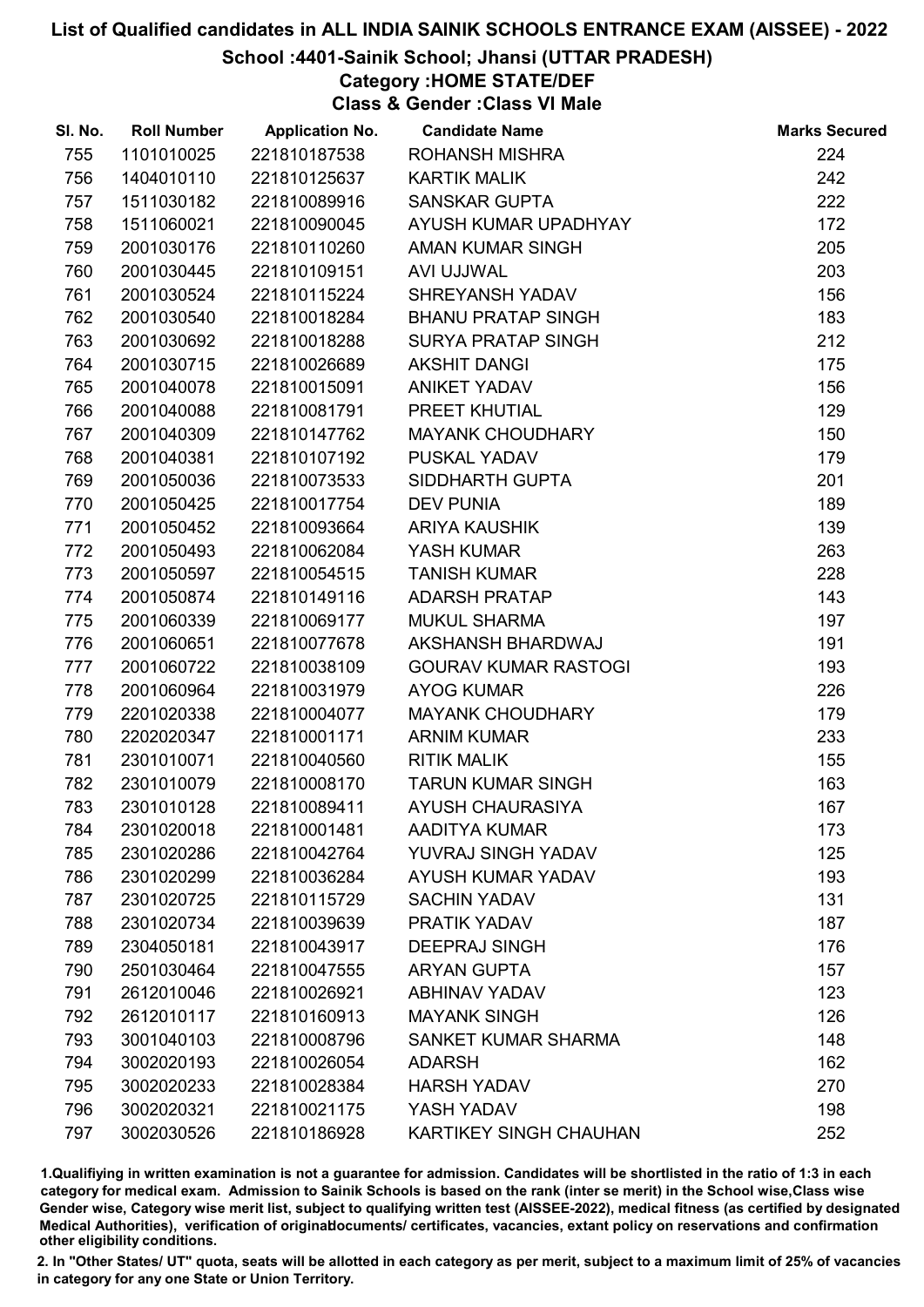## School :4401-Sainik School; Jhansi (UTTAR PRADESH)

## Category :HOME STATE/DEF

Class & Gender :Class VI Male

| SI. No. | <b>Roll Number</b> | <b>Application No.</b> | <b>Candidate Name</b>          | <b>Marks Secured</b> |
|---------|--------------------|------------------------|--------------------------------|----------------------|
| 798     | 3003030185         | 221810115966           | AMBAR PANDEY                   | 225                  |
| 799     | 3111020192         | 221810082706           | <b>BHAVYA KAUSHIK</b>          | 212                  |
| 800     | 3111020296         | 221810118019           | <b>DHRUV KANT</b>              | 134                  |
| 801     | 3114030013         | 221810188064           | <b>MANAS TRIPATHI</b>          | 167                  |
| 802     | 3801010006         | 221810094000           | <b>ADITYA KESHARY</b>          | 215                  |
| 803     | 3801010109         | 221810001052           | <b>MUDIT KUMAR</b>             | 190                  |
| 804     | 3801020174         | 221810120948           | <b>ASHIF ANSARI</b>            | 135                  |
| 805     | 3801020215         | 221810023739           | PRIYANSHU SINGH                | 157                  |
| 806     | 3803010293         | 221810076767           | <b>SAGAR KUMAR</b>             | 171                  |
| 807     | 3803010378         | 221810053079           | <b>AKASH RAJPUT</b>            | 136                  |
| 808     | 3901010134         | 221810013252           | <b>ABHINAV KUMAR</b>           | 271                  |
| 809     | 3901020169         | 221810021047           | <b>VEDANT PRATAP SINGH</b>     | 260                  |
| 810     | 3901020271         | 221810042127           | ABHAY SINGH YADAV              | 173                  |
| 811     | 3904030492         | 221810015559           | <b>KISHOR KUMAR</b>            | 274                  |
| 812     | 3904040370         | 221810110783           | <b>PARAS KUMAR</b>             | 216                  |
| 813     | 3904040548         | 221810018135           | PRABHAT KUMAR                  | 248                  |
| 814     | 3904040983         | 221810066258           | <b>KARTIK SENGAR</b>           | 178                  |
| 815     | 3904041113         | 221810000849           | <b>NITESH CHAHAR</b>           | 158                  |
| 816     | 3905010106         | 221810016380           | <b>VINAY SINGH</b>             | 211                  |
| 817     | 3905020236         | 221810029473           | <b>VISHNU</b>                  | 259                  |
| 818     | 3905020277         | 221810163304           | PAVITRA PRATAP SINGH           | 189                  |
| 819     | 3905030313         | 221810078809           | <b>SUNNY POONIA</b>            | 265                  |
| 820     | 3905040151         | 221810090151           | <b>TEJAS SINGH</b>             | 211                  |
| 821     | 3905050013         | 221810055114           | AMAN YADAV                     | 239                  |
| 822     | 3906010035         | 221810074850           | <b>DEVANSH PANDEY</b>          | 224                  |
| 823     | 3906010243         | 221810013374           | <b>RAMAN SINGH</b>             | 144                  |
| 824     | 3906010434         | 221810094278           | ADARSH KUMAR YADAV             | 153                  |
| 825     | 3906010451         | 221810056009           | <b>CHOUDHARY BHASKAR SINGH</b> | 238                  |
| 826     | 4104010119         | 221810024356           | UTKARSH KUSHWAHA               | 212                  |
| 827     | 4201020462         | 221810042065           | <b>AKASH KUMAR</b>             | 193                  |
| 828     | 4201030211         | 221810003741           | <b>AYUSH</b>                   | 240                  |
| 829     | 4401010047         | 221810009140           | YASH PAL SINGH                 | 206                  |
| 830     | 4401010054         | 221810025050           | <b>VISHAL SINGH RAJAN</b>      | 218                  |
| 831     | 4401020027         | 221810052812           | <b>AABHASH SINGH</b>           | 231                  |
| 832     | 4401020036         | 221810025322           | <b>ABHAY KUMAR</b>             | 224                  |
| 833     | 4401020221         | 221810027804           | <b>AYUSH</b>                   | 149                  |
| 834     | 4401020309         | 221810024805           | <b>KRISHAN SISODIA</b>         | 253                  |
| 835     | 4401020311         | 221810022115           | <b>JAY CHAUDHARY</b>           | 179                  |
| 836     | 4401020423         | 221810030836           | <b>ANURAG SINGH</b>            | 242                  |
| 837     | 4401020441         | 221810020556           | <b>ANUJ PRATAP SINGH</b>       | 225                  |
| 838     | 4401020616         | 221810030158           | <b>HANU SATYA</b>              | 219                  |
| 839     | 4401020621         | 221810024658           | <b>APIN</b>                    | 251                  |
| 840     | 4401020702         | 221810045439           | <b>DEEPAK CHAUDHARY</b>        | 154                  |

1.Qualifiying in written examination is not a guarantee for admission. Candidates will be shortlisted in the ratio of 1:3 in each category for medical exam. Admission to Sainik Schools is based on the rank (inter se merit) in the School wise,Class wise Gender wise, Category wise merit list, subject to qualifying written test (AISSEE-2022), medical fitness (as certified by designated Medical Authorities), verification of originablocuments/ certificates, vacancies, extant policy on reservations and confirmation other eligibility conditions.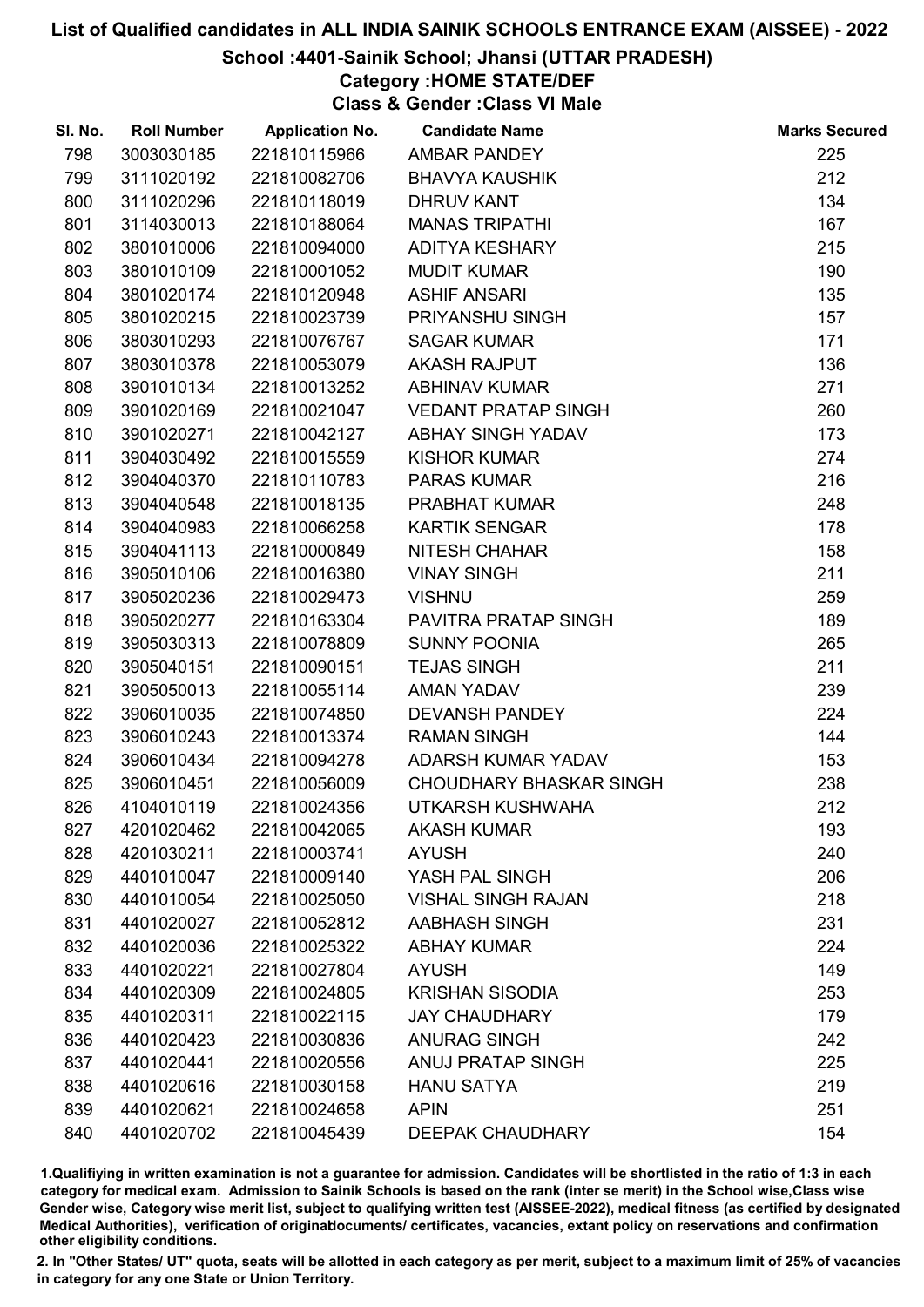#### School :4401-Sainik School; Jhansi (UTTAR PRADESH)

## Category :HOME STATE/DEF

Class & Gender :Class VI Male

| SI. No. | <b>Roll Number</b> | <b>Application No.</b> | <b>Candidate Name</b>       |           | <b>Marks Secured</b> |
|---------|--------------------|------------------------|-----------------------------|-----------|----------------------|
| 841     | 4401030021         | 221810076910           | <b>LAKSHYA SHUKLA</b>       |           | 124                  |
| 842     | 4401030024         | 221810040420           | YASH                        |           | 136                  |
| 843     | 4401030029         | 221810196720           | <b>ANSH</b>                 |           | 194                  |
| 844     | 4401030046         | 221810066250           | ARPIT YADAV                 |           | 168                  |
| 845     | 4401030062         | 221810097960           | <b>DIVYANSH</b>             |           | 169                  |
| 846     | 4401030083         | 221810014790           | <b>ABHAY CHAUHAN</b>        | <b>AR</b> | 222                  |
| 847     | 4401030115         | 221810100031           | <b>JAYANT KUMAR</b>         |           | 125                  |
| 848     | 4401030133         | 221810132741           | <b>CHAUDHARY YESH KUMAR</b> |           | 179                  |
| 849     | 4401030218         | 221810023242           | <b>KRISHNA KUMAR</b>        |           | 137                  |
| 850     | 4401030254         | 221810010082           | <b>AYUSH SINGH</b>          |           | 202                  |
| 851     | 4401030288         | 221810066323           | <b>AYUSH</b>                |           | 208                  |
| 852     | 4401030292         | 221810066623           | <b>AAJAM KHAN</b>           |           | 132                  |
| 853     | 4401030294         | 221810021033           | <b>SATVIK SHARMA</b>        |           | 254                  |
| 854     | 4401030296         | 221810149133           | PULKIT SHARMA               |           | 133                  |
| 855     | 4401030359         | 221810095193           | <b>BHARAT SINGH KUNTAL</b>  |           | 199                  |
| 856     | 4401030364         | 221810128593           | <b>LAKSH SIKARWAR</b>       |           | 120                  |
| 857     | 4401040074         | 221810112465           | <b>ARUSH KUMAR</b>          |           | 151                  |
| 858     | 4401040134         | 221810032236           | AYUSH KUMAR PARASHAR        |           | 140                  |
| 859     | 4401040229         | 221810079537           | <b>SASHANK</b>              |           | 202                  |
| 860     | 4401040230         | 221810168637           | <b>JIVASH TYAGI</b>         |           | 178                  |
| 861     | 4401040255         | 221810145967           | <b>UPENDRA KUMAR</b>        |           | 148                  |
| 862     | 4401040270         | 221810093687           | <b>MAYANK</b>               |           | 150                  |
| 863     | 4401040288         | 221810052508           | <b>RISHABH CHAHAR</b>       |           | 149                  |
| 864     | 4401040298         | 221810107128           | <b>TARUN KUMAR</b>          |           | 169                  |
| 865     | 4401040351         | 221810065868           | <b>KESHAV CHAUDHARY</b>     |           | 213                  |
| 866     | 4401040354         | 221810002178           | <b>LUCKY RAJPUT</b>         |           | 202                  |
| 867     | 4401040357         | 221810105478           | PRASHANT KUMAR CHOUDHARY    |           | 184                  |
| 868     | 4402010060         | 221810166861           | <b>SHIVANG KHARE</b>        |           | 266                  |
| 869     | 4402010076         | 221810075202           | <b>SATYAM YADAV</b>         |           | 131                  |
| 870     | 4402010103         | 221810009582           | <b>VARESH YADAV</b>         |           | 184                  |
| 871     | 4402010119         | 221810014433           | <b>SHREYANSH</b>            |           | 179                  |
| 872     | 4402010181         | 221810072174           | <b>YUVRAJ SINGH</b>         |           | 156                  |
| 873     | 4402010206         | 221810007825           | YASH VARDHAN ARYA           |           | 200                  |
| 874     | 4402010216         | 221810016945           | <b>ABHIRAJ SINGH</b>        |           | 188                  |
| 875     | 4402010242         | 221810010416           | <b>DIPANSHU YADAV</b>       |           | 250                  |
| 876     | 4402010282         | 221810014617           | <b>ADITYA SINGH</b>         |           | 257                  |
| 877     | 4402010283         | 221810050127           | <b>HARSHIT RAJ</b>          |           | 150                  |
| 878     | 4402010487         | 221810000695           | <b>ADARSH KUMAR SONI</b>    |           | 192                  |
| 879     | 4405010238         | 221810021444           | <b>AYUSH SHARMA</b>         |           | 161                  |
| 880     | 4405020014         | 221810042950           | <b>SUJAL PANDEY</b>         |           | 182                  |
| 881     | 4405020225         | 221810032267           | PUSHPRAJ SINGH YADAV        |           | 132                  |
| 882     | 4406010053         | 221810024421           | <b>GOURAV SINGH</b>         |           | 152                  |
| 883     | 4406010173         | 221810044683           | <b>BHARAT KUMAR</b>         |           | 232                  |

1.Qualifiying in written examination is not a guarantee for admission. Candidates will be shortlisted in the ratio of 1:3 in each category for medical exam. Admission to Sainik Schools is based on the rank (inter se merit) in the School wise,Class wise Gender wise, Category wise merit list, subject to qualifying written test (AISSEE-2022), medical fitness (as certified by designated Medical Authorities), verification of originablocuments/ certificates, vacancies, extant policy on reservations and confirmation other eligibility conditions.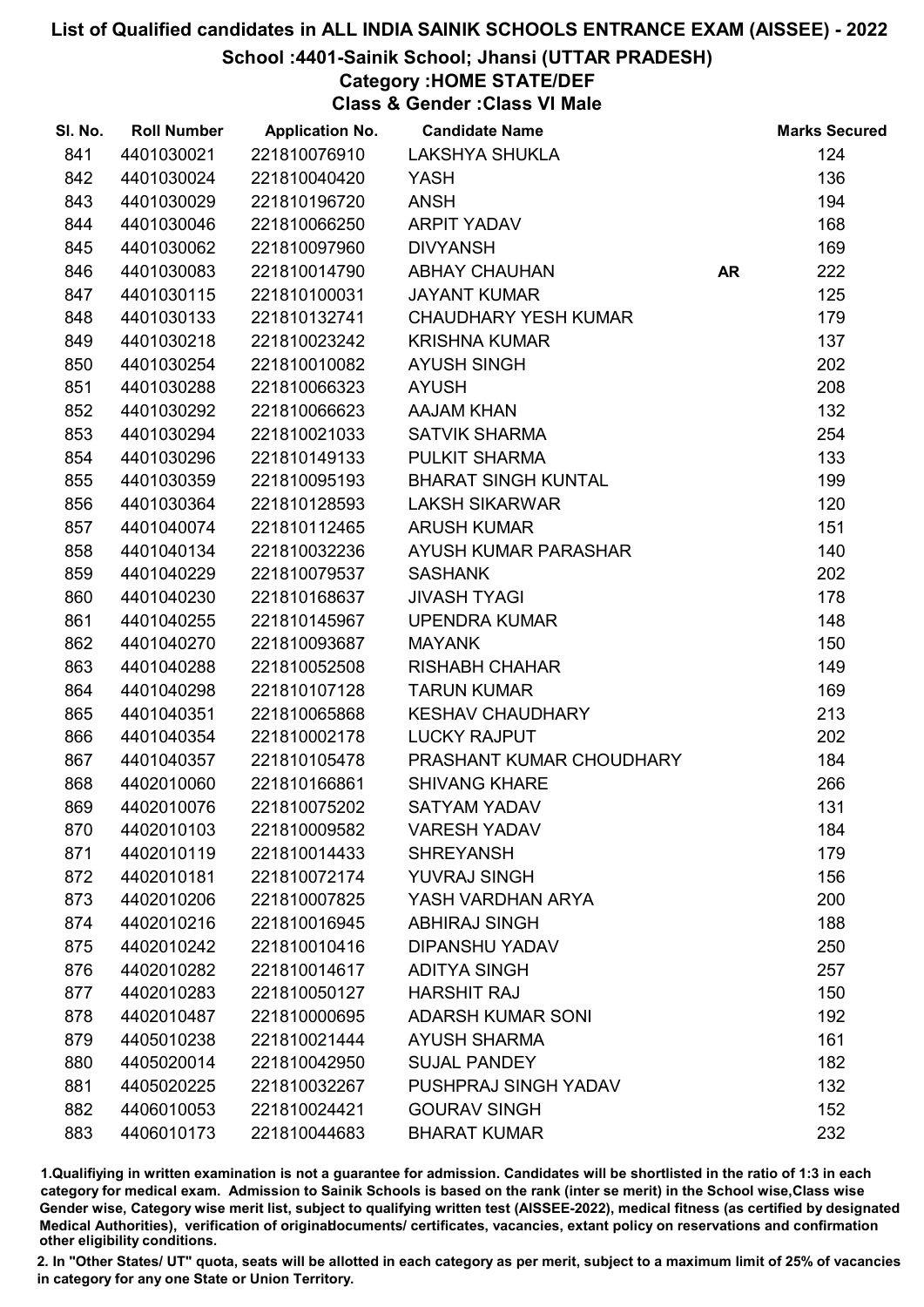### School :4401-Sainik School; Jhansi (UTTAR PRADESH)

## Category :HOME STATE/DEF

Class & Gender :Class VI Male

| SI. No. | <b>Roll Number</b> | <b>Application No.</b> | <b>Candidate Name</b>        |           | <b>Marks Secured</b> |
|---------|--------------------|------------------------|------------------------------|-----------|----------------------|
| 884     | 4406010175         | 221810014093           | <b>DHANANJAY</b>             |           | 148                  |
| 885     | 4406010248         | 221810154545           | <b>ASHISH KUMAR</b>          |           | 146                  |
| 886     | 4406020081         | 221810054301           | <b>TANISHQ ARYA</b>          |           | 149                  |
| 887     | 4406020213         | 221810196742           | <b>ANOOP KUMAR</b>           |           | 203                  |
| 888     | 4406020256         | 221810102692           | <b>SURAJ TRIPATHI</b>        |           | 190                  |
| 889     | 4406020398         | 221810154828           | <b>ANUJ KUMAR</b>            |           | 225                  |
| 890     | 4406030108         | 221810033235           | <b>SWASTIK SHARMA</b>        |           | 255                  |
| 891     | 4406030232         | 221810167586           | <b>YUG</b>                   |           | 131                  |
| 892     | 4407020007         | 221810090810           | <b>AYUSH RAI</b>             | CG        | 200                  |
| 893     | 4407020026         | 221810134440           | <b>ANURAG SINGH</b>          |           | 269                  |
| 894     | 4407020155         | 221810024523           | ADITYA KUMAR YADAV           |           | 235                  |
| 895     | 4407020303         | 221810023466           | <b>NIKHIL YADAV</b>          |           | 177                  |
| 896     | 4407020346         | 221810043337           | <b>VIKASH SINGH</b>          |           | 139                  |
| 897     | 4407020432         | 221810089439           | <b>ASHANK SINGH</b>          |           | 123                  |
| 898     | 4408010016         | 221810003420           | <b>VISHWJEET SINGH YADAV</b> |           | 131                  |
| 899     | 4408010075         | 221810168700           | <b>SARTHAK TRIPATHI</b>      | <b>AR</b> | 193                  |
| 900     | 4408010113         | 221810155361           | <b>KRISHAN KUMAR</b>         |           | 217                  |
| 901     | 4408010193         | 221810031994           | SANSKAR PATAIRIYA            |           | 168                  |
| 902     | 4408020035         | 221810166002           | <b>PREMSU</b>                |           | 231                  |
| 903     | 4408020120         | 221810080753           | <b>SHUBHAM PAL</b>           |           | 194                  |
| 904     | 4408020227         | 221810021425           | AYUSH PRATAP SINGH           |           | 237                  |
| 905     | 4408020250         | 221810182655           | <b>RISHIT PARETA</b>         |           | 169                  |
| 906     | 4408020262         | 221810100775           | <b>VAIBHAV SHUKLA</b>        |           | 126                  |
| 907     | 4408020269         | 221810031885           | ANURAG KUMAR YADAV           |           | 148                  |
| 908     | 4408020290         | 221810049426           | <b>SHRIJIL SINGH</b>         |           | 238                  |
| 909     | 4408020346         | 221810069037           | <b>LAWPREET VERMA</b>        |           | 153                  |
| 910     | 4408020415         | 221810092328           | SHAFE ALI KHAN               |           | 126                  |
| 911     | 4408020512         | 221810103389           | <b>TEJASH KUMAR</b>          |           | 241                  |
| 912     | 4409010071         | 221810002421           | <b>OM TRIPATHI</b>           |           | 191                  |
| 913     | 4409010089         | 221810140471           | <b>AYUSH YADAV</b>           |           | 173                  |
| 914     | 4409010163         | 221810033013           | <b>HIMANSHU YADAV</b>        |           | 178                  |
| 915     | 4409010211         | 221810065904           | <b>ANSH SHUKLA</b>           |           | 174                  |
| 916     | 4409010213         | 221810113014           | <b>AAYUSH KUMAR</b>          |           | 230                  |
| 917     | 4409010236         | 221810072574           | <b>VIDIT KUMAR PAL</b>       |           | 227                  |
| 918     | 4409010424         | 221810020968           | <b>DIVYANSH KUMAR</b>        |           | 229                  |
| 919     | 4409010467         | 221810005649           | <b>ARNAV MISHRA</b>          |           | 209                  |
| 920     | 4409010492         | 221810142899           | <b>MADHAV DWIVEDI</b>        |           | 192                  |
| 921     | 4409010676         | 221810008789           | <b>ARYAN SINGH</b>           |           | 131                  |
| 922     | 4410020010         | 221810042800           | <b>RAJ</b>                   |           | 126                  |
| 923     | 4410020100         | 221810021990           | <b>ASHISH KUMAR YADAV</b>    |           | 212                  |
| 924     | 4410020169         | 221810089571           | <b>ANKIT YADAV</b>           |           | 135                  |
| 925     | 4410020194         | 221810097991           | <b>SHIV OM TRIPATHI</b>      |           | 203                  |
| 926     | 4410020224         | 221810008332           | <b>ARYAN KUMAR TRIPATHI</b>  |           | 160                  |

1.Qualifiying in written examination is not a guarantee for admission. Candidates will be shortlisted in the ratio of 1:3 in each category for medical exam. Admission to Sainik Schools is based on the rank (inter se merit) in the School wise,Class wise Gender wise, Category wise merit list, subject to qualifying written test (AISSEE-2022), medical fitness (as certified by designated Medical Authorities), verification of originablocuments/ certificates, vacancies, extant policy on reservations and confirmation other eligibility conditions.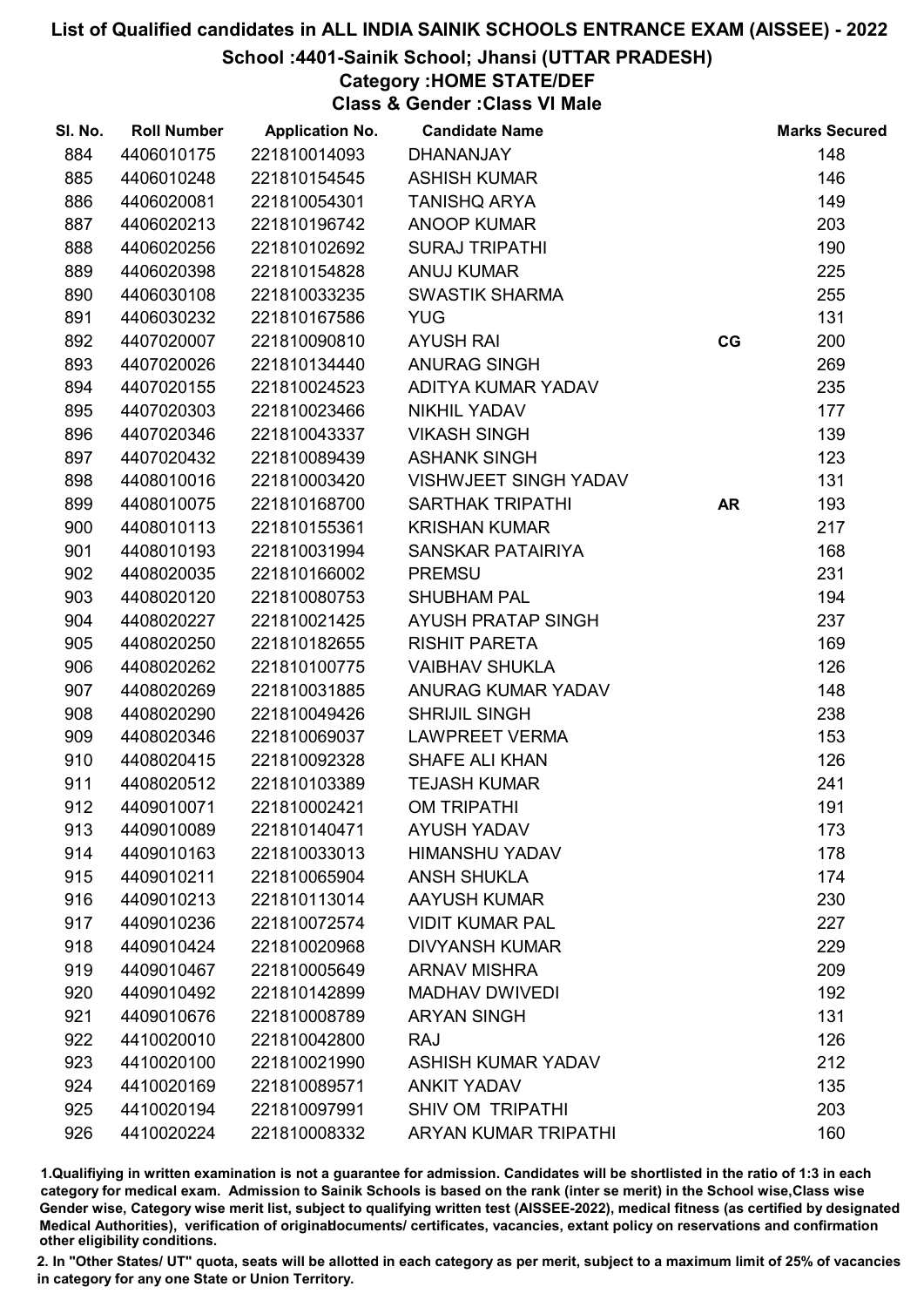#### School :4401-Sainik School; Jhansi (UTTAR PRADESH)

## Category :HOME STATE/DEF

Class & Gender :Class VI Male

| SI. No. | <b>Roll Number</b> | <b>Application No.</b> | <b>Candidate Name</b>     | <b>Marks Secured</b> |
|---------|--------------------|------------------------|---------------------------|----------------------|
| 927     | 4410020226         | 221810007532           | ADITYA OJHA               | 184                  |
| 928     | 4410020237         | 221810066342           | <b>ADARSH YADAV</b>       | 194                  |
| 929     | 4410020273         | 221810147472           | SHRESTH SINGH             | 168                  |
| 930     | 4410020400         | 221810048893           | ASHIWIN KUMAR GUPTA       | 197                  |
| 931     | 4410020436         | 221810074924           | <b>RISHABH PAL</b>        | 247                  |
| 932     | 4410020468         | 221810005864           | <b>PRATIK SINGH</b>       | 123                  |
| 933     | 4410030117         | 221810120895           | ABHISHEK KUMAR YADAV      | 156                  |
| 934     | 4410030125         | 221810082906           | YUVRAJ SINGH RATHORE      | 222                  |
| 935     | 4410030221         | 221810017617           | ADARSH KUMAR MISHRA       | 212                  |
| 936     | 4410030281         | 221810107097           | <b>HARSH SINGH</b>        | 171                  |
| 937     | 4410030328         | 221810058448           | ADITYA KUMAR TIWARI       | 137                  |
| 938     | 4410030344         | 221810023868           | <b>SURYA SINGH</b>        | 242                  |
| 939     | 4410030398         | 221810026719           | <b>HARDIK PANDEY</b>      | 186                  |
| 940     | 4410030432         | 221810080349           | ASHWINI KUMAR YADAV       | 152                  |
| 941     | 4410030438         | 221810142459           | <b>SHIVAM ATRI</b>        | 181                  |
| 942     | 4410030454         | 221810074079           | <b>ANKUSH RAI</b>         | 160                  |
| 943     | 4411030177         | 221810135839           | ANSH YADAV                | 143                  |
| 944     | 4412010243         | 221810023284           | <b>AYUSH YADAV</b>        | 133                  |
| 945     | 4412020056         | 221810098671           | <b>KUSHAGRA SINGH</b>     | 157                  |
| 946     | 4412020096         | 221810028272           | ADITYA NARAYAN            | 181                  |
| 947     | 4412020228         | 221810062375           | <b>SWRIT KUMAR RAI</b>    | 248                  |
| 948     | 4412020267         | 221810045086           | PRASHANT SINGH            | 151                  |
| 949     | 4412020331         | 221810114638           | <b>ADITYA SINGH</b>       | 136                  |
| 950     | 4412020522         | 221810124639           | <b>RUDRA DEV</b>          | 128                  |
| 951     | 4501020216         | 221810040198           | <b>SHREYASH SINGH</b>     | 246                  |
| 952     | 4502020737         | 221810024946           | <b>LAKSHYA RANA</b>       | 208                  |
| 953     | 4502020866         | 221810004087           | <b>VISHAL KUMAR YADAV</b> | 155                  |
| 954     | 4507010042         | 221810143380           | <b>TANMAY CHOUDHARY</b>   | 169                  |
| 955     | 4507010044         | 221810028680           | <b>ADARSH KUMAR</b>       | 169                  |
| 956     | 4507010095         | 221810103581           | <b>CHAUDHARY RAKSHIT</b>  | 253                  |
| 957     | 4507010180         | 221810037553           | <b>VANSH RATHI</b>        | 173                  |
| 958     | 4507010269         | 221810108265           | <b>VAIBHAV CHAUHAN</b>    | 253                  |
| 959     | 4507010282         | 221810033195           | <b>AHAM</b>               | 163                  |
| 960     | 4507010338         | 221810022396           | <b>ARNAV SAINI</b>        | 217                  |
| 961     | 4507010378         | 221810051277           | <b>AKSHAT NARESH</b>      | 143                  |
| 962     | 4507010565         | 221810008158           | PRITHVI BALIYAN           | 145                  |
| 963     | 4604010120         | 221810010692           | <b>ADITYA KUSHWAHA</b>    | 216                  |

1.Qualifiying in written examination is not a guarantee for admission. Candidates will be shortlisted in the ratio of 1:3 in each category for medical exam. Admission to Sainik Schools is based on the rank (inter se merit) in the School wise,Class wise Gender wise, Category wise merit list, subject to qualifying written test (AISSEE-2022), medical fitness (as certified by designated Medical Authorities), verification of originablocuments/ certificates, vacancies, extant policy on reservations and confirmation other eligibility conditions.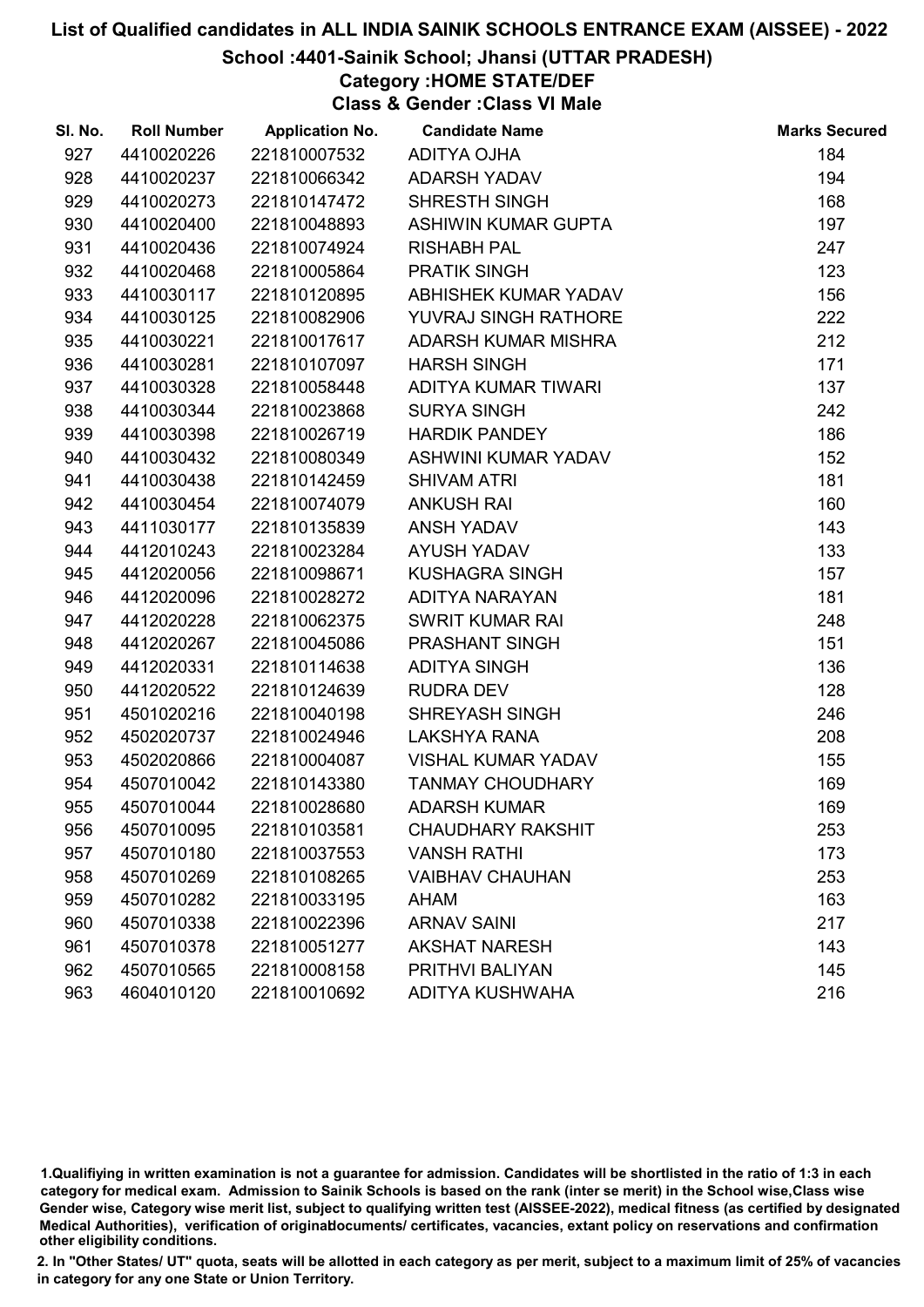### School :4401-Sainik School; Jhansi (UTTAR PRADESH)

## Category :HOME STATE/GEN

Class & Gender :Class VI Male

| SI. No. | <b>Roll Number</b> | <b>Application No.</b> | <b>Candidate Name</b>       |           | <b>Marks Secured</b> |
|---------|--------------------|------------------------|-----------------------------|-----------|----------------------|
| 964     | 1503020107         | 221810062133           | <b>RAJ DUBEY</b>            |           | 189                  |
| 965     | 1503020344         | 221810061249           | <b>ABHINAV RAJ</b>          |           | 260                  |
| 966     | 1506010114         | 221810062762           | <b>AMAN KUMAR</b>           |           | 258                  |
| 967     | 2001020013         | 221810145820           | <b>SHUBHAM MALIK</b>        |           | 155                  |
| 968     | 2001020032         | 221810172280           | <b>TARUN SOM</b>            |           | 139                  |
| 969     | 2001020077         | 221810084732           | <b>HARSHIT CHAUDHARY</b>    |           | 162                  |
| 970     | 2001030125         | 221810086440           | <b>SKAND GOEL</b>           |           | 239                  |
| 971     | 2001030223         | 221810063670           | <b>TEJAS PANDEY</b>         |           | 238                  |
| 972     | 2001030232         | 221810142870           | <b>ARJUN TOMAR</b>          |           | 237                  |
| 973     | 2001030269         | 221810078980           | <b>PAVIT GROVER</b>         |           | 246                  |
| 974     | 2001030303         | 221810123201           | <b>ANAY GARG</b>            |           | 241                  |
| 975     | 2001030411         | 221810006141           | <b>ANUBHAV KUMAR</b>        |           | 142                  |
| 976     | 2001030544         | 221810087984           | YUVRAJ SINGH                | <b>AR</b> | 224                  |
| 977     | 2001030673         | 221810152838           | <b>VIJIT UJJAWAL</b>        |           | 186                  |
| 978     | 2001040030         | 221810131081           | <b>AARAV SHARMA</b>         |           | 135                  |
| 979     | 2001040049         | 221810106381           | <b>TEJAS MANI TRIPATHI</b>  |           | 145                  |
| 980     | 2001040090         | 221810104791           | PARTH UPADHYAY              |           | 131                  |
| 981     | 2001040191         | 221810062922           | PRIYANSH SINGH SHISHODIA    |           | 186                  |
| 982     | 2001040224         | 221810059932           | <b>AARUSH ARYA</b>          |           | 238                  |
| 983     | 2001040308         | 221810037762           | <b>DHRUPAD SHARMA</b>       |           | 136                  |
| 984     | 2001040391         | 221810075592           | SAMARTH DWIVEDY             |           | 239                  |
| 985     | 2001040417         | 221810072303           | EKALAVYA CHAUDHARY          |           | 152                  |
| 986     | 2001040458         | 221810049613           | <b>SAKSHAM KUMAR</b>        |           | 216                  |
| 987     | 2001050013         | 221810148823           | <b>DHEERAJ SETH</b>         |           | 172                  |
| 988     | 2001050051         | 221810061143           | <b>SHAURYA SHARMA</b>       |           | 210                  |
| 989     | 2001050094         | 221810024553           | <b>GAURANG DEV</b>          |           | 168                  |
| 990     | 2001050135         | 221810023763           | SHREYANSH GUPTA             |           | 185                  |
| 991     | 2001050143         | 221810000173           | <b>KRISHU SINGH</b>         |           | 253                  |
| 992     | 2001050320         | 221810026524           | PRANIT GUPTA                |           | 188                  |
| 993     | 2001050373         | 221810046044           | <b>KABIR SRIVASTAVA</b>     |           | 183                  |
| 994     | 2001050535         | 221810029194           | <b>ADWIK KAUSHIK</b>        |           | 189                  |
| 995     | 2001050544         | 221810071494           | <b>ARUSH PRATAP SINGH</b>   |           | 232                  |
| 996     | 2001050708         | 221810154955           | <b>RAJPRATAP SINGH</b>      |           | 206                  |
| 997     | 2001050721         | 221810067365           | <b>SHAURYA PRATAP SINGH</b> |           | 207                  |
| 998     | 2001050779         | 221810048485           | <b>ARNAV SINGH</b>          |           | 245                  |
| 999     | 2001050780         | 221810019485           | <b>DIVYANSH DIXIT</b>       |           | 206                  |
| 1000    | 2001050784         | 221810133685           | <b>SHIVANSH PANWAR</b>      |           | 128                  |
| 1001    | 2001050827         | 221810176795           | <b>NANDISH CHAUDHARY</b>    |           | 166                  |
| 1002    | 2001050832         | 221810096995           | <b>GARWANSH GUPTA</b>       |           | 123                  |
| 1003    | 2001050897         | 221810073026           | <b>RYAN GOEL</b>            |           | 240                  |
| 1004    | 2001050953         | 221810005046           | <b>OM SHOURYA</b>           |           | 236                  |
| 1005    | 2001050976         | 221810068846           | <b>DHRUV BHATI</b>          |           | 137                  |
| 1006    | 2001050998         | 221810006456           | ATHARVA PRATAP SINGH        |           | 165                  |

1.Qualifiying in written examination is not a guarantee for admission. Candidates will be shortlisted in the ratio of 1:3 in each category for medical exam. Admission to Sainik Schools is based on the rank (inter se merit) in the School wise,Class wise Gender wise, Category wise merit list, subject to qualifying written test (AISSEE-2022), medical fitness (as certified by designated Medical Authorities), verification of originablocuments/ certificates, vacancies, extant policy on reservations and confirmation other eligibility conditions.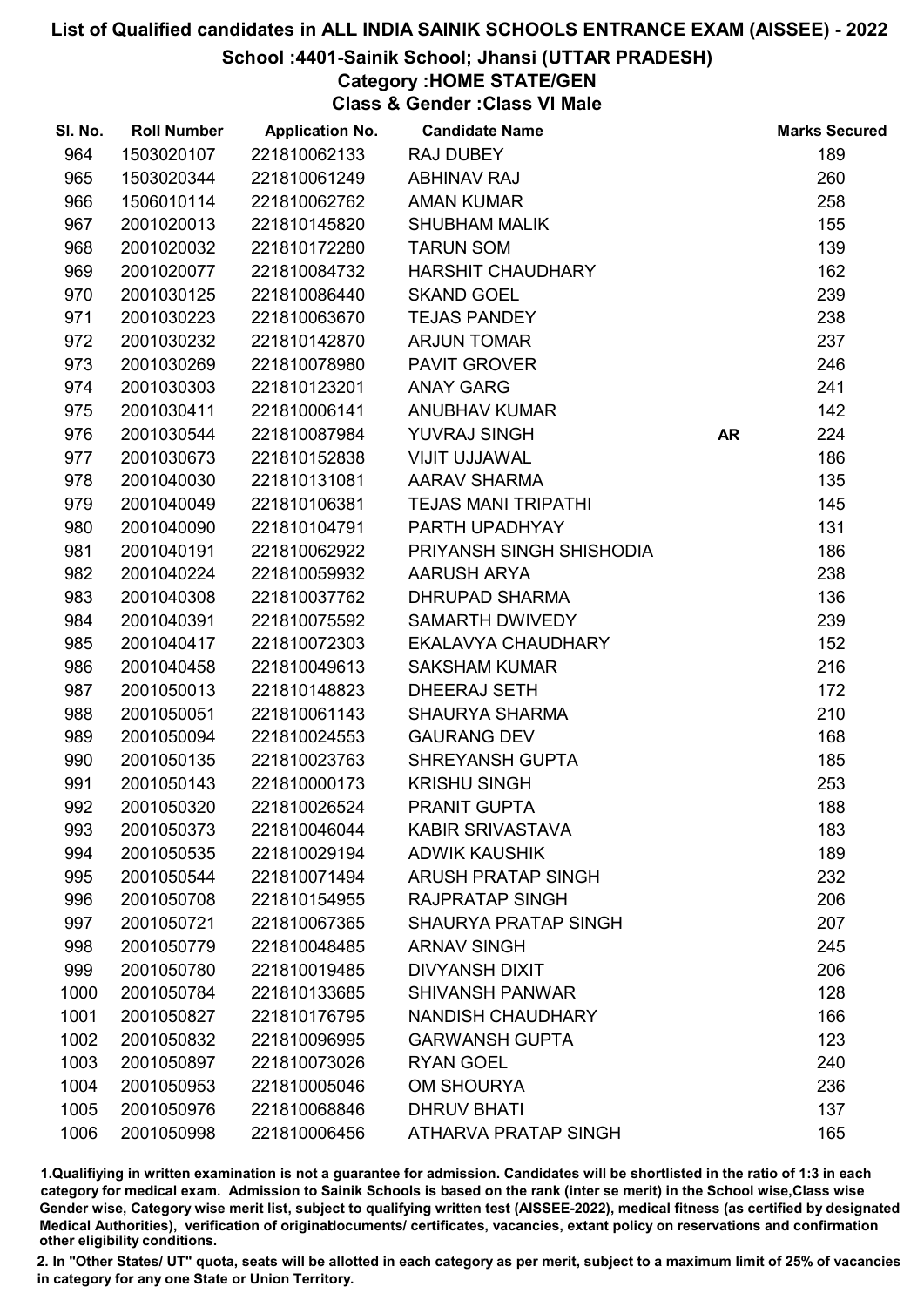## School :4401-Sainik School; Jhansi (UTTAR PRADESH)

## Category :HOME STATE/GEN

Class & Gender :Class VI Male

| SI. No. | <b>Roll Number</b> | <b>Application No.</b> | <b>Candidate Name</b>       | <b>Marks Secured</b> |
|---------|--------------------|------------------------|-----------------------------|----------------------|
| 1007    | 2001060009         | 221810036266           | ARNAV BHARDWAJ              | 233                  |
| 1008    | 2001060081         | 221810003386           | <b>ASHAWANI SINGH</b>       | 140                  |
| 1009    | 2001060124         | 221810001896           | <b>KARTIKEY SINGH</b>       | 238                  |
| 1010    | 2001060131         | 221810080007           | <b>DAKSH CHAUHAN</b>        | 175                  |
| 1011    | 2001060156         | 221810006607           | ADITYA SINGH SIKARWAR       | 178                  |
| 1012    | 2001060175         | 221810112317           | <b>KSHITIJ KUMAR DUBEY</b>  | 201                  |
| 1013    | 2001060235         | 221810068837           | <b>ANIRUDDH SINGH</b>       | 254                  |
| 1014    | 2001060280         | 221810071657           | <b>AVNIT SINGH</b>          | 268                  |
| 1015    | 2001060281         | 221810042657           | <b>DAKSH RANA</b>           | 153                  |
| 1016    | 2001060361         | 221810115977           | ARYAN JINU                  | 171                  |
| 1017    | 2001060367         | 221810075187           | <b>NEIL LOHIT</b>           | 200                  |
| 1018    | 2001060440         | 221810067708           | <b>LAVANSH SINGH SENGAR</b> | 234                  |
| 1019    | 2001060534         | 221810020838           | <b>KUNAL TOMAR</b>          | 182                  |
| 1020    | 2001060539         | 221810017938           | <b>KESHAV SHARMA</b>        | 218                  |
| 1021    | 2001060691         | 221810063888           | <b>DIVYANSHU SINGH</b>      | 210                  |
| 1022    | 2001060716         | 221810031998           | SHAURYA VEER SHARMA         | 152                  |
| 1023    | 2001060724         | 221810039209           | <b>DHAIRYA CHATURVEDI</b>   | 236                  |
| 1024    | 2001060726         | 221810057309           | <b>ARNAV DHAMA</b>          | 199                  |
| 1025    | 2001060737         | 221810102809           | <b>ABHIRAJ SINGH</b>        | 157                  |
| 1026    | 2001060849         | 221810018149           | PRATYUSH SINGH              | 233                  |
| 1027    | 2301010033         | 221810042630           | <b>NAITIK SHUKLA</b>        | 209                  |
| 1028    | 2301010274         | 221810125758           | <b>YUVRAJ</b>               | 177                  |
| 1029    | 2301020647         | 221810100858           | <b>VANSH PUNDIR</b>         | 219                  |
| 1030    | 2301020758         | 221810031269           | <b>AYUSH SHUKLA</b>         | 176                  |
| 1031    | 2302020106         | 221810063511           | <b>SHAURYA DALAL</b>        | 240                  |
| 1032    | 2302020253         | 221810109052           | <b>AGRIM MALIK</b>          | 198                  |
| 1033    | 2302020424         | 221810132766           | <b>SHAURYA PRATAP</b>       | 240                  |
| 1034    | 2302030073         | 221810118543           | ANSHUMAN YADAV              | 195                  |
| 1035    | 2302040185         | 221810149858           | <b>SHRIYANSH UPPAL</b>      | 141                  |
| 1036    | 2302040228         | 221810072698           | <b>VARDAN CHAUDHARI</b>     | 255                  |
| 1037    | 2303040123         | 221810000340           | <b>SHORYA CHOUDHARY</b>     | 180                  |
| 1038    | 2303060079         | 221810047433           | <b>DAKSH SHIRASWAL</b>      | 226                  |
| 1039    | 2406030045         | 221810018137           | <b>KRISHNA BAJPAYI</b>      | 216                  |
| 1040    | 3001020144         | 221810039150           | <b>SAMARTH SHUKLA</b>       | 206                  |
| 1041    | 3002030390         | 221810131616           | <b>DEVANSH SINGH</b>        | 169                  |
| 1042    | 3002030545         | 221810112658           | <b>NIKHIL</b>               | 195                  |
| 1043    | 3003030261         | 221810149957           | <b>SAHIL SINGH</b>          | 128                  |
| 1044    | 3004040461         | 221810104389           | <b>PARTH CHATURVEDI</b>     | 123                  |
| 1045    | 3110020118         | 221810169074           | <b>RAM CHAUDHARY</b>        | 176                  |
| 1046    | 3801010070         | 221810123061           | ADITYA NARAYAN DUBEY        | 143                  |
| 1047    | 3803010383         | 221810166689           | <b>RAJAT KUMAR</b>          | 147                  |
| 1048    | 3901010294         | 221810013295           | <b>RUDRA PRATAP MISHRA</b>  | 160                  |
| 1049    | 3901020391         | 221810013149           | <b>ARYAN PRATAP SINGH</b>   | 285                  |

1.Qualifiying in written examination is not a guarantee for admission. Candidates will be shortlisted in the ratio of 1:3 in each category for medical exam. Admission to Sainik Schools is based on the rank (inter se merit) in the School wise,Class wise Gender wise, Category wise merit list, subject to qualifying written test (AISSEE-2022), medical fitness (as certified by designated Medical Authorities), verification of originablocuments/ certificates, vacancies, extant policy on reservations and confirmation other eligibility conditions.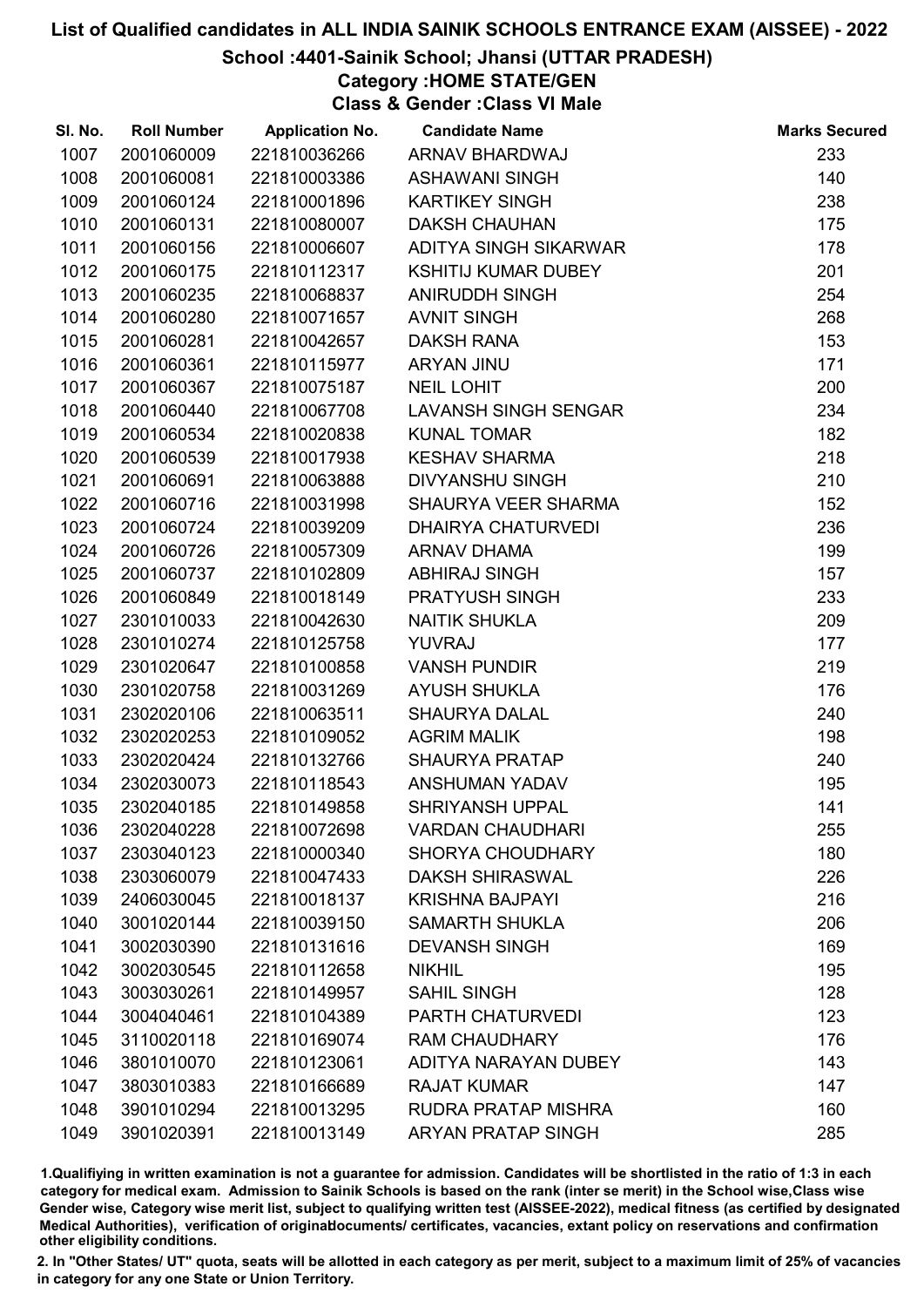## School :4401-Sainik School; Jhansi (UTTAR PRADESH)

Category :HOME STATE/GEN

Class & Gender :Class VI Male

| SI. No. | <b>Roll Number</b> | <b>Application No.</b> | <b>Candidate Name</b>         | <b>Marks Secured</b> |
|---------|--------------------|------------------------|-------------------------------|----------------------|
| 1050    | 3903030068         | 221810075704           | ADITYA VIKRAM SINGH           | 239                  |
| 1051    | 3904020423         | 221810159164           | SHIKHAR CHOUDHARY             | 174                  |
| 1052    | 3904030086         | 221810074660           | AARUSH KUMAR SINGH            | 214                  |
| 1053    | 3904030516         | 221810049779           | <b>RAJ</b>                    | 186                  |
| 1054    | 3904040001         | 221810037780           | <b>VISHESH KUMAR</b>          | 226                  |
| 1055    | 3904040772         | 221810129796           | <b>KRISHNA SINGH SIKARWAR</b> | 238                  |
| 1056    | 3905010112         | 221810068880           | <b>HARSH KUMAR PANDEY</b>     | 164                  |
| 1057    | 3905020009         | 221810011312           | <b>MOHIT KUMAR</b>            | 225                  |
| 1058    | 3905020093         | 221810193762           | <b>AYUSH CHUAHAN</b>          | 123                  |
| 1059    | 3905030260         | 221810164668           | UJJWAL TIWARI                 | 249                  |
| 1060    | 3905040044         | 221810190940           | PRAVANSH CHAUHAN              | 147                  |
| 1061    | 3907010058         | 221810058214           | <b>OJAS SRIVASTAVA</b>        | 155                  |
| 1062    | 4401010009         | 221810123500           | <b>DAKSH</b>                  | 201                  |
| 1063    | 4401010041         | 221810150930           | <b>ADITYA SINGH</b>           | 166                  |
| 1064    | 4401010042         | 221810062930           | <b>SAURABH SHARMA</b>         | 237                  |
| 1065    | 4401010044         | 221810090040           | <b>AMIT</b>                   | 216                  |
| 1066    | 4401010066         | 221810151750           | <b>CHANDRAVEER</b>            | 251                  |
| 1067    | 4401010100         | 221810110590           | <b>ADITYA CHAUDHARY</b>       | 221                  |
| 1068    | 4401010147         | 221810157941           | <b>SHIVAM</b>                 | 143                  |
| 1069    | 4401010150         | 221810165351           | <b>GURDEEP</b>                | 168                  |
| 1070    | 4401010167         | 221810081871           | <b>KRISHNA</b>                | 193                  |
| 1071    | 4401010169         | 221810108181           | YASH PRATAP                   | 179                  |
| 1072    | 4401020029         | 221810107022           | <b>SUSHANT</b>                | 193                  |
| 1073    | 4401020035         | 221810194322           | <b>AMAN KUMAR</b>             | 213                  |
| 1074    | 4401020059         | 221810045642           | <b>LAB RATHI</b>              | 134                  |
| 1075    | 4401020075         | 221810019362           | <b>UDBHAV SHARMA</b>          | 258                  |
| 1076    | 4401020082         | 221810047662           | <b>NIKHIL GAUR</b>            | 207                  |
| 1077    | 4401020099         | 221810018682           | <b>KRISHNA KUMAR</b>          | 226                  |
| 1078    | 4401020120         | 221810111203           | <b>SHIV PRATAP SINGH</b>      | 261                  |
| 1079    | 4401020125         | 221810154403           | <b>SHYAMVEER</b>              | 176                  |
| 1080    | 4401020127         | 221810158603           | <b>SHORYA PRATAP SINGH</b>    | 173                  |
| 1081    | 4401020151         | 221810051823           | <b>NAITIK RANA</b>            | 185                  |
| 1082    | 4401020169         | 221810004843           | <b>RAJAT SINGH</b>            | 151                  |
| 1083    | 4401020183         | 221810145563           | <b>AYUSH</b>                  | 169                  |
| 1084    | 4401020195         | 221810119873           | PARAMVEER SINGH SIKARWAR      | 159                  |
| 1085    | 4401020205         | 221810087293           | <b>PRINCE KUMAR</b>           | 165                  |
| 1086    | 4401020227         | 221810167614           | <b>ANURAG SISODIYA</b>        | 128                  |
| 1087    | 4401020233         | 221810061624           | AMAN CHAUDHARY                | 152                  |
| 1088    | 4401020241         | 221810136434           | <b>NITIN SHARMA</b>           | 175                  |
| 1089    | 4401020274         | 221810083764           | <b>RISHABH KUMAR</b>          | 214                  |
| 1090    | 4401020325         | 221810113335           | <b>SHUBHAM RANA</b>           | 252                  |
| 1091    | 4401020354         | 221810002165           | <b>ARCHIT SHARMA</b>          | 177                  |
| 1092    | 4401020360         | 221810154175           | YUVRAJ SINGH PARIHAR          | 129                  |

1.Qualifiying in written examination is not a guarantee for admission. Candidates will be shortlisted in the ratio of 1:3 in each category for medical exam. Admission to Sainik Schools is based on the rank (inter se merit) in the School wise,Class wise Gender wise, Category wise merit list, subject to qualifying written test (AISSEE-2022), medical fitness (as certified by designated Medical Authorities), verification of originablocuments/ certificates, vacancies, extant policy on reservations and confirmation other eligibility conditions.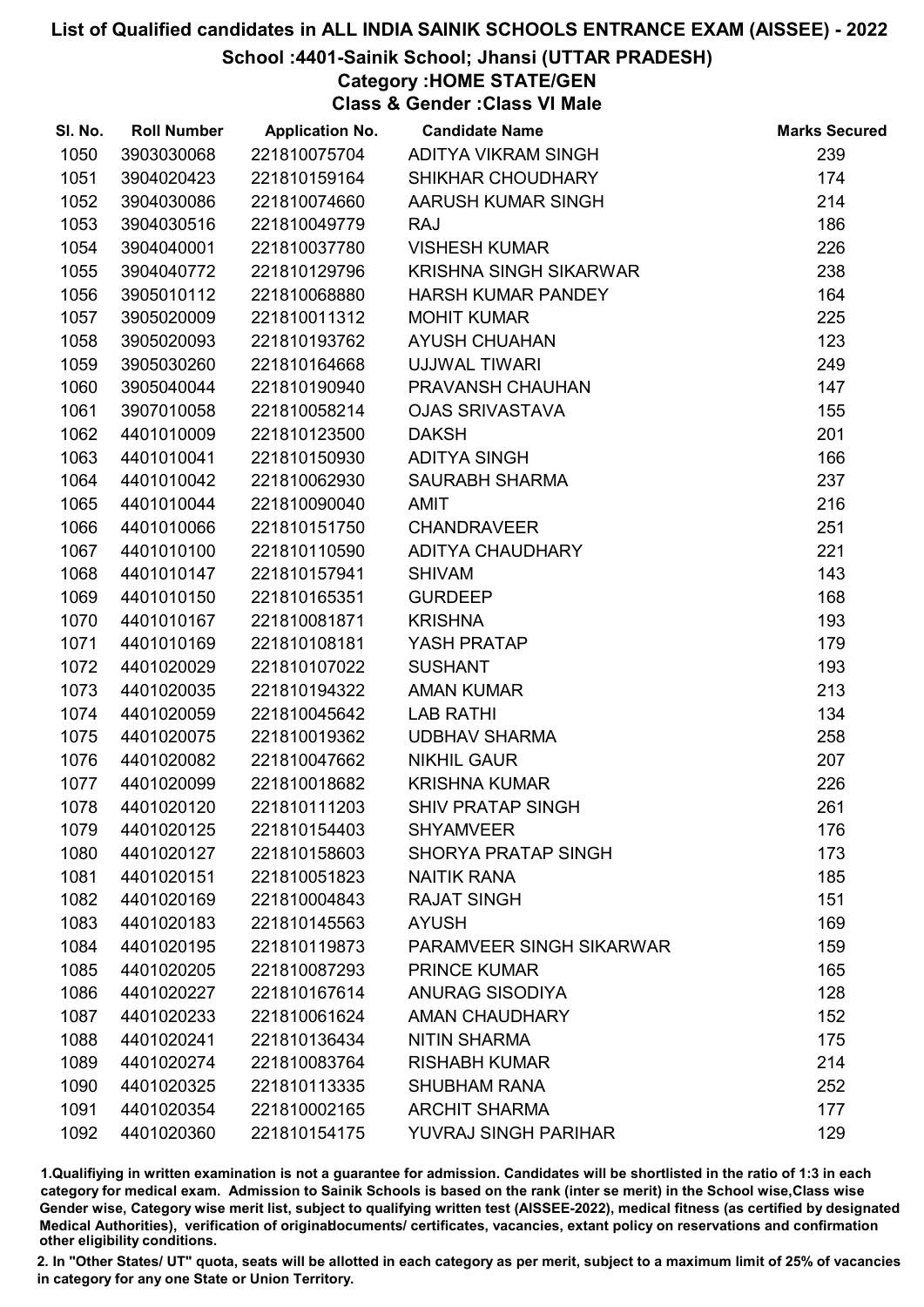### School :4401-Sainik School; Jhansi (UTTAR PRADESH)

Category :HOME STATE/GEN

Class & Gender :Class VI Male

| SI. No. | <b>Roll Number</b> | <b>Application No.</b> | <b>Candidate Name</b>      | <b>Marks Secured</b> |
|---------|--------------------|------------------------|----------------------------|----------------------|
| 1093    | 4401020372         | 221810082685           | <b>KRISHNA SINGH</b>       | 127                  |
| 1094    | 4401020401         | 221810122116           | <b>JAYANT ATTRI</b>        | 163                  |
| 1095    | 4401020406         | 221810098416           | <b>ADITYA KUMAR</b>        | 146                  |
| 1096    | 4401020462         | 221810137876           | <b>KRISHNA KUNTAL</b>      | 165                  |
| 1097    | 4401020471         | 221810052596           | <b>AMIT KUMAR</b>          | 125                  |
| 1098    | 4401020514         | 221810107857           | <b>SANIDHYA</b>            | 137                  |
| 1099    | 4401020517         | 221810186957           | <b>HARSHIT DUHOON</b>      | 120                  |
| 1100    | 4401020518         | 221810160067           | <b>MAYANK CHAUDHARY</b>    | 127                  |
| 1101    | 4401020551         | 221810118497           | <b>HIMANSHU KUMAR</b>      | 220                  |
| 1102    | 4401020575         | 221810151028           | <b>SHANTANU SINGH</b>      | 191                  |
| 1103    | 4401020589         | 221810118728           | <b>JAYNT CHAUDHARY</b>     | 183                  |
| 1104    | 4401020627         | 221810016268           | DIVYANSHU CHOUDHARY        | 124                  |
| 1105    | 4401020628         | 221810111368           | <b>BARUN KUMAR</b>         | 251                  |
| 1106    | 4401020643         | 221810116188           | <b>VISHNU SINGH</b>        | 196                  |
| 1107    | 4401020658         | 221810100998           | <b>ABHINAV</b>             | 166                  |
| 1108    | 4401020686         | 221810174229           | YATENDRA SINGH             | 228                  |
| 1109    | 4401020688         | 221810090329           | PRINCE RAJ                 | 137                  |
| 1110    | 4401020709         | 221810105649           | NISHANT CHNADR PRANAMI     | 159                  |
| 1111    | 4401020710         | 221810103849           | <b>KRISHNA CHAHAR</b>      | 120                  |
| 1112    | 4401020711         | 221810035949           | <b>HARSHIT</b>             | 138                  |
| 1113    | 4401030012         | 221810001510           | <b>ARNAV MITTAL</b>        | 258                  |
| 1114    | 4401030040         | 221810067240           | <b>RONAK DIXIT</b>         | 124                  |
| 1115    | 4401030043         | 221810000940           | ATUL KUMAR MISHRA          | 200                  |
| 1116    | 4401030071         | 221810075080           | <b>MADHAV SHARMA</b>       | 243                  |
| 1117    | 4401030086         | 221810107001           | SURYANSH PRATAP SINGH      | 165                  |
| 1118    | 4401030102         | 221810029411           | <b>SAATVIK</b>             | 180                  |
| 1119    | 4401030123         | 221810058531           | <b>ANMOL PARMAR</b>        | 125                  |
| 1120    | 4401030207         | 221810156532           | <b>ABHINAV BAINDEL</b>     | 165                  |
| 1121    | 4401030233         | 221810103452           | <b>MOHIT GAUTAM</b>        | 201                  |
| 1122    | 4401030275         | 221810137113           | <b>AMARJEET SINGH BASI</b> | 162                  |
| 1123    | 4401030283         | 221810179713           | <b>ANKIT YADAV</b>         | 163                  |
| 1124    | 4401030299         | 221810000833           | PRANJAL SARASWAT           | 177                  |
| 1125    | 4401030305         | 221810097933           | <b>VAIBHAV RANA</b>        | 242                  |
| 1126    | 4401030358         | 221810151193           | <b>BINAYAK VED KAUSHIK</b> | 204                  |
| 1127    | 4401030375         | 221810172604           | YASH CHAUDHARY             | 158                  |
| 1128    | 4401030379         | 221810080114           | <b>AYUSH MUDGAL</b>        | 144                  |
| 1129    | 4401030428         | 221810067464           | PARTH GUPTA                | 216                  |
| 1130    | 4401030454         | 221810177284           | <b>SHAURYA SHARMA</b>      | 229                  |
| 1131    | 4401030468         | 221810050984           | <b>BHAUMIK</b>             | 136                  |
| 1132    | 4401030479         | 221810087169           | <b>DUSHYANT</b>            | 205                  |
| 1133    | 4401030480         | 221810100269           | <b>MANISH KUMAR</b>        | 171                  |
| 1134    | 4401030492         | 221810152379           | <b>OJAS SINGH</b>          | 127                  |
| 1135    | 4401040013         | 221810034415           | <b>ANSHUL SHARMA</b>       | 147                  |

1.Qualifiying in written examination is not a guarantee for admission. Candidates will be shortlisted in the ratio of 1:3 in each category for medical exam. Admission to Sainik Schools is based on the rank (inter se merit) in the School wise,Class wise Gender wise, Category wise merit list, subject to qualifying written test (AISSEE-2022), medical fitness (as certified by designated Medical Authorities), verification of originablocuments/ certificates, vacancies, extant policy on reservations and confirmation other eligibility conditions.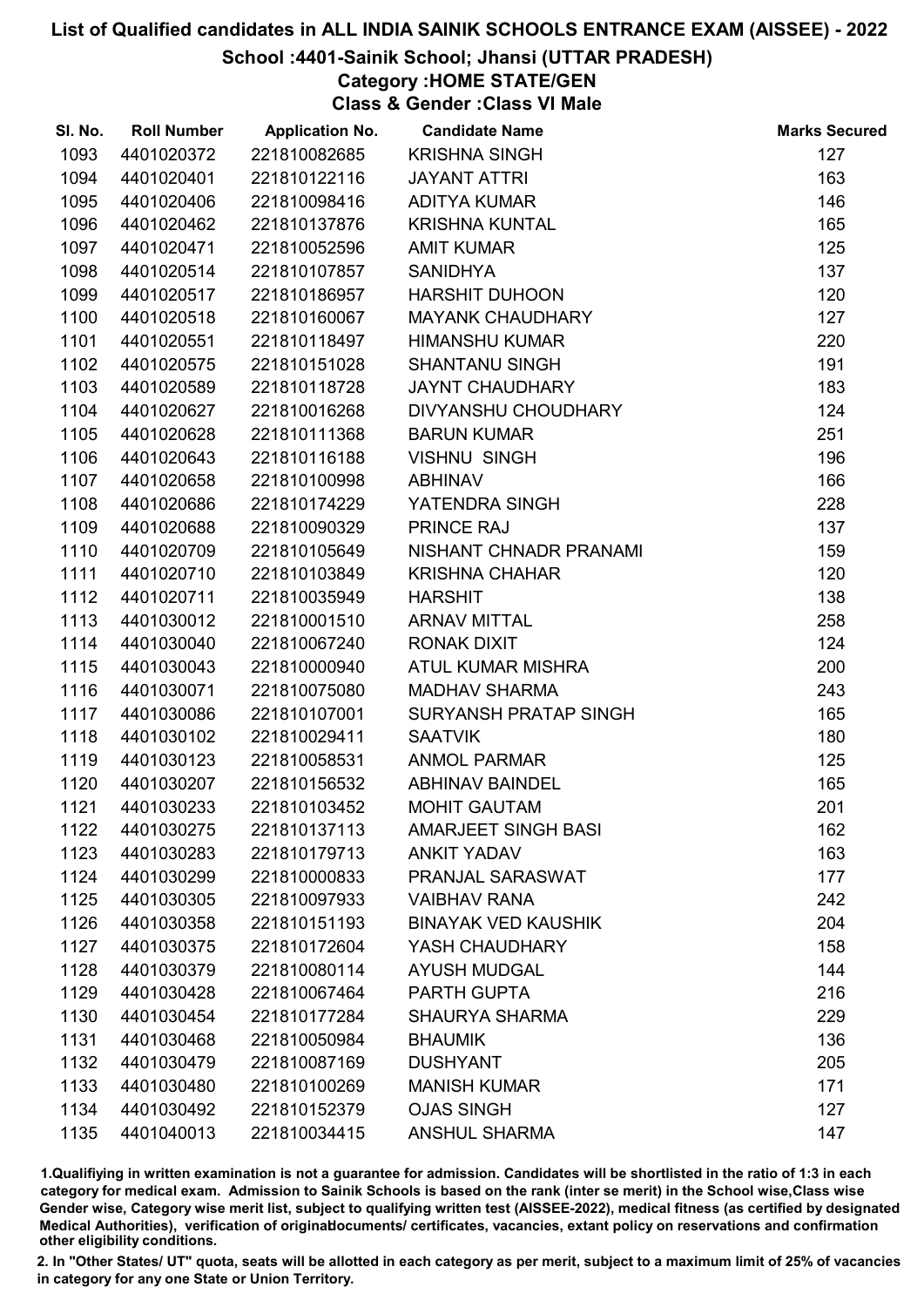## School :4401-Sainik School; Jhansi (UTTAR PRADESH)

Category :HOME STATE/GEN

Class & Gender :Class VI Male

| SI. No. | <b>Roll Number</b> | <b>Application No.</b> | <b>Candidate Name</b>     |    | <b>Marks Secured</b> |
|---------|--------------------|------------------------|---------------------------|----|----------------------|
| 1136    | 4401040019         | 221810190915           | <b>MANN RAWAT</b>         |    | 122                  |
| 1137    | 4401040030         | 221810186625           | <b>RUDRA PRATAP SINGH</b> |    | 136                  |
| 1138    | 4401040047         | 221810143545           | <b>UJJAWAL PARASHAR</b>   |    | 208                  |
| 1139    | 4401040051         | 221810098545           | SHANTANU CHAUDHARY        |    | 157                  |
| 1140    | 4401040053         | 221810146745           | <b>JATIN CHAUDHARY</b>    |    | 185                  |
| 1141    | 4401040071         | 221810113265           | <b>JITENDRA SINGH</b>     |    | 138                  |
| 1142    | 4401040084         | 221810117475           | KHUSHVINDER SINGH         |    | 140                  |
| 1143    | 4401040133         | 221810014926           | <b>SHIVANSH THAKUR</b>    |    | 128                  |
| 1144    | 4401040169         | 221810070076           | <b>RUDRA PRATAP SINGH</b> |    | 152                  |
| 1145    | 4401040181         | 221810071386           | <b>YUG BHARDWAJ</b>       |    | 231                  |
| 1146    | 4401040208         | 221810000717           | <b>AKSHIT TYAGI</b>       |    | 204                  |
| 1147    | 4401040287         | 221810160508           | YATHARTH AWASTHI          |    | 181                  |
| 1148    | 4401040318         | 221810053148           | ARADHYA SHRIVASTAVA       |    | 166                  |
| 1149    | 4401040388         | 221810036709           | <b>ARNAV YADAV</b>        |    | 265                  |
| 1150    | 4401040430         | 221810043459           | <b>SWASTIK SHARMA</b>     |    | 190                  |
| 1151    | 4401040446         | 221810050669           | <b>ARNAV AGNIHOTRI</b>    |    | 165                  |
| 1152    | 4401040451         | 221810029279           | <b>GAURANG CHANDEL</b>    |    | 221                  |
| 1153    | 4401040480         | 221810154999           | PRIYANSHU SINGH           | CG | 135                  |
| 1154    | 4402010007         | 221810024620           | <b>UMANG CHAUHAN</b>      |    | 145                  |
| 1155    | 4402010032         | 221810059090           | <b>RAJVEER SINGH</b>      |    | 255                  |
| 1156    | 4402010051         | 221810012331           | NISHKARSH SINGH           |    | 239                  |
| 1157    | 4402010064         | 221810024771           | <b>ARINDAM SHUKLA</b>     |    | 206                  |
| 1158    | 4402010097         | 221810052072           | <b>KARTIKEY SINGH</b>     |    | 220                  |
| 1159    | 4402010099         | 221810050572           | ANSH KUMAR MISHRA         |    | 123                  |
| 1160    | 4402010118         | 221810119133           | <b>ARYAN SINGH</b>        |    | 158                  |
| 1161    | 4402010183         | 221810024084           | <b>VINAY PRATAP SINGH</b> |    | 190                  |
| 1162    | 4402010187         | 221810011984           | <b>KUMAR GAURAV</b>       |    | 214                  |
| 1163    | 4402010211         | 221810193735           | <b>SATYAM SHUKLA</b>      |    | 127                  |
| 1164    | 4402010219         | 221810083855           | KUNWAR SHAURYA PRATAP     |    | 148                  |
| 1165    | 4402010222         | 221810026365           | <b>ARNAV SINGH</b>        |    | 226                  |
| 1166    | 4402010290         | 221810168237           | <b>RAJIV RANJAN SINGH</b> |    | 174                  |
| 1167    | 4402010394         | 221810173020           | PUSHKAR YADAV             |    | 135                  |
| 1168    | 4402010467         | 221810062494           | <b>PRATIK SINGH</b>       |    | 169                  |
| 1169    | 4402010483         | 221810117165           | <b>SOM NATH</b>           |    | 195                  |
| 1170    | 4402010533         | 221810147988           | <b>KUMAR ACHIR</b>        |    | 150                  |
| 1171    | 4402010537         | 221810023219           | SIDHDARTH DWIVEDI         |    | 178                  |
| 1172    | 4403010054         | 221810125481           | <b>SHASHWAT MISHRA</b>    |    | 175                  |
| 1173    | 4403020157         | 221810136447           | <b>SHAURYA TIWARI</b>     |    | 128                  |
| 1174    | 4404010052         | 221810042372           | <b>ADARSH PATHAK</b>      |    | 200                  |
| 1175    | 4404010062         | 221810157304           | <b>TUSHAR MISHRA</b>      |    | 168                  |
| 1176    | 4404010064         | 221810028884           | <b>ANSHUMAN TRIPATHI</b>  |    | 164                  |
| 1177    | 4404010068         | 221810166565           | <b>ASMIT CHAUDHARY</b>    |    | 161                  |
| 1178    | 4404010070         | 221810178316           | <b>NIKHIL MISHRA</b>      |    | 142                  |

1.Qualifiying in written examination is not a guarantee for admission. Candidates will be shortlisted in the ratio of 1:3 in each category for medical exam. Admission to Sainik Schools is based on the rank (inter se merit) in the School wise,Class wise Gender wise, Category wise merit list, subject to qualifying written test (AISSEE-2022), medical fitness (as certified by designated Medical Authorities), verification of originablocuments/ certificates, vacancies, extant policy on reservations and confirmation other eligibility conditions.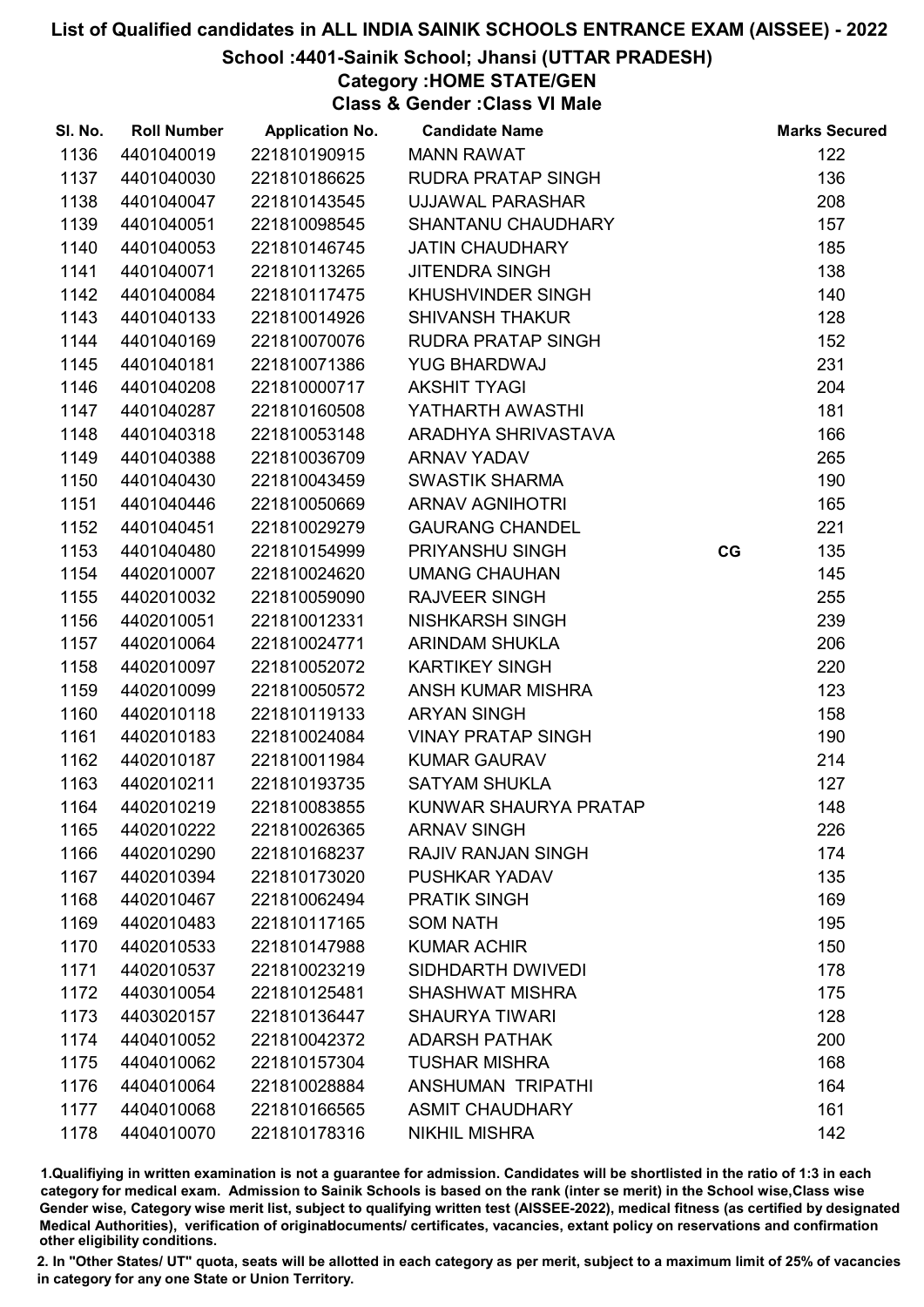### School :4401-Sainik School; Jhansi (UTTAR PRADESH)

## Category :HOME STATE/GEN

Class & Gender :Class VI Male

| SI. No. | <b>Roll Number</b> | <b>Application No.</b> | <b>Candidate Name</b>         | <b>Marks Secured</b> |
|---------|--------------------|------------------------|-------------------------------|----------------------|
| 1179    | 4404010072         | 221810166836           | <b>ANSH SHUKLA</b>            | 219                  |
| 1180    | 4404010074         | 221810017086           | <b>KUSHAL CHANDRA</b>         | 169                  |
| 1181    | 4404010078         | 221810121567           | <b>ARPIT MISHRA</b>           | 135                  |
| 1182    | 4405010057         | 221810174201           | <b>SHASHANK SHEKHAR SINGH</b> | 156                  |
| 1183    | 4405010119         | 221810050412           | <b>MD. MUDASSIR ALAM</b>      | 223                  |
| 1184    | 4405010167         | 221810103803           | NAITIK KUMAR SHAH             | 162                  |
| 1185    | 4405010226         | 221810164314           | <b>SHUBHAM YADAV</b>          | 145                  |
| 1186    | 4405020005         | 221810035320           | <b>SANSKAR SINGH</b>          | 146                  |
| 1187    | 4405020009         | 221810169230           | <b>SRIJAN PARTH</b>           | 188                  |
| 1188    | 4405020021         | 221810028770           | AAYUSH DUBEY                  | 212                  |
| 1189    | 4405020063         | 221810047243           | RUDRA PRATAP SINGH            | 140                  |
| 1190    | 4405020069         | 221810044463           | PRASHANT HARSHIT              | 246                  |
| 1191    | 4405020092         | 221810107455           | <b>SWARIT RAI</b>             | 223                  |
| 1192    | 4405020104         | 221810167046           | DAKSH PRATAP SINGH            | 259                  |
| 1193    | 4405020108         | 221810150656           | ADITYA KUMAR PANDEY           | 172                  |
| 1194    | 4405020126         | 221810141227           | <b>RAJVEER SINGH</b>          | 159                  |
| 1195    | 4405020134         | 221810061947           | DEV SWAROOP                   | 204                  |
| 1196    | 4405020175         | 221810131476           | <b>SHASHANK GUPTA</b>         | 248                  |
| 1197    | 4405020190         | 221810119996           | <b>NITIL PRASAD</b>           | 192                  |
| 1198    | 4405020258         | 221810032718           | PRIYANSH SINGH                | 153                  |
| 1199    | 4405020298         | 221810120098           | <b>VIRAT KUMAR</b>            | 145                  |
| 1200    | 4405020332         | 221810060169           | SHAURYA PRATAP SINGH          | 262                  |
| 1201    | 4405020359         | 221810194999           | SIDDHARTH KUMAR SINGH         | 225                  |
| 1202    | 4406010017         | 221810120230           | <b>KUSH CHAUDARY</b>          | 137                  |
| 1203    | 4406010040         | 221810017301           | <b>MOHIT KUMAR</b>            | 263                  |
| 1204    | 4406010092         | 221810093791           | <b>DIPESH KUMAR</b>           | 235                  |
| 1205    | 4406010128         | 221810173092           | <b>KRISHNA SINGH</b>          | 154                  |
| 1206    | 4406010138         | 221810067703           | <b>BHUVIK MANGHAT</b>         | 191                  |
| 1207    | 4406010164         | 221810163273           | <b>YUVRAJ SINGH</b>           | 153                  |
| 1208    | 4406010171         | 221810150183           | <b>GAUTAM</b>                 | 130                  |
| 1209    | 4406010180         | 221810032893           | <b>PRAKSHIT</b>               | 165                  |
| 1210    | 4406010181         | 221810025104           | <b>GOURAV KUMAR</b>           | 242                  |
| 1211    | 4406010194         | 221810091034           | <b>KRISHNA VYAS</b>           | 162                  |
| 1212    | 4406010252         | 221810145955           | PREET SINGH                   | 206                  |
| 1213    | 4406010288         | 221810138436           | <b>DHANANJAY SINGH</b>        | 210                  |
| 1214    | 4406020084         | 221810011111           | <b>HARDIK KAUSHIK</b>         | 194                  |
| 1215    | 4406020128         | 221810150361           | <b>DAKSH TYAGI</b>            | 187                  |
| 1216    | 4406020130         | 221810180561           | <b>SAURYA CHAUDHARY</b>       | 180                  |
| 1217    | 4406020139         | 221810110961           | YASH CHAUDHARY                | 192                  |
| 1218    | 4406020152         | 221810065281           | <b>DHRUV CHAUHAN</b>          | 132                  |
| 1219    | 4406020172         | 221810067802           | <b>ARNAV SIROHI</b>           | 122                  |
| 1220    | 4406020185         | 221810095812           | <b>SHAURYA PRATAP SINGH</b>   | 255                  |
| 1221    | 4406020188         | 221810112912           | <b>ANIRUDH SINGH</b>          | 266                  |

1.Qualifiying in written examination is not a guarantee for admission. Candidates will be shortlisted in the ratio of 1:3 in each category for medical exam. Admission to Sainik Schools is based on the rank (inter se merit) in the School wise,Class wise Gender wise, Category wise merit list, subject to qualifying written test (AISSEE-2022), medical fitness (as certified by designated Medical Authorities), verification of originablocuments/ certificates, vacancies, extant policy on reservations and confirmation other eligibility conditions.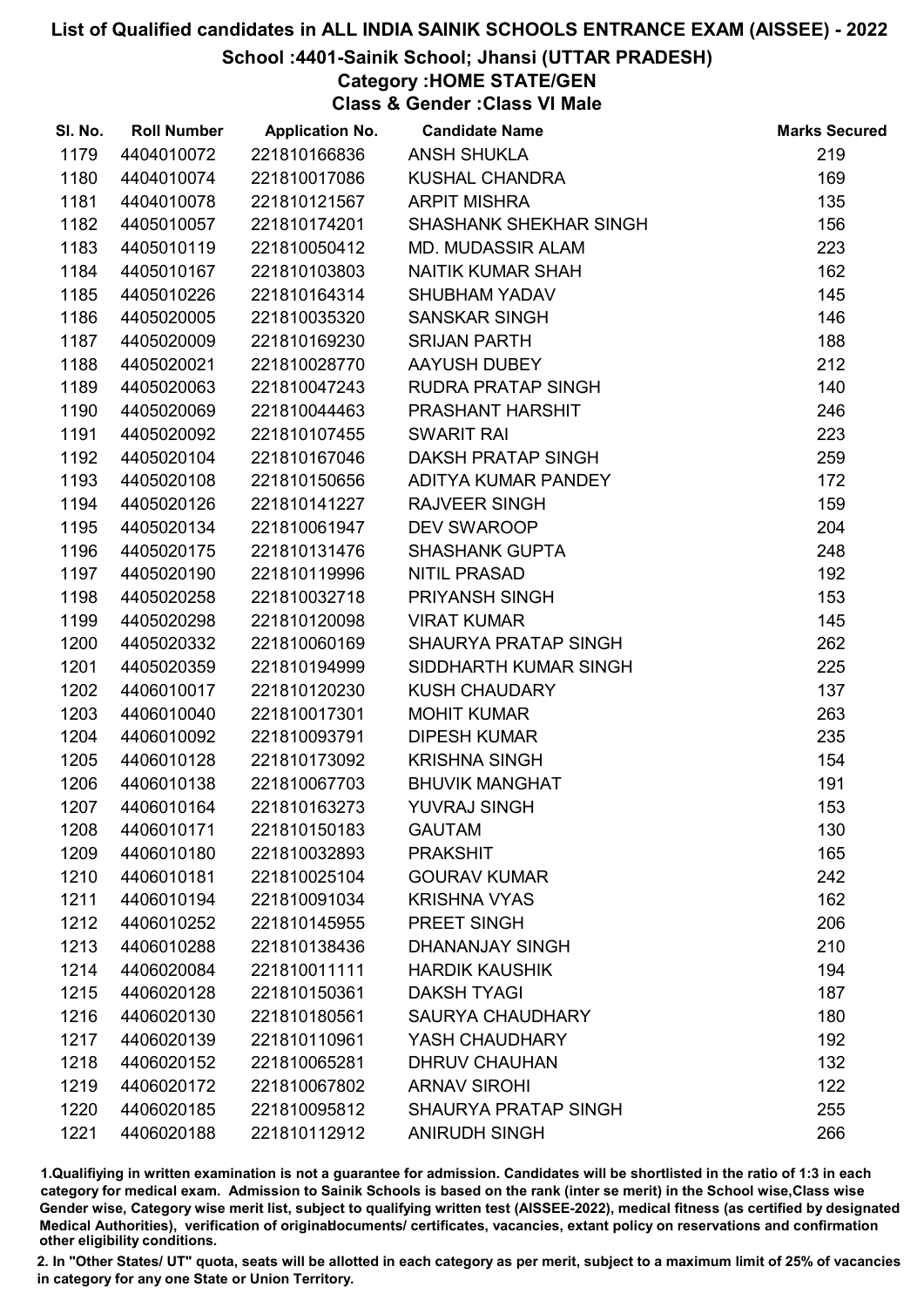### School :4401-Sainik School; Jhansi (UTTAR PRADESH)

## Category :HOME STATE/GEN

Class & Gender :Class VI Male

| SI. No. | <b>Roll Number</b> | <b>Application No.</b> | <b>Candidate Name</b>        | <b>Marks Secured</b> |
|---------|--------------------|------------------------|------------------------------|----------------------|
| 1222    | 4406020208         | 221810095042           | <b>GOPAL SHARMA</b>          | 180                  |
| 1223    | 4406020209         | 221810114342           | <b>ADITYA KUMAR</b>          | 131                  |
| 1224    | 4406020284         | 221810134133           | <b>HARSHIT</b>               | 231                  |
| 1225    | 4406020285         | 221810085133           | YAKSH CHOUDHARY              | 142                  |
| 1226    | 4406020293         | 221810058633           | SHAURYA PRATAP SINGH         | 158                  |
| 1227    | 4406020324         | 221810073483           | <b>VANSH KUMAR</b>           | 160                  |
| 1228    | 4406020370         | 221810093957           | <b>ABHISHEK VARMA</b>        | 178                  |
| 1229    | 4406020413         | 221810079848           | <b>AYUSH TYAGI</b>           | 243                  |
| 1230    | 4406020443         | 221810025239           | <b>SATISH VARMA</b>          | 218                  |
| 1231    | 4406030033         | 221810176624           | <b>ANANT KUMAR</b>           | 140                  |
| 1232    | 4406030112         | 221810106535           | <b>SANYAM TANWAR</b>         | 134                  |
| 1233    | 4406030121         | 221810071545           | <b>JATIN KUMAR</b>           | 168                  |
| 1234    | 4406030237         | 221810111196           | KUSHARGRA SARASWAT           | 168                  |
| 1235    | 4406030246         | 221810086007           | <b>AKSHIT</b>                | 246                  |
| 1236    | 4406030254         | 221810085217           | NIRBHAY CHAUDHARY            | 123                  |
| 1237    | 4406030301         | 221810003077           | <b>ATHARV PANDEY</b>         | 181                  |
| 1238    | 4406030390         | 221810149209           | <b>NONETYA</b>               | 167                  |
| 1239    | 4406030391         | 221810131309           | <b>PARAS</b>                 | 135                  |
| 1240    | 4406030405         | 221810094719           | <b>MAYANK CHAHAL</b>         | 204                  |
| 1241    | 4406030431         | 221810084149           | <b>LAVISH SANDHU</b>         | 131                  |
| 1242    | 4406030452         | 221810177179           | <b>HARJINDRA SINGH</b>       | 269                  |
| 1243    | 4406030463         | 221810165289           | DEEPENDRA PRATAP TYAGI       | 143                  |
| 1244    | 4406030475         | 221810096099           | <b>ONIK SINGH</b>            | 164                  |
| 1245    | 4407010032         | 221810121860           | YOGESH PRATAP SINGH          | 218                  |
| 1246    | 4407010035         | 221810092070           | ADESH SRIVASTAV              | 189                  |
| 1247    | 4407010085         | 221810123891           | <b>SAHISHNU PANDEY</b>       | 135                  |
| 1248    | 4407010118         | 221810077313           | PARTH MISHRA                 | 146                  |
| 1249    | 4407010142         | 221810086054           | DEVENDRA PRATAP SINGH        | 204                  |
| 1250    | 4407010146         | 221810102464           | YATHARTH SHANKAR PANDEY      | 153                  |
| 1251    | 4407010180         | 221810136565           | <b>ABHINAV TRIPATHI</b>      | 193                  |
| 1252    | 4407010222         | 221810109727           | <b>SAGAR KASAUDHAN</b>       | 197                  |
| 1253    | 4407020013         | 221810106330           | <b>ABHINAV MADDHESHIYA</b>   | 193                  |
| 1254    | 4407020025         | 221810057140           | <b>KESHAV TRIPATHI</b>       | 151                  |
| 1255    | 4407020056         | 221810010711           | <b>SURYANSH SINGH</b>        | 144                  |
| 1256    | 4407020108         | 221810126722           | <b>PRIYANSH SHUKLA</b>       | 165                  |
| 1257    | 4407020124         | 221810142852           | <b>ABHIMAN BIKRANT SINGH</b> | 176                  |
| 1258    | 4407020145         | 221810171392           | <b>AYUSH PANDEY</b>          | 149                  |
| 1259    | 4407020165         | 221810063053           | <b>ANUKALP YADAV</b>         | 197                  |
| 1260    | 4407020168         | 221810071753           | <b>ANANT PRATAP SINGH</b>    | 164                  |
| 1261    | 4407020173         | 221810014263           | <b>ASHWANI TIWARI</b>        | 172                  |
| 1262    | 4407020184         | 221810083883           | UTAKRISHT YADAV              | 248                  |
| 1263    | 4407020201         | 221810028324           | <b>VEERBHADRA MISHRA</b>     | 237                  |
| 1264    | 4407020206         | 221810098334           | <b>OMKAR RAI</b>             | 170                  |

1.Qualifiying in written examination is not a guarantee for admission. Candidates will be shortlisted in the ratio of 1:3 in each category for medical exam. Admission to Sainik Schools is based on the rank (inter se merit) in the School wise,Class wise Gender wise, Category wise merit list, subject to qualifying written test (AISSEE-2022), medical fitness (as certified by designated Medical Authorities), verification of originablocuments/ certificates, vacancies, extant policy on reservations and confirmation other eligibility conditions.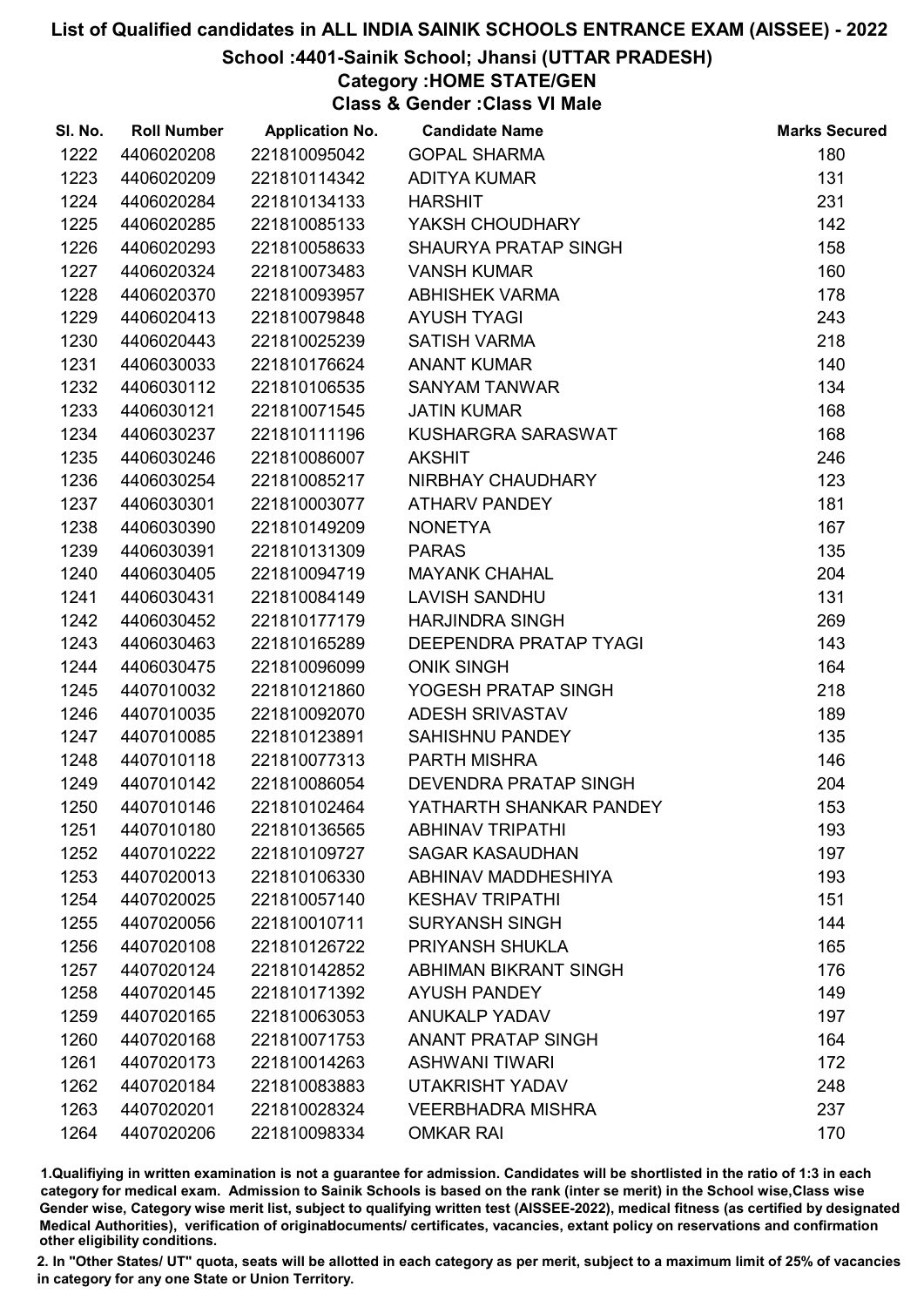## School :4401-Sainik School; Jhansi (UTTAR PRADESH)

Category :HOME STATE/GEN

Class & Gender :Class VI Male

| SI. No. | <b>Roll Number</b> | <b>Application No.</b> | <b>Candidate Name</b>           | <b>Marks Secured</b> |
|---------|--------------------|------------------------|---------------------------------|----------------------|
| 1265    | 4407020215         | 221810104054           | ALOK NARAYAN SINGH              | 202                  |
| 1266    | 4407020217         | 221810064454           | <b>MANVENDRA MISHRA</b>         | 212                  |
| 1267    | 4407020281         | 221810061516           | DIVYANSHU RAVINDRA              | 200                  |
| 1268    | 4407020294         | 221810052156           | <b>SARANSH TIWARI</b>           | 128                  |
| 1269    | 4407020311         | 221810048966           | <b>SARTHAK PANDEY</b>           | 206                  |
| 1270    | 4407020321         | 221810154096           | RAKENDU RAJ SINGH               | 121                  |
| 1271    | 4407020324         | 221810032596           | ADITYA KUMAR CHAUBEY            | 151                  |
| 1272    | 4407020326         | 221810119696           | <b>DEVANSH KUMAR SINGH</b>      | 183                  |
| 1273    | 4407020350         | 221810132147           | PRAJWAL SHRINET                 | 160                  |
| 1274    | 4407020364         | 221810082377           | <b>SATWIK MISHRA</b>            | 125                  |
| 1275    | 4407020427         | 221810182729           | <b>DEVVRAT SINGH</b>            | 183                  |
| 1276    | 4407020430         | 221810040439           | <b>ABHISHEK MANI TRIPATHI</b>   | 121                  |
| 1277    | 4407020459         | 221810157979           | <b>SUMIT ANAND</b>              | 140                  |
| 1278    | 4407020488         | 221810090328           | <b>GYANENDRA PRATAP SINGH</b>   | 159                  |
| 1279    | 4407020492         | 221810014438           | <b>KRISHNA AGRAHRAI</b>         | 123                  |
| 1280    | 4407020511         | 221810015498           | <b>VAIBHAV RAI</b>              | 229                  |
| 1281    | 4407020523         | 221810072439           | <b>ANSH SINGH</b>               | 227                  |
| 1282    | 4408010006         | 221810113900           | <b>DIVYANSH LOHIYA</b>          | 218                  |
| 1283    | 4408010008         | 221810113010           | <b>SARANSH</b>                  | 134                  |
| 1284    | 4408010010         | 221810177110           | <b>ADITYA MISHRA</b>            | 148                  |
| 1285    | 4408010014         | 221810015020           | <b>SHORYA PRATAP SINGH</b>      | 136                  |
| 1286    | 4408010022         | 221810036230           | <b>NOMAN SHAFI</b>              | 193                  |
| 1287    | 4408010033         | 221810056640           | <b>VANSH GUPTA</b>              | 142                  |
| 1288    | 4408010039         | 221810163260           | <b>VEER MISHRA</b>              | 140                  |
| 1289    | 4408010050         | 221810112590           | <b>LOVE TIWARI</b>              | 234                  |
| 1290    | 4408010052         | 221810073301           | <b>OM GUPTA</b>                 | 188                  |
| 1291    | 4408010057         | 221810087701           | <b>SHIVANG GUPTA</b>            | 259                  |
| 1292    | 4408010065         | 221810071621           | <b>CHITRANSH SINGH</b>          | 218                  |
| 1293    | 4408010068         | 221810092821           | <b>UDAY SINGH JADOUN</b>        | 181                  |
| 1294    | 4408010071         | 221810079731           | <b>RAJ TOMAR</b>                | 207                  |
| 1295    | 4408010081         | 221810049230           | <b>DIVYANSH</b>                 | 237                  |
| 1296    | 4408010087         | 221810134960           | <b>ATUL KUMAR</b>               | 211                  |
| 1297    | 4408010101         | 221810188321           | <b>GARV RAWAT</b>               | 140                  |
| 1298    | 4408010116         | 221810177471           | YASH GUPTA                      | 212                  |
| 1299    | 4408010137         | 221810033542           | YASH MISHRA                     | 168                  |
| 1300    | 4408010141         | 221810074572           | <b>SWARNIM TRIPATHI</b>         | 142                  |
| 1301    | 4408010147         | 221810038003           | <b>KRAMANK GUPTA</b>            | 225                  |
| 1302    | 4408010157         | 221810167933           | <b>KAVYANSH SHARMA</b>          | 206                  |
| 1303    | 4408010168         | 221810190163           | <b>SHUBH GUPTA</b>              | 143                  |
| 1304    | 4408010173         | 221810037004           | <b>ANSHRAJ DUBE</b>             | 213                  |
| 1305    | 4408010185         | 221810188564           | UJJWAL GUPTA                    | 157                  |
| 1306    | 4408010246         | 221810152317           | <b>RAM</b>                      | 145                  |
| 1307    | 4408010250         | 221810098237           | <b>VINAYAK SINGH BHADAURIYA</b> | 216                  |

1.Qualifiying in written examination is not a guarantee for admission. Candidates will be shortlisted in the ratio of 1:3 in each category for medical exam. Admission to Sainik Schools is based on the rank (inter se merit) in the School wise,Class wise Gender wise, Category wise merit list, subject to qualifying written test (AISSEE-2022), medical fitness (as certified by designated Medical Authorities), verification of originablocuments/ certificates, vacancies, extant policy on reservations and confirmation other eligibility conditions.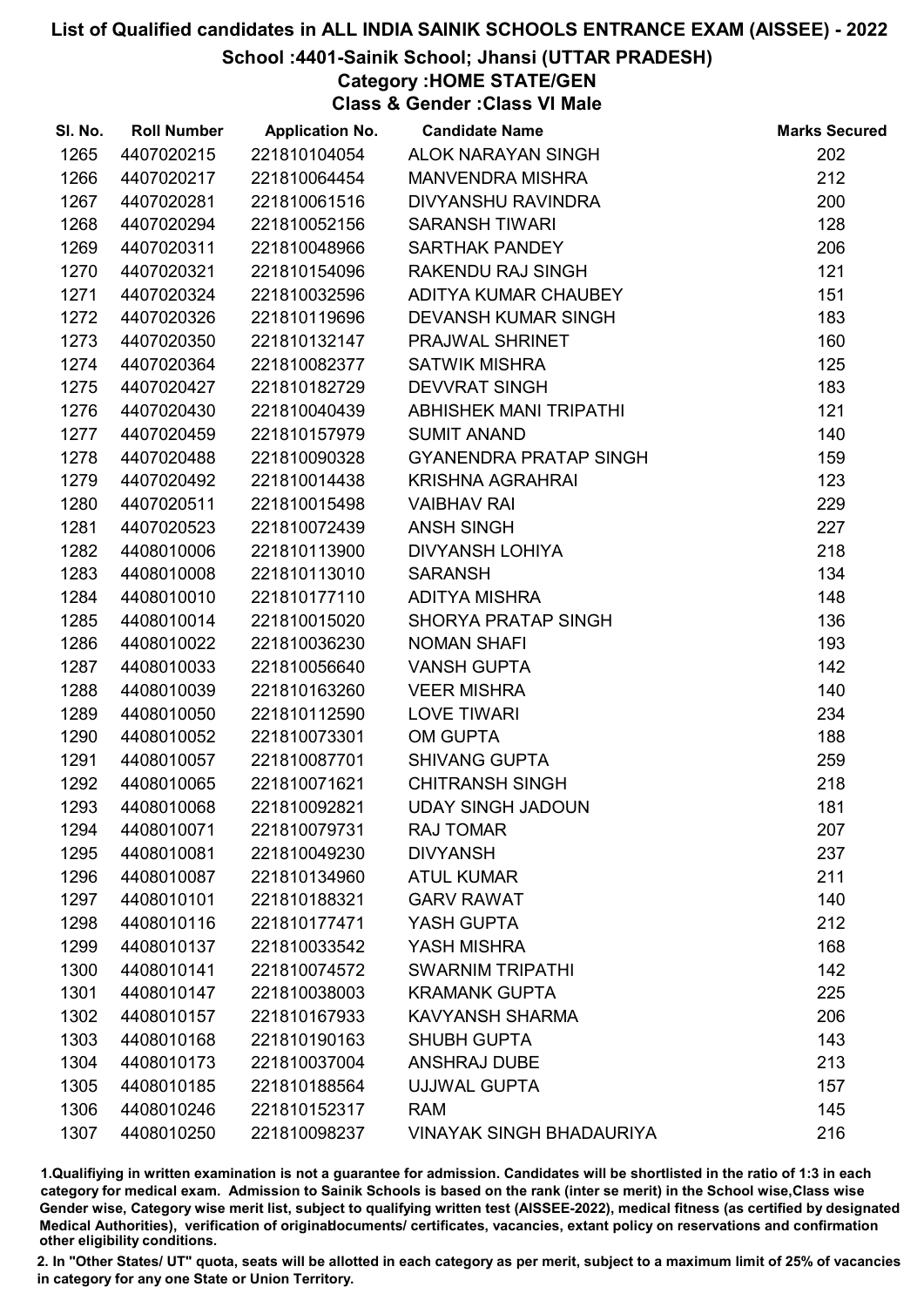## School :4401-Sainik School; Jhansi (UTTAR PRADESH)

Category :HOME STATE/GEN

Class & Gender :Class VI Male

| SI. No. | <b>Roll Number</b> | <b>Application No.</b> | <b>Candidate Name</b>       | <b>Marks Secured</b> |
|---------|--------------------|------------------------|-----------------------------|----------------------|
| 1308    | 4408010268         | 221810071497           | YATHARTH RAJ SINGH          | 241                  |
| 1309    | 4408010278         | 221810163628           | <b>UPENDRA KUMAR</b>        | 173                  |
| 1310    | 4408010314         | 221810021949           | <b>TANISH NIKHRA</b>        | 151                  |
| 1311    | 4408020001         | 221810002931           | RUDHRA PRATAP SINGH         | 224                  |
| 1312    | 4408020002         | 221810083141           | <b>SHORYA PRATAP SINGH</b>  | 143                  |
| 1313    | 4408020009         | 221810092451           | <b>VEDANT SINGH</b>         | 211                  |
| 1314    | 4408020011         | 221810172851           | MOHD MOHSIN JAVED           | 151                  |
| 1315    | 4408020016         | 221810148661           | <b>VASHISTH S VASUDEV</b>   | 139                  |
| 1316    | 4408020022         | 221810138471           | <b>RISHABH DWIVEDI</b>      | 227                  |
| 1317    | 4408020027         | 221810130381           | ATHRAV VAIDYA               | 147                  |
| 1318    | 4408020029         | 221810144881           | <b>DHRUV TIWARI</b>         | 184                  |
| 1319    | 4408020031         | 221810125191           | SAMRADHYA SINGH RAWAT       | 218                  |
| 1320    | 4408020036         | 221810117002           | <b>ATISHAY SHUKLA</b>       | 163                  |
| 1321    | 4408020038         | 221810195302           | <b>HARSH TIWARI</b>         | 255                  |
| 1322    | 4408020043         | 221810086212           | <b>SHIKHAR MISHRA</b>       | 226                  |
| 1323    | 4408020050         | 221810157522           | <b>ARADHYA PASTOR</b>       | 183                  |
| 1324    | 4408020058         | 221810195342           | SHREYANSH DWIVEDI           | 187                  |
| 1325    | 4408020059         | 221810107342           | NAYAN AWASTHI               | 125                  |
| 1326    | 4408020060         | 221810178442           | <b>AKSHAT TAPA</b>          | 269                  |
| 1327    | 4408020061         | 221810181542           | SHIV MOHAN CHAUHAN          | 184                  |
| 1328    | 4408020064         | 221810145842           | <b>ARVA TIWARI</b>          | 124                  |
| 1329    | 4408020066         | 221810113052           | <b>AVINASH SINGH</b>        | 186                  |
| 1330    | 4408020076         | 221810051872           | PRANAV PANDEY               | 265                  |
| 1331    | 4408020082         | 221810112882           | <b>KUSH TIWARI</b>          | 179                  |
| 1332    | 4408020096         | 221810091803           | <b>AVIRAL TRIVEDI</b>       | 175                  |
| 1333    | 4408020106         | 221810079223           | <b>DIWAKAR</b>              | 150                  |
| 1334    | 4408020112         | 221810081923           | RITURAJ DIXIT               | 258                  |
| 1335    | 4408020121         | 221810161753           | <b>ASTITVA UPADHYAY</b>     | 211                  |
| 1336    | 4408020123         | 221810095953           | <b>SHASWAT</b>              | 203                  |
| 1337    | 4408020130         | 221810167763           | <b>AKSHAY SINGH</b>         | 178                  |
| 1338    | 4408020136         | 221810181573           | <b>SHLOK TIWARI</b>         | 147                  |
| 1339    | 4408020137         | 221810077673           | SIDDHANT TRIPATHI           | 197                  |
| 1340    | 4408020142         | 221810161483           | PRANAV JADAUN               | 186                  |
| 1341    | 4408020143         | 221810118583           | <b>SHUBH PATHAK</b>         | 229                  |
| 1342    | 4408020144         | 221810107683           | <b>HIMANSHU SINGH</b>       | 255                  |
| 1343    | 4408020148         | 221810063893           | <b>PRATHAM</b>              | 240                  |
| 1344    | 4408020164         | 221810136524           | <b>ANADI SHUKLA</b>         | 201                  |
| 1345    | 4408020169         | 221810092934           | <b>TEJAS DEVOLIYA</b>       | 272                  |
| 1346    | 4408020170         | 221810084144           | <b>SIDDHARTH MISHRA</b>     | 130                  |
| 1347    | 4408020176         | 221810112254           | AMRATENDRA SINGH            | 256                  |
| 1348    | 4408020194         | 221810029974           | <b>SHAURYA PRATAP SINGH</b> | 122                  |
| 1349    | 4408020201         | 221810078684           | <b>SHUBH DWIVEDI</b>        | 203                  |
| 1350    | 4408020204         | 221810049884           | <b>NAITIK DEV</b>           | 176                  |

1.Qualifiying in written examination is not a guarantee for admission. Candidates will be shortlisted in the ratio of 1:3 in each category for medical exam. Admission to Sainik Schools is based on the rank (inter se merit) in the School wise,Class wise Gender wise, Category wise merit list, subject to qualifying written test (AISSEE-2022), medical fitness (as certified by designated Medical Authorities), verification of originablocuments/ certificates, vacancies, extant policy on reservations and confirmation other eligibility conditions.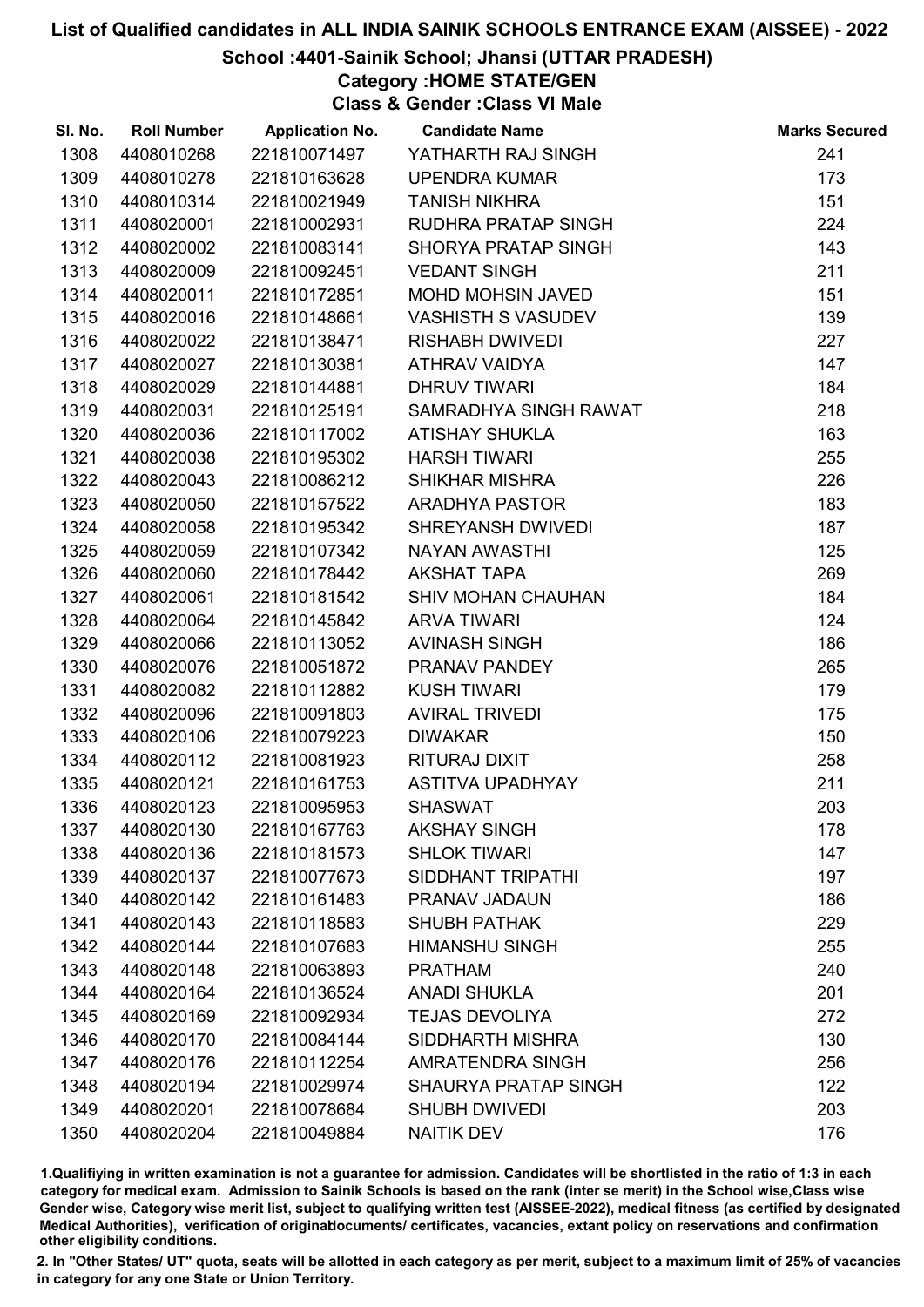### School :4401-Sainik School; Jhansi (UTTAR PRADESH)

Category :HOME STATE/GEN

Class & Gender :Class VI Male

| SI. No. | <b>Roll Number</b> | <b>Application No.</b> | <b>Candidate Name</b>          | <b>Marks Secured</b> |
|---------|--------------------|------------------------|--------------------------------|----------------------|
| 1351    | 4408020210         | 221810113794           | <b>ABHAY SHARMA</b>            | 216                  |
| 1352    | 4408020212         | 221810164894           | <b>MADHAV PATHAK</b>           | 142                  |
| 1353    | 4408020214         | 221810102005           | <b>SHUBHAM PASTOR</b>          | 213                  |
| 1354    | 4408020222         | 221810124715           | <b>SHAMS HUSSAIN</b>           | 150                  |
| 1355    | 4408020226         | 221810143325           | <b>KARTIK GUPTA</b>            | 180                  |
| 1356    | 4408020249         | 221810113555           | <b>BHUMIK RAWAT</b>            | 136                  |
| 1357    | 4408020256         | 221810020265           | SIDDHARTH SAUNAKIYA            | 188                  |
| 1358    | 4408020261         | 221810032475           | <b>ADITYA VERMA</b>            | 149                  |
| 1359    | 4408020273         | 221810139395           | <b>SHAURYA PRATAP SINGH</b>    | 144                  |
| 1360    | 4408020280         | 221810014406           | AAYUSH SINGH                   | 185                  |
| 1361    | 4408020291         | 221810084826           | <b>ADITYA</b>                  | 193                  |
| 1362    | 4408020295         | 221810160336           | YUVRAJ SINGH PARIHAR           | 174                  |
| 1363    | 4408020296         | 221810160436           | <b>RAMPRATAP SINGH</b>         | 135                  |
| 1364    | 4408020300         | 221810032246           | <b>SHOURYA PATHAK</b>          | 235                  |
| 1365    | 4408020307         | 221810112366           | <b>DIVYANSH RAWAT</b>          | 194                  |
| 1366    | 4408020311         | 221810043666           | <b>TANMAY TIWARI</b>           | 187                  |
| 1367    | 4408020312         | 221810160766           | <b>SWASTIK NIRANJAN</b>        | 203                  |
| 1368    | 4408020319         | 221810156386           | <b>OM MISHRA</b>               | 171                  |
| 1369    | 4408020326         | 221810023896           | ABHIGYAN UPADHYAY              | 265                  |
| 1370    | 4408020329         | 221810003407           | <b>SANKALP MISHRA</b>          | 223                  |
| 1371    | 4408020335         | 221810071617           | SHRAVAN KUMAR PANDEY           | 195                  |
| 1372    | 4408020351         | 221810127047           | <b>MOHAMMAD ARSH</b>           | 222                  |
| 1373    | 4408020354         | 221810026647           | YASH VARDHAN MISHRA            | 179                  |
| 1374    | 4408020356         | 221810183157           | <b>VISHNU SINGH BHADAURIYA</b> | 152                  |
| 1375    | 4408020358         | 221810181557           | <b>RUDRA PATHAK</b>            | 140                  |
| 1376    | 4408020362         | 221810106367           | <b>ABHINAV DIXIT</b>           | 144                  |
| 1377    | 4408020373         | 221810127777           | <b>NEHANSH BHATNAGAR</b>       | 276                  |
| 1378    | 4408020374         | 221810004877           | <b>ATHARV TIWARI</b>           | 195                  |
| 1379    | 4408020381         | 221810032787           | SHREYASH RAJ SETH              | 237                  |
| 1380    | 4408020386         | 221810102597           | KUSHAGRA KULSHRESHTHA          | 258                  |
| 1381    | 4408020392         | 221810161208           | <b>AKSHAT SINGH</b>            | 203                  |
| 1382    | 4408020402         | 221810032618           | PARTH GUPTA                    | 224                  |
| 1383    | 4408020405         | 221810156718           | <b>DAKSH GAHOI</b>             | 142                  |
| 1384    | 4408020408         | 221810145918           | <b>DIVYARYA JAIN</b>           | 194                  |
| 1385    | 4408020412         | 221810014228           | SANSKAR SINGH SENGAR           | 142                  |
| 1386    | 4408020414         | 221810112328           | <b>DEEPANSHU SINGH</b>         | 238                  |
| 1387    | 4408020422         | 221810112938           | <b>ADITYA DUBEY</b>            | 271                  |
| 1388    | 4408020428         | 221810182748           | AAKARSHAN TRIPATHI             | 132                  |
| 1389    | 4408020429         | 221810095748           | <b>ARNAV SAXENA</b>            | 184                  |
| 1390    | 4408020432         | 221810071358           | ATHARVA DIXIT                  | 250                  |
| 1391    | 4408020436         | 221810092658           | <b>BHAVESH GUPTA</b>           | 139                  |
| 1392    | 4408020444         | 221810092278           | <b>SANKALP GUBRELE</b>         | 152                  |
| 1393    | 4408020476         | 221810108129           | <b>SUDHANSHU TIWARI</b>        | 194                  |

1.Qualifiying in written examination is not a guarantee for admission. Candidates will be shortlisted in the ratio of 1:3 in each category for medical exam. Admission to Sainik Schools is based on the rank (inter se merit) in the School wise,Class wise Gender wise, Category wise merit list, subject to qualifying written test (AISSEE-2022), medical fitness (as certified by designated Medical Authorities), verification of originablocuments/ certificates, vacancies, extant policy on reservations and confirmation other eligibility conditions.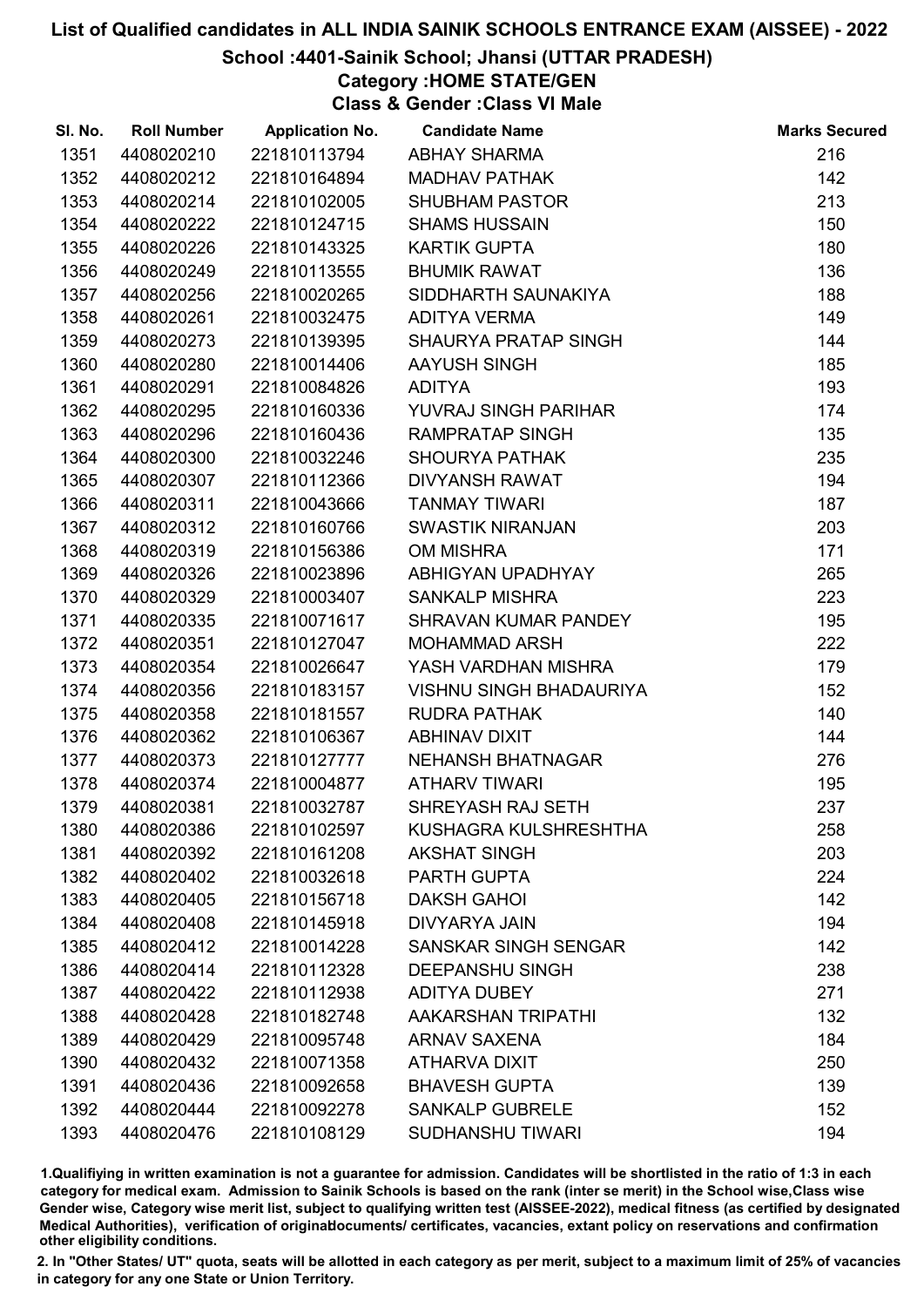## School :4401-Sainik School; Jhansi (UTTAR PRADESH)

Category :HOME STATE/GEN

Class & Gender :Class VI Male

| SI. No. | <b>Roll Number</b> | <b>Application No.</b> | <b>Candidate Name</b>     | <b>Marks Secured</b> |
|---------|--------------------|------------------------|---------------------------|----------------------|
| 1394    | 4408020478         | 221810181529           | <b>SURYANSH SINGH</b>     | 162                  |
| 1395    | 4408020484         | 221810064049           | <b>AYUSH RAWAT</b>        | 279                  |
| 1396    | 4408020486         | 221810113449           | <b>KRISHNAM AWASTHI</b>   | 184                  |
| 1397    | 4408020491         | 221810066749           | <b>NANDISH CHAUHAN</b>    | 218                  |
| 1398    | 4408020497         | 221810168269           | SHRESHTH DUBEY            | 215                  |
| 1399    | 4408020508         | 221810033089           | <b>SATVIK SHUKLA</b>      | 209                  |
| 1400    | 4408020511         | 221810112289           | <b>DEVANSH CHATURVEDI</b> | 252                  |
| 1401    | 4408020513         | 221810142789           | PRAKHAR AGRAWAL           | 212                  |
| 1402    | 4408020520         | 221810077899           | <b>SANKALP TRIPATHI</b>   | 245                  |
| 1403    | 4409010002         | 221810147100           | <b>ABHINAV SHARMA</b>     | 146                  |
| 1404    | 4409010008         | 221810041610           | <b>AVRAM SHUKLA</b>       | 190                  |
| 1405    | 4409010009         | 221810166710           | AKSHARANSH MISHRA         | 175                  |
| 1406    | 4409010012         | 221810022520           | SHIKHAR SUNIL PANDEY      | 189                  |
| 1407    | 4409010019         | 221810133730           | UNNYAN GUPTA              | 157                  |
| 1408    | 4409010036         | 221810000960           | <b>SHUBH DAYAL</b>        | 235                  |
| 1409    | 4409010060         | 221810007011           | <b>AMBAR SINGH</b>        | 145                  |
| 1410    | 4409010082         | 221810013051           | <b>MAYANK YADAV</b>       | 184                  |
| 1411    | 4409010092         | 221810096571           | <b>KUSHAGRA TIWARI</b>    | 153                  |
| 1412    | 4409010096         | 221810140381           | DHAIRYA SINGH RAJAWAT     | 167                  |
| 1413    | 4409010097         | 221810173381           | <b>AYUSH TRIVEDI</b>      | 143                  |
| 1414    | 4409010099         | 221810008481           | <b>OJAS GUPTA</b>         | 198                  |
| 1415    | 4409010100         | 221810010681           | <b>SHASHWAT DUBEY</b>     | 169                  |
| 1416    | 4409010122         | 221810092022           | <b>AYUSH DWIVEDI</b>      | 125                  |
| 1417    | 4409010125         | 221810006432           | YUVRAJ JHA                | 249                  |
| 1418    | 4409010133         | 221810097152           | DEV RAJ TIWARI            | 163                  |
| 1419    | 4409010139         | 221810125162           | <b>SARANSH PRIYA</b>      | 263                  |
| 1420    | 4409010157         | 221810094003           | <b>AVYANSH PANDEY</b>     | 158                  |
| 1421    | 4409010188         | 221810106543           | <b>SURYANSH GUPTA</b>     | 201                  |
| 1422    | 4409010209         | 221810110604           | <b>ANIRUDH PANDEY</b>     | 180                  |
| 1423    | 4409010218         | 221810006824           | <b>SIDDHANT SINGH</b>     | 120                  |
| 1424    | 4409010232         | 221810008954           | <b>SHUBHANSH AWASTHI</b>  | 174                  |
| 1425    | 4409010248         | 221810054684           | <b>SHUBH PRATAP SINGH</b> | 127                  |
| 1426    | 4409010256         | 221810143505           | <b>SHIVEN YADAV</b>       | 181                  |
| 1427    | 4409010260         | 221810024525           | <b>VANSH RAJ SINGH</b>    | 133                  |
| 1428    | 4409010265         | 221810150035           | <b>ANSHUMAN AGNIHOTRI</b> | 167                  |
| 1429    | 4409010274         | 221810160145           | <b>RUDRA PRATAP SINGH</b> | 153                  |
| 1430    | 4409010285         | 221810095275           | <b>ARYAN SINGH</b>        | 204                  |
| 1431    | 4409010299         | 221810024506           | <b>TEJAS SHUKLA</b>       | 156                  |
| 1432    | 4409010302         | 221810189606           | <b>ADARSH MISHRA</b>      | 218                  |
| 1433    | 4409010308         | 221810169616           | <b>VEDAANT SHUKLA</b>     | 138                  |
| 1434    | 4409010341         | 221810022607           | <b>KARTIKEYA AGARWAL</b>  | 165                  |
| 1435    | 4409010365         | 221810018847           | SHASHWAT SINGH RAJAWAT    | 124                  |
| 1436    | 4409010388         | 221810106797           | <b>ABHAY PRATAP SINGH</b> | 225                  |

1.Qualifiying in written examination is not a guarantee for admission. Candidates will be shortlisted in the ratio of 1:3 in each category for medical exam. Admission to Sainik Schools is based on the rank (inter se merit) in the School wise,Class wise Gender wise, Category wise merit list, subject to qualifying written test (AISSEE-2022), medical fitness (as certified by designated Medical Authorities), verification of originablocuments/ certificates, vacancies, extant policy on reservations and confirmation other eligibility conditions.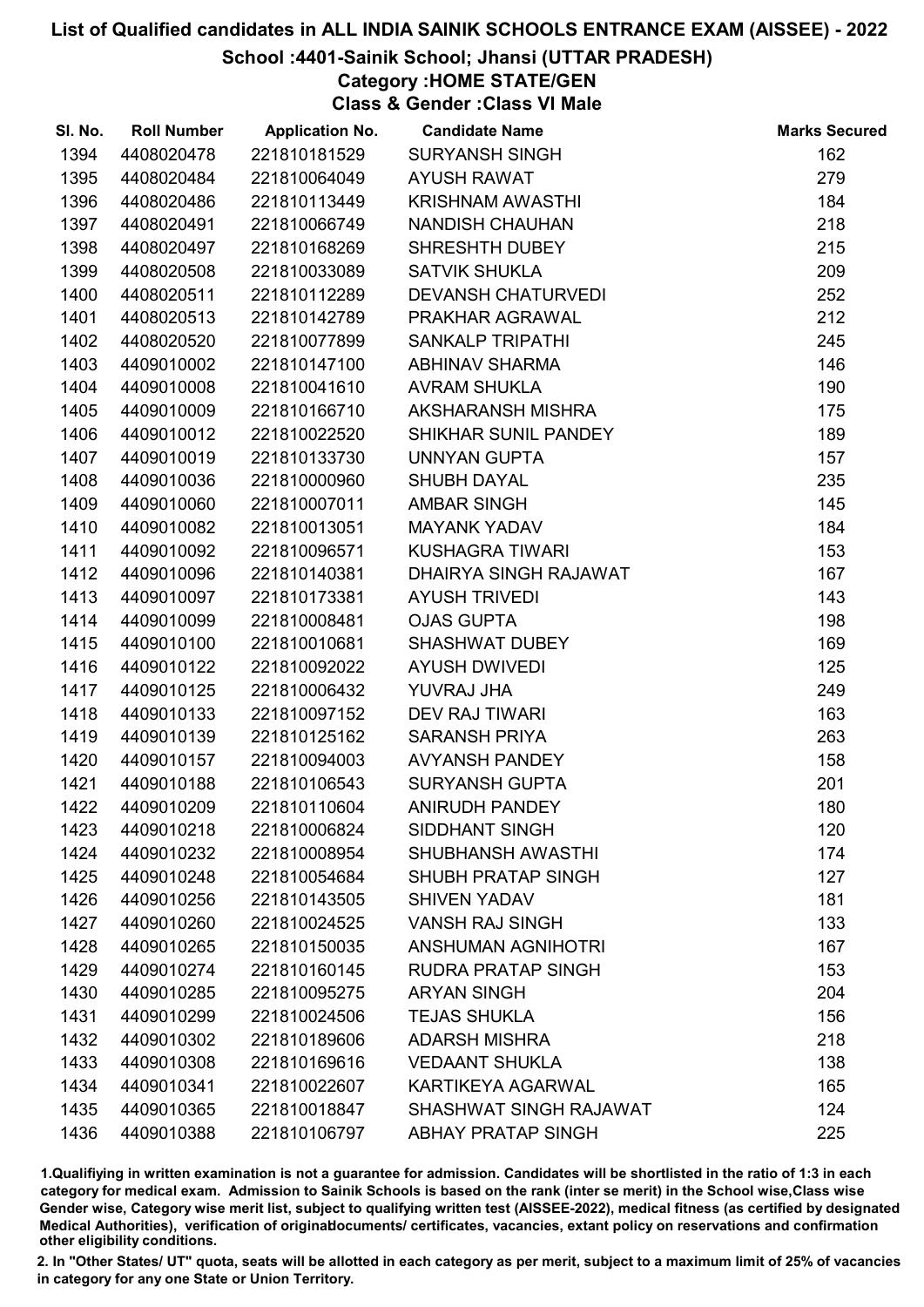## School :4401-Sainik School; Jhansi (UTTAR PRADESH)

## Category :HOME STATE/GEN

Class & Gender :Class VI Male

| SI. No. | <b>Roll Number</b> | <b>Application No.</b> | <b>Candidate Name</b>     | <b>Marks Secured</b> |
|---------|--------------------|------------------------|---------------------------|----------------------|
| 1437    | 4409010389         | 221810148797           | <b>DEVANSH VISHNOI</b>    | 233                  |
| 1438    | 4409010398         | 221810085318           | YASHVARDHAN SINGH CHANDEL | 126                  |
| 1439    | 4409010413         | 221810121248           | <b>ARUSH DIXIT</b>        | 190                  |
| 1440    | 4409010422         | 221810030668           | <b>MADHAV PATHAK</b>      | 158                  |
| 1441    | 4409010426         | 221810123278           | <b>RAUNAK GAUR</b>        | 132                  |
| 1442    | 4409010449         | 221810077119           | <b>AKSHAT AWASTHI</b>     | 223                  |
| 1443    | 4409010453         | 221810042919           | YATHARTH TIWARI           | 178                  |
| 1444    | 4409010457         | 221810029629           | <b>RISHI PANDEY</b>       | 166                  |
| 1445    | 4409010468         | 221810075649           | <b>ARUSH AGARWAL</b>      | 233                  |
| 1446    | 4409010471         | 221810157259           | <b>TWAMEV BAJPAI</b>      | 136                  |
| 1447    | 4409010472         | 221810145559           | <b>KRISHNENDU SINGH</b>   | 178                  |
| 1448    | 4409010481         | 221810020479           | <b>SOM TIWARI</b>         | 189                  |
| 1449    | 4409010489         | 221810193099           | SHAURYA SOMVANSHI         | 177                  |
| 1450    | 4409010490         | 221810043199           | <b>KARTIKEY RANA</b>      | 221                  |
| 1451    | 4409010495         | 221810033210           | <b>ABHILASH GUPTA</b>     | 188                  |
| 1452    | 4409010499         | 221810085320           | YASH VISHNOI              | 172                  |
| 1453    | 4409010514         | 221810157580           | <b>HARIOM SINGH</b>       | 122                  |
| 1454    | 4409010554         | 221810112772           | <b>KARTIK SINGH</b>       | 247                  |
| 1455    | 4409010562         | 221810083823           | PRABHAT SHIVHARE          | 203                  |
| 1456    | 4409010572         | 221810036104           | <b>ANSH DIXIT</b>         | 262                  |
| 1457    | 4409010575         | 221810066714           | <b>SHAURY OMAR</b>        | 148                  |
| 1458    | 4409010584         | 221810014184           | <b>AKSHAT MISHRA</b>      | 143                  |
| 1459    | 4409010593         | 221810019635           | YAGYESH SINGH             | 149                  |
| 1460    | 4409010599         | 221810032665           | <b>PURU GUPTA</b>         | 163                  |
| 1461    | 4409010622         | 221810151776           | <b>DEVANSH GUPTA</b>      | 212                  |
| 1462    | 4409010625         | 221810194107           | ANANYADEEP                | 166                  |
| 1463    | 4409010629         | 221810112017           | ANSH PRATAP SINGH         | 123                  |
| 1464    | 4409010633         | 221810181737           | <b>ADARSH PANDEY</b>      | 124                  |
| 1465    | 4409010638         | 221810116467           | <b>DEV SHUKLA</b>         | 248                  |
| 1466    | 4409010663         | 221810077088           | <b>ABHIJEET SENGAR</b>    | 237                  |
| 1467    | 4409010669         | 221810032239           | <b>RISHABH TRIPATHI</b>   | 157                  |
| 1468    | 4410010071         | 221810096542           | <b>TEJASVA PANDEY</b>     | 152                  |
| 1469    | 4410010143         | 221810144784           | <b>DEVANSH DEV SINGH</b>  | 155                  |
| 1470    | 4410010149         | 221810011405           | <b>ABHINAV SINGH</b>      | 220                  |
| 1471    | 4410020020         | 221810082710           | PRAKALP KUMAR PANDEY      | 141                  |
| 1472    | 4410020022         | 221810015710           | <b>ARYAN UPADHYAY</b>     | 215                  |
| 1473    | 4410020065         | 221810083460           | <b>ABHINAV CHOUDHARY</b>  | 172                  |
| 1474    | 4410020142         | 221810006131           | RUDRA PRATAP CHAUBEY      | 175                  |
| 1475    | 4410020145         | 221810130831           | <b>RISHIT TRIPATHI</b>    | 145                  |
| 1476    | 4410020154         | 221810052741           | <b>HIMANSH SRIVASTAVA</b> | 139                  |
| 1477    | 4410020174         | 221810085281           | <b>VEDANSH VISHEN</b>     | 162                  |
| 1478    | 4410020221         | 221810000032           | <b>AYUSHMAN SINGH</b>     | 244                  |
| 1479    | 4410020314         | 221810000023           | <b>ARJIT SINGH</b>        | 214                  |

1.Qualifiying in written examination is not a guarantee for admission. Candidates will be shortlisted in the ratio of 1:3 in each category for medical exam. Admission to Sainik Schools is based on the rank (inter se merit) in the School wise,Class wise Gender wise, Category wise merit list, subject to qualifying written test (AISSEE-2022), medical fitness (as certified by designated Medical Authorities), verification of originablocuments/ certificates, vacancies, extant policy on reservations and confirmation other eligibility conditions.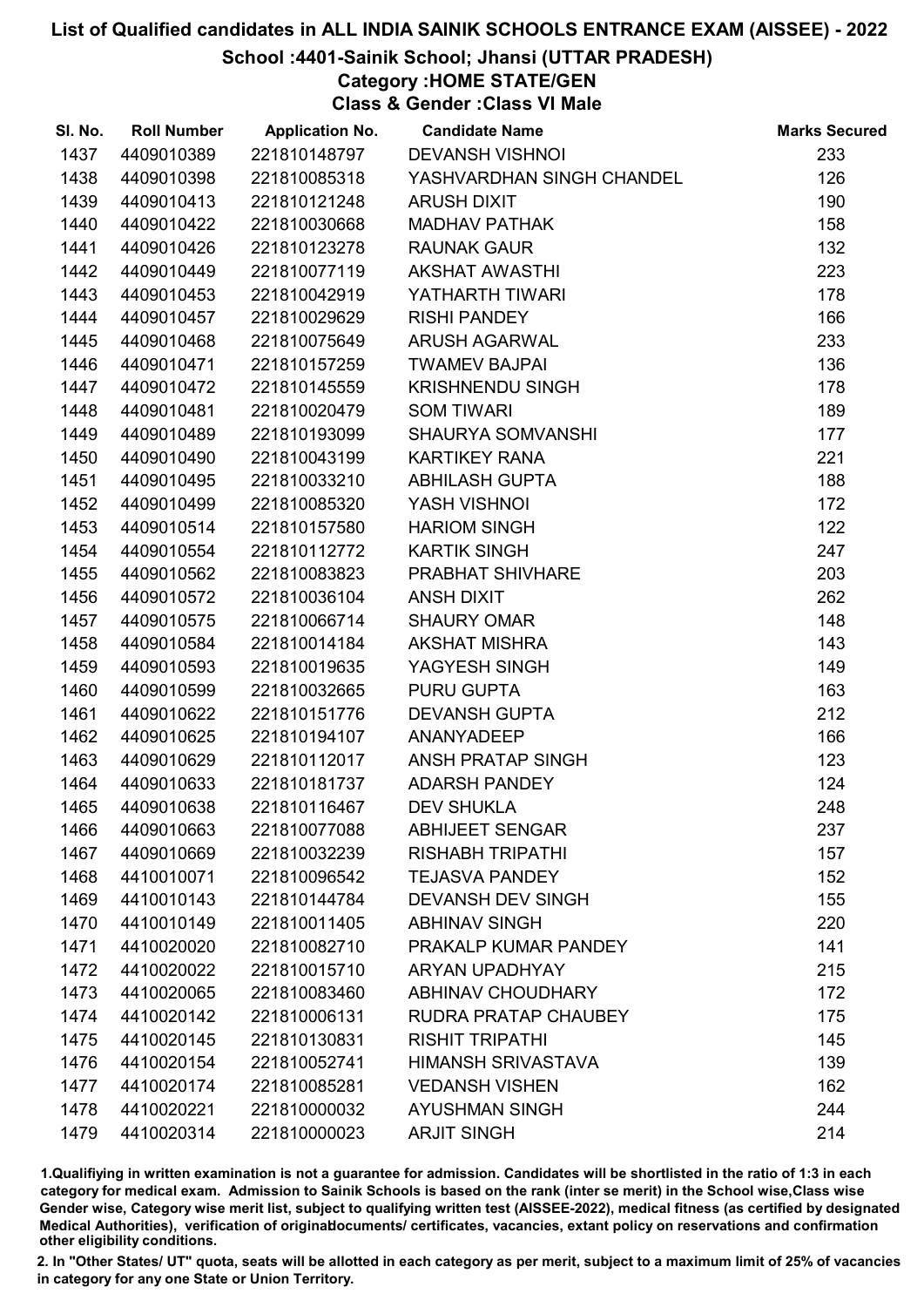## School :4401-Sainik School; Jhansi (UTTAR PRADESH)

## Category :HOME STATE/GEN

Class & Gender :Class VI Male

| SI. No. | <b>Roll Number</b> | <b>Application No.</b> | <b>Candidate Name</b>       | <b>Marks Secured</b> |
|---------|--------------------|------------------------|-----------------------------|----------------------|
| 1480    | 4410020333         | 221810070133           | <b>SHAILENDRA SHUKLA</b>    | 181                  |
| 1481    | 4410020413         | 221810138804           | <b>VINEET SINGH</b>         | 174                  |
| 1482    | 4410020457         | 221810066254           | PRANJAL DWIVEDI             | 184                  |
| 1483    | 4410020489         | 221810079525           | <b>VIRAJ TIWARI</b>         | 208                  |
| 1484    | 4410020528         | 221810192196           | <b>VIRAJ SINGH RATHOR</b>   | 149                  |
| 1485    | 4410020563         | 221810175048           | <b>HRIDAYANSH SINGH</b>     | 142                  |
| 1486    | 4410020589         | 221810026459           | <b>AKHIL GUPTA</b>          | 166                  |
| 1487    | 4410030003         | 221810116484           | <b>ASHVANI MISHRA</b>       | 134                  |
| 1488    | 4410030051         | 221810135835           | KIRTIVARDHAN TIWARI         | 148                  |
| 1489    | 4410030070         | 221810037945           | <b>ARAV</b>                 | 190                  |
| 1490    | 4410030072         | 221810105155           | PARTH GUPTA                 | 139                  |
| 1491    | 4410030120         | 221810040206           | UTKARSH CHANDEL             | 180                  |
| 1492    | 4410030171         | 221810055846           | ARYAMAN SHARMA              | 226                  |
| 1493    | 4410030228         | 221810195427           | PRANAY GUPTA                | 130                  |
| 1494    | 4410030320         | 221810004738           | <b>ADITYA MISHRA</b>        | 175                  |
| 1495    | 4410030336         | 221810161458           | <b>REYANSH NIGAM</b>        | 209                  |
| 1496    | 4410030367         | 221810131498           | <b>NIKIT TRIPATHI</b>       | 164                  |
| 1497    | 4410030371         | 221810047698           | <b>SOHAM SHUKLA</b>         | 142                  |
| 1498    | 4410030405         | 221810044029           | <b>PARAS JAIN</b>           | 128                  |
| 1499    | 4410030422         | 221810166139           | <b>MANGAL PRATHAP SINGH</b> | 158                  |
| 1500    | 4410030434         | 221810072649           | <b>AKSHAT KATHIL</b>        | 165                  |
| 1501    | 4410030461         | 221810058879           | <b>SHASHWAT KHARE</b>       | 183                  |
| 1502    | 4411010184         | 221810142233           | <b>AYUSH SINGH</b>          | 202                  |
| 1503    | 4411010313         | 221810097585           | AKHAND PRATAP SINGH         | 176                  |
| 1504    | 4411020217         | 221810029064           | <b>ABHIMANYU SINGH</b>      | 184                  |
| 1505    | 4411020232         | 221810108394           | <b>ATHRAV TYAGI</b>         | 125                  |
| 1506    | 4411020235         | 221810011305           | <b>ANIKAIT CHAUHAN</b>      | 242                  |
| 1507    | 4411020239         | 221810098225           | <b>SACHIN YADAV</b>         | 152                  |
| 1508    | 4411020265         | 221810023028           | <b>VEER PRATAP SINGH</b>    | 219                  |
| 1509    | 4411020344         | 221810072169           | <b>ANURAG SINGH</b>         | 126                  |
| 1510    | 4411030182         | 221810007549           | <b>SAMEER MANSURI</b>       | 190                  |
| 1511    | 4412010158         | 221810038223           | <b>AYUSH KUMAR TIWARI</b>   | 130                  |
| 1512    | 4412010264         | 221810098025           | <b>ARYAN BARANWAL</b>       | 232                  |
| 1513    | 4412020011         | 221810133230           | <b>NAMAN RANA</b>           | 166                  |
| 1514    | 4412020086         | 221810078852           | <b>DEEPAK YADAV</b>         | 173                  |
| 1515    | 4412020101         | 221810035872           | <b>ARYAN TIWARI</b>         | 123                  |
| 1516    | 4412020103         | 221810119872           | PRITHVEE SINGH              | 146                  |
| 1517    | 4412020108         | 221810126592           | <b>VEDANT RAI</b>           | 243                  |
| 1518    | 4412020147         | 221810047314           | <b>AKSHAT SINGHAL</b>       | 204                  |
| 1519    | 4412020161         | 221810166744           | <b>ARYAN TRIPATHI</b>       | 189                  |
| 1520    | 4412020198         | 221810048925           | KOUSTUBH MANI PARASAR       | 210                  |
| 1521    | 4412020222         | 221810108855           | <b>VEDANT SINGH</b>         | 135                  |
| 1522    | 4412020223         | 221810111665           | DHRUV PRATAP PANDEY         | 200                  |

1.Qualifiying in written examination is not a guarantee for admission. Candidates will be shortlisted in the ratio of 1:3 in each category for medical exam. Admission to Sainik Schools is based on the rank (inter se merit) in the School wise,Class wise Gender wise, Category wise merit list, subject to qualifying written test (AISSEE-2022), medical fitness (as certified by designated Medical Authorities), verification of originablocuments/ certificates, vacancies, extant policy on reservations and confirmation other eligibility conditions.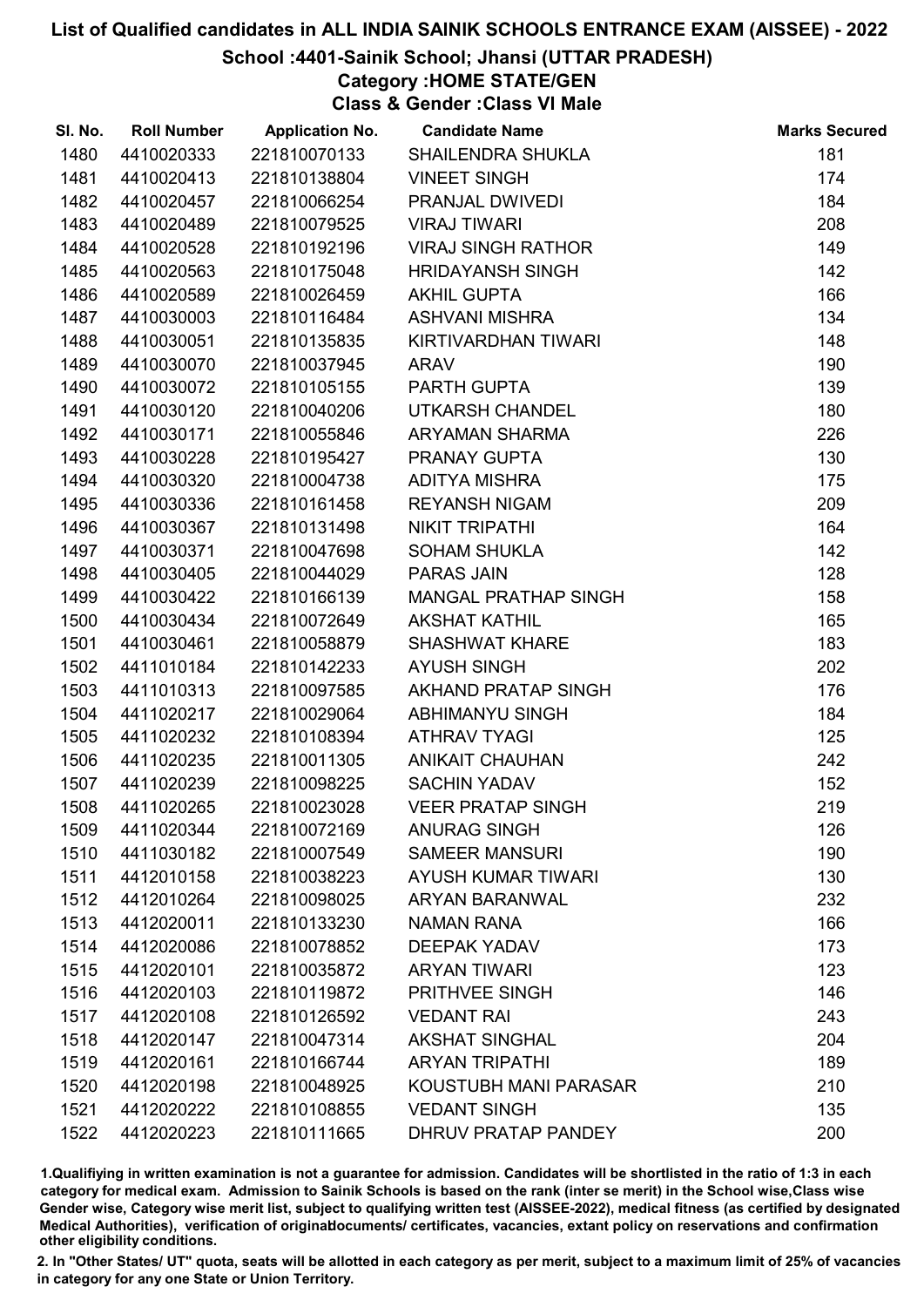### School :4401-Sainik School; Jhansi (UTTAR PRADESH)

Category :HOME STATE/GEN

Class & Gender :Class VI Male

| SI. No. | <b>Roll Number</b> | <b>Application No.</b> | <b>Candidate Name</b>      |           | <b>Marks Secured</b> |
|---------|--------------------|------------------------|----------------------------|-----------|----------------------|
| 1523    | 4412020243         | 221810081136           | <b>TEJAS CHAUBEY</b>       |           | 153                  |
| 1524    | 4412020277         | 221810075107           | SAMRATH SUJEET SINGH       |           | 169                  |
| 1525    | 4412020293         | 221810126247           | <b>VEDANT PRATAP SINGH</b> |           | 123                  |
| 1526    | 4412020328         | 221810123138           | <b>SHREYANSH SINGH</b>     |           | 183                  |
| 1527    | 4412020336         | 221810165858           | <b>LUCKY CHAUHAN</b>       |           | 185                  |
| 1528    | 4412020340         | 221810197168           | <b>ADARSH YADAV</b>        |           | 175                  |
| 1529    | 4412020350         | 221810045598           | <b>RITESH SINGH</b>        |           | 156                  |
| 1530    | 4412020381         | 221810131949           | ANURAG SINGH               |           | 194                  |
| 1531    | 4412020448         | 221810154697           | <b>VAIBHAV SINGH</b>       |           | 195                  |
| 1532    | 4412020453         | 221810123618           | RUDRA PRATAP SINGH         |           | 134                  |
| 1533    | 4412020461         | 221810098038           | SHUBH NARAYAN DUBEY        |           | 220                  |
| 1534    | 4412020487         | 221810124478           | <b>KRISHNAKANT SINGH</b>   |           | 206                  |
| 1535    | 4502010020         | 221810156412           | <b>KARTIK CHHABDDA</b>     |           | 121                  |
| 1536    | 4502020103         | 221810071680           | <b>SHAURYA JOSHI</b>       |           | 139                  |
| 1537    | 4502020227         | 221810125281           | <b>EKLAVYA SHARMA</b>      |           | 229                  |
| 1538    | 4502021029         | 221810017419           | RUDRA PRATAP SINGH         |           | 165                  |
| 1539    | 4502021132         | 221810090799           | <b>PRAKHAR SENGAR</b>      |           | 163                  |
| 1540    | 4502021144         | 221810057503           | YUGANK CHAUDHARY           |           | 125                  |
| 1541    | 4505010081         | 221810003154           | <b>VARNIT KUMAR</b>        |           | 124                  |
| 1542    | 4505010095         | 221810113835           | <b>SHAURYA KUMAR</b>       |           | 190                  |
| 1543    | 4505020036         | 221810090852           | <b>DEEPANSHU SHARMA</b>    |           | 131                  |
| 1544    | 4505020078         | 221810072573           | <b>AKSHAT KUMAR</b>        |           | 153                  |
| 1545    | 4505020133         | 221810014035           | <b>ARJUN DIXIT</b>         |           | 205                  |
| 1546    | 4507010043         | 221810018680           | <b>ARNAV GUPTA</b>         |           | 128                  |
| 1547    | 4507010084         | 221810143661           | ANKUR KUMAR PRASAD         |           | 194                  |
| 1548    | 4507010117         | 221810088722           | <b>SHAURYA RANA</b>        |           | 147                  |
| 1549    | 4507010119         | 221810074922           | <b>SARTHAK GUPTA</b>       |           | 180                  |
| 1550    | 4507010204         | 221810196414           | <b>DEV TOMAR</b>           | <b>AR</b> | 227                  |
| 1551    | 4507010247         | 221810047415           | <b>ROHAN GUPTA</b>         |           | 211                  |
| 1552    | 4507010276         | 221810027975           | <b>KRISHNA PLANIYA</b>     |           | 247                  |
| 1553    | 4507010313         | 221810068136           | <b>TEJAS MALIK</b>         |           | 226                  |
| 1554    | 4507010343         | 221810002207           | <b>VEER JAIN</b>           |           | 174                  |
| 1555    | 4507010415         | 221810064098           | <b>SHUBH SIROHI</b>        |           | 154                  |
| 1556    | 4507010431         | 221810151029           | <b>RAHUL KAUSHIK</b>       |           | 175                  |
| 1557    | 4507010528         | 221810104615           | <b>MAYANK KUMAR</b>        |           | 197                  |
| 1558    | 4507010563         | 221810063218           | <b>ARNAV KUMAR</b>         |           | 150                  |
| 1559    | 4508010170         | 221810160245           | <b>MADHAV SHARMA</b>       |           | 149                  |

1.Qualifiying in written examination is not a guarantee for admission. Candidates will be shortlisted in the ratio of 1:3 in each category for medical exam. Admission to Sainik Schools is based on the rank (inter se merit) in the School wise,Class wise Gender wise, Category wise merit list, subject to qualifying written test (AISSEE-2022), medical fitness (as certified by designated Medical Authorities), verification of originablocuments/ certificates, vacancies, extant policy on reservations and confirmation other eligibility conditions.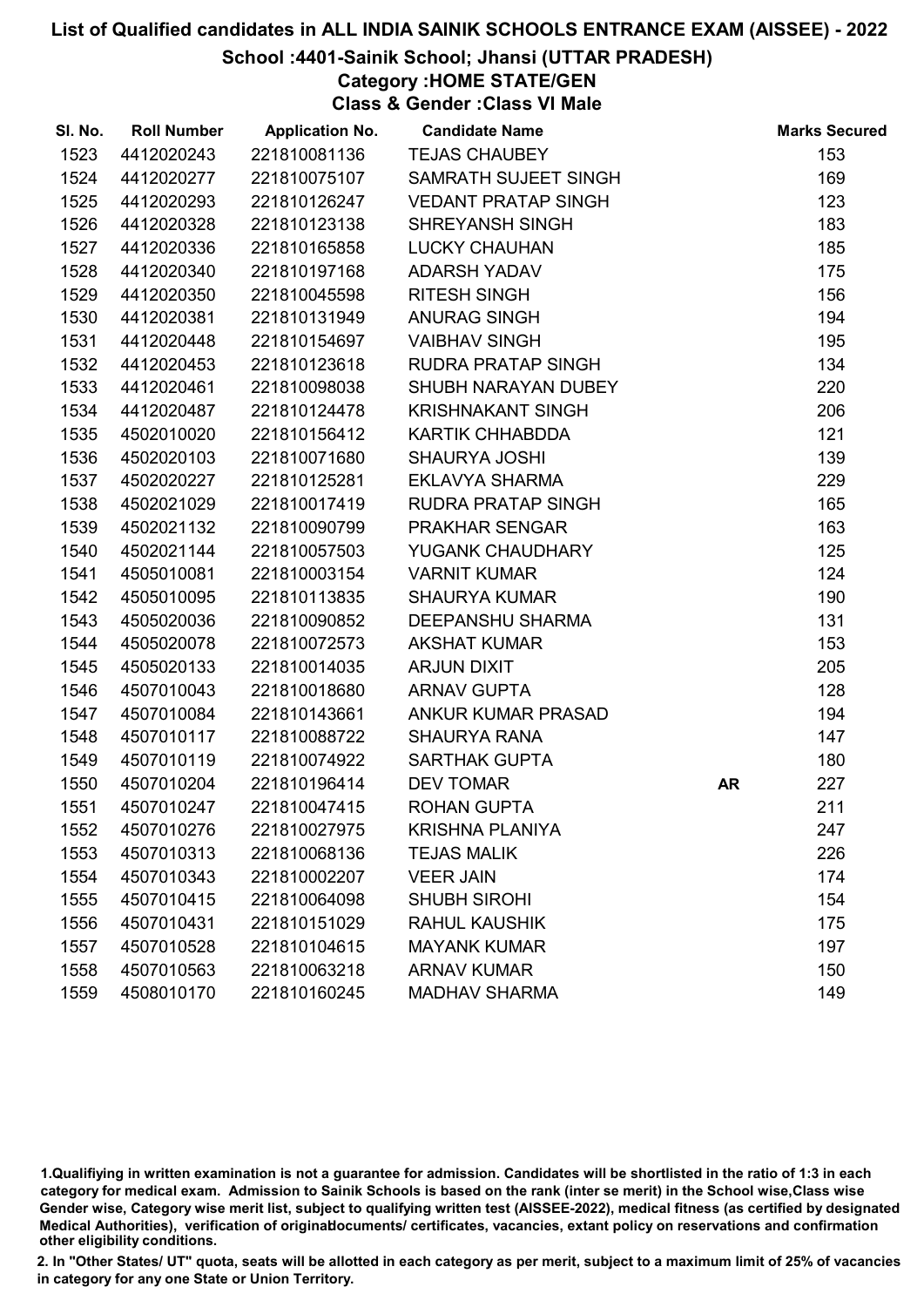#### School :4401-Sainik School; Jhansi (UTTAR PRADESH)

Category :OTHER STATE/SC Class & Gender :Class VI Male

| SI. No. | <b>Roll Number</b> | <b>Application No.</b> | <b>Candidate Name</b>     | <b>Marks Secured</b> |
|---------|--------------------|------------------------|---------------------------|----------------------|
| 1560    | 1506020283         | 221810137938           | <b>ABHINAV KUMAR</b>      | 212                  |
| 1561    | 1507010088         | 221810096223           | <b>DIPENDRA RAJ</b>       | 255                  |
| 1562    | 1507010283         | 221810141711           | <b>ABHINAV</b>            | 133                  |
| 1563    | 1509020234         | 221810068381           | <b>SANNI KUMAR</b>        | 244                  |
| 1564    | 1510010214         | 221810189224           | <b>ADITYA ANAND</b>       | 236                  |
| 1565    | 1511020018         | 221810006310           | <b>RISHABH BHARTI</b>     | 248                  |
| 1566    | 1511030119         | 221810136965           | <b>ADITYA PRAVIN</b>      | 167                  |
| 1567    | 1511030194         | 221810087626           | <b>SAURAV KUMAR</b>       | 235                  |
| 1568    | 1513010107         | 221810152242           | <b>HARSHIT RAJ</b>        | 216                  |
| 1569    | 1513020215         | 221810071257           | <b>RAHUL KUMAR</b>        | 237                  |
| 1570    | 1514010220         | 221810152373           | <b>AYUSH KUMAR</b>        | 118                  |
| 1571    | 1514010290         | 221810104447           | ADITYA DHANRAJ            | 257                  |
| 1572    | 3001020309         | 221810122953           | ANIKET SURYAVANSHI        | 106                  |
| 1573    | 3001040047         | 221810087946           | <b>ANMOL PRATAP SINGH</b> | 137                  |
| 1574    | 3001040259         | 221810005828           | <b>HEMADRI SINGH</b>      | 130                  |
| 1575    | 3001040453         | 221810112189           | <b>NAMAN LADIYA</b>       | 221                  |
| 1576    | 3002010201         | 221810131571           | YUVRAJ SINGH              | 106                  |
| 1577    | 3002020184         | 221810052244           | <b>OMVEER SINGH</b>       | 107                  |
| 1578    | 3002020385         | 221810173526           | <b>ABHISHEK DHANUK</b>    | 80                   |
| 1579    | 3002020412         | 221810080546           | <b>KARTIK SINGH</b>       | 69                   |
| 1580    | 3002020539         | 221810128167           | <b>HIMANSHU</b>           | 210                  |
| 1581    | 3002030033         | 221810067730           | <b>ABHAY PRAJAPATI</b>    | 96                   |
| 1582    | 3002030064         | 221810054580           | <b>NIRLEP KUMAR</b>       | 130                  |
| 1583    | 3002030230         | 221810060163           | <b>ADITYA DHAKAR</b>      | 143                  |
| 1584    | 3002030259         | 221810047404           | <b>RISHABH DIWAKAR</b>    | 134                  |
| 1585    | 3002030316         | 221810047705           | MUKUL KANNOJIYA           | 233                  |
| 1586    | 3106010020         | 221810115212           | SUCHIT RAHUL DAWANE       | 87                   |
| 1587    | 4401030224         | 221810056742           | <b>SAURABH KUMAR</b>      | 92                   |
| 1588    | 4401040105         | 221810086695           | <b>TANISH MALVIYA</b>     | 86                   |
| 1589    | 4408020021         | 221810141371           | NITESH KUMAR SURYAVANSHI  | 112                  |
| 1590    | 4408020417         | 221810112728           | RAJAT ARYA                | 209                  |
| 1591    | 4408020487         | 221810113649           | YASH ARYA                 | 104                  |

<sup>1.</sup>Qualifiying in written examination is not a guarantee for admission. Candidates will be shortlisted in the ratio of 1:3 in each category for medical exam. Admission to Sainik Schools is based on the rank (inter se merit) in the School wise,Class wise Gender wise, Category wise merit list, subject to qualifying written test (AISSEE-2022), medical fitness (as certified by designated Medical Authorities), verification of originablocuments/ certificates, vacancies, extant policy on reservations and confirmation other eligibility conditions.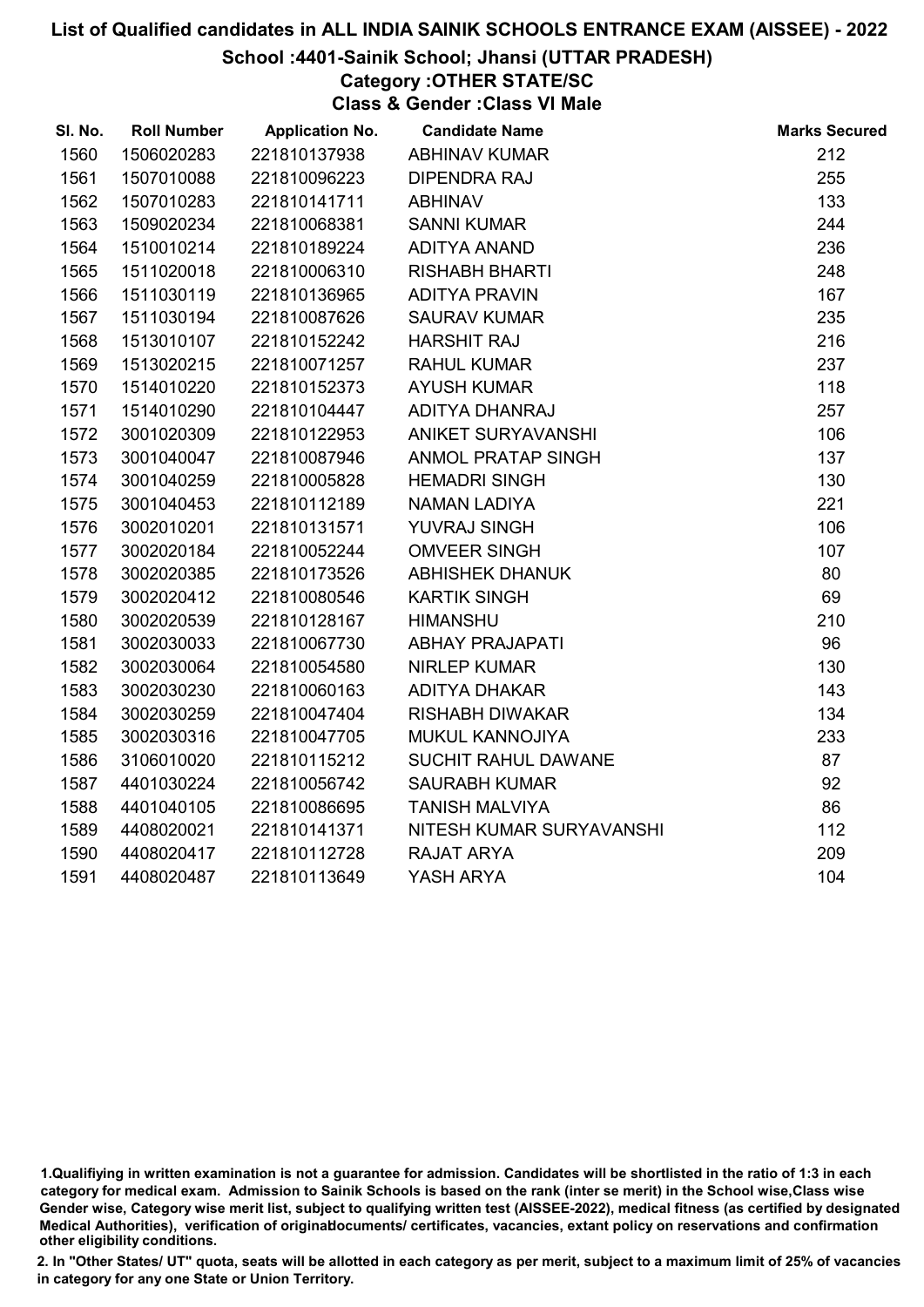# List of Qualified candidates in ALL INDIA SAINIK SCHOOLS ENTRANCE EXAM (AISSEE) - 2022 School :4401-Sainik School; Jhansi (UTTAR PRADESH) Category :OTHER STATE/ST Class & Gender :Class VI Male

| SI. No. | <b>Roll Number</b> | <b>Application No.</b> | <b>Candidate Name</b>  | <b>Marks Secured</b> |
|---------|--------------------|------------------------|------------------------|----------------------|
| 1592    | 1503010347         | 221810047379           | <b>KARAN KUMAR SAH</b> | 209                  |
| 1593    | 1506010217         | 221810150664           | <b>SAHIL KUMAR</b>     | 198                  |
| 1594    | 1506010319         | 221810170956           | AMRIT RAJ              | 180                  |
| 1595    | 1506020313         | 221810109719           | AMAN KUMAR SHARMA      | 251                  |
| 1596    | 3001030193         | 221810186452           | <b>PRABHAT MERAVI</b>  | 98                   |
| 1597    | 4408010166         | 221810068253           | KSHITIJ KUMAR KORKU    | 67                   |

1.Qualifiying in written examination is not a guarantee for admission. Candidates will be shortlisted in the ratio of 1:3 in each category for medical exam. Admission to Sainik Schools is based on the rank (inter se merit) in the School wise,Class wise Gender wise, Category wise merit list, subject to qualifying written test (AISSEE-2022), medical fitness (as certified by designated Medical Authorities), verification of originablocuments/ certificates, vacancies, extant policy on reservations and confirmation other eligibility conditions.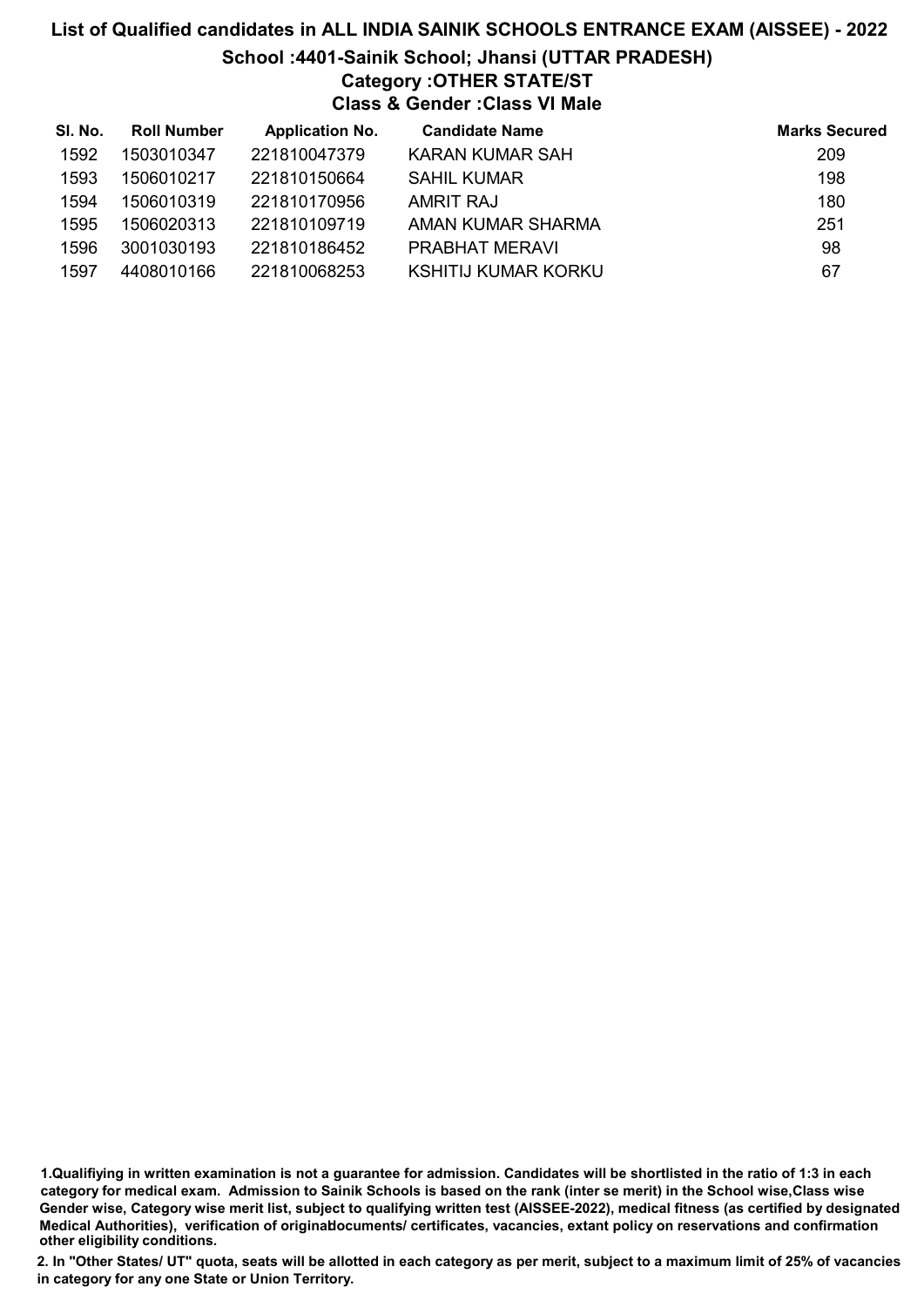#### School :4401-Sainik School; Jhansi (UTTAR PRADESH)

Category :OTHER STATE/OBC

Class & Gender :Class VI Male

| SI. No. | <b>Roll Number</b> | <b>Application No.</b> | <b>Candidate Name</b> | <b>Marks Secured</b> |
|---------|--------------------|------------------------|-----------------------|----------------------|
| 1598    | 1501010090         | 221810150443           | <b>DAKSH RAJ</b>      | 206                  |
| 1599    | 1501010339         | 221810160771           | <b>HARIOM HARSH</b>   | 253                  |
| 1600    | 1501010356         | 221810160812           | <b>MRINAL MAYANK</b>  | 166                  |
| 1601    | 1501010486         | 221810137465           | <b>ARYAN KUMAR</b>    | 234                  |
| 1602    | 1503020017         | 221810022701           | <b>GAURAV RAJ</b>     | 126                  |
| 1603    | 1503020077         | 221810123472           | <b>ASHISH KUMAR</b>   | 261                  |
| 1604    | 1503020183         | 221810051435           | <b>ABD RAZA</b>       | 218                  |
| 1605    | 1505010204         | 221810134134           | <b>AMRIT RAJ</b>      | 230                  |
| 1606    | 1505010558         | 221810152841           | SURAJ KUMAR KUSHWAHA  | 142                  |
| 1607    | 1505011087         | 221810158859           | <b>ANKIT KUMAR</b>    | 253                  |
| 1608    | 1506010034         | 221810108770           | <b>SATYAM KUMAR</b>   | 253                  |
| 1609    | 1506010233         | 221810109894           | PRIYANSHU KUMAR GUPTA | 178                  |
| 1610    | 1506010269         | 221810142465           | <b>ANSHU KUMAR</b>    | 166                  |
| 1611    | 1506020269         | 221810181908           | <b>NIKESH KUMAR</b>   | 188                  |
| 1612    | 1506020293         | 221810109068           | <b>RAMIJ RAJA</b>     | 230                  |
| 1613    | 1506020321         | 221810109439           | UJJWAL KUMAR GIRI     | 202                  |
| 1614    | 1507010017         | 221810040550           | <b>AMAN KUMAR</b>     | 201                  |
| 1615    | 1507010129         | 221810058264           | <b>NITIN RAJ</b>      | 219                  |
| 1616    | 1507010200         | 221810028347           | YUVRAJ GUPTA          | 231                  |
| 1617    | 1507010376         | 221810135546           | <b>RAUSHAN KUMAR</b>  | 222                  |
| 1618    | 1509030305         | 221810046654           | <b>TEJAS</b>          | 262                  |
| 1619    | 1509040129         | 221810117907           | <b>AVNISH RAJ</b>     | 227                  |
| 1620    | 1509040363         | 221810156219           | <b>JAYESH ROSHAN</b>  | 180                  |
| 1621    | 1509040408         | 221810151059           | <b>SHASHIRANJAN</b>   | 147                  |
| 1622    | 1510010230         | 221810144244           | <b>GUPTESHWAR RAJ</b> | 185                  |
| 1623    | 1510010253         | 221810075584           | <b>AMIT KUMAR</b>     | 212                  |
| 1624    | 1510020223         | 221810170866           | PRAKASH KUMAR         | 175                  |
| 1625    | 1510030189         | 221810092366           | <b>ARYAN RAJ</b>      | 200                  |
| 1626    | 1510030227         | 221810047347           | <b>SUBHAM KUMAR</b>   | 208                  |
| 1627    | 1510030299         | 221810006988           | <b>ANKIT KUMAR</b>    | 250                  |
| 1628    | 1511020137         | 221810067321           | <b>PRITAM RAJ</b>     | 188                  |
| 1629    | 1511020353         | 221810114623           | <b>LUCKY KUMAR</b>    | 203                  |
| 1630    | 1511030087         | 221810136745           | <b>AKASH KUMAR</b>    | 230                  |
| 1631    | 1511030146         | 221810141685           | <b>ABHISHEK KUMAR</b> | 147                  |
| 1632    | 1511030377         | 221810119977           | <b>SAWAN RAJ</b>      | 228                  |
| 1633    | 1511030456         | 221810155938           | <b>MANISH SINGH</b>   | 224                  |
| 1634    | 1511040015         | 221810146700           | <b>AYUSHKAR KUMAR</b> | 201                  |
| 1635    | 1511040202         | 221810121821           | <b>ANSH KUMAR</b>     | 184                  |
| 1636    | 1511040390         | 221810111219           | <b>HIMANSHU KUMAR</b> | 248                  |
| 1637    | 1511040424         | 221810099549           | <b>MANISH KUMAR</b>   | 170                  |
| 1638    | 1511050061         | 221810035552           | <b>ARYA KUMAR</b>     | 177                  |
| 1639    | 1513010006         | 221810067210           | <b>ANKIT KUMAR</b>    | 264                  |
| 1640    | 1513010033         | 221810150760           | <b>ANKIT KUMAR</b>    | 125                  |

1.Qualifiying in written examination is not a guarantee for admission. Candidates will be shortlisted in the ratio of 1:3 in each category for medical exam. Admission to Sainik Schools is based on the rank (inter se merit) in the School wise,Class wise Gender wise, Category wise merit list, subject to qualifying written test (AISSEE-2022), medical fitness (as certified by designated Medical Authorities), verification of originablocuments/ certificates, vacancies, extant policy on reservations and confirmation other eligibility conditions.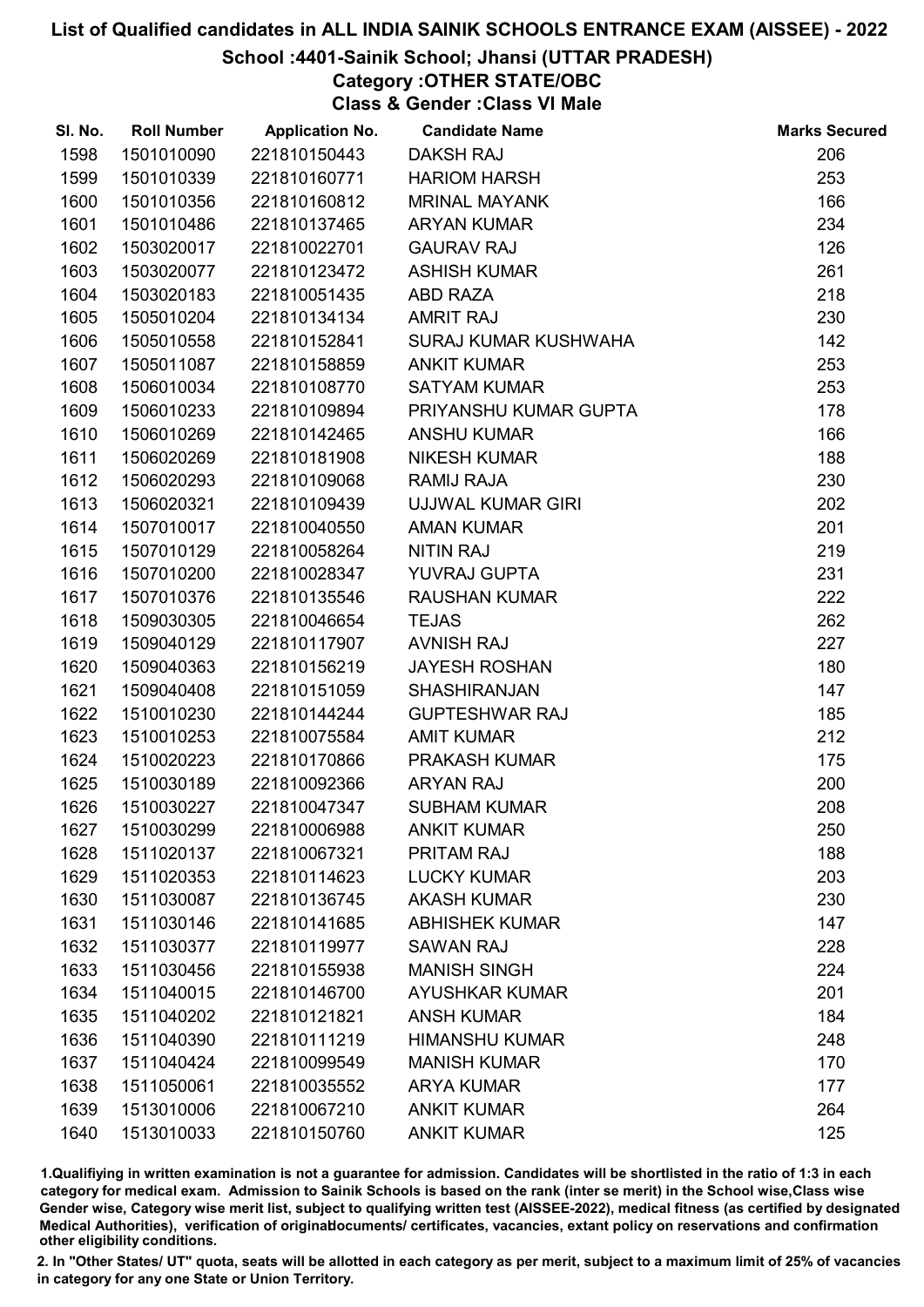#### School :4401-Sainik School; Jhansi (UTTAR PRADESH)

# Category :OTHER STATE/OBC

Class & Gender :Class VI Male

| SI. No. | <b>Roll Number</b> | <b>Application No.</b> | <b>Candidate Name</b>         | <b>Marks Secured</b> |
|---------|--------------------|------------------------|-------------------------------|----------------------|
| 1641    | 1513010114         | 221810170652           | <b>JAY KUMAR</b>              | 238                  |
| 1642    | 1513010214         | 221810113344           | <b>SURAJ PATEL</b>            | 211                  |
| 1643    | 1513020286         | 221810123949           | <b>RISHI RAJ</b>              | 255                  |
| 1644    | 1514010082         | 221810080124           | <b>PRATIK KUMAR</b>           | 136                  |
| 1645    | 1514010085         | 221810155924           | <b>KUMAR ANISH</b>            | 146                  |
| 1646    | 2001050551         | 221810139694           | <b>NAITIK</b>                 | 130                  |
| 1647    | 2001050937         | 221810192236           | <b>HIMANSHU YADAV</b>         | 221                  |
| 1648    | 2202020426         | 221810000243           | <b>TANMAY PATHAR</b>          | 203                  |
| 1649    | 2303030238         | 221810149215           | <b>SHAURYA</b>                | 191                  |
| 1650    | 2501010128         | 221810151269           | <b>IMRAN HUSSAIN</b>          | 220                  |
| 1651    | 3001020417         | 221810185955           | <b>ANILESH YADAV</b>          | 159                  |
| 1652    | 3001020419         | 221810109265           | PIYUSH DHAKAD                 | 187                  |
| 1653    | 3001030149         | 221810112022           | <b>SARTHAK PATIDAR</b>        | 254                  |
| 1654    | 3001030445         | 221810106864           | RUDRANSH KUSHWAH              | 121                  |
| 1655    | 3002010162         | 221810098541           | <b>RAHUL DHAKAR</b>           | 195                  |
| 1656    | 3002020204         | 221810026064           | ADITYA KUMAR SINGH            | 228                  |
| 1657    | 3002020230         | 221810185184           | <b>HARSHIT KUSHWAH</b>        | 150                  |
| 1658    | 3002020377         | 221810037516           | <b>AMIT BAGHEL</b>            | 148                  |
| 1659    | 3002020535         | 221810069757           | YATENDRA SINGH DHAKAR         | 144                  |
| 1660    | 3002020550         | 221810050177           | <b>ASHUTOSH DHAKAD</b>        | 230                  |
| 1661    | 3002030224         | 221810140153           | <b>KRISHNA SINGH</b>          | 121                  |
| 1662    | 3002030582         | 221810091039           | <b>HRISHIT SINGH RAWAT</b>    | 150                  |
| 1663    | 3002030610         | 221810015289           | <b>KRISHNA LODHI</b>          | 134                  |
| 1664    | 3116020167         | 221810043809           | <b>VISHVTEJ SANJAY TAKALE</b> | 184                  |
| 1665    | 3901010003         | 221810037400           | <b>ABHISHEK BHAMU</b>         | 164                  |
| 1666    | 3901010287         | 221810053675           | <b>PIYUSH</b>                 | 159                  |
| 1667    | 3903010023         | 221810098060           | <b>BALKISHAN MALI</b>         | 140                  |
| 1668    | 3903020081         | 221810102771           | DHRUV SUSHIL CHARPE           | 196                  |
| 1669    | 3903020309         | 221810075958           | <b>MANISH REBARI</b>          | 172                  |
| 1670    | 3904041106         | 221810079939           | <b>KHUSH NAGAR</b>            | 197                  |
| 1671    | 3905020048         | 221810064432           | <b>ANKIT KUMAR</b>            | 185                  |
| 1672    | 3905030027         | 221810013786           | <b>RAJAT CHOUDHARY</b>        | 212                  |
| 1673    | 3905050096         | 221810059815           | <b>VAIBHAV</b>                | 231                  |
| 1674    | 3905050169         | 221810099516           | <b>HIMESH DARA</b>            | 222                  |
| 1675    | 3906010314         | 221810047236           | <b>AAYUSH RATHORE</b>         | 186                  |
| 1676    | 4201060277         | 221810098877           | SAKSHAT SHRINIVAS VADNAL      | 196                  |
| 1677    | 4407010155         | 221810087784           | <b>RISHIKESH YADAV</b>        | 198                  |
| 1678    | 4407020448         | 221810126659           | <b>ANSHU KUMAR</b>            | 156                  |
| 1679    | 4408010207         | 221810189535           | <b>MITHUN LODHI</b>           | 172                  |
| 1680    | 4408010319         | 221810133969           | KARAN KUSHWAHA                | 186                  |
| 1681    | 4408020177         | 221810161454           | <b>PRIYANSH RAI</b>           | 149                  |
| 1682    | 4408020387         | 221810065597           | <b>ABHISHEK GHOSH</b>         | 149                  |
| 1683    | 4408020418         | 221810086728           | <b>SHUBHAM KUMAR</b>          | 200                  |

1.Qualifiying in written examination is not a guarantee for admission. Candidates will be shortlisted in the ratio of 1:3 in each category for medical exam. Admission to Sainik Schools is based on the rank (inter se merit) in the School wise,Class wise Gender wise, Category wise merit list, subject to qualifying written test (AISSEE-2022), medical fitness (as certified by designated Medical Authorities), verification of originablocuments/ certificates, vacancies, extant policy on reservations and confirmation other eligibility conditions.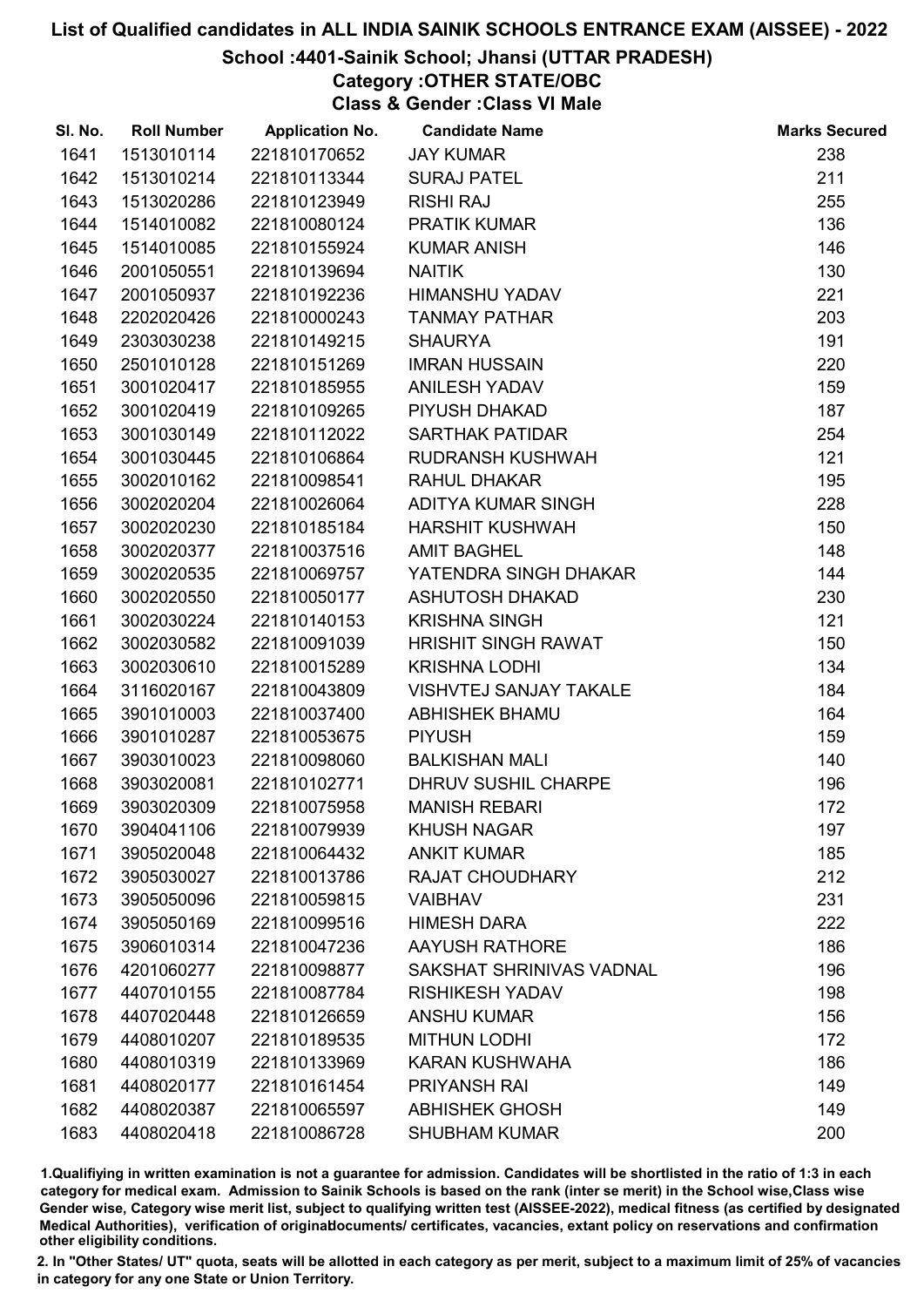### School :4401-Sainik School; Jhansi (UTTAR PRADESH)

# Category :OTHER STATE/DEF

Class & Gender :Class VI Male

| SI. No. | <b>Roll Number</b> | <b>Application No.</b> | <b>Candidate Name</b>    |    | <b>Marks Secured</b> |
|---------|--------------------|------------------------|--------------------------|----|----------------------|
| 1684    | 1511020049         | 221810064050           | <b>ANIKET KUMAR</b>      |    | 199                  |
| 1685    | 1511060313         | 221810087537           | <b>AKASH KUMAR</b>       |    | 234                  |
| 1686    | 1511060315         | 221810190637           | <b>NIKHIL KUMAR</b>      |    | 120                  |
| 1687    | 2707020013         | 221810131903           | <b>ATHARVA AGARWAL</b>   |    | 235                  |
| 1688    | 3001040323         | 221810039278           | ANIRUDDH PRATAP SINGH    |    | 236                  |
| 1689    | 3002020090         | 221810095443           | <b>DEVESH SINGH</b>      |    | 243                  |
| 1690    | 3002030025         | 221810133720           | <b>BHARTENDRA DHAKAR</b> |    | 176                  |
| 1691    | 3002030388         | 221810046516           | <b>MIRDUL SINGH</b>      |    | 206                  |
| 1692    | 3002030501         | 221810039208           | <b>MANAV SINGH</b>       |    | 228                  |
| 1693    | 3003020211         | 221810043192           | <b>HRITIK JOGWAL</b>     |    | 174                  |
| 1694    | 3904040868         | 221810054467           | ABHIJEET SINGH YADAV     |    | 179                  |
| 1695    | 3905030183         | 221810056418           | <b>ANURAG KUMAR</b>      |    | 142                  |
| 1696    | 3905050281         | 221810059837           | <b>VISHAL SINGH</b>      |    | 244                  |
| 1697    | 3908010171         | 221810059259           | <b>ROBIN KUMAR</b>       |    | 131                  |
| 1698    | 4201020327         | 221810137940           | <b>OJASHV BHADAURIYA</b> |    | 141                  |
| 1699    | 4201070071         | 221810023888           | UTKARSH SINGH SIKARWAR   |    | 130                  |
| 1700    | 4401030036         | 221810075040           | <b>ARNAV RAI</b>         |    | 215                  |
| 1701    | 4401030372         | 221810052304           | SAURABH KUMAR SINGH      |    | 189                  |
| 1702    | 4401040311         | 221810042738           | <b>SURYANSH RISHI</b>    |    | 151                  |
| 1703    | 4402010484         | 221810094275           | <b>MUKESH KUMAR</b>      | CG | 245                  |
| 1704    | 4406020127         | 221810168161           | PRIYANSHU BHARTI         |    | 180                  |
| 1705    | 4406030338         | 221810196628           | RUDRA PRATAP SHARMA      |    | 127                  |
| 1706    | 4408010073         | 221810121931           | <b>KRISHN DEV MURARI</b> |    | 130                  |
| 1707    | 4408020257         | 221810047265           | ADITYA KUMAR SINGH       |    | 213                  |
| 1708    | 4408020380         | 221810150787           | <b>ADITYA PAL</b>        |    | 156                  |
| 1709    | 4408020407         | 221810134918           | <b>BHAVIK SUNDARI</b>    |    | 136                  |
| 1710    | 4409010117         | 221810093602           | <b>PIYUSH</b>            |    | 150                  |
| 1711    | 4409010217         | 221810089724           | SHREYANSH YADAV          |    | 159                  |
| 1712    | 4409010307         | 221810065416           | <b>HARSHIT SHARMA</b>    |    | 241                  |
| 1713    | 4411030037         | 221810181346           | <b>ATHARB RAJPUT</b>     |    | 138                  |
| 1714    | 4507010456         | 221810001889           | <b>KRISHNA TOMAR</b>     |    | 200                  |

<sup>1.</sup>Qualifiying in written examination is not a guarantee for admission. Candidates will be shortlisted in the ratio of 1:3 in each category for medical exam. Admission to Sainik Schools is based on the rank (inter se merit) in the School wise,Class wise Gender wise, Category wise merit list, subject to qualifying written test (AISSEE-2022), medical fitness (as certified by designated Medical Authorities), verification of originablocuments/ certificates, vacancies, extant policy on reservations and confirmation other eligibility conditions.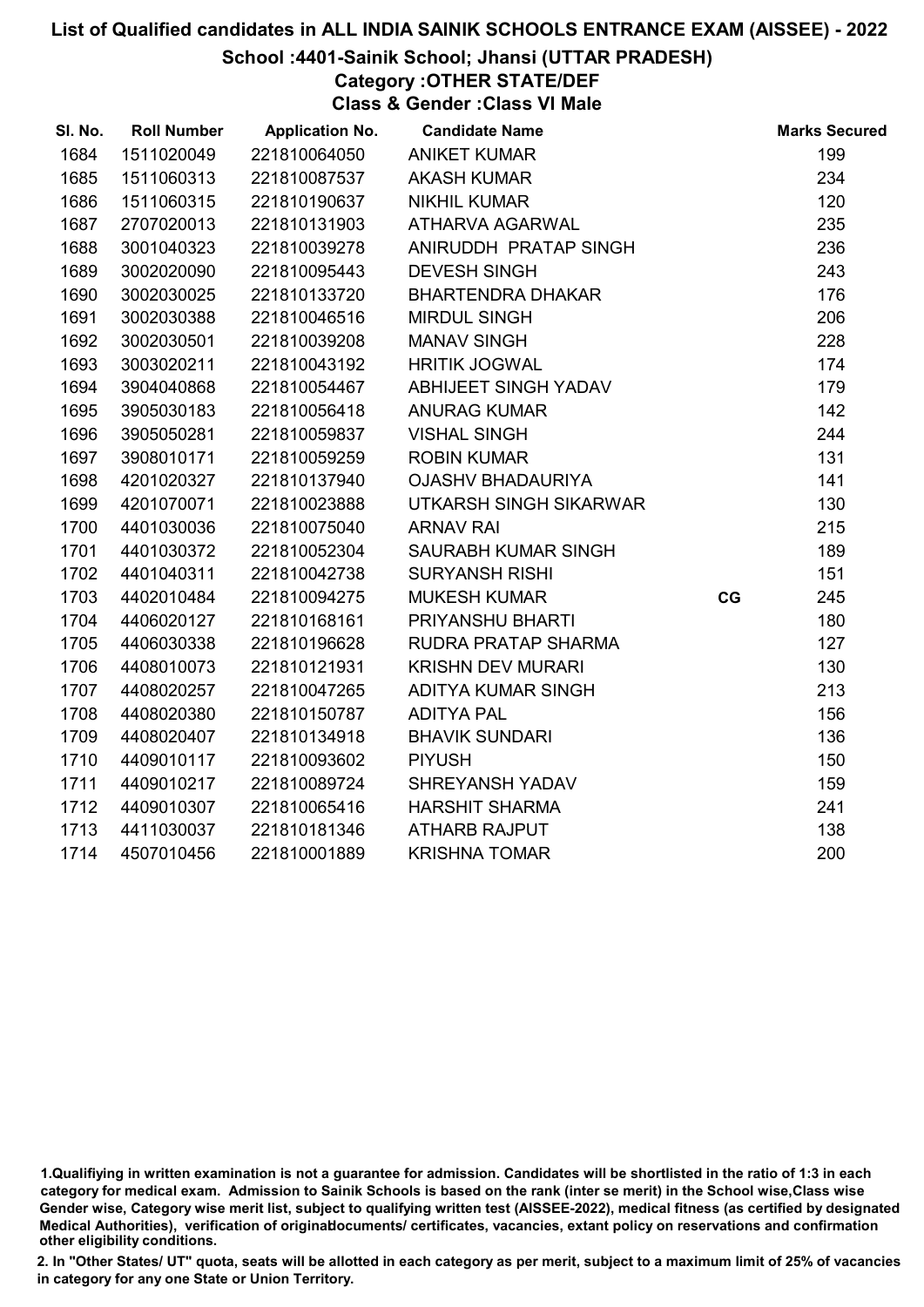#### School :4401-Sainik School; Jhansi (UTTAR PRADESH)

Category :OTHER STATE/GEN

Class & Gender :Class VI Male

| SI. No. | <b>Roll Number</b> | <b>Application No.</b> | <b>Candidate Name</b>       | <b>Marks Secured</b> |
|---------|--------------------|------------------------|-----------------------------|----------------------|
| 1715    | 1501010028         | 221810150111           | <b>TEJASVEE KUMAR</b>       | 202                  |
| 1716    | 1501010121         | 221810150484           | <b>SUMIT KUMAR</b>          | 251                  |
| 1717    | 1501010523         | 221810159276           | <b>SHRIMAN KUMAR</b>        | 250                  |
| 1718    | 1503010031         | 221810059380           | HIMANSHU KUMAR TIWARI       | 195                  |
| 1719    | 1504020011         | 221810121312           | <b>AKSHAT SINGHANIA</b>     | 218                  |
| 1720    | 1504020155         | 221810101596           | <b>BRAJ MOHAN CHOUDHARY</b> | 184                  |
| 1721    | 1505010150         | 221810133913           | <b>ANKUSH KUMAR</b>         | 224                  |
| 1722    | 1505010947         | 221810062557           | <b>SAGAR KUMAR</b>          | 235                  |
| 1723    | 1505010993         | 221810019518           | <b>SUNNY ANAND</b>          | 151                  |
| 1724    | 1507010032         | 221810086021           | <b>SHREYASH KUMAR</b>       | 238                  |
| 1725    | 1507010095         | 221810017543           | <b>VAIBHAV ADHIRAJ</b>      | 211                  |
| 1726    | 1507010238         | 221810076709           | <b>DEVANSH KUMAR</b>        | 229                  |
| 1727    | 1509020247         | 221810116291           | <b>ATHARV</b>               | 172                  |
| 1728    | 1509040097         | 221810174686           | PIYUSH PRATAP               | 266                  |
| 1729    | 1509040412         | 221810123259           | <b>KUMAR PUSHKAR</b>        | 249                  |
| 1730    | 1510020042         | 221810065760           | SATYAM KUMAR MISHRA         | 141                  |
| 1731    | 1510020049         | 221810166280           | <b>KUMAR ROHIT</b>          | 133                  |
| 1732    | 1510030127         | 221810086065           | <b>NAMAN ANAND</b>          | 173                  |
| 1733    | 1513020038         | 221810145782           | SATYAM CHAUBEY              | 130                  |
| 1734    | 1513020227         | 221810077587           | <b>ARPIT RAJ</b>            | 173                  |
| 1735    | 1514010033         | 221810155231           | <b>HARSH RAJ</b>            | 124                  |
| 1736    | 1514010143         | 221810052418           | <b>ARUSH RAJ</b>            | 272                  |
| 1737    | 2001050068         | 221810002643           | <b>HARSH PANDEY</b>         | 128                  |
| 1738    | 2001050333         | 221810096824           | PAVANN VIJAYAKUMAR          | 235                  |
| 1739    | 2001050950         | 221810062836           | <b>SANCHIT MAURYA</b>       | 125                  |
| 1740    | 2001060159         | 221810197607           | RAJVARDHAN SINGH BHADOURIA  | 183                  |
| 1741    | 2201020396         | 221810031298           | <b>BANSODE SAKET AJAY</b>   | 143                  |
| 1742    | 2203010204         | 221810010602           | <b>MANTHAN</b>              | 164                  |
| 1743    | 2303030290         | 221810108255           | <b>ANSH</b>                 | 129                  |
| 1744    | 2304050213         | 221810069937           | <b>KUNAL</b>                | 224                  |
| 1745    | 2304060215         | 221810088549           | <b>RISHABH DEV</b>          | 171                  |
| 1746    | 3001030152         | 221810144422           | <b>ADITYA SHARMA</b>        | 202                  |
| 1747    | 3001030368         | 221810042414           | <b>AISHVARYA SINGH</b>      | 152                  |
| 1748    | 3002010084         | 221810093770           | <b>ADITYA PANDEY</b>        | 174                  |
| 1749    | 3002010190         | 221810018361           | YUVRAJ SINGH BHADORIYA      | 147                  |
| 1750    | 3002010225         | 221810172791           | <b>HARENDRA SINGH</b>       | 183                  |
| 1751    | 3002020145         | 221810178504           | <b>KRISH</b>                | 179                  |
| 1752    | 3002020265         | 221810154115           | <b>ARUN PAL SINGH</b>       | 162                  |
| 1753    | 3002020422         | 221810018556           | <b>MOHIT MISHRA</b>         | 244                  |
| 1754    | 3002020456         | 221810025386           | <b>AKSHIT KUMAR SINGH</b>   | 146                  |
| 1755    | 3002020462         | 221810163196           | <b>SURYA PRATAP SINGH</b>   | 176                  |
| 1756    | 3002020512         | 221810177937           | <b>KARTIK</b>               | 196                  |
| 1757    | 3002020600         | 221810082708           | HARSHVARDHAN SINGH          | 274                  |

1.Qualifiying in written examination is not a guarantee for admission. Candidates will be shortlisted in the ratio of 1:3 in each category for medical exam. Admission to Sainik Schools is based on the rank (inter se merit) in the School wise,Class wise Gender wise, Category wise merit list, subject to qualifying written test (AISSEE-2022), medical fitness (as certified by designated Medical Authorities), verification of originablocuments/ certificates, vacancies, extant policy on reservations and confirmation other eligibility conditions.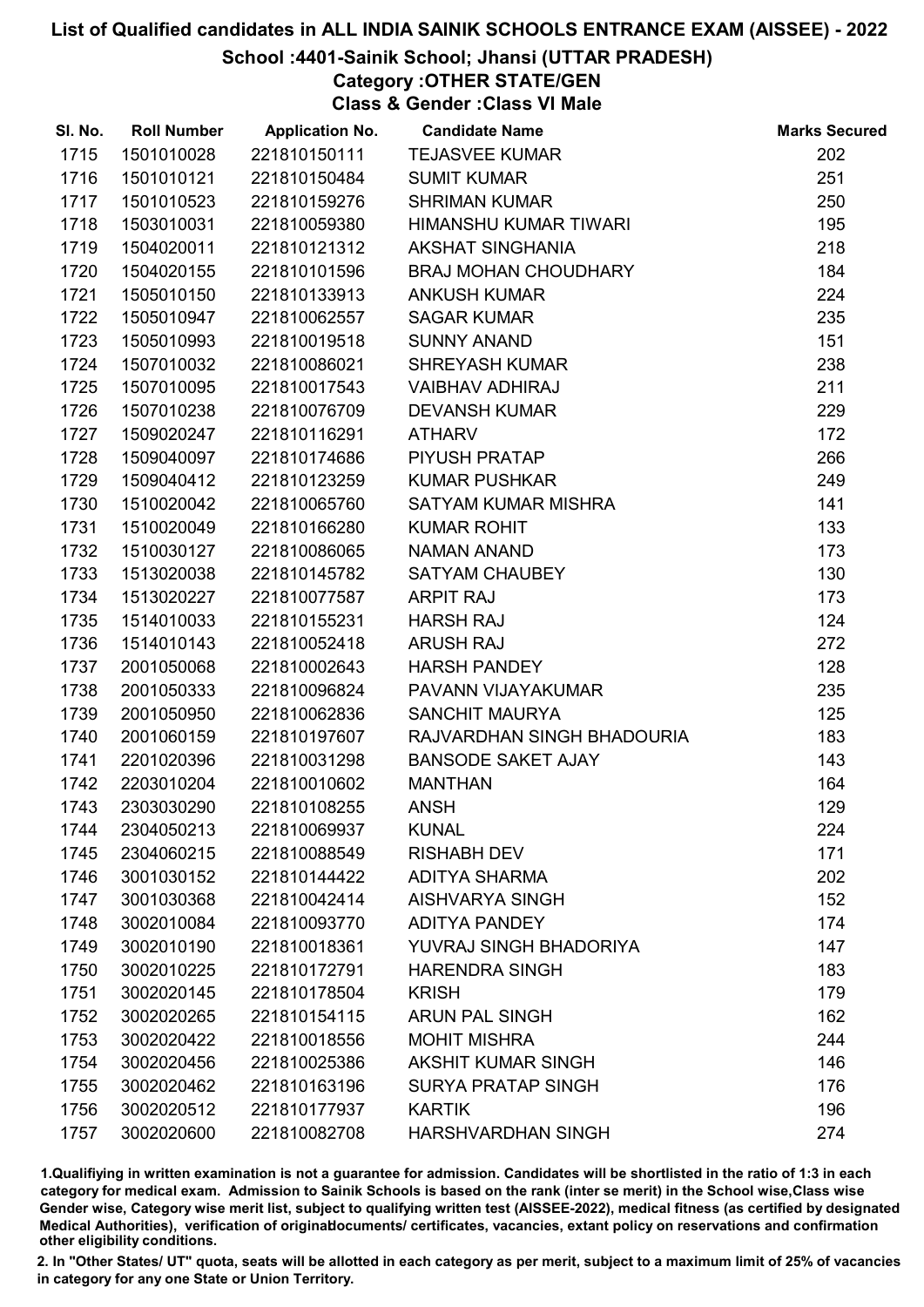## School :4401-Sainik School; Jhansi (UTTAR PRADESH)

Category :OTHER STATE/GEN

Class & Gender :Class VI Male

| SI. No. | <b>Roll Number</b> | <b>Application No.</b> | <b>Candidate Name</b>       |           | <b>Marks Secured</b> |
|---------|--------------------|------------------------|-----------------------------|-----------|----------------------|
| 1758    | 3002020643         | 221810168648           | <b>SAKSHAM SHARMA</b>       |           | 171                  |
| 1759    | 3002020700         | 221810036588           | <b>ADARSH PARMAR</b>        |           | 247                  |
| 1760    | 3002030119         | 221810093871           | <b>VIPUL SHARMA</b>         |           | 160                  |
| 1761    | 3002030176         | 221810035182           | AVNAY SINGH YADAV           |           | 124                  |
| 1762    | 3002030217         | 221810167343           | <b>PIYUSH KURELE</b>        |           | 154                  |
| 1763    | 3002030430         | 221810043586           | SAURAV SINGH KUSHWAH        |           | 211                  |
| 1764    | 3002030473         | 221810080557           | <b>VIPIN DIXIT</b>          |           | 159                  |
| 1765    | 3002030493         | 221810169297           | <b>BHAVIK SINGH SENGAR</b>  |           | 173                  |
| 1766    | 3002030522         | 221810070728           | <b>ADITYA SIKARWAR</b>      | <b>AR</b> | 125                  |
| 1767    | 3002030534         | 221810054548           | ABHIMANYU SINGH BHADOURIYA  |           | 162                  |
| 1768    | 3002030599         | 221810161569           | <b>DHARMESH SINGH</b>       |           | 133                  |
| 1769    | 3002030679         | 221810173659           | HARSHIT SINGH BHADOURIYA    |           | 194                  |
| 1770    | 3003020028         | 221810119520           | <b>AKARSH MISHRA</b>        |           | 171                  |
| 1771    | 3003020089         | 221810023711           | SHEREYASH SHARMA            |           | 138                  |
| 1772    | 3004010211         | 221810155624           | <b>RAJ SHUKLA</b>           |           | 221                  |
| 1773    | 3004040462         | 221810100489           | RUDRAKSH PRATAP SINGH       |           | 167                  |
| 1774    | 3111020336         | 221810075499           | <b>DHAIRYA SACHIN GHODE</b> |           | 131                  |
| 1775    | 3112020007         | 221810034020           | ARNAV JAYANT VERMA          |           | 223                  |
| 1776    | 3114020020         | 221810109510           | PALASH PRUTHVIRAJ PAWAR     |           | 173                  |
| 1777    | 3115040296         | 221810125138           | SHARVIL CHANDRAKANT KANASE  |           | 120                  |
| 1778    | 3116020108         | 221810083525           | YASHRAJ CHANDRAKANT         |           | 139                  |
| 1779    | 3802010182         | 221810149599           | <b>ATUL SINGH</b>           |           | 178                  |
| 1780    | 3904020540         | 221810120955           | <b>DAKSH CHOUDHARY</b>      |           | 147                  |
| 1781    | 3904030046         | 221810019330           | <b>BHAVYA RANAWAT</b>       |           | 147                  |
| 1782    | 3904040955         | 221810125338           | PRAMENDRA SINGH RATHORE     |           | 146                  |
| 1783    | 4201050366         | 221810110236           | AKULA VISHWA SAI            |           | 236                  |
| 1784    | 4401030237         | 221810031752           | <b>ABHAY</b>                |           | 225                  |
| 1785    | 4401030474         | 221810175294           | YASH KUMAR                  |           | 120                  |
| 1786    | 4408010213         | 221810093075           | <b>NAWAZ KHAN</b>           |           | 128                  |
| 1787    | 4408010230         | 221810053026           | <b>ANKUSH YADAV</b>         |           | 159                  |
| 1788    | 4408010282         | 221810014638           | <b>AKHIL PRATAP SINGH</b>   |           | 131                  |
| 1789    | 4408020129         | 221810181763           | <b>ARHAM JAIN</b>           |           | 146                  |
| 1790    | 4408020190         | 221810168474           | <b>ANIMESH REJA</b>         |           | 147                  |
| 1791    | 4408020274         | 221810084695           | <b>HARSH VARDHAN SINGH</b>  |           | 249                  |
| 1792    | 4408020315         | 221810040276           | <b>ANSH TIWARI</b>          |           | 168                  |
| 1793    | 4408020317         | 221810142576           | <b>HARSHIT NAYAK</b>        |           | 135                  |
| 1794    | 4408020353         | 221810028447           | <b>VISHESH SAHU</b>         |           | 140                  |
| 1795    | 4408020430         | 221810138158           | <b>ASHISH KUSHWAHA</b>      |           | 149                  |
| 1796    | 4408020519         | 221810142699           | <b>ANANT RAJPUT</b>         |           | 191                  |
| 1797    | 4502020728         | 221810070246           | <b>PRASHANT KUMAR</b>       |           | 163                  |
| 1798    | 4602010517         | 221810185679           | <b>ADITYA SHARMA</b>        |           | 215                  |

1.Qualifiying in written examination is not a guarantee for admission. Candidates will be shortlisted in the ratio of 1:3 in each category for medical exam. Admission to Sainik Schools is based on the rank (inter se merit) in the School wise,Class wise Gender wise, Category wise merit list, subject to qualifying written test (AISSEE-2022), medical fitness (as certified by designated Medical Authorities), verification of originablocuments/ certificates, vacancies, extant policy on reservations and confirmation other eligibility conditions.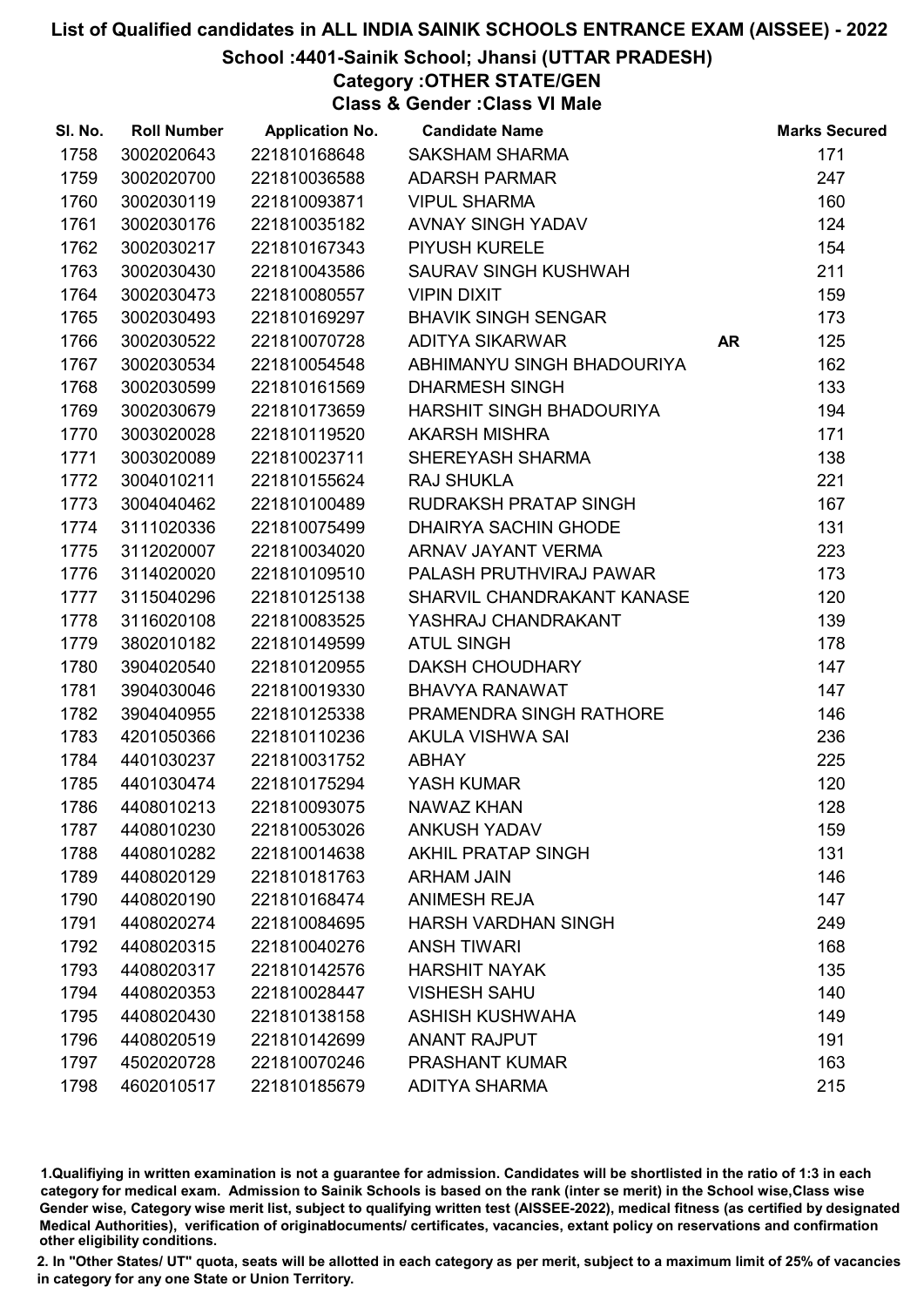### School :4401-Sainik School; Jhansi (UTTAR PRADESH)

### Category :HOME STATE/SC

Class & Gender :Class VI Female

| SI. No. | <b>Roll Number</b> | <b>Application No.</b> | <b>Candidate Name</b>     | <b>Marks Secured</b> |
|---------|--------------------|------------------------|---------------------------|----------------------|
| 1799    | 1506010189         | 221810158404           | <b>RAJKIRAN KUMARI</b>    | 188                  |
| 1800    | 2001050242         | 221810060893           | <b>SALONI</b>             | 214                  |
| 1801    | 4401030236         | 221810155652           | <b>GURPREET KOUR</b>      | 82                   |
| 1802    | 4401040309         | 221810010538           | <b>KUMARI ARPITA</b>      | 112                  |
| 1803    | 4402010493         | 221810168716           | <b>RIYA</b>               | 95                   |
| 1804    | 4405010008         | 221810174510           | <b>KUMARI SAKSHI</b>      | 189                  |
| 1805    | 4405010060         | 221810120601           | <b>VIKAS KUMAR</b>        | 192                  |
| 1806    | 4405010114         | 221810079791           | <b>ANJALI KUMARI</b>      | 221                  |
| 1807    | 4405010242         | 221810148054           | ARSITA SURYA              | 161                  |
| 1808    | 4405010315         | 221810120685           | <b>BITTU BHARTI</b>       | 122                  |
| 1809    | 4405020301         | 221810080598           | <b>GUDDAN</b>             | 233                  |
| 1810    | 4406010256         | 221810152275           | <b>AAUSHI</b>             | 146                  |
| 1811    | 4407010220         | 221810126227           | <b>SUHANI</b>             | 119                  |
| 1812    | 4407020256         | 221810017855           | RASHIKA CHAUDHARY         | 127                  |
| 1813    | 4408010011         | 221810025510           | KANISHKA MUTHELE          | 121                  |
| 1814    | 4408010112         | 221810092361           | <b>JANVI</b>              | 95                   |
| 1815    | 4408010231         | 221810071526           | <b>MINAKSHI KORI</b>      | 139                  |
| 1816    | 4408010318         | 221810062369           | <b>POOJA</b>              | 116                  |
| 1817    | 4408020049         | 221810180422           | NISHTHA ARYA              | 174                  |
| 1818    | 4408020097         | 221810138803           | <b>SANDALI SINGH</b>      | 182                  |
| 1819    | 4408020135         | 221810064473           | <b>NANDANI SINGH</b>      | 84                   |
| 1820    | 4408020153         | 221810031114           | <b>ANYA VERMA</b>         | 131                  |
| 1821    | 4408020199         | 221810170584           | <b>DEEKSHA GAUTUAM</b>    | 108                  |
| 1822    | 4408020219         | 221810104215           | <b>MUSKAN VERMA</b>       | 197                  |
| 1823    | 4408020236         | 221810175835           | PAVITRA NANDINI           | 96                   |
| 1824    | 4408020259         | 221810103765           | <b>VAISHNAVI</b>          | 170                  |
| 1825    | 4408020375         | 221810102977           | <b>GUNGUN CHAUDHARY</b>   | 188                  |
| 1826    | 4408020389         | 221810103008           | NISHIKA VERMA             | 105                  |
| 1827    | 4408020454         | 221810169298           | <b>ANUSHIKA GAUTAM</b>    | 109                  |
| 1828    | 4408020461         | 221810147609           | <b>BULBUL</b>             | 89                   |
| 1829    | 4408020499         | 221810169969           | <b>RITIKA</b>             | 141                  |
| 1830    | 4409010050         | 221810119890           | <b>PAYAL</b>              | 87                   |
| 1831    | 4409010056         | 221810188501           | <b>SHRASHTI</b>           | 120                  |
| 1832    | 4409010204         | 221810024093           | <b>DIVYA KUMARI</b>       | 121                  |
| 1833    | 4409010358         | 221810026437           | <b>TEJASVI</b>            | 155                  |
| 1834    | 4409010463         | 221810017939           | <b>KASHISH GAUTAM</b>     | 117                  |
| 1835    | 4409010527         | 221810018061           | <b>JANHANVI</b>           | 177                  |
| 1836    | 4409010615         | 221810038326           | <b>SOUMYA SAGAR</b>       | 100                  |
| 1837    | 4410020155         | 221810192741           | <b>JITIKA KABIR</b>       | 142                  |
| 1838    | 4410020471         | 221810166964           | <b>AVANTIKA RAJVANSHI</b> | 92                   |
| 1839    | 4410030185         | 221810014266           | <b>SUNAKSHI</b>           | 175                  |
| 1840    | 4412010061         | 221810181141           | <b>SNEHA</b>              | 226                  |
| 1841    | 4412010183         | 221810111773           | NOOTAN GAUTAM             | 180                  |

1.Qualifiying in written examination is not a guarantee for admission. Candidates will be shortlisted in the ratio of 1:3 in each category for medical exam. Admission to Sainik Schools is based on the rank (inter se merit) in the School wise,Class wise Gender wise, Category wise merit list, subject to qualifying written test (AISSEE-2022), medical fitness (as certified by designated Medical Authorities), verification of originablocuments/ certificates, vacancies, extant policy on reservations and confirmation other eligibility conditions.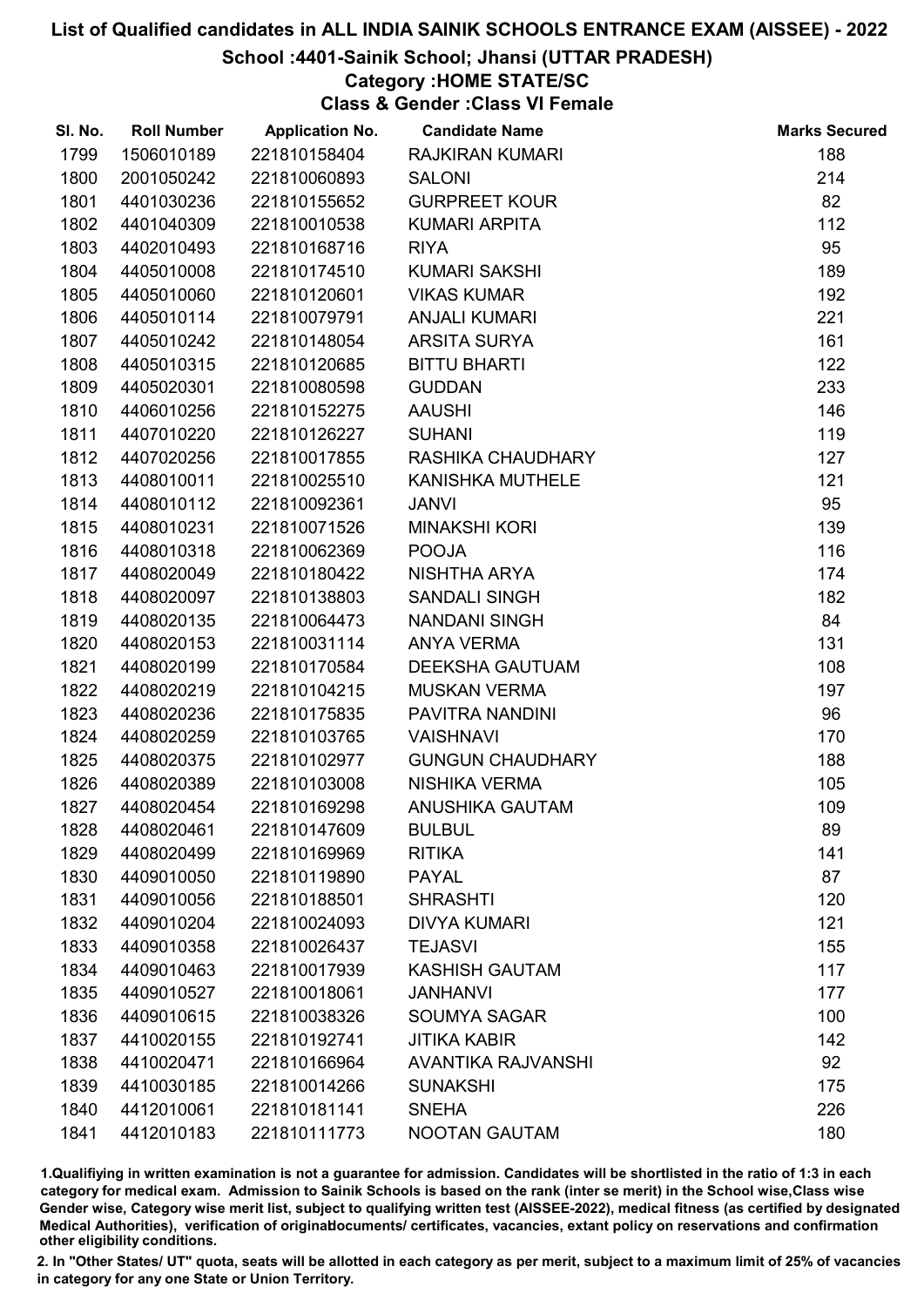# List of Qualified candidates in ALL INDIA SAINIK SCHOOLS ENTRANCE EXAM (AISSEE) - 2022 School :4401-Sainik School; Jhansi (UTTAR PRADESH) Category :HOME STATE/SC Class & Gender :Class VI Female

| SI. No. | <b>Roll Number</b> | <b>Application No.</b> | <b>Candidate Name</b> | <b>Marks Secured</b> |
|---------|--------------------|------------------------|-----------------------|----------------------|
| 1842    | 4412020018         | 221810014450           | <b>PALLAVI SONKAR</b> | 120                  |
| 1843    | 4507010309         | 221810194226           | AVNI                  | 96                   |

<sup>1.</sup>Qualifiying in written examination is not a guarantee for admission. Candidates will be shortlisted in the ratio of 1:3 in each category for medical exam. Admission to Sainik Schools is based on the rank (inter se merit) in the School wise,Class wise Gender wise, Category wise merit list, subject to qualifying written test (AISSEE-2022), medical fitness (as certified by designated Medical Authorities), verification of originablocuments/ certificates, vacancies, extant policy on reservations and confirmation other eligibility conditions.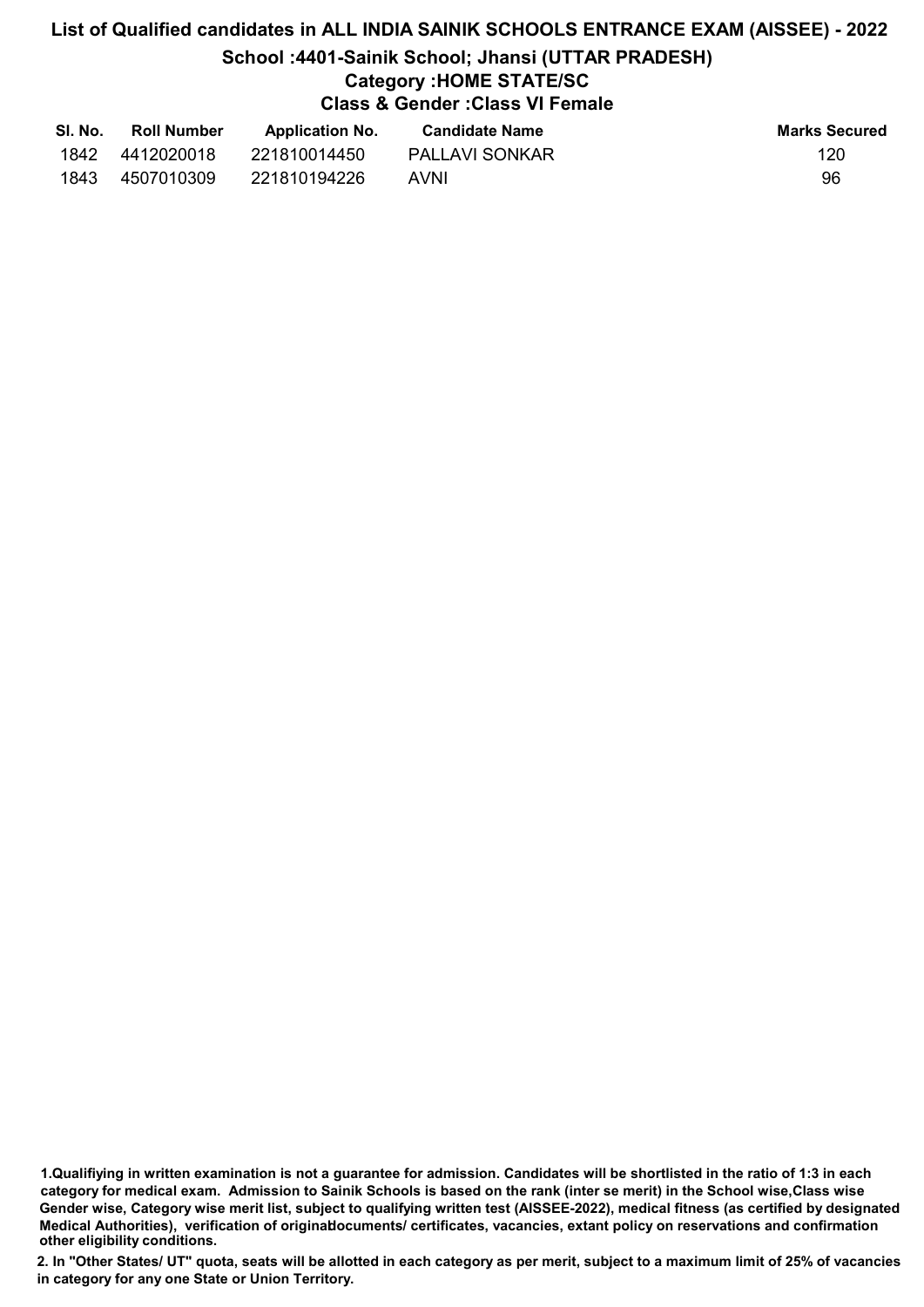## List of Qualified candidates in ALL INDIA SAINIK SCHOOLS ENTRANCE EXAM (AISSEE) - 2022 School :4401-Sainik School; Jhansi (UTTAR PRADESH) Category :HOME STATE/ST Class & Gender :Class VI Female

| SI. No. | <b>Roll Number</b> | <b>Application No.</b> | Candidate Name        | <b>Marks Secured</b> |
|---------|--------------------|------------------------|-----------------------|----------------------|
| 1844    | 4402010406         | 221810091290           | ANJALI KUMARI KHARWAR | 132                  |
| 1845    | 4407010074         | 221810125461           | MINAKSHI GAUD         | 48                   |

<sup>1.</sup>Qualifiying in written examination is not a guarantee for admission. Candidates will be shortlisted in the ratio of 1:3 in each category for medical exam. Admission to Sainik Schools is based on the rank (inter se merit) in the School wise,Class wise Gender wise, Category wise merit list, subject to qualifying written test (AISSEE-2022), medical fitness (as certified by designated Medical Authorities), verification of originablocuments/ certificates, vacancies, extant policy on reservations and confirmation other eligibility conditions.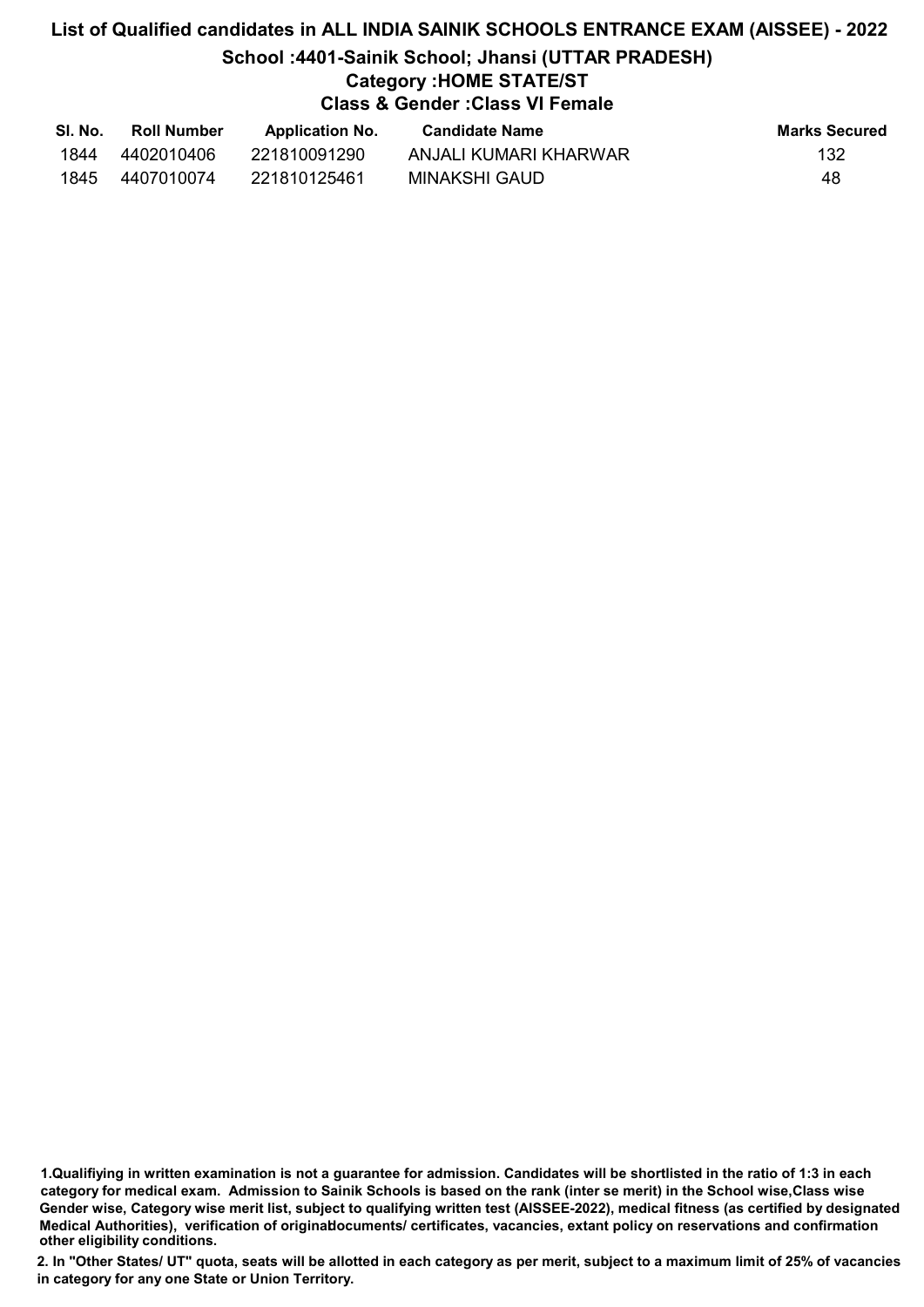#### School :4401-Sainik School; Jhansi (UTTAR PRADESH)

## Category :HOME STATE/OBC

Class & Gender :Class VI Female

| SI. No. | <b>Roll Number</b> | <b>Application No.</b> | <b>Candidate Name</b>    |    | <b>Marks Secured</b> |
|---------|--------------------|------------------------|--------------------------|----|----------------------|
| 1846    | 2001050117         | 221810175263           | <b>PRATISHTHA</b>        |    | 130                  |
| 1847    | 2001050358         | 221810008434           | <b>KOMAL BAGHEL</b>      |    | 127                  |
| 1848    | 2001060021         | 221810092666           | <b>MEET YADAV</b>        |    | 160                  |
| 1849    | 2001060411         | 221810127697           | <b>DISHITA SINGH</b>     |    | 181                  |
| 1850    | 2302040333         | 221810154099           | PRAGYA CHOUDHARY         |    | 150                  |
| 1851    | 2303080132         | 221810121786           | NIDHI KASANA             |    | 169                  |
| 1852    | 2406030042         | 221810124827           | <b>NISHTHA SINGH</b>     |    | 153                  |
| 1853    | 3002020213         | 221810016864           | <b>TAMANNA CHAUDHARY</b> |    | 165                  |
| 1854    | 3901020325         | 221810074838           | <b>PAYAL</b>             |    | 147                  |
| 1855    | 3906010061         | 221810056590           | <b>PARIDHI</b>           |    | 235                  |
| 1856    | 4401010136         | 221810060141           | <b>NANDNI</b>            |    | 179                  |
| 1857    | 4401020080         | 221810129562           | PRIYANSHI VERMA          |    | 192                  |
| 1858    | 4401020095         | 221810157182           | <b>ANJU</b>              |    | 122                  |
| 1859    | 4401020201         | 221810120983           | <b>KUNTI</b>             |    | 172                  |
| 1860    | 4401020234         | 221810172624           | <b>UNNATI</b>            |    | 234                  |
| 1861    | 4401020362         | 221810156375           | YASHIKA                  |    | 141                  |
| 1862    | 4401020491         | 221810166027           | <b>JIYA</b>              |    | 134                  |
| 1863    | 4401030116         | 221810054231           | <b>RICHA RAJPOOT</b>     |    | 166                  |
| 1864    | 4401040117         | 221810161116           | <b>SNEHA YADAV</b>       |    | 166                  |
| 1865    | 4401040166         | 221810054866           | PRATIBHA SAINI           |    | 143                  |
| 1866    | 4401040423         | 221810137449           | LAKSHYATA DHANGAR        |    | 193                  |
| 1867    | 4402010049         | 221810051131           | <b>ANCHAL PATEL</b>      |    | 162                  |
| 1868    | 4404010083         | 221810142409           | <b>RINKI YADAV</b>       |    | 148                  |
| 1869    | 4404010088         | 221810159429           | PRIYANKA YADAV           |    | 184                  |
| 1870    | 4405010258         | 221810111184           | KUMARI LAXMI GUPTA       |    | 159                  |
| 1871    | 4405010287         | 221810085125           | <b>NAVYA GUPTA</b>       |    | 184                  |
| 1872    | 4405020080         | 221810054624           | <b>ANSHIKA YADAV</b>     | AR | 206                  |
| 1873    | 4405020215         | 221810111257           | <b>RENU YADAV</b>        |    | 201                  |
| 1874    | 4405020272         | 221810170348           | <b>POOJA</b>             |    | 138                  |
| 1875    | 4405020299         | 221810184498           | <b>BHUMI</b>             |    | 225                  |
| 1876    | 4405020329         | 221810116359           | <b>ABHAYA YADAV</b>      |    | 128                  |
| 1877    | 4406020232         | 221810194272           | <b>AKANKSHI SINGH</b>    |    | 183                  |
| 1878    | 4406020289         | 221810025333           | <b>VANSHIKA GANGWAR</b>  |    | 126                  |
| 1879    | 4406020418         | 221810116768           | <b>ANJALI</b>            |    | 143                  |
| 1880    | 4407010020         | 221810083240           | <b>DEEPANJALI</b>        |    | 164                  |
| 1881    | 4407010031         | 221810193760           | <b>ADITI GUPTA</b>       |    | 183                  |
| 1882    | 4407010071         | 221810196351           | <b>KHUSHBOO KUMARI</b>   |    | 185                  |
| 1883    | 4407010143         | 221810091854           | <b>SHEETAL SWARNAKAR</b> |    | 225                  |
| 1884    | 4407010167         | 221810173415           | <b>AMRITA YADAV</b>      |    | 134                  |
| 1885    | 4407010188         | 221810124516           | <b>PRINCI YADAV</b>      |    | 232                  |
| 1886    | 4407020152         | 221810167313           | <b>AMRITA YADAV</b>      |    | 155                  |
| 1887    | 4407020154         | 221810172423           | NIVEDITA YADAV           |    | 134                  |
| 1888    | 4407020295         | 221810019256           | <b>ANSHIKA YADAV</b>     |    | 127                  |

1.Qualifiying in written examination is not a guarantee for admission. Candidates will be shortlisted in the ratio of 1:3 in each category for medical exam. Admission to Sainik Schools is based on the rank (inter se merit) in the School wise,Class wise Gender wise, Category wise merit list, subject to qualifying written test (AISSEE-2022), medical fitness (as certified by designated Medical Authorities), verification of originablocuments/ certificates, vacancies, extant policy on reservations and confirmation other eligibility conditions.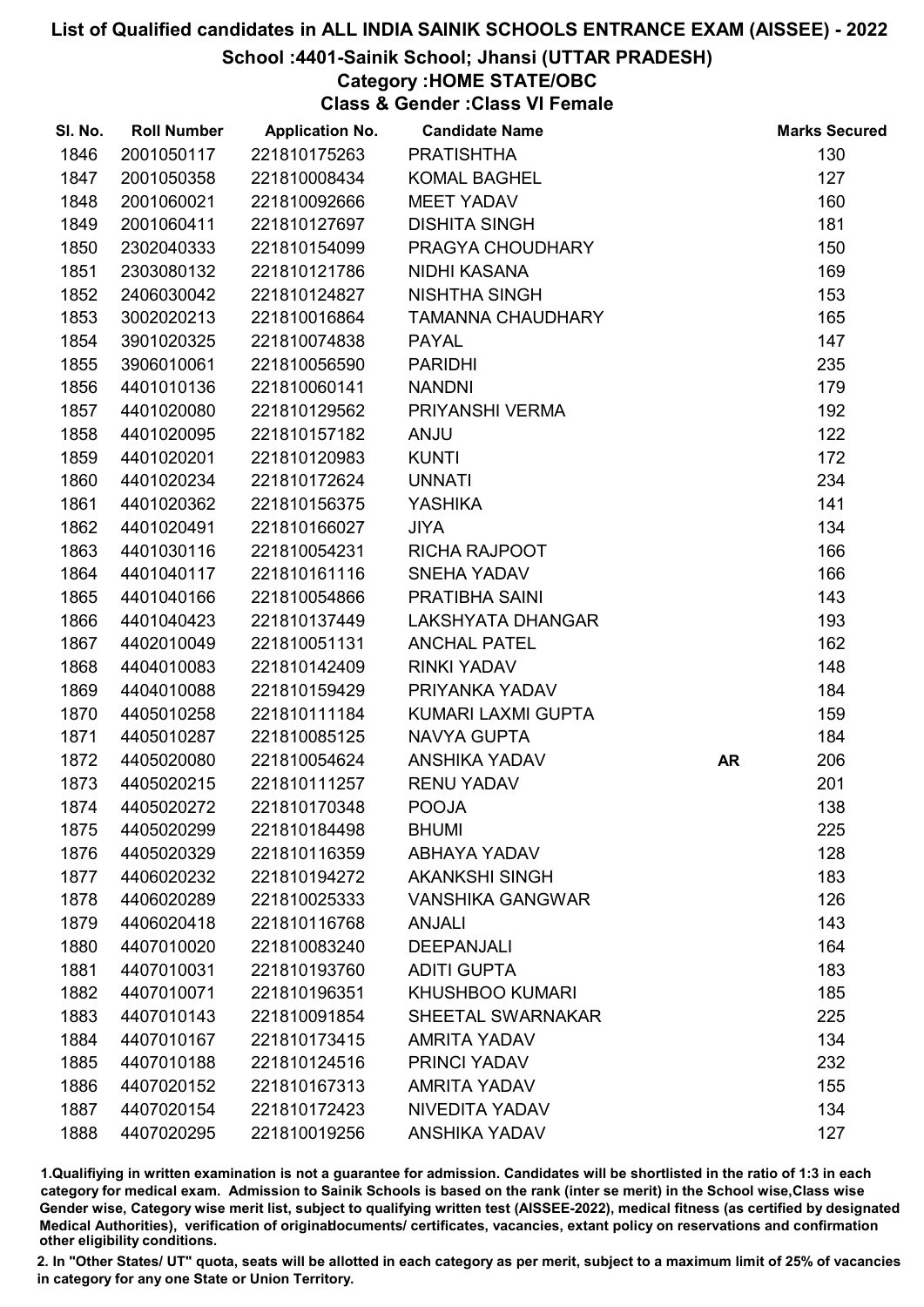### School :4401-Sainik School; Jhansi (UTTAR PRADESH)

## Category :HOME STATE/OBC

Class & Gender :Class VI Female

| SI. No. | <b>Roll Number</b> | <b>Application No.</b> | <b>Candidate Name</b>    |           | <b>Marks Secured</b> |
|---------|--------------------|------------------------|--------------------------|-----------|----------------------|
| 1889    | 4407020308         | 221810124866           | <b>ADITYA YADAV</b>      |           | 188                  |
| 1890    | 4407020378         | 221810078408           | <b>ANSHIKA SINGH</b>     |           | 144                  |
| 1891    | 4407020482         | 221810154808           | KUMARI SHALINI YADAV     |           | 209                  |
| 1892    | 4408010062         | 221810139711           | <b>ANUSHKA NAMDEO</b>    |           | 148                  |
| 1893    | 4408010076         | 221810070710           | <b>VARSHA RATHORE</b>    |           | 157                  |
| 1894    | 4408010170         | 221810107973           | <b>NAVYA YADAV</b>       |           | 176                  |
| 1895    | 4408010248         | 221810189427           | <b>MANYA SHIVHARE</b>    |           | 124                  |
| 1896    | 4408010303         | 221810117129           | <b>KAJAL</b>             |           | 173                  |
| 1897    | 4408010311         | 221810116549           | PRAGYA DEVI              |           | 141                  |
| 1898    | 4408010329         | 221810116789           | <b>LATA KUMARI</b>       |           | 159                  |
| 1899    | 4408020075         | 221810102772           | <b>AGAM NIRANJAN</b>     |           | 219                  |
| 1900    | 4408020086         | 221810034492           | <b>RAUNAK YADAV</b>      |           | 123                  |
| 1901    | 4408020088         | 221810112692           | <b>PARI PATEL</b>        |           | 233                  |
| 1902    | 4408020090         | 221810171792           | <b>SHREYA PATEL</b>      |           | 230                  |
| 1903    | 4408020224         | 221810081815           | <b>NEETI SINGH</b>       |           | 246                  |
| 1904    | 4408020228         | 221810162525           | <b>VANSHIKA YADAV</b>    |           | 167                  |
| 1905    | 4408020246         | 221810092055           | NIDHI RAJPUT             |           | 173                  |
| 1906    | 4408020252         | 221810195955           | ANUSHKA YADAV            |           | 139                  |
| 1907    | 4408020270         | 221810113985           | <b>EKTA YADAV</b>        |           | 166                  |
| 1908    | 4408020276         | 221810142006           | RISHIKA NIRANJAN         |           | 146                  |
| 1909    | 4408020352         | 221810092447           | NANDITA RAJPOOT          |           | 147                  |
| 1910    | 4408020365         | 221810010967           | <b>MANU YADAV</b>        |           | 135                  |
| 1911    | 4408020413         | 221810081328           | KASHISH KUSHWAHA         |           | 182                  |
| 1912    | 4408020442         | 221810081668           | <b>SRISHTI PRAJAPATI</b> |           | 243                  |
| 1913    | 4408020453         | 221810036298           | <b>HARSHITA</b>          |           | 128                  |
| 1914    | 4408020482         | 221810113139           | <b>MAHI</b>              |           | 165                  |
| 1915    | 4409010024         | 221810067050           | <b>VIDUSHI</b>           |           | 228                  |
| 1916    | 4409010063         | 221810038411           | <b>AKRITI PAL</b>        |           | 132                  |
| 1917    | 4409010093         | 221810042871           | <b>DIKSHA YADAV</b>      |           | 184                  |
| 1918    | 4409010197         | 221810115873           | <b>ADITI VERMA</b>       |           | 143                  |
| 1919    | 4409010230         | 221810172354           | <b>ICHCHHA YADAV</b>     |           | 170                  |
| 1920    | 4409010292         | 221810067885           | RAJ LAXMI                |           | 128                  |
| 1921    | 4409010314         | 221810059546           | <b>AKANKSHA SINGH</b>    |           | 211                  |
| 1922    | 4409010423         | 221810014668           | YOGITA VERMA             |           | 145                  |
| 1923    | 4409010504         | 221810058340           | <b>ANSHIKA</b>           |           | 144                  |
| 1924    | 4409010526         | 221810100751           | <b>ANSHIKA</b>           |           | 210                  |
| 1925    | 4409010547         | 221810162152           | <b>SNEHA</b>             |           | 189                  |
| 1926    | 4409010566         | 221810116143           | <b>VANDNA DEVI</b>       |           | 135                  |
| 1927    | 4409010578         | 221810129324           | <b>DISHA</b>             |           | 194                  |
| 1928    | 4409010642         | 221810113287           | <b>RANI</b>              |           | 151                  |
| 1929    | 4410020202         | 221810056502           | <b>JANHAVI VERMA</b>     |           | 151                  |
| 1930    | 4410020496         | 221810155855           | <b>SHIVAM KUSHAWAHA</b>  |           | 158                  |
| 1931    | 4410020600         | 221810105999           | <b>MANSI JAISWAL</b>     | <b>AR</b> | 155                  |

1.Qualifiying in written examination is not a guarantee for admission. Candidates will be shortlisted in the ratio of 1:3 in each category for medical exam. Admission to Sainik Schools is based on the rank (inter se merit) in the School wise,Class wise Gender wise, Category wise merit list, subject to qualifying written test (AISSEE-2022), medical fitness (as certified by designated Medical Authorities), verification of originablocuments/ certificates, vacancies, extant policy on reservations and confirmation other eligibility conditions.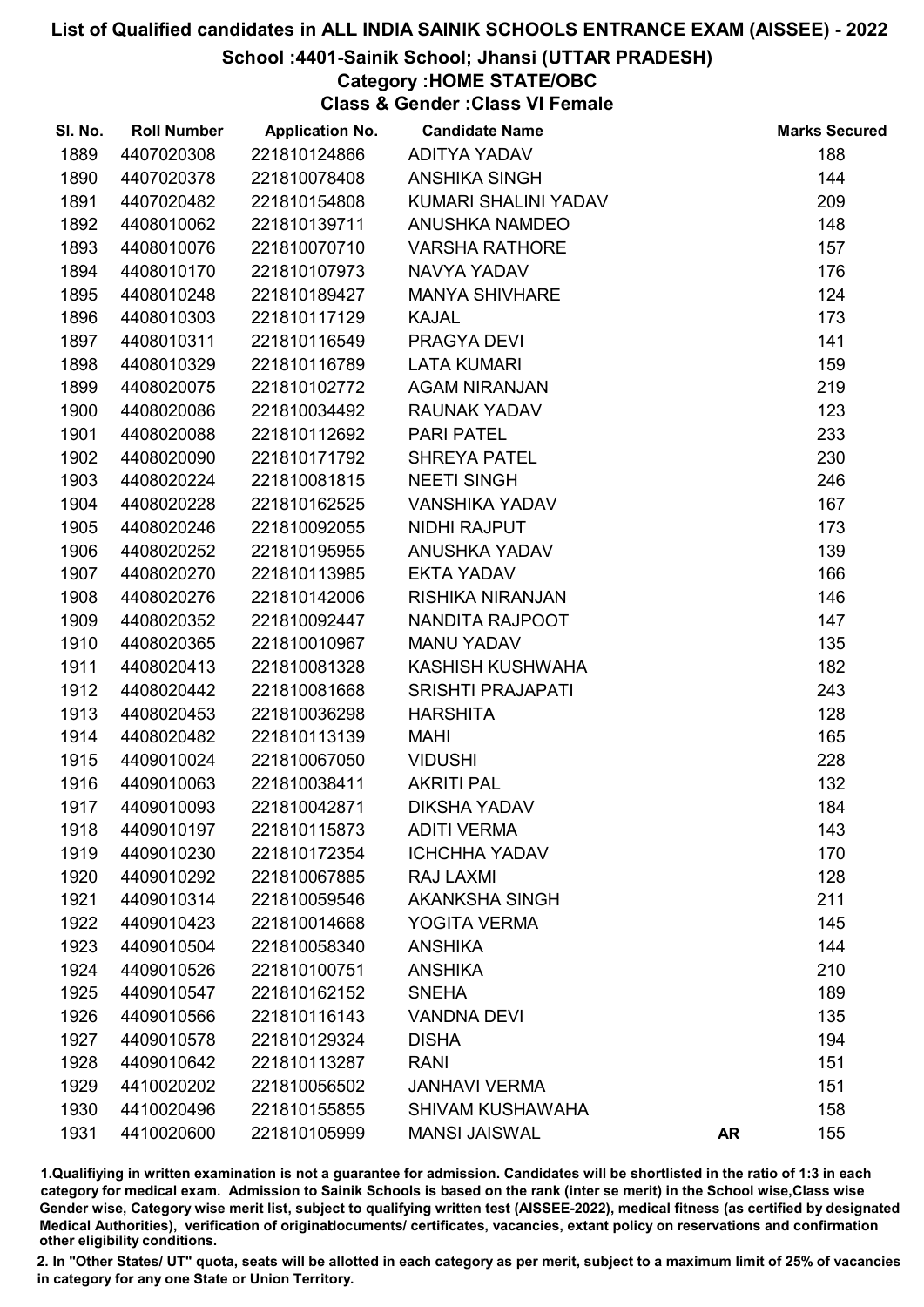#### School :4401-Sainik School; Jhansi (UTTAR PRADESH)

### Category :HOME STATE/OBC

Class & Gender :Class VI Female

| SI. No. | <b>Roll Number</b> | <b>Application No.</b> | <b>Candidate Name</b> | <b>Marks Secured</b> |
|---------|--------------------|------------------------|-----------------------|----------------------|
| 1932    | 4410030048         | 221810015335           | KHUSHBU RANI ANSARI   | 169                  |
| 1933    | 4411030211         | 221810121399           | <b>TANU</b>           | 160                  |
| 1934    | 4412010042         | 221810141490           | CHHAYA YADAV          | 126                  |
| 1935    | 4412010052         | 221810064901           | <b>DISHA YADAV</b>    | 143                  |
| 1936    | 4412010089         | 221810126181           | <b>SHONAL CHAUHAN</b> | 210                  |
| 1937    | 4412010091         | 221810155581           | PRATIMA CHAUHAN       | 164                  |
| 1938    | 4412010319         | 221810119436           | <b>KHUSHBOO PAL</b>   | 137                  |
| 1939    | 4412020131         | 221810016253           | SIDDHI YADAV          | 202                  |
| 1940    | 4412020176         | 221810003494           | <b>MANAVI PATEL</b>   | 150                  |
| 1941    | 4412020459         | 221810111728           | <b>TRISHNA SHAKYA</b> | 196                  |
| 1942    | 4507010079         | 221810108351           | <b>ANUSHKA SAINI</b>  | 162                  |
| 1943    | 4507010104         | 221810007302           | <b>NIDHI SINGH</b>    | 180                  |
| 1944    | 4507010182         | 221810175663           | <b>ANGEL</b>          | 175                  |
| 1945    | 4507010353         | 221810014227           | <b>MANI</b>           | 232                  |
| 1946    | 4507010519         | 221810094714           | <b>SUHANI</b>         | 121                  |
| 1947    | 4508010128         | 221810077420           | <b>SUNAINA</b>        | 183                  |
| 1948    | 4508010182         | 221810076976           | <b>KHUSHI</b>         | 182                  |
| 1949    | 4508020108         | 221810103645           | <b>ANUSHKA</b>        | 197                  |

1.Qualifiying in written examination is not a guarantee for admission. Candidates will be shortlisted in the ratio of 1:3 in each category for medical exam. Admission to Sainik Schools is based on the rank (inter se merit) in the School wise,Class wise Gender wise, Category wise merit list, subject to qualifying written test (AISSEE-2022), medical fitness (as certified by designated Medical Authorities), verification of originablocuments/ certificates, vacancies, extant policy on reservations and confirmation other eligibility conditions.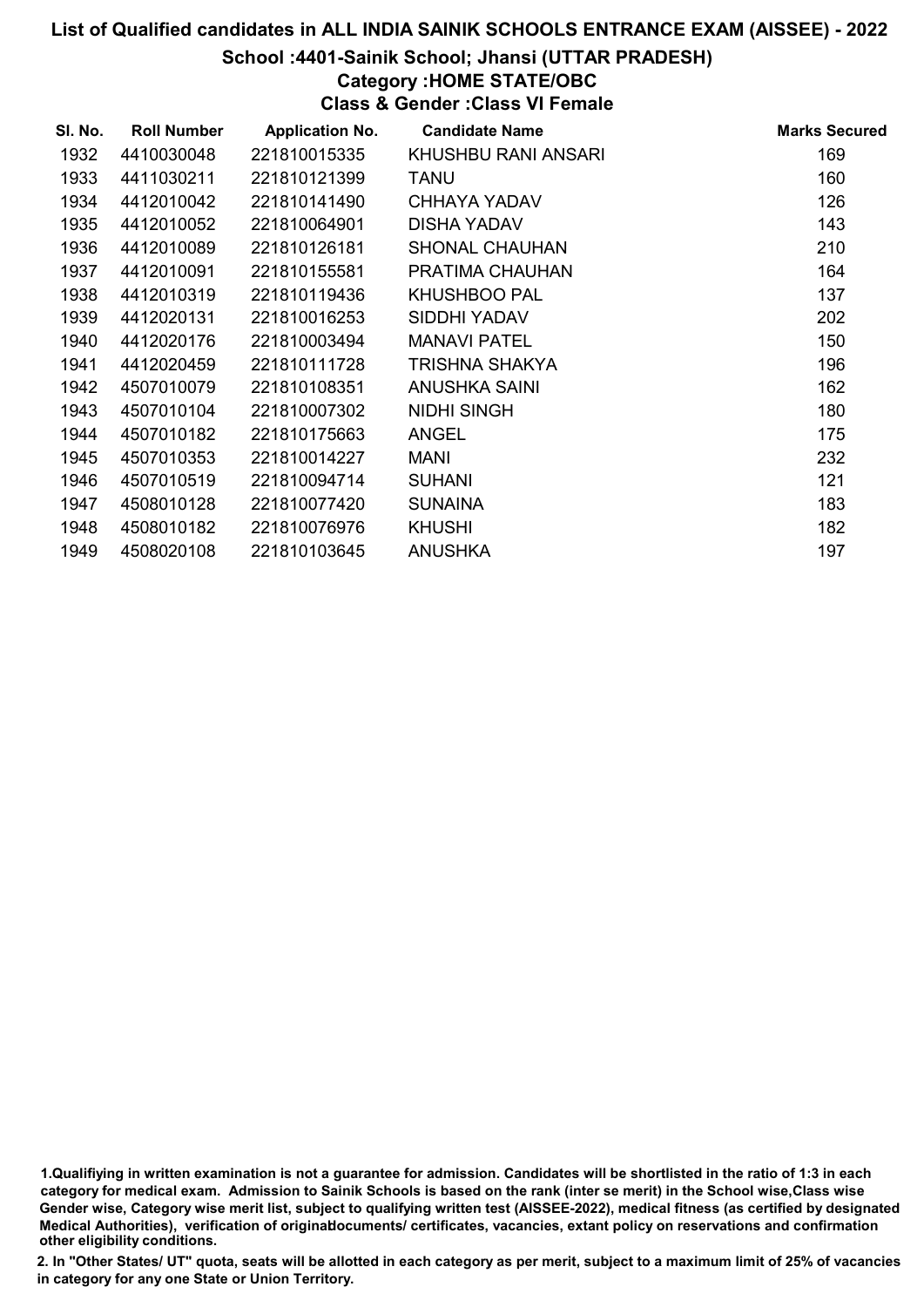#### School :4401-Sainik School; Jhansi (UTTAR PRADESH)

## Category :HOME STATE/DEF

Class & Gender :Class VI Female

| SI. No. | <b>Roll Number</b> | <b>Application No.</b> | <b>Candidate Name</b> | <b>Marks Secured</b> |
|---------|--------------------|------------------------|-----------------------|----------------------|
| 1950    | 2301010171         | 221810074061           | <b>UNNATI SINGH</b>   | 269                  |
| 1951    | 2301020281         | 221810074564           | <b>ANJALI PAL</b>     | 174                  |
| 1952    | 2301020485         | 221810131986           | ANJU SINGH            | 133                  |
| 1953    | 2304040002         | 221810149283           | <b>AWANI</b>          | 161                  |
| 1954    | 3001030423         | 221810052254           | <b>ARADHANA PAL</b>   | 217                  |
| 1955    | 3001040368         | 221810033609           | <b>URJASWITAA</b>     | 158                  |
| 1956    | 3114030194         | 221810135566           | <b>TANU SOLANKI</b>   | 142                  |
| 1957    | 3803010377         | 221810062269           | PRANJALI GUPTA        | 147                  |
| 1958    | 3902010054         | 221810133892           | <b>HONEY</b>          | 140                  |
| 1959    | 3906010179         | 221810177343           | <b>DIVYA KUSHWAHA</b> | 156                  |
| 1960    | 3906010344         | 221810144496           | ANANYA OJHA           | 165                  |
| 1961    | 3908010160         | 221810088588           | <b>SRISHTI SINGH</b>  | 143                  |
| 1962    | 4201030427         | 221810158902           | KANISHKA CHAUHAN      | 145                  |
| 1963    | 4401020240         | 221810102434           | <b>ANSHIKA</b>        | 177                  |
| 1964    | 4401030118         | 221810142331           | <b>PAYAL KUMARI</b>   | 178                  |
| 1965    | 4401030312         | 221810072843           | YASHASWI CHAUDHARY    | 175                  |
| 1966    | 4401040148         | 221810048256           | <b>TANISKA</b>        | 251                  |
| 1967    | 4401040315         | 221810040048           | <b>LATIKA</b>         | 132                  |
| 1968    | 4401040377         | 221810150398           | <b>KANAK PONIA</b>    | 159                  |
| 1969    | 4402010041         | 221810021911           | PRAGYA SINGH          | 138                  |
| 1970    | 4402010128         | 221810018353           | <b>MANDVI</b>         | 134                  |
| 1971    | 4402010253         | 221810114646           | PRIYANSHI PAL         | 198                  |
| 1972    | 4402010259         | 221810043566           | <b>AYUSHI YADAV</b>   | 208                  |
| 1973    | 4405020140         | 221810063587           | <b>YASHVEE</b>        | 173                  |
| 1974    | 4407020441         | 221810106059           | <b>AVANTIKA SINGH</b> | 164                  |
| 1975    | 4407020443         | 221810179259           | <b>SUHANA YADAV</b>   | 144                  |
| 1976    | 4408020128         | 221810170763           | <b>AYUSHI SINGH</b>   | 124                  |
| 1977    | 4408020298         | 221810008736           | <b>UTKARSH</b>        | 149                  |
| 1978    | 4409010219         | 221810002034           | <b>SAKSHI YADAV</b>   | 248                  |
| 1979    | 4409010322         | 221810127066           | <b>VANSHIKA YADAV</b> | 130                  |
| 1980    | 4409010368         | 221810016557           | <b>ANUSHKA</b>        | 122                  |
| 1981    | 4409010486         | 221810105289           | <b>TEJASWANI DEVI</b> | 134                  |
| 1982    | 4410020176         | 221810093381           | <b>ANANYA MISHRA</b>  | 133                  |
| 1983    | 4410030137         | 221810024126           | <b>ICHCHHA MISHRA</b> | 165                  |
| 1984    | 4410030413         | 221810057429           | <b>ANAMIKA YADAV</b>  | 153                  |
| 1985    | 4410030474         | 221810001499           | <b>YASHASWINI</b>     | 129                  |
| 1986    | 4412020040         | 221810151411           | <b>SARA NAZ</b>       | 132                  |
| 1987    | 4502020365         | 221810149103           | <b>VAISHNAVI</b>      | 154                  |
| 1988    | 4508020200         | 221810017927           | <b>MEDHA PATHAK</b>   | 132                  |
| 1989    | 4604010270         | 221810094709           | <b>AMRITA SINGH</b>   | 163                  |

1.Qualifiying in written examination is not a guarantee for admission. Candidates will be shortlisted in the ratio of 1:3 in each category for medical exam. Admission to Sainik Schools is based on the rank (inter se merit) in the School wise,Class wise Gender wise, Category wise merit list, subject to qualifying written test (AISSEE-2022), medical fitness (as certified by designated Medical Authorities), verification of originablocuments/ certificates, vacancies, extant policy on reservations and confirmation other eligibility conditions.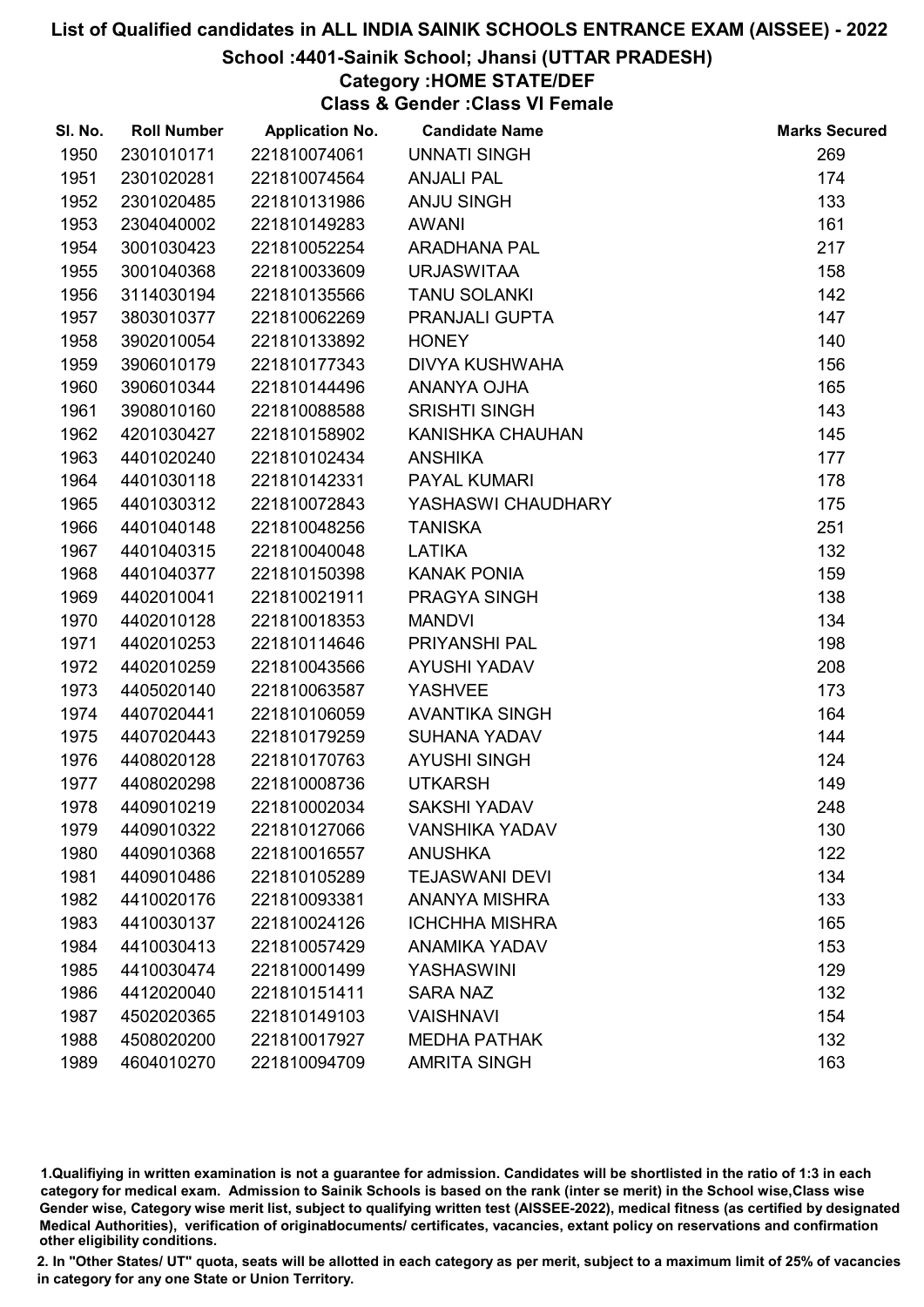### School :4401-Sainik School; Jhansi (UTTAR PRADESH)

### Category :HOME STATE/GEN

Class & Gender :Class VI Female

| SI. No. | <b>Roll Number</b> | <b>Application No.</b> | <b>Candidate Name</b>       | <b>Marks Secured</b> |
|---------|--------------------|------------------------|-----------------------------|----------------------|
| 1990    | 1506010251         | 221810032625           | <b>AFREEN KHAN</b>          | 185                  |
| 1991    | 2001030001         | 221810190000           | <b>LIKUSHA RAJ</b>          | 167                  |
| 1992    | 2001030023         | 221810019400           | <b>AKSHITA SHAMBHAVI</b>    | 137                  |
| 1993    | 2001030230         | 221810017770           | PAKHI PANWAR                | 156                  |
| 1994    | 2001030346         | 221810097911           | ARUNIMA AGNIHOTRI           | 126                  |
| 1995    | 2001030465         | 221810192951           | <b>KASHISH CHAUDHARY</b>    | 222                  |
| 1996    | 2001030578         | 221810011785           | NIVEDITA GUPTA              | 250                  |
| 1997    | 2001030686         | 221810151278           | <b>KHUSHI SHARMA</b>        | 146                  |
| 1998    | 2001040471         | 221810013223           | <b>NILAKSHI MISHRA</b>      | 155                  |
| 1999    | 2001050258         | 221810053204           | <b>SHAMBHAVI CHATURVEDI</b> | 149                  |
| 2000    | 2001050656         | 221810005635           | SNIGDHA SINGH               | 135                  |
| 2001    | 2001050657         | 221810014835           | AARNA SRIVASTAVA            | 195                  |
| 2002    | 2001050714         | 221810128165           | <b>VIDHITA</b>              | 221                  |
| 2003    | 2001050738         | 221810028965           | <b>RASHI TOMER</b>          | 202                  |
| 2004    | 2001060165         | 221810013017           | ANSHIKA SRIVASTAVA          | 127                  |
| 2005    | 2001060381         | 221810056587           | ANSHIKA SHARMA              | 198                  |
| 2006    | 2001060392         | 221810060987           | AARYA VASHISTHA             | 125                  |
| 2007    | 2001060402         | 221810007397           | <b>ARCHISHA SHARMA</b>      | 130                  |
| 2008    | 2001060412         | 221810095797           | <b>LATIKA BHATI</b>         | 237                  |
| 2009    | 2001060866         | 221810025749           | AADYA GUPTA                 | 169                  |
| 2010    | 2302030375         | 221810025116           | ANUSHKA TYAGI               | 197                  |
| 2011    | 2612010287         | 221810193108           | <b>VIDISHA</b>              | 159                  |
| 2012    | 3002030034         | 221810121140           | <b>SHIKHA</b>               | 136                  |
| 2013    | 3801020240         | 221810112899           | <b>SIPPU YADAV</b>          | 137                  |
| 2014    | 3901020090         | 221810041424           | <b>VAISHNAVI MISHRA</b>     | 168                  |
| 2015    | 4401010012         | 221810149600           | <b>AKSHRA MODI</b>          | 149                  |
| 2016    | 4401020042         | 221810138822           | <b>AVNI NIRWAN</b>          | 241                  |
| 2017    | 4401020207         | 221810082393           | <b>HIMANI SINGH</b>         | 162                  |
| 2018    | 4401020210         | 221810020693           | <b>RUKMANI GAUR</b>         | 154                  |
| 2019    | 4401030074         | 221810109080           | <b>ISHIKA KUMARI</b>        | 214                  |
| 2020    | 4401030096         | 221810040901           | <b>DIVYANSHI JADAUN</b>     | 180                  |
| 2021    | 4401030337         | 221810111673           | <b>MUSKAN CHAUDHARY</b>     | 141                  |
| 2022    | 4401030353         | 221810071683           | <b>RIYA PONIA</b>           | 225                  |
| 2023    | 4401030410         | 221810070544           | <b>BHUMIKA SARASWAT</b>     | 153                  |
| 2024    | 4401030460         | 221810009484           | <b>BHAKTI TOMAR</b>         | 136                  |
| 2025    | 4401040066         | 221810040655           | <b>KIRTI CHAUDHARY</b>      | 220                  |
| 2026    | 4401040076         | 221810047565           | <b>RITU SHARMA</b>          | 225                  |
| 2027    | 4401040098         | 221810019095           | PREETEE KUMARI              | 179                  |
| 2028    | 4401040251         | 221810164667           | <b>KHUSHI PONIYA</b>        | 157                  |
| 2029    | 4401040346         | 221810109168           | <b>HANSIKA CHAUDHARY</b>    | 250                  |
| 2030    | 4401040390         | 221810022219           | <b>SAKSHI</b>               | 143                  |
| 2031    | 4401040467         | 221810100399           | <b>HARSHITA PANDEY</b>      | 217                  |
| 2032    | 4401040470         | 221810013599           | <b>AKANKSHA SINGH</b>       | 219                  |

1.Qualifiying in written examination is not a guarantee for admission. Candidates will be shortlisted in the ratio of 1:3 in each category for medical exam. Admission to Sainik Schools is based on the rank (inter se merit) in the School wise,Class wise Gender wise, Category wise merit list, subject to qualifying written test (AISSEE-2022), medical fitness (as certified by designated Medical Authorities), verification of originablocuments/ certificates, vacancies, extant policy on reservations and confirmation other eligibility conditions.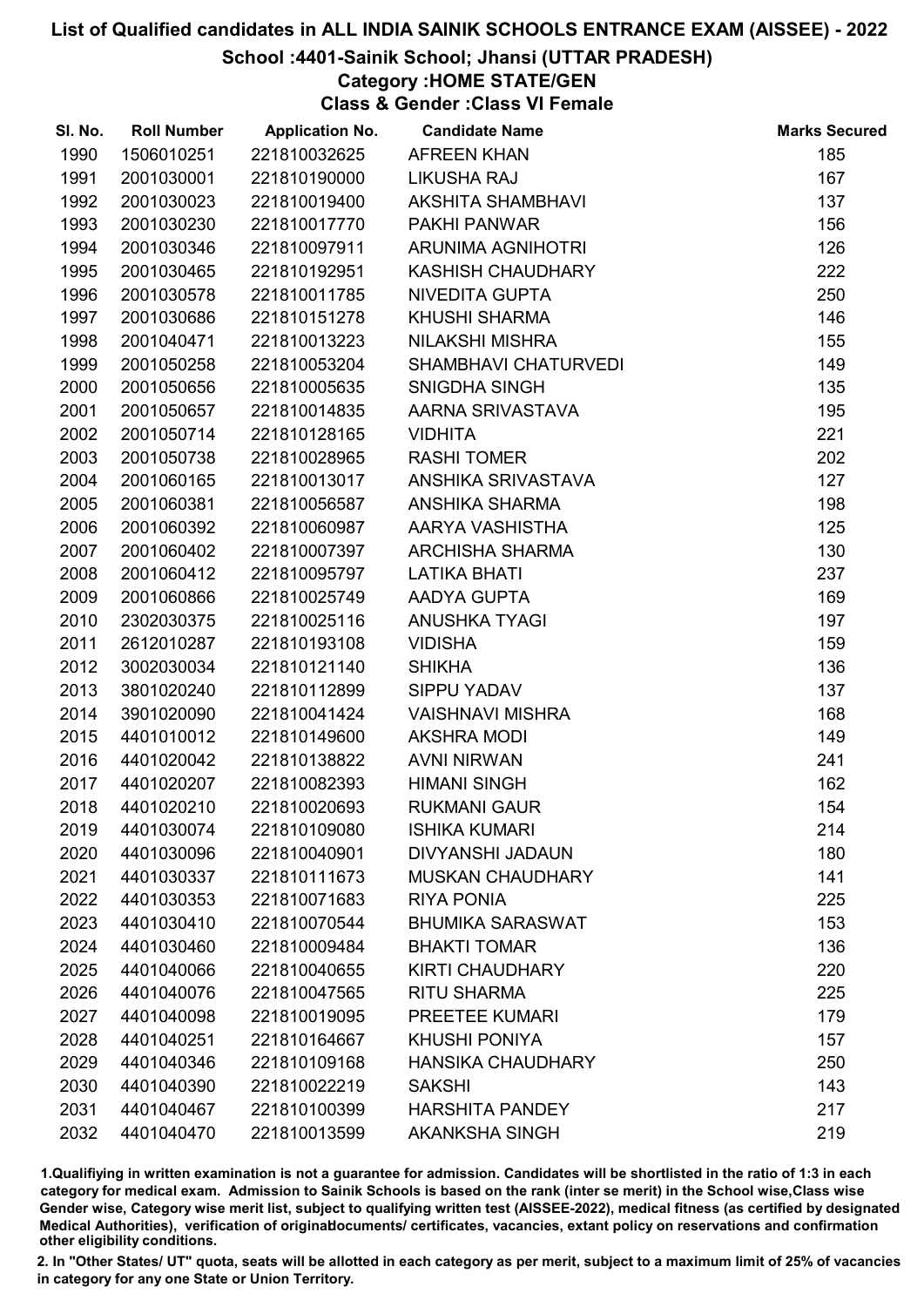## School :4401-Sainik School; Jhansi (UTTAR PRADESH)

## Category :HOME STATE/GEN

Class & Gender :Class VI Female

| SI. No. | <b>Roll Number</b> | <b>Application No.</b> | <b>Candidate Name</b>    | <b>Marks Secured</b> |
|---------|--------------------|------------------------|--------------------------|----------------------|
| 2033    | 4402010096         | 221810115862           | <b>SUHANI RAJ</b>        | 137                  |
| 2034    | 4402010371         | 221810114759           | <b>SHREYA YADAV</b>      | 124                  |
| 2035    | 4402010522         | 221810104997           | <b>ISHA SHUKLA</b>       | 246                  |
| 2036    | 4404010005         | 221810194321           | <b>RITIKA GOSWAMI</b>    | 150                  |
| 2037    | 4405010071         | 221810146521           | <b>KANISHKA SINGH</b>    | 241                  |
| 2038    | 4405010159         | 221810119392           | <b>DIVYANSHI SINGH</b>   | 195                  |
| 2039    | 4405020019         | 221810166570           | <b>TANISHKA</b>          | 127                  |
| 2040    | 4405020020         | 221810147770           | SHRISTEE RAI             | 131                  |
| 2041    | 4405020024         | 221810057311           | <b>ANANTA RAI</b>        | 160                  |
| 2042    | 4405020091         | 221810140545           | PRAGATI SINGH            | 140                  |
| 2043    | 4405020170         | 221810055869           | <b>KIRAN PRADHAN</b>     | 262                  |
| 2044    | 4406010297         | 221810063656           | <b>DARSHIKA KUMARI</b>   | 167                  |
| 2045    | 4406020010         | 221810076900           | ANANYA SARASWAT          | 208                  |
| 2046    | 4406020036         | 221810010630           | <b>MANVI</b>             | 146                  |
| 2047    | 4406020295         | 221810194043           | <b>VANI SINGH</b>        | 195                  |
| 2048    | 4406030034         | 221810086824           | <b>GAURVI SHARMA</b>     | 175                  |
| 2049    | 4406030318         | 221810057897           | <b>SMRITI MISHRA</b>     | 170                  |
| 2050    | 4406030435         | 221810009249           | <b>DRISNA ANIL</b>       | 244                  |
| 2051    | 4407010011         | 221810163020           | <b>RIMJHIM</b>           | 171                  |
| 2052    | 4407010057         | 221810086821           | <b>KAISHAVI GUPT</b>     | 187                  |
| 2053    | 4407020006         | 221810097710           | <b>NIHARIKA</b>          | 131                  |
| 2054    | 4407020069         | 221810136531           | <b>KRITIKA TIWARI</b>    | 148                  |
| 2055    | 4407020101         | 221810055712           | <b>ANSHIKA SINGH</b>     | 150                  |
| 2056    | 4407020110         | 221810081032           | <b>ARYA</b>              | 222                  |
| 2057    | 4407020120         | 221810006352           | ANNANYA DUBEY            | 191                  |
| 2058    | 4407020221         | 221810147364           | <b>ANANYA SINGH</b>      | 232                  |
| 2059    | 4407020226         | 221810178184           | <b>SHREYA SINGH</b>      | 156                  |
| 2060    | 4407020289         | 221810052636           | <b>AMRITA TRIPATHI</b>   | 148                  |
| 2061    | 4407020291         | 221810155736           | <b>HABIBA SIDDIQUI</b>   | 122                  |
| 2062    | 4407020394         | 221810109758           | <b>PALAK MISHRA</b>      | 174                  |
| 2063    | 4407020401         | 221810027778           | <b>VAISHNAVI MISHRA</b>  | 132                  |
| 2064    | 4407020529         | 221810177569           | <b>TANU CHAUHAN</b>      | 214                  |
| 2065    | 4408010021         | 221810036130           | <b>ISTUTI DUBEY</b>      | 240                  |
| 2066    | 4408010043         | 221810119270           | <b>AANYA PATHAK</b>      | 167                  |
| 2067    | 4408010053         | 221810177301           | <b>KAVYA DUBEY</b>       | 121                  |
| 2068    | 4408010134         | 221810061632           | <b>VAISHNAVI SEN</b>     | 128                  |
| 2069    | 4408010200         | 221810101025           | AARADHYA CHANSOLIYA      | 132                  |
| 2070    | 4408010208         | 221810169735           | <b>VAISHNAVEE MISHRA</b> | 150                  |
| 2071    | 4408010270         | 221810050997           | <b>UPASNA SINGH</b>      | 133                  |
| 2072    | 4408010271         | 221810084508           | <b>APARNA TIWARI</b>     | 144                  |
| 2073    | 4408010305         | 221810036439           | <b>STUTI DWIVEDI</b>     | 165                  |
| 2074    | 4408010322         | 221810173779           | <b>LAVANYA PAASTOR</b>   | 144                  |
| 2075    | 4408020008         | 221810112451           | <b>KINJAL</b>            | 205                  |

1.Qualifiying in written examination is not a guarantee for admission. Candidates will be shortlisted in the ratio of 1:3 in each category for medical exam. Admission to Sainik Schools is based on the rank (inter se merit) in the School wise,Class wise Gender wise, Category wise merit list, subject to qualifying written test (AISSEE-2022), medical fitness (as certified by designated Medical Authorities), verification of originablocuments/ certificates, vacancies, extant policy on reservations and confirmation other eligibility conditions.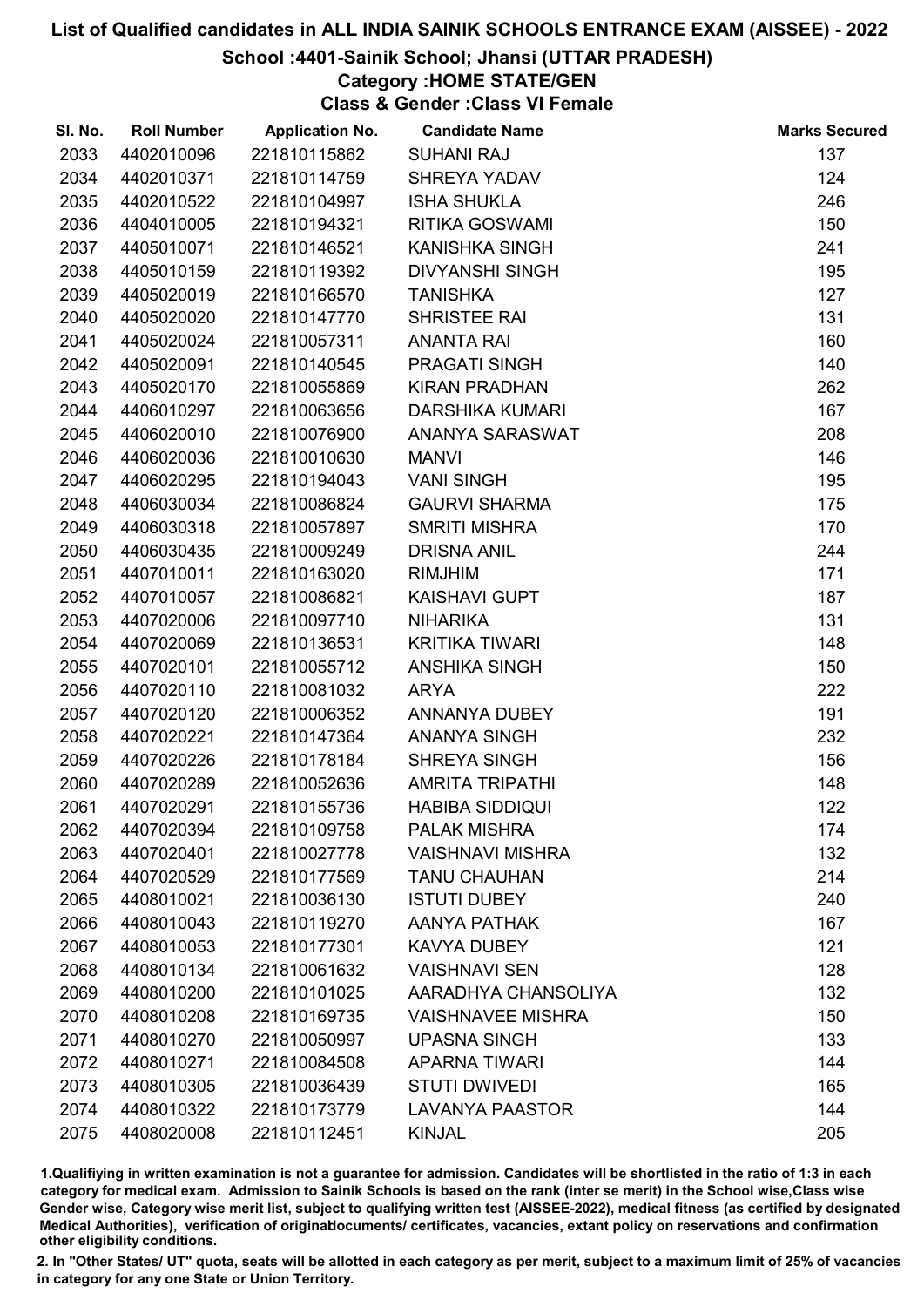### School :4401-Sainik School; Jhansi (UTTAR PRADESH)

### Category :HOME STATE/GEN

Class & Gender :Class VI Female

| SI. No. | <b>Roll Number</b> | <b>Application No.</b> | <b>Candidate Name</b>  | <b>Marks Secured</b> |
|---------|--------------------|------------------------|------------------------|----------------------|
| 2076    | 4408020069         | 221810140652           | <b>AROHI BIRTHARE</b>  | 132                  |
| 2077    | 4408020122         | 221810168753           | <b>VAISHNAVI</b>       | 160                  |
| 2078    | 4408020131         | 221810082073           | <b>BHOOMI SINGH</b>    | 166                  |
| 2079    | 4408020134         | 221810122473           | <b>JAGRUTI BEHAL</b>   | 202                  |
| 2080    | 4408020150         | 221810112404           | <b>SRASTI SINGH</b>    | 180                  |
| 2081    | 4408020157         | 221810155414           | NISHTHA NAMDEV         | 132                  |
| 2082    | 4408020173         | 221810006444           | <b>GEETIKA GARG</b>    | 203                  |
| 2083    | 4408020181         | 221810166664           | ANSHIKA BHADAURIYA     | 136                  |
| 2084    | 4408020182         | 221810057074           | <b>RIDIMA KHARE</b>    | 139                  |
| 2085    | 4408020193         | 221810119974           | <b>NEHAL GUPTA</b>     | 270                  |
| 2086    | 4408020237         | 221810119835           | <b>MANYA GUPTA</b>     | 187                  |
| 2087    | 4408020238         | 221810071145           | <b>SWASTI PATHAK</b>   | 222                  |
| 2088    | 4408020292         | 221810075036           | <b>ANUSHKA TYAGI</b>   | 146                  |
| 2089    | 4408020339         | 221810162227           | <b>SONAKSHI</b>        | 211                  |
| 2090    | 4408020357         | 221810166357           | <b>VAISHALI GUPTA</b>  | 269                  |
| 2091    | 4408020397         | 221810177908           | <b>RISHIKA SINGH</b>   | 153                  |
| 2092    | 4408020398         | 221810048018           | <b>AMRISHA PATHAK</b>  | 173                  |
| 2093    | 4408020425         | 221810134348           | <b>SAMRADHI TAPA</b>   | 132                  |
| 2094    | 4408020481         | 221810166039           | <b>JAHNVI PATHAK</b>   | 134                  |
| 2095    | 4409010043         | 221810049680           | <b>ANANYA TIWARI</b>   | 129                  |
| 2096    | 4409010051         | 221810044101           | ANANYA SINGH           | 178                  |
| 2097    | 4409010140         | 221810016462           | <b>MISTHI DWIVEDI</b>  | 176                  |
| 2098    | 4409010165         | 221810073613           | <b>KANYAKA SINGH</b>   | 166                  |
| 2099    | 4409010180         | 221810131433           | <b>GAURI BHADAURIA</b> | 167                  |
| 2100    | 4409010194         | 221810097373           | AKSHITA SINGH CHAUHAN  | 143                  |
| 2101    | 4409010237         | 221810103674           | <b>SHIVANI SINGH</b>   | 149                  |
| 2102    | 4409010262         | 221810174725           | <b>DIVYA RAJPUT</b>    | 169                  |
| 2103    | 4409010269         | 221810036535           | AARMYA BAJPAI          | 249                  |
| 2104    | 4409010431         | 221810067188           | AALIYA SRIVASTAVA      | 153                  |
| 2105    | 4409010445         | 221810086809           | <b>CHITTRA MISHRA</b>  | 217                  |
| 2106    | 4409010469         | 221810039849           | <b>ADITI MISHRA</b>    | 123                  |
| 2107    | 4409010518         | 221810143511           | <b>ANJALI SINGH</b>    | 128                  |
| 2108    | 4409010522         | 221810194231           | <b>KRATIKA PURWAR</b>  | 241                  |
| 2109    | 4409010533         | 221810193681           | YASHI GUPTA            | 184                  |
| 2110    | 4409010546         | 221810067642           | <b>GAURI VISHNOI</b>   | 196                  |
| 2111    | 4409010574         | 221810110804           | <b>SHUBHI DIXIT</b>    | 134                  |
| 2112    | 4409010587         | 221810055225           | <b>RASHI SINGH</b>     | 140                  |
| 2113    | 4409010662         | 221810036478           | <b>NAVYA SHUKLA</b>    | 141                  |
| 2114    | 4410010001         | 221810124422           | <b>ANANYA RAI</b>      | 141                  |
| 2115    | 4410020069         | 221810108660           | <b>AARAVI</b>          | 260                  |
| 2116    | 4410020076         | 221810012470           | <b>ARPITA MISHRA</b>   | 186                  |
| 2117    | 4410020339         | 221810113733           | <b>MAHEK DWIVEDI</b>   | 131                  |
| 2118    | 4410020361         | 221810088453           | <b>SAKSHI SINGH</b>    | 174                  |

1.Qualifiying in written examination is not a guarantee for admission. Candidates will be shortlisted in the ratio of 1:3 in each category for medical exam. Admission to Sainik Schools is based on the rank (inter se merit) in the School wise,Class wise Gender wise, Category wise merit list, subject to qualifying written test (AISSEE-2022), medical fitness (as certified by designated Medical Authorities), verification of originablocuments/ certificates, vacancies, extant policy on reservations and confirmation other eligibility conditions.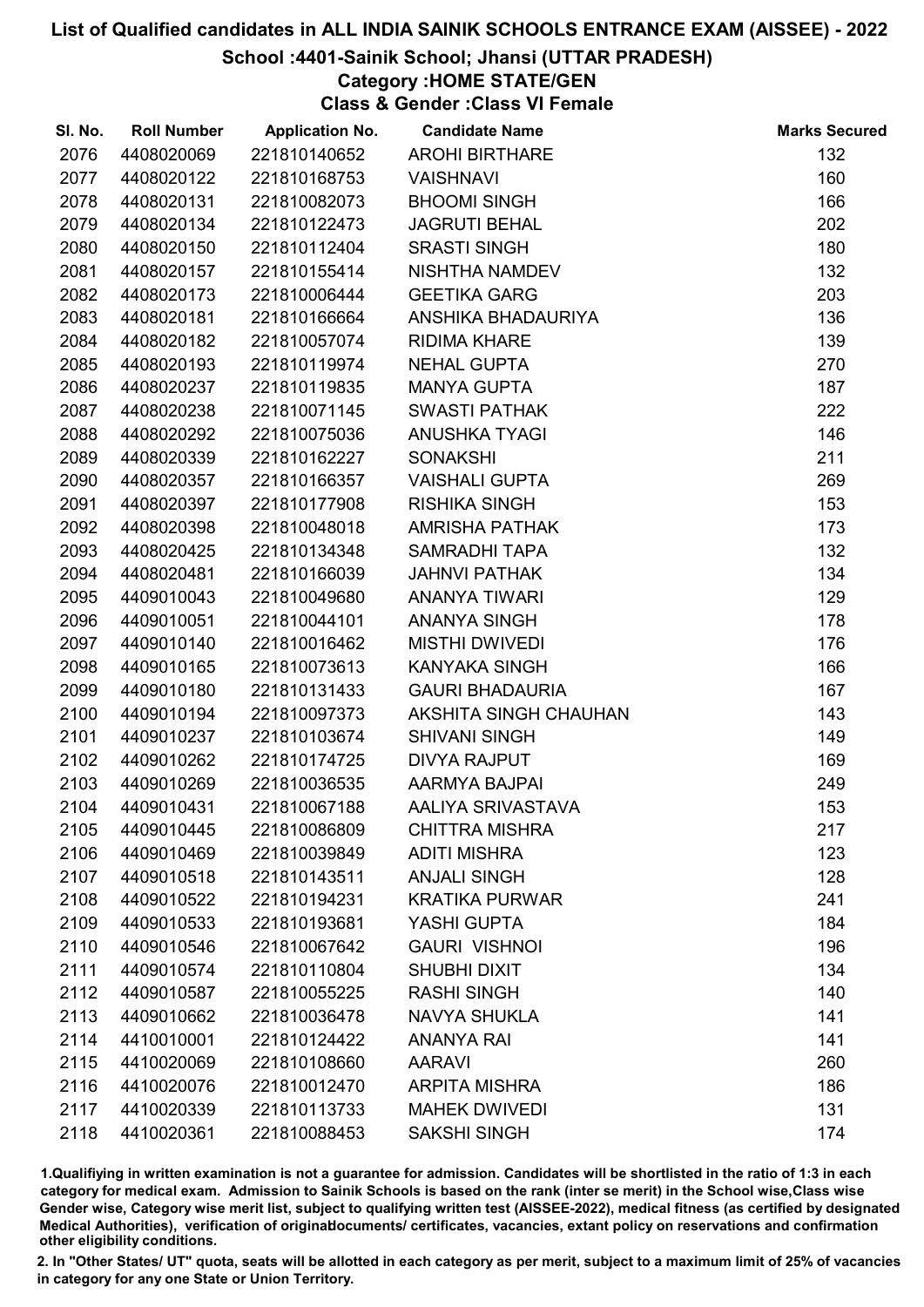#### School :4401-Sainik School; Jhansi (UTTAR PRADESH)

### Category :HOME STATE/GEN

Class & Gender :Class VI Female

| SI. No. | <b>Roll Number</b> | <b>Application No.</b> | <b>Candidate Name</b>   | <b>Marks Secured</b> |
|---------|--------------------|------------------------|-------------------------|----------------------|
| 2119    | 4410020474         | 221810043274           | <b>GARGI AGARWAL</b>    | 218                  |
| 2120    | 4410030127         | 221810023216           | <b>VANSHIKA SINGH</b>   | 199                  |
| 2121    | 4410030150         | 221810048926           | <b>ROHINI</b>           | 170                  |
| 2122    | 4410030238         | 221810137837           | PRATISHTHA DUBEY        | 126                  |
| 2123    | 4411010237         | 221810054344           | <b>PRIYANKA</b>         | 147                  |
| 2124    | 4411010254         | 221810085774           | ARADHYA SINGH           | 153                  |
| 2125    | 4411020236         | 221810038515           | <b>TANANYA TYAGI</b>    | 169                  |
| 2126    | 4412010099         | 221810147591           | <b>SHNEHA PANDEY</b>    | 152                  |
| 2127    | 4412020024         | 221810052860           | VAISHNAVI SINGH         | 170                  |
| 2128    | 4412020174         | 221810063194           | <b>KHUSHI TIWARI</b>    | 123                  |
| 2129    | 4412020281         | 221810174807           | <b>ADITI CHAUBEY</b>    | 184                  |
| 2130    | 4412020468         | 221810153448           | <b>SHREYA SINGH</b>     | 188                  |
| 2131    | 4502020944         | 221810072558           | <b>SHRUTI</b>           | 131                  |
| 2132    | 4505010057         | 221810081820           | <b>AVIKA SINGH</b>      | 184                  |
| 2133    | 4505010113         | 221810124808           | <b>CHHAYA TOMAR</b>     | 181                  |
| 2134    | 4507010246         | 221810048215           | <b>KHUSHI RATHI</b>     | 139                  |
| 2135    | 4507010446         | 221810160759           | YUKTI MALIK             | 153                  |
| 2136    | 4508010060         | 221810055031           | <b>HRIDYANSHI SINGH</b> | 123                  |

1.Qualifiying in written examination is not a guarantee for admission. Candidates will be shortlisted in the ratio of 1:3 in each category for medical exam. Admission to Sainik Schools is based on the rank (inter se merit) in the School wise,Class wise Gender wise, Category wise merit list, subject to qualifying written test (AISSEE-2022), medical fitness (as certified by designated Medical Authorities), verification of originablocuments/ certificates, vacancies, extant policy on reservations and confirmation other eligibility conditions.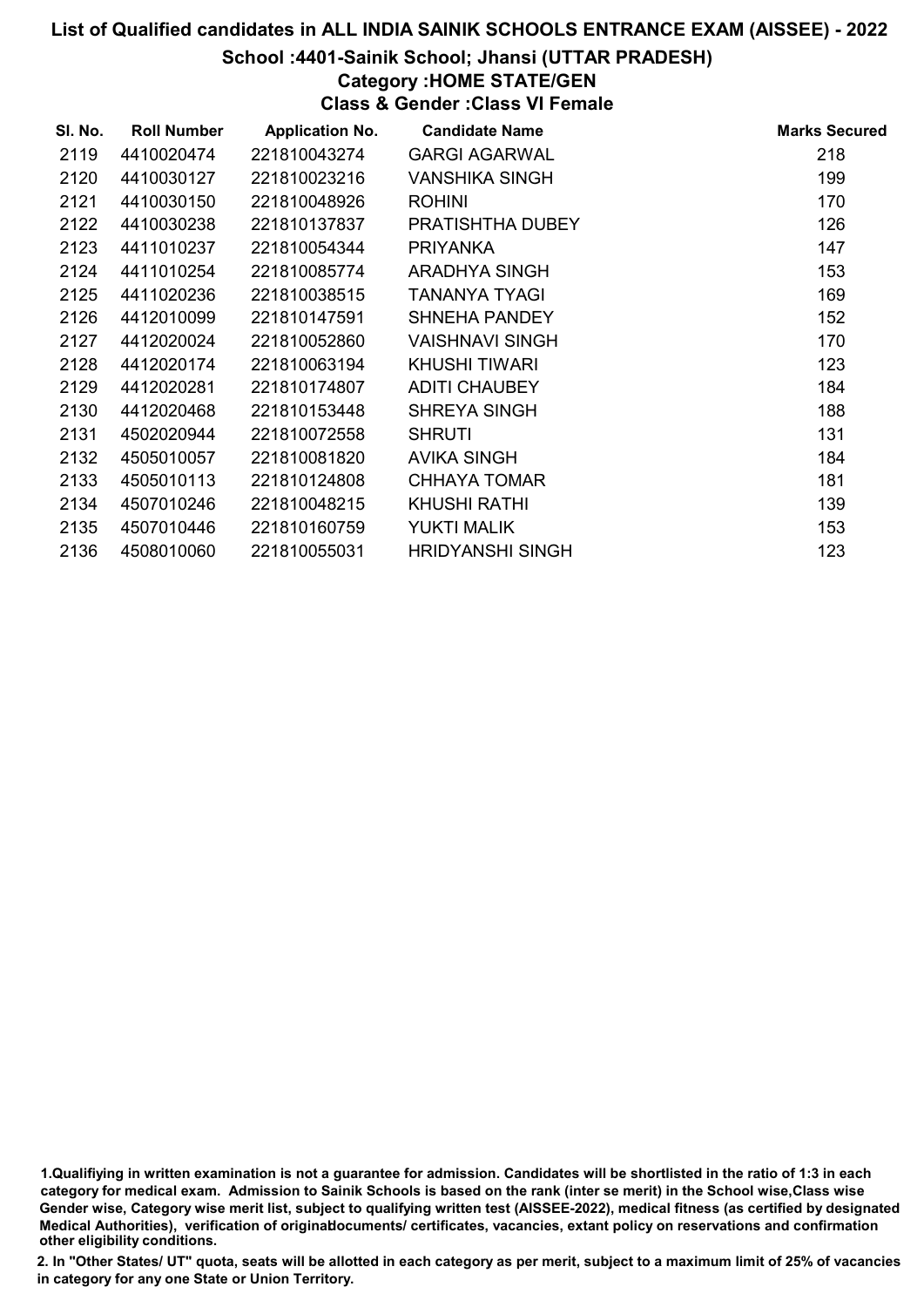## School :4401-Sainik School; Jhansi (UTTAR PRADESH)

### Category :OTHER STATE/SC

Class & Gender :Class VI Female

| SI. No. | <b>Roll Number</b> | <b>Application No.</b> | <b>Candidate Name</b> | <b>Marks Secured</b> |
|---------|--------------------|------------------------|-----------------------|----------------------|
| 2137    | 1501010459         | 221810046694           | <b>AKRITI KUMARI</b>  | 233                  |
| 2138    | 1506010301         | 221810163126           | <b>CHHAYA RANI</b>    | 237                  |
| 2139    | 1507010067         | 221810028562           | KUMARI KHUSHI         | 90                   |
| 2140    | 3001030417         | 221810178844           | CHHAVI PARIHAR        | 178                  |
| 2141    | 3002010067         | 221810133160           | <b>MOHINI</b>         | 116                  |
| 2142    | 3002010222         | 221810167591           | <b>PALAK</b>          | 115                  |
| 2143    | 3903020292         | 221810111608           | <b>SHIVANI SALVI</b>  | 111                  |
| 2144    | 4408010083         | 221810132450           | <b>RESHMA</b>         | 78                   |
| 2145    | 4408010288         | 221810175458           | NANDINI AHIRWAR       | 130                  |
| 2146    | 4408020139         | 221810166183           | SAKSHI AHIRWAR        | 99                   |

1.Qualifiying in written examination is not a guarantee for admission. Candidates will be shortlisted in the ratio of 1:3 in each category for medical exam. Admission to Sainik Schools is based on the rank (inter se merit) in the School wise,Class wise Gender wise, Category wise merit list, subject to qualifying written test (AISSEE-2022), medical fitness (as certified by designated Medical Authorities), verification of originablocuments/ certificates, vacancies, extant policy on reservations and confirmation other eligibility conditions.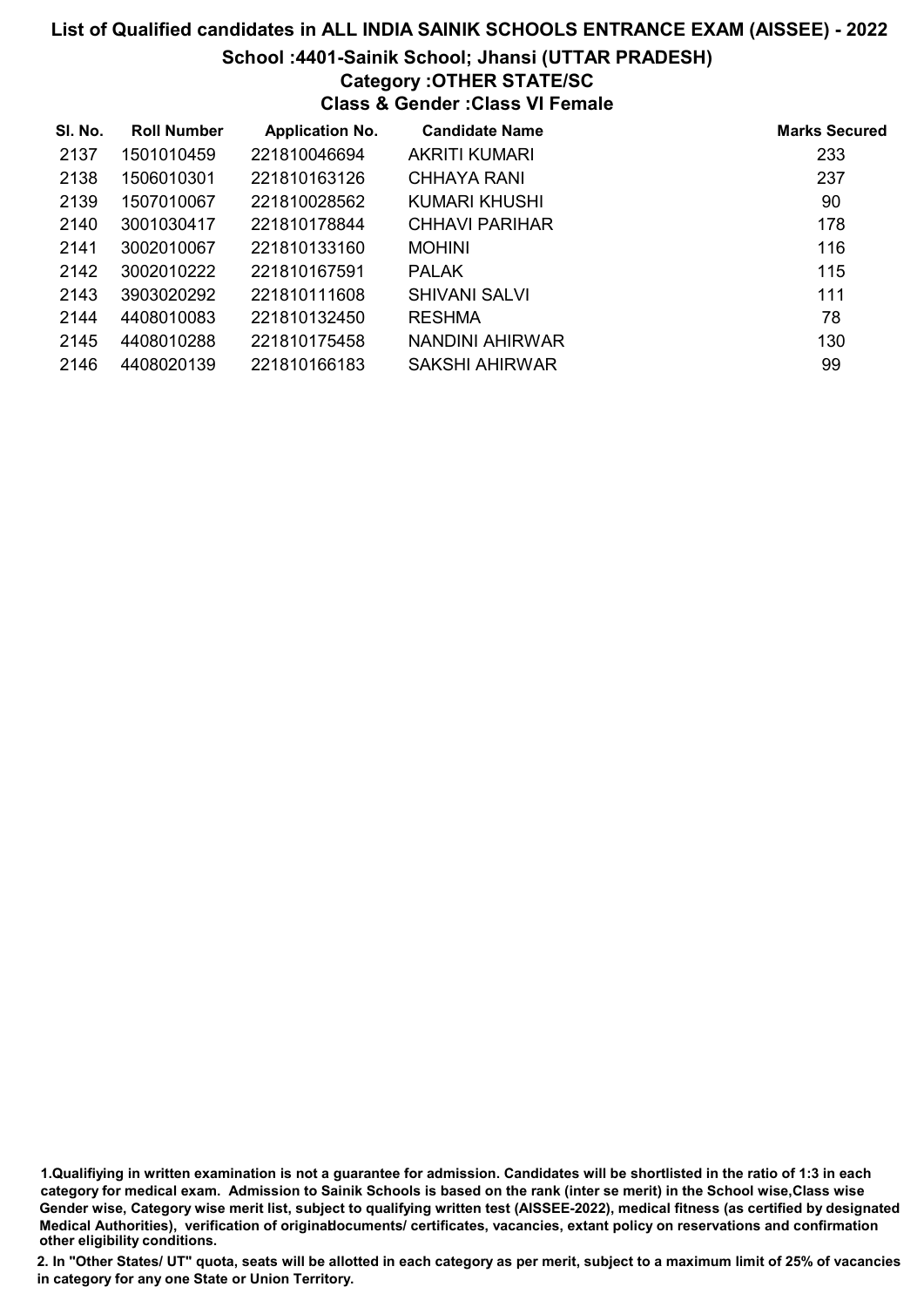# List of Qualified candidates in ALL INDIA SAINIK SCHOOLS ENTRANCE EXAM (AISSEE) - 2022 School :4401-Sainik School; Jhansi (UTTAR PRADESH) Category :OTHER STATE/ST Class & Gender :Class VI Female

| SI. No. | <b>Roll Number</b> | <b>Application No.</b> | <b>Candidate Name</b> | <b>Marks Secured</b> |
|---------|--------------------|------------------------|-----------------------|----------------------|
| 2147    | 1506010334         | 221810103096           | SWETA KUMARI          | 165                  |
| 2148    | 3001020100         | 221810107280           | YOSHITA NARNAURE      | 90                   |
| 2149    | 4409010372         | 221810044867           | ANU PRIYA             | 150                  |

1.Qualifiying in written examination is not a guarantee for admission. Candidates will be shortlisted in the ratio of 1:3 in each category for medical exam. Admission to Sainik Schools is based on the rank (inter se merit) in the School wise,Class wise Gender wise, Category wise merit list, subject to qualifying written test (AISSEE-2022), medical fitness (as certified by designated Medical Authorities), verification of originablocuments/ certificates, vacancies, extant policy on reservations and confirmation other eligibility conditions.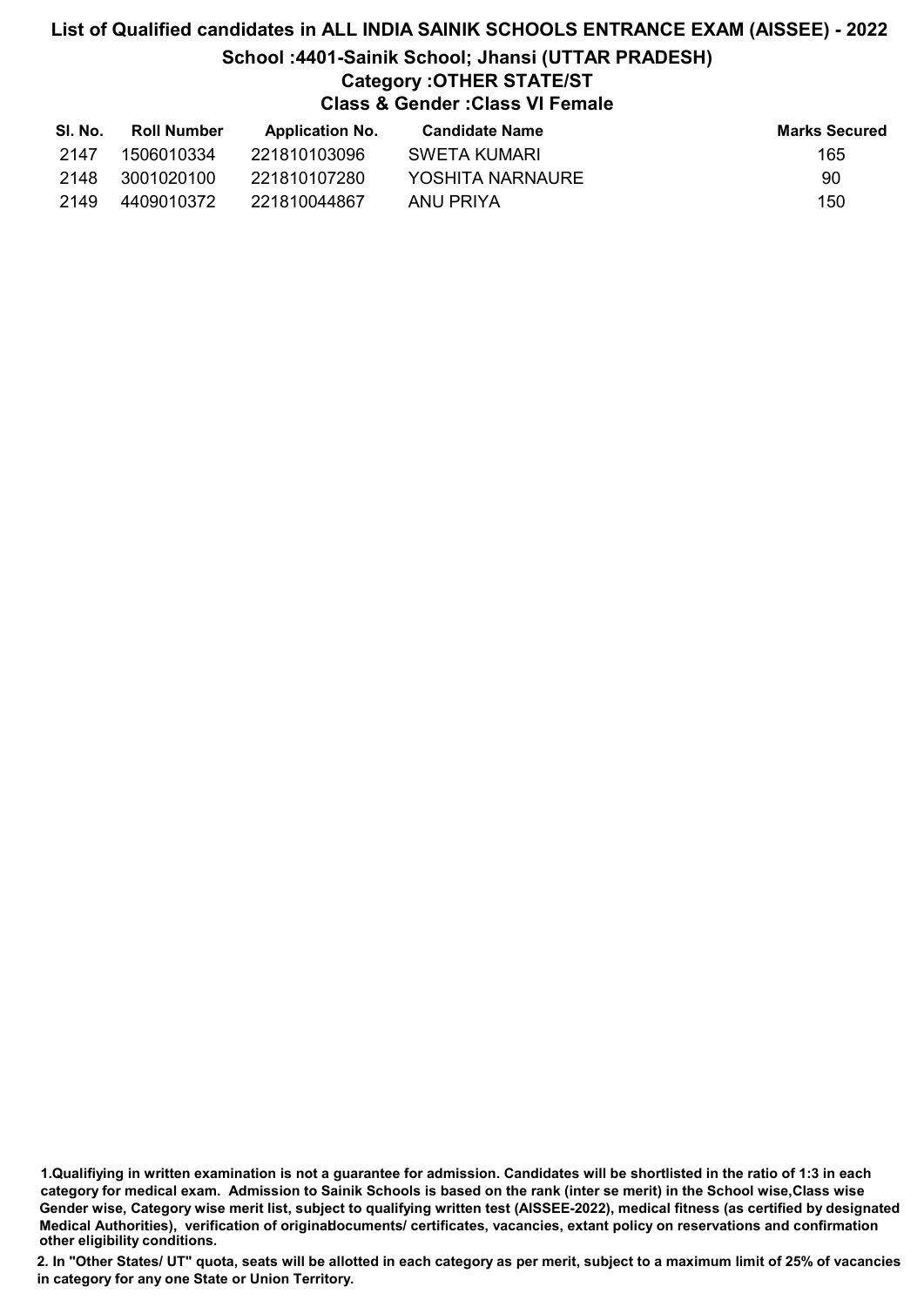#### School :4401-Sainik School; Jhansi (UTTAR PRADESH)

## Category :OTHER STATE/OBC

Class & Gender :Class VI Female

| SI. No. | <b>Roll Number</b> | <b>Application No.</b> | <b>Candidate Name</b>     | <b>Marks Secured</b> |
|---------|--------------------|------------------------|---------------------------|----------------------|
| 2150    | 1503010255         | 221810006417           | <b>SAUMYA GUPTA</b>       | 146                  |
| 2151    | 1503010260         | 221810118437           | ANANYA CHAURASIA          | 223                  |
| 2152    | 1503020298         | 221810047218           | <b>ARZUMAND BANO</b>      | 178                  |
| 2153    | 1511030246         | 221810061576           | <b>ANUPRIYA PATEL</b>     | 248                  |
| 2154    | 1511040360         | 221810079198           | <b>SHRISHTI RAJ</b>       | 146                  |
| 2155    | 1511050401         | 221810164674           | <b>RIDHIMA RAJ</b>        | 159                  |
| 2156    | 1513010052         | 221810066621           | <b>SAI SHREYA</b>         | 189                  |
| 2157    | 1513010116         | 221810193852           | SHREYA SANJANA SINGH      | 153                  |
| 2158    | 1513010150         | 221810173813           | <b>TANYA BHARTI</b>       | 194                  |
| 2159    | 1513020238         | 221810150818           | <b>SAKSHI KUMARI</b>      | 244                  |
| 2160    | 1514010023         | 221810153211           | ASHMITA YADAV             | 136                  |
| 2161    | 3001030118         | 221810054091           | <b>SAKSHI LODHI</b>       | 137                  |
| 2162    | 3001030332         | 221810093773           | <b>SHRIM SAHU</b>         | 175                  |
| 2163    | 3002030102         | 221810045241           | ANANAYA SHIVHARE          | 155                  |
| 2164    | 3002030437         | 221810058896           | <b>HARSHITA BAGHEL</b>    | 154                  |
| 2165    | 3002030668         | 221810146549           | <b>MUSKAN DHAKAR</b>      | 123                  |
| 2166    | 3901010145         | 221810141572           | AAYSHA CHOUDHARY          | 236                  |
| 2167    | 3903020161         | 221810075964           | <b>MANJU TELI</b>         | 129                  |
| 2168    | 3903020278         | 221810111587           | NAVYA CHOUDHARY           | 141                  |
| 2169    | 3907010025         | 221810006781           | <b>SAMEEKSHA SINGH</b>    | 185                  |
| 2170    | 4201060582         | 221810149268           | <b>THAKUR SANVI SINGH</b> | 123                  |
| 2171    | 4405020278         | 221810160848           | <b>SHWETA CHAUHAN</b>     | 181                  |
| 2172    | 4412020247         | 221810116536           | AKANKSHA KUMARI           | 209                  |

<sup>1.</sup>Qualifiying in written examination is not a guarantee for admission. Candidates will be shortlisted in the ratio of 1:3 in each category for medical exam. Admission to Sainik Schools is based on the rank (inter se merit) in the School wise,Class wise Gender wise, Category wise merit list, subject to qualifying written test (AISSEE-2022), medical fitness (as certified by designated Medical Authorities), verification of originablocuments/ certificates, vacancies, extant policy on reservations and confirmation other eligibility conditions.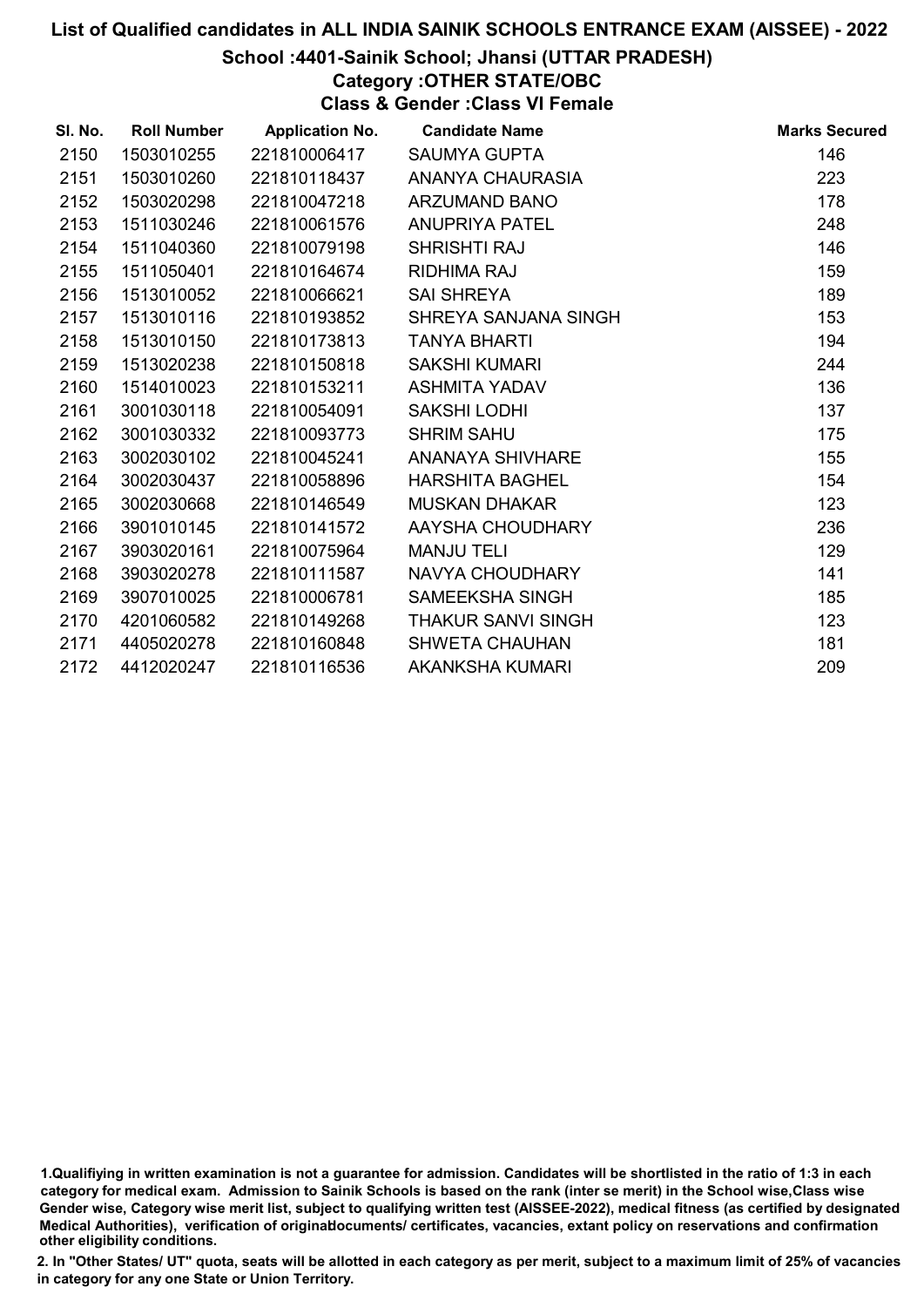# List of Qualified candidates in ALL INDIA SAINIK SCHOOLS ENTRANCE EXAM (AISSEE) - 2022 School :4401-Sainik School; Jhansi (UTTAR PRADESH) Category :OTHER STATE/DEF Class & Gender :Class VI Female

| SI. No. | <b>Roll Number</b> | <b>Application No.</b> | <b>Candidate Name</b> | <b>Marks Secured</b> |
|---------|--------------------|------------------------|-----------------------|----------------------|
| 2173    | 3001020107         | 221810114780           | VAISHNAVI TIWARI      | 164                  |
| 2174    | 3002030321         | 221810112815           | AYUSHI BHADAURIA      | 132                  |
| 2175    | 3002030451         | 221810075427           | <b>PRIYANSHI</b>      | 170                  |
| 2176    | 3002030560         | 221810082088           | YOGEETA YADAV         | 222                  |
| 2177    | 3114030049         | 221810115494           | ANUSHKA YADAV         | 184                  |

<sup>1.</sup>Qualifiying in written examination is not a guarantee for admission. Candidates will be shortlisted in the ratio of 1:3 in each category for medical exam. Admission to Sainik Schools is based on the rank (inter se merit) in the School wise,Class wise Gender wise, Category wise merit list, subject to qualifying written test (AISSEE-2022), medical fitness (as certified by designated Medical Authorities), verification of originablocuments/ certificates, vacancies, extant policy on reservations and confirmation other eligibility conditions.